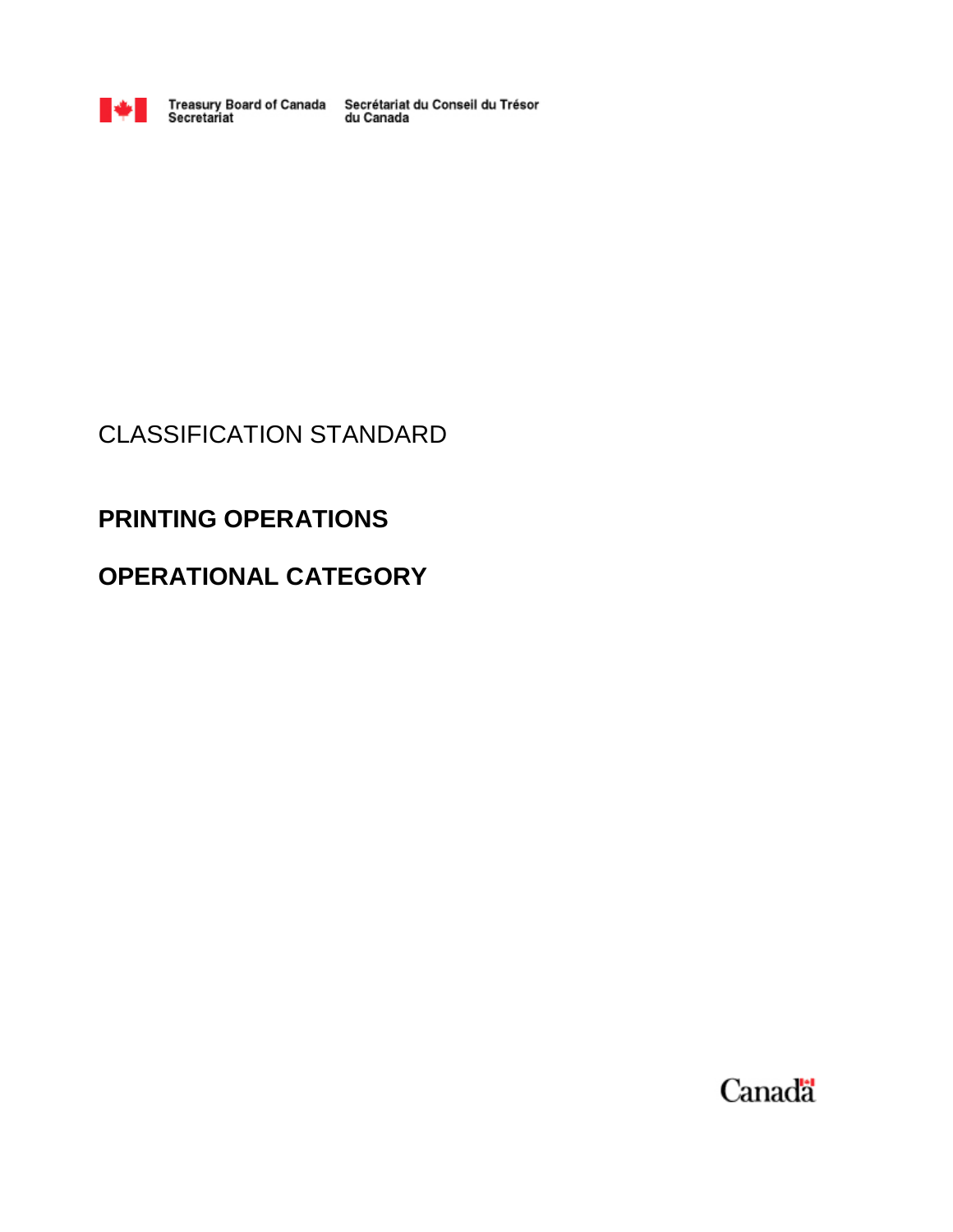CLASSIFICATION STANDARD

# **PRINTING OPERATIONS**

**Operational Category** 

Issued by:

Classification, Human Resources Information Systems and Pay Division Personnel Policy Branch May 1989

Effective date: September 1, 1988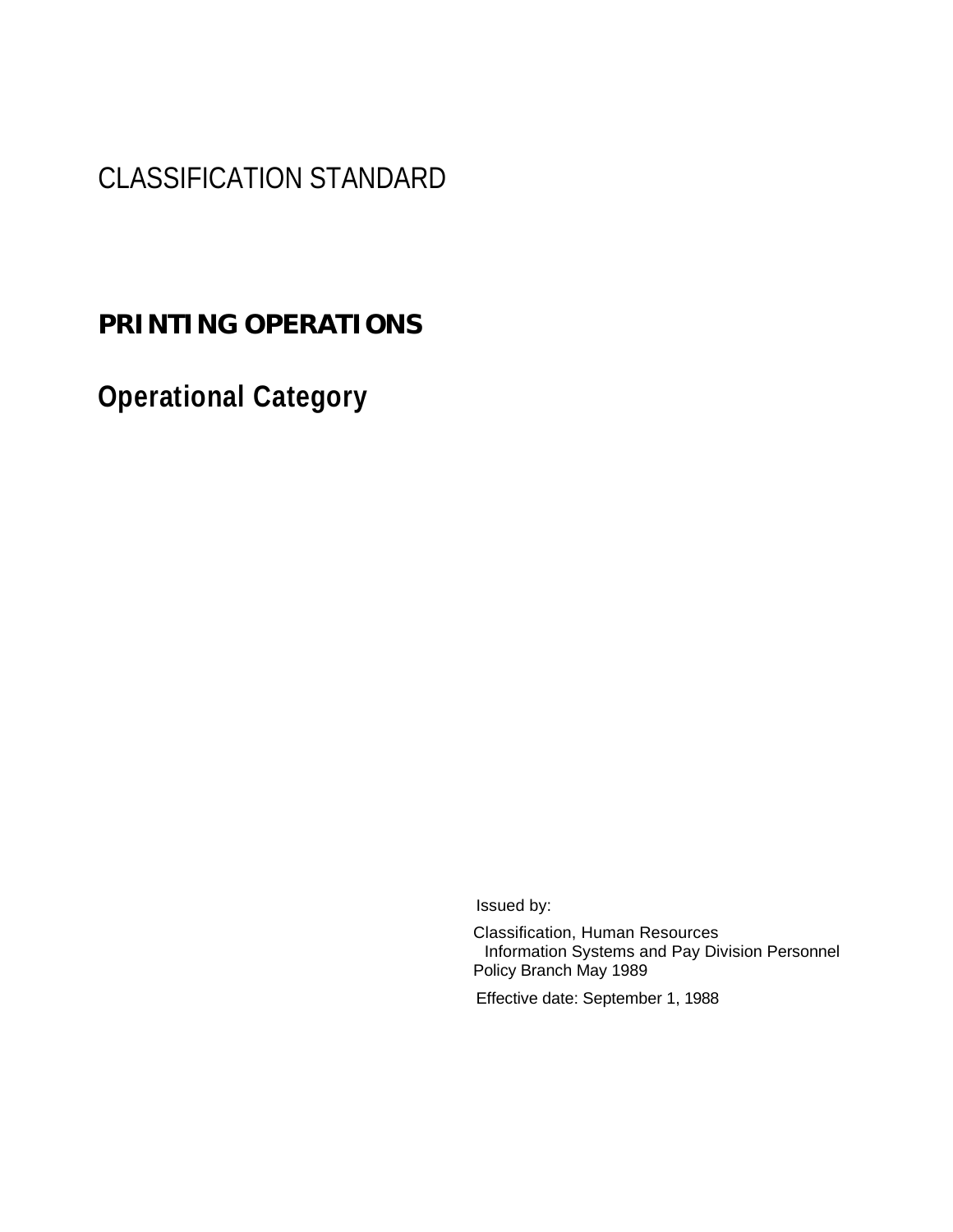®Minister of Supply and Services Canada 1989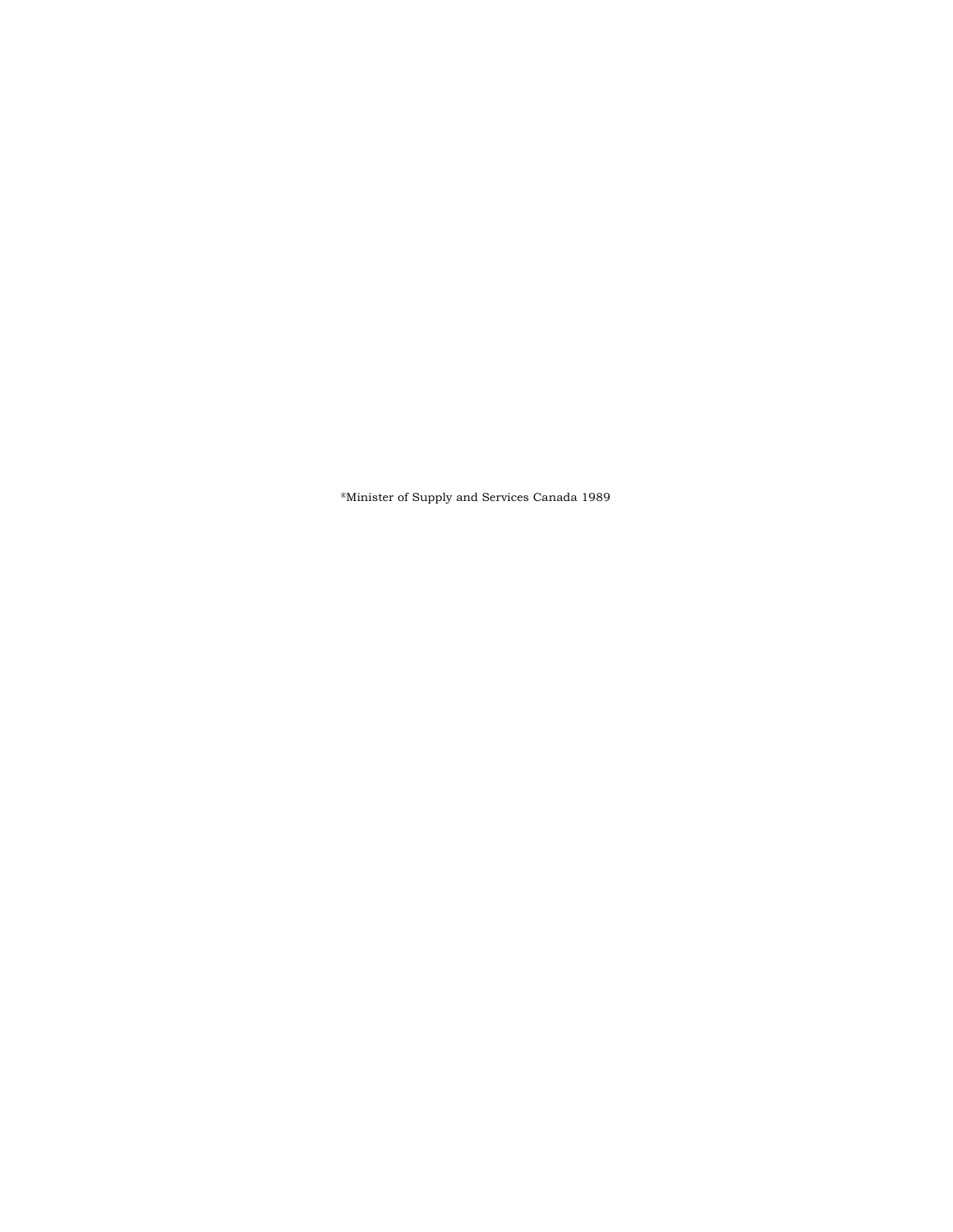# Classification Standard

# Printing Operations

# RECORD OF AMENDMENTS

| Amendment      |          | Inserted |                                                               |
|----------------|----------|----------|---------------------------------------------------------------|
| No.            | Date     | by       | Remarks                                                       |
|                |          |          |                                                               |
|                | Sept. 67 | T. B.    | TB Minute 726719                                              |
|                |          |          |                                                               |
| $\mathbf{1}$   | March 71 | T. B.    |                                                               |
|                |          |          |                                                               |
| $\overline{2}$ | Dec. 72  | T. B.    |                                                               |
|                |          |          |                                                               |
| 3              | Aug. 88  | T. B.    | Restructure of Sub-groups.<br>Updating of jobs and bench-mark |
|                |          |          | position descriptions.                                        |
|                |          |          |                                                               |
| 4              |          | T. B.    | 1) Revision to Pre-Press Preparation                          |
|                |          |          | Jobs Nos. 3 and 5                                             |
|                |          |          | Press Operation                                               |
|                |          |          | Jobs Nos. 9 and 13                                            |
|                |          |          | 2) Addition of Pre-Press Preparation<br>Job No. 15            |
|                |          |          | 3) Change to the Page                                         |
|                |          |          | Numbering System                                              |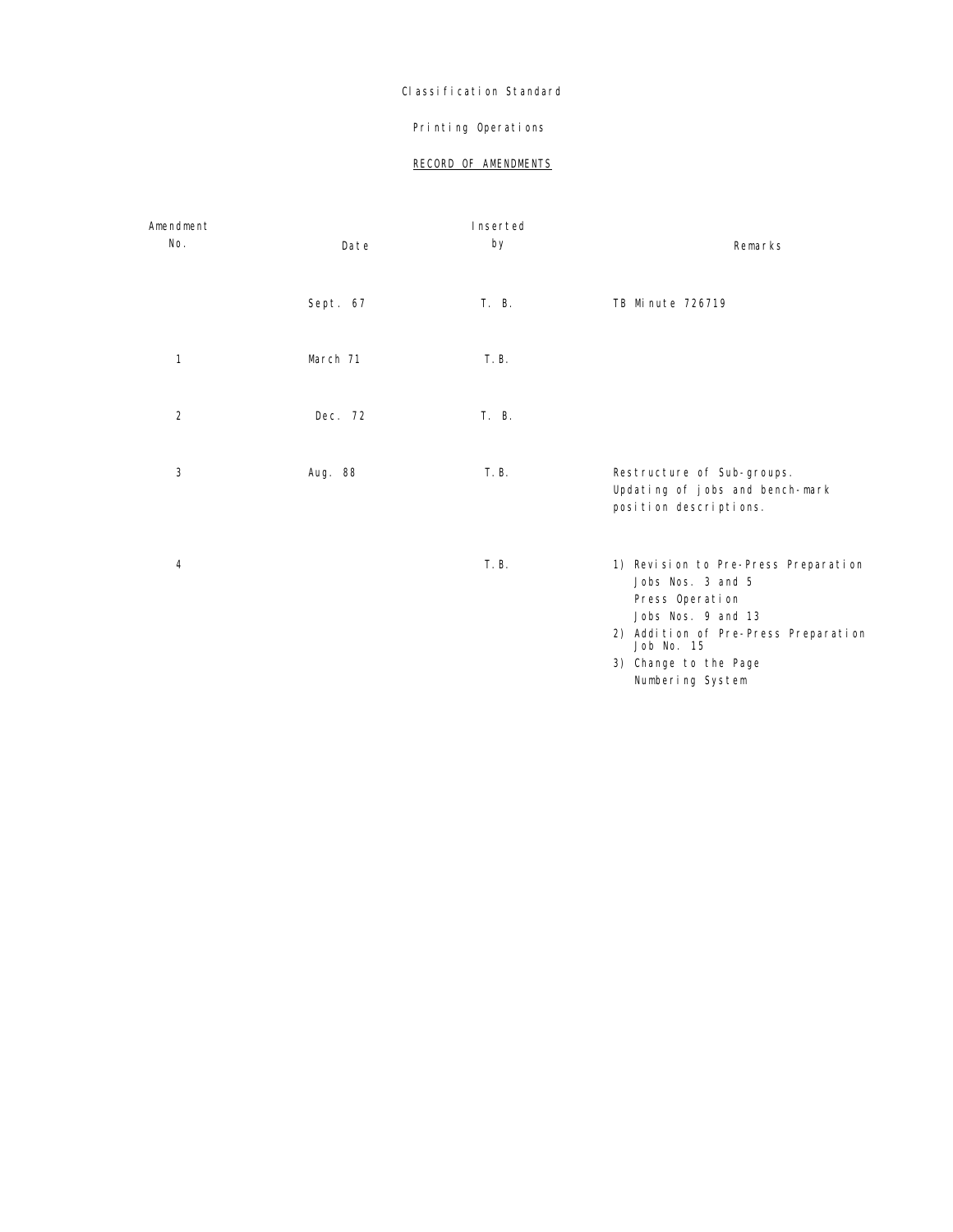# **CONTENTS**

|                                                                             | PAGE           |  |
|-----------------------------------------------------------------------------|----------------|--|
| I NTRODUCTI ON                                                              |                |  |
| CATEGORY DEFINITION                                                         | $\overline{2}$ |  |
| GROUP DEFINITION                                                            |                |  |
| SECTION I - NON-SUPERVISORY POSITIONS                                       | 4              |  |
| Sub-Groups:                                                                 |                |  |
| Bi ndery<br>Composition                                                     | 5<br>6         |  |
| Pre-Press Preparation                                                       | $\overline{7}$ |  |
| Press Operations                                                            | 8              |  |
| Mai ntenance                                                                | 9              |  |
| Job Planning and Control                                                    | 10             |  |
| JUNIOR SUPERVISOR RATING PLAN                                               |                |  |
| Nature of Supervisory Responsibility Chart                                  | 12             |  |
| Bench-Mark Position Descriptions                                            | 13             |  |
| SECTION II - SENIOR SUPERVISOR RATING PLAN                                  | 16             |  |
| Senior Supervisory Position Rating Grid<br>Bench-Mark Position Descriptions | 17<br>18       |  |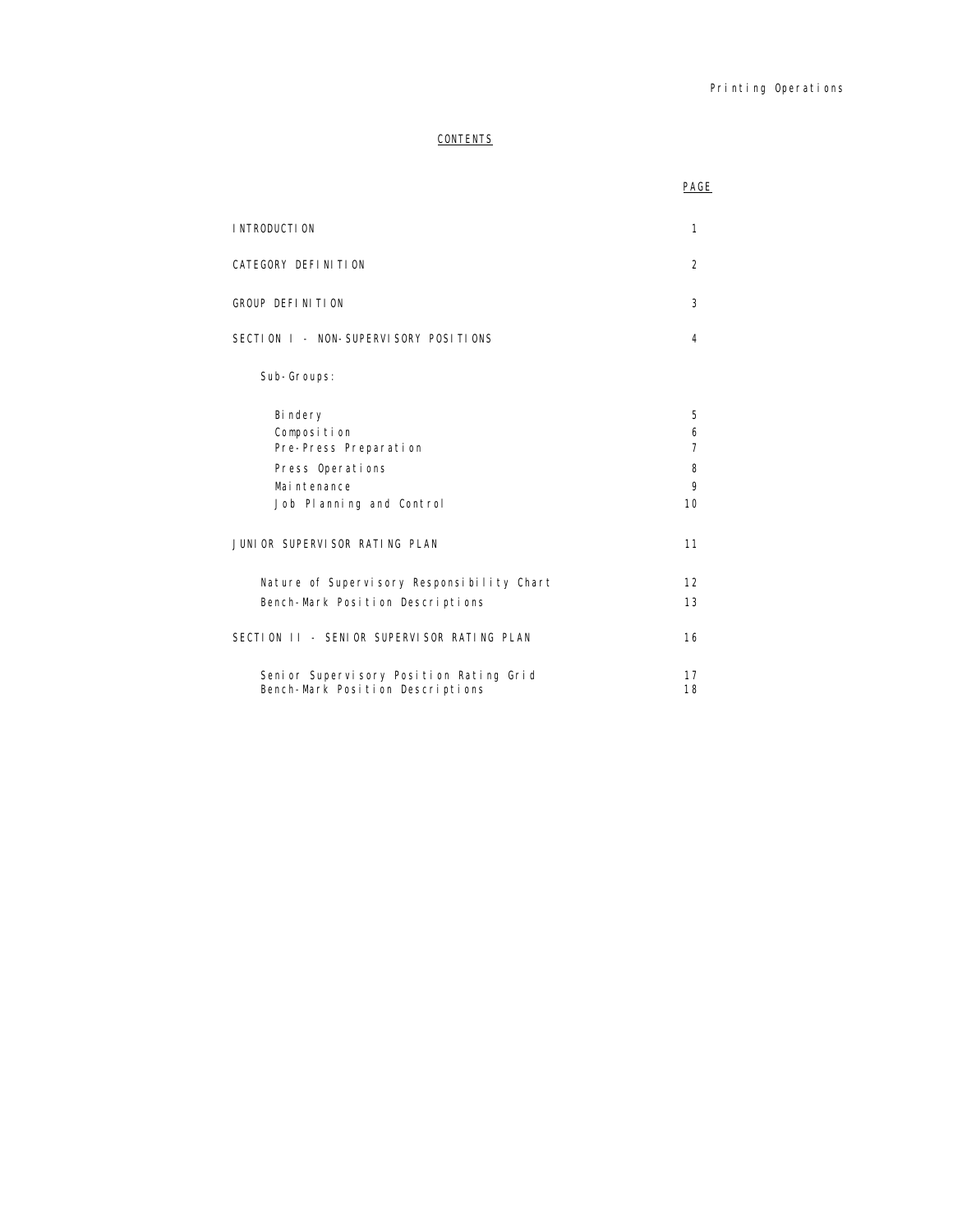#### INTRODUCTION

This standard describes the classification plan to be used to allocate and evaluate positions in the Printing Operations Group. In addition to an introduction and definitions of the Operational Category and Group, the standard has two sections to be used to evaluate the positions allocated the group.

Section I is to be used to determine the sub-group to which positions belong and their job numbers. The section consists of a series of detailed descriptions of jobs within six occupational sub-groups. The occupational sub-groups defined in the standard are: Bindery, Composition, Pre-press Preparation, Press Operations, Maintenance and Job Planning and Control. Each job description consists of a brief summary and a description of the duties performed. Also this section includes the Junior Supervisor Rating Plan that is used to evaluate those positions that, in addition to the duties of a journeyperson in one of the sub-groups contain supervisory duties that are comparable to those illustrated by the Bench-mark Position Description.

Section II is to be used to determine the level of Senior Supervisory Positions and contains a Senior Supervisor Position Rating Grid and Bench-mark Position Descriptions that illustrate the assignment of positions to the five (5) level structure.

#### Bench-Mark Position Descriptions

The bench-mark position descriptions provided in this standard are a listing of jobs allocated to the Printing Operations Group. The duties performed are matched to those illustrated in the bench-mark position descriptions and assigned to the appropriate sub-group and job number or level.

#### Use of the Standard

There are three steps in the application of this classification standard:

- 1. The position will be allocated to the category and the group by referring to the inclusion and exclusion criteria.
- 2. The position will be identified as Non-supervisory, Junior Supervisory or Senior Supervisory.
- 3. a) Non-supervisory and Junior Supervisory positions will be evaluated under Section 1 of the standard to determine the appropriate sub-group, job number and supervisory level.
	- b) Senior Supervisory positions will be evaluated under Section II of the standard.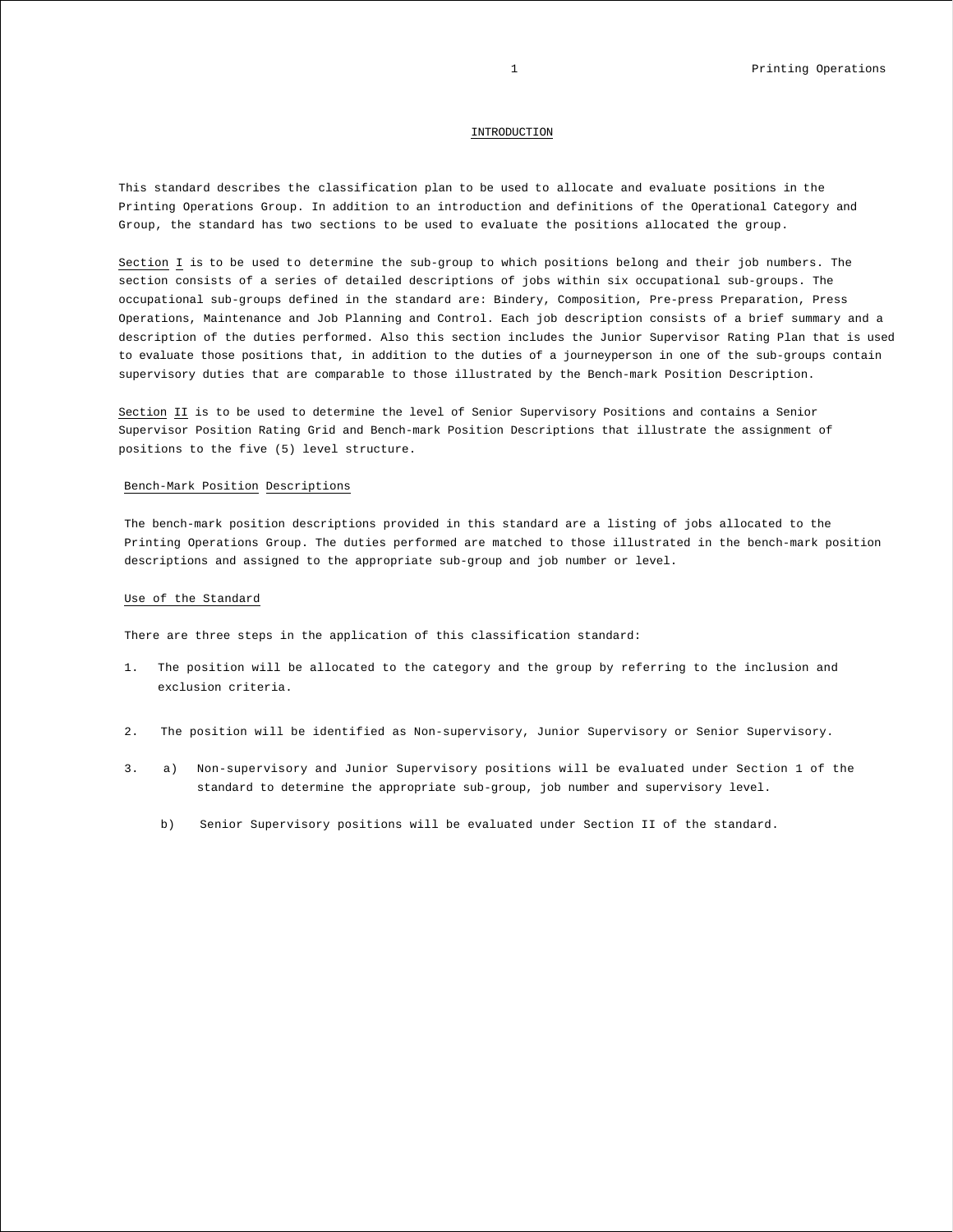Occupational categories were repealed by the Public Service Reform Act (PSRA), effective April 1, 1993. Therefore, the occupational category definitions have been deleted from the classification standards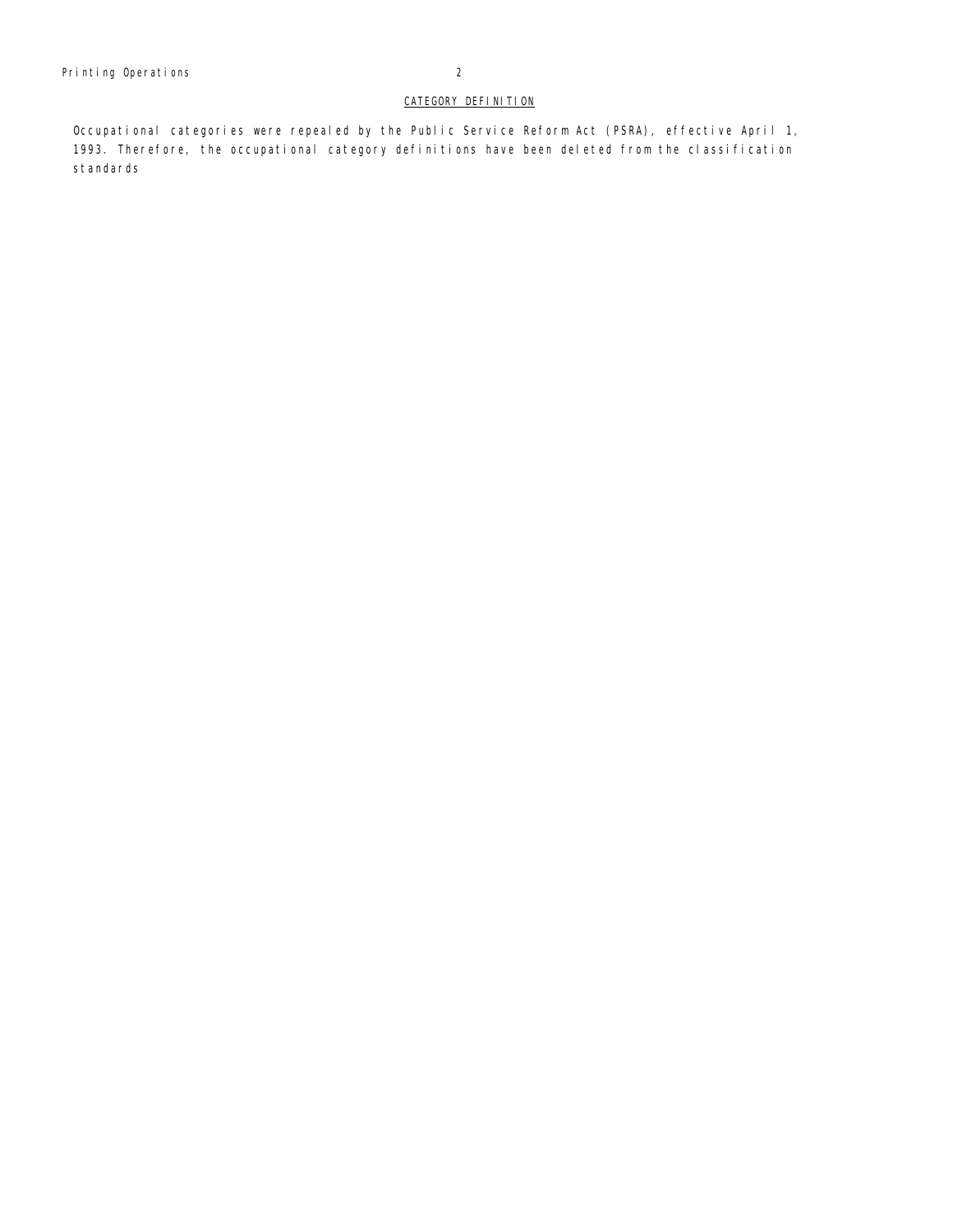# GROUP DEFINITION

- For occupational group allocation, it is recommended that you use *the Occupational Group* Definition Maps, which provide the 1999 group definition and their corresponding inclusion and exclusion statements. The maps explicitly link the relevant parts of the overall 1999 occupational group definition to each classification standard.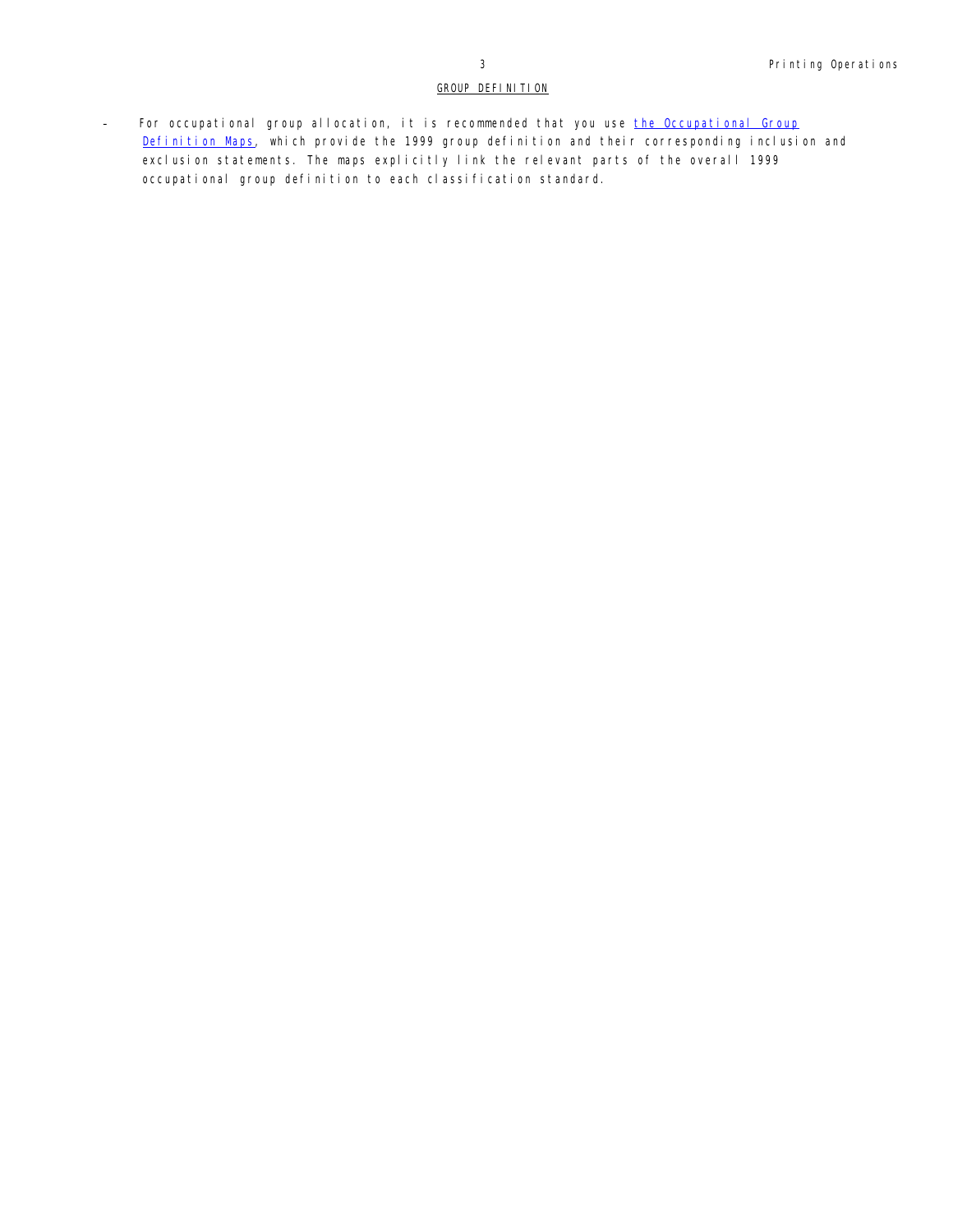#### INTERPRETATION OF THE GROUP DEFINITION

To be allocated to the Printing Operations Group a position must, in addition to meeting the requirements for inclusion shown in the group definition, be a part of a printing or duplicating or photocopying environment that meets the mandatory criteria listed below:

- 1) The "printing or reproduction shop" is a distinct organizational entity in itself (eg. unit, section) or a part of a larger printing organization.
- 2) The shop activities are under the direction and control of a supervisor who has responsibilities for more than one of the following graphic arts processes including text preparation, plate making, printing/duplicating, high-speed photocopying, electronic pre-press, printing and bindery operations as outlined in the sub-group definitions. Also included are a small number of shops specializing in one of the processes (e.g. text preparation, typesetting, composition) which rely on other printing organizations such as Supply and Services Canada or private sector printers to perform the other graphic arts processes.

Positions that require the application of skill and knowledge acquired through formal printing apprenticeship in performing bookbinding, paper cutting, composition, pre-press preparation, lithographic press operation, maintenance and printing control duties are to be allocated to the Printing Operations Group, regardless of the environment in which they perform their duties.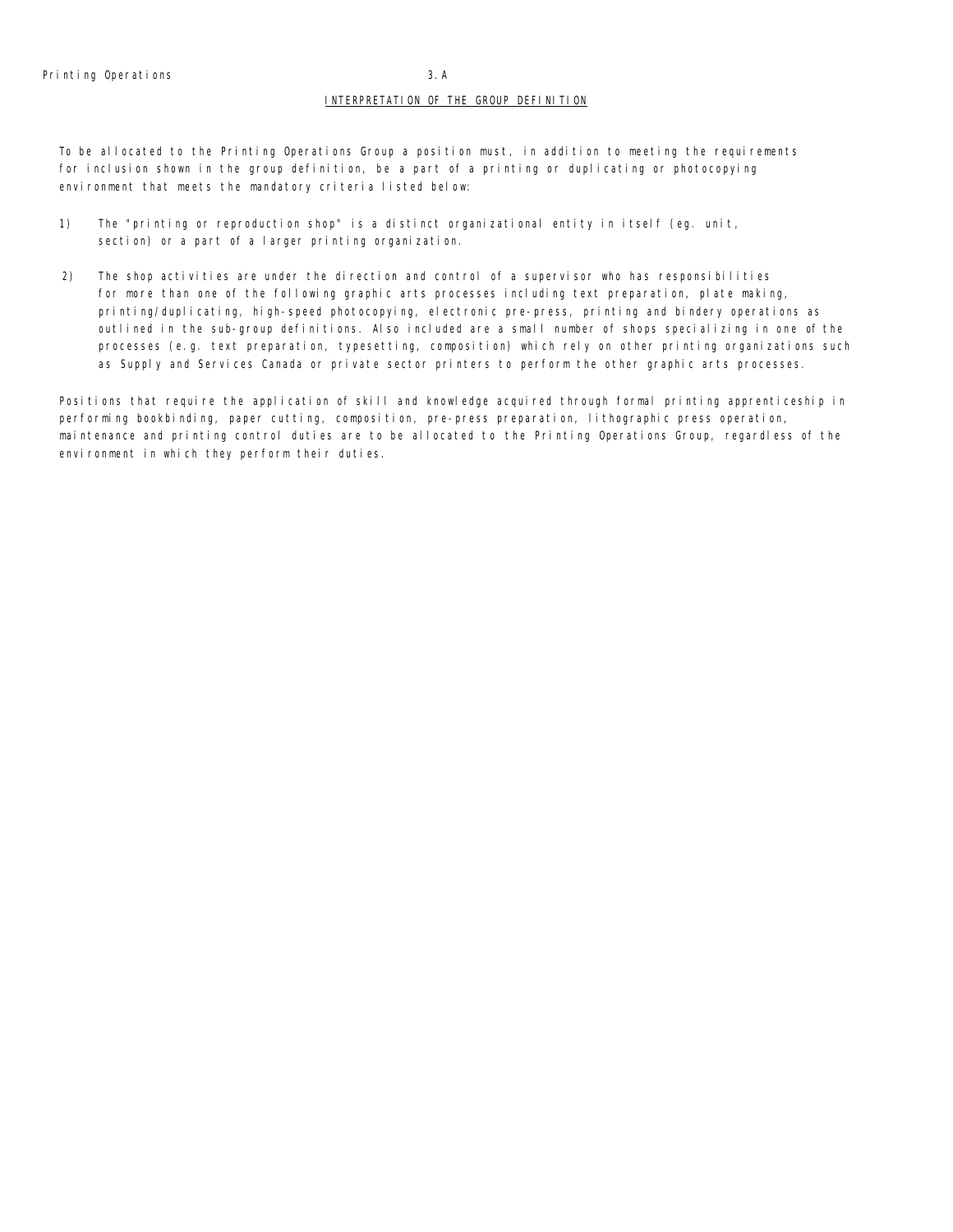#### SECTION I

#### NON-SUPERVISORY POSITIONS

Positions are allocated to sub-groups by reference to the definitions preceding each sub-group and matched with the job that best describes the duties being performed to determine the proper job number to be assigned. The list of duties is not intended to be comprehensive.

#### Notes to Raters

Certain responsibilities, inherent in the duties of a journeyperson/ tradesperson, include showing others how to perform duties or from time to time assigning work to apprentices or to employees performing less complex duties. These duties are not to be considered supervisory or rated under the supervisory rating plans.

#### JUNIOR SUPERVISORY POSITIONS

Positions are established as Junior Supervisor after confirmation that they contain supervisory duties that can be compared to the duties illustrated by the Nature of Supervisory Responsibility Chart and the Bench-mark Position Descriptions.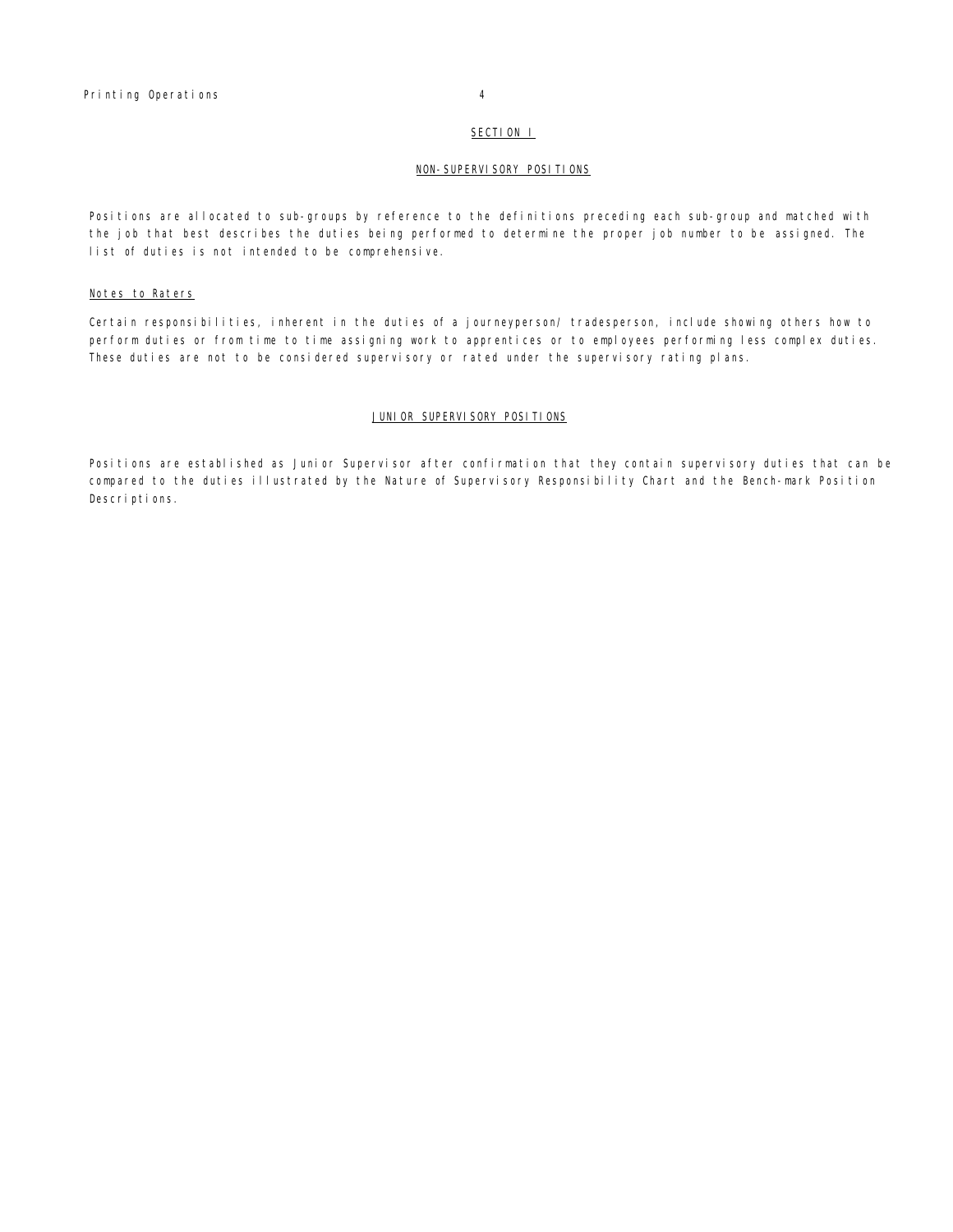# SUB-GROUP BINDERY

# Definition

The duties of positions in this sub-group are to assemble and/or bind printed material; to operate bindery equipment such as: paper cutting, gathering and folding machines; to operate a photocopier; to operate such other manually, automated or electronically assisted bindery or distribution equipment, as may be required; and to perform other duties.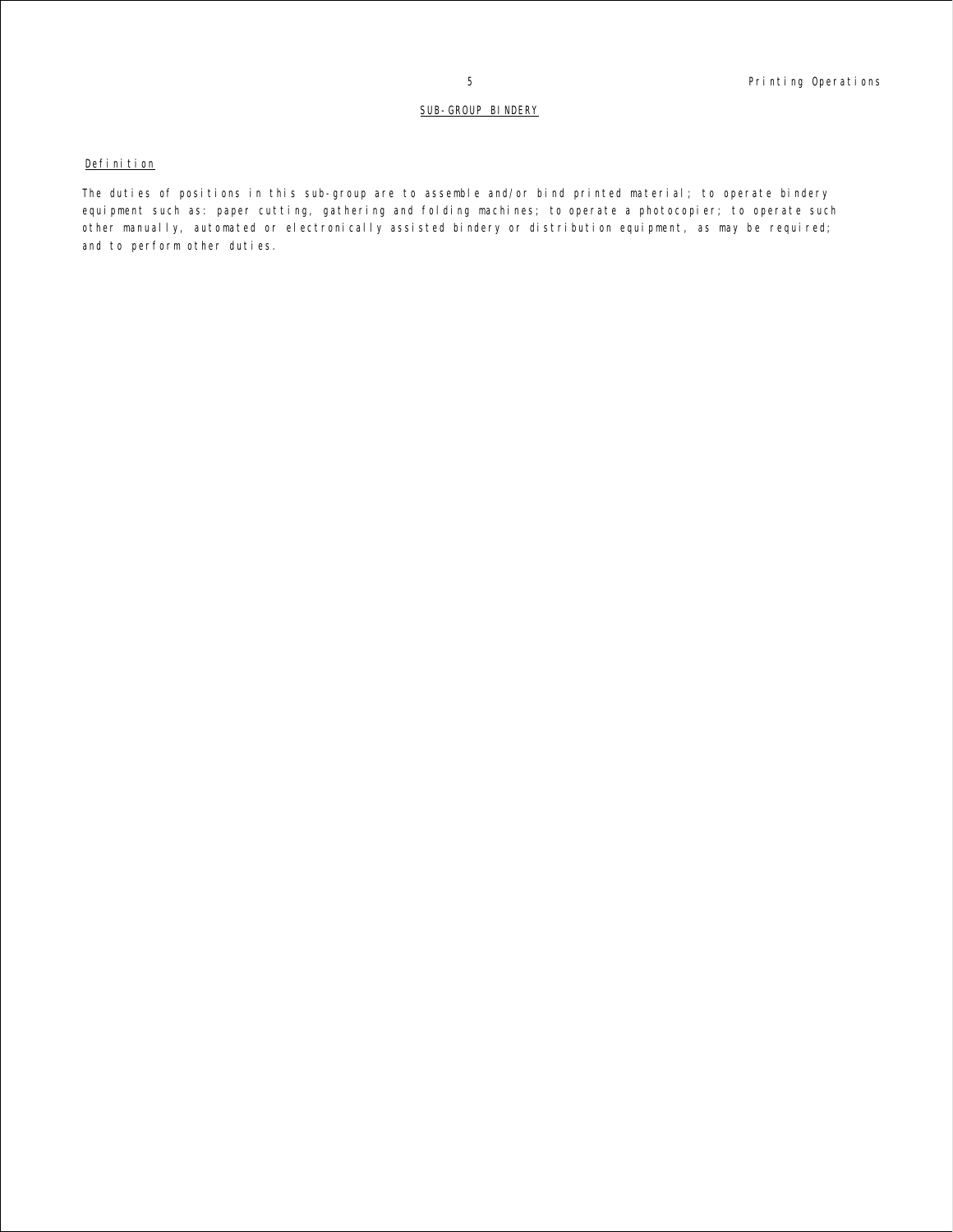Descriptive Title: Bindery Worker

# Bindery Job No. 1

#### **Summary**

Performs general work in the bindery, operates bindery machines, automatic collators with up to 12 bins inclusive, photocopying machines or such other equipment as required for bindery purposes; performs sorting and distribution work as required; performs a variety of hand operations in the bindery process; performs adjustments to machines; carries out minor maintenance tasks; maintains records; and performs other duties.

#### Duties

Performs bindery functions by:

- punching or drilling holes, stamping numbers, gathering, stitching, indexing, stapling, folding, shrink-wrapping, sewing and gluing printed materials by hand or by the use of bindery equipment; preparing paper stocks, adjusting bins, loading paper into machine, setting micro switch adjustments, adjusting stitching attachments;
- inspecting finished products;
- parceling and labeling completed jobs.

#### AND/OR

Operates automatic collators with up to 12 bins inclusive, by:

- selecting and preparing paper stocks; adjusting bin size according to specifications; loading paper stocks into machine;
- adjusting micro switches to ensure proper sheet feeding (no misses or doubles);
- making trial runs to verify the sequence of pagination against dummy lay-out sheet, if applicable;
- adjusting attachments such as folder, stitcher or cutter according to size and thickness of the job;
- unloading finished products.

#### AND/OR

Operates a photocopier to produce copies of reports, letters, charts, drawings and other printed material by:

- selecting, preparing and loading paper stocks and placing originals on platens or automatic feeders;
- examining the original copies, size and condition, in order to determine consequent action such as reducing or upgrading quality of print;
- selecting the mode of delivery;
- unloading and verifying the quality of the finished product.

Maintains records of printing and short order requisitions in the operator log by:

- screening and correcting information on the processing documents to ensure accuracy and completeness;
- entering commodity quantity information on the processing documents;
- checking and recording the number of originals, number of copies per original, total number of copies produced, whether one or two sided copy, etc.

AND/OR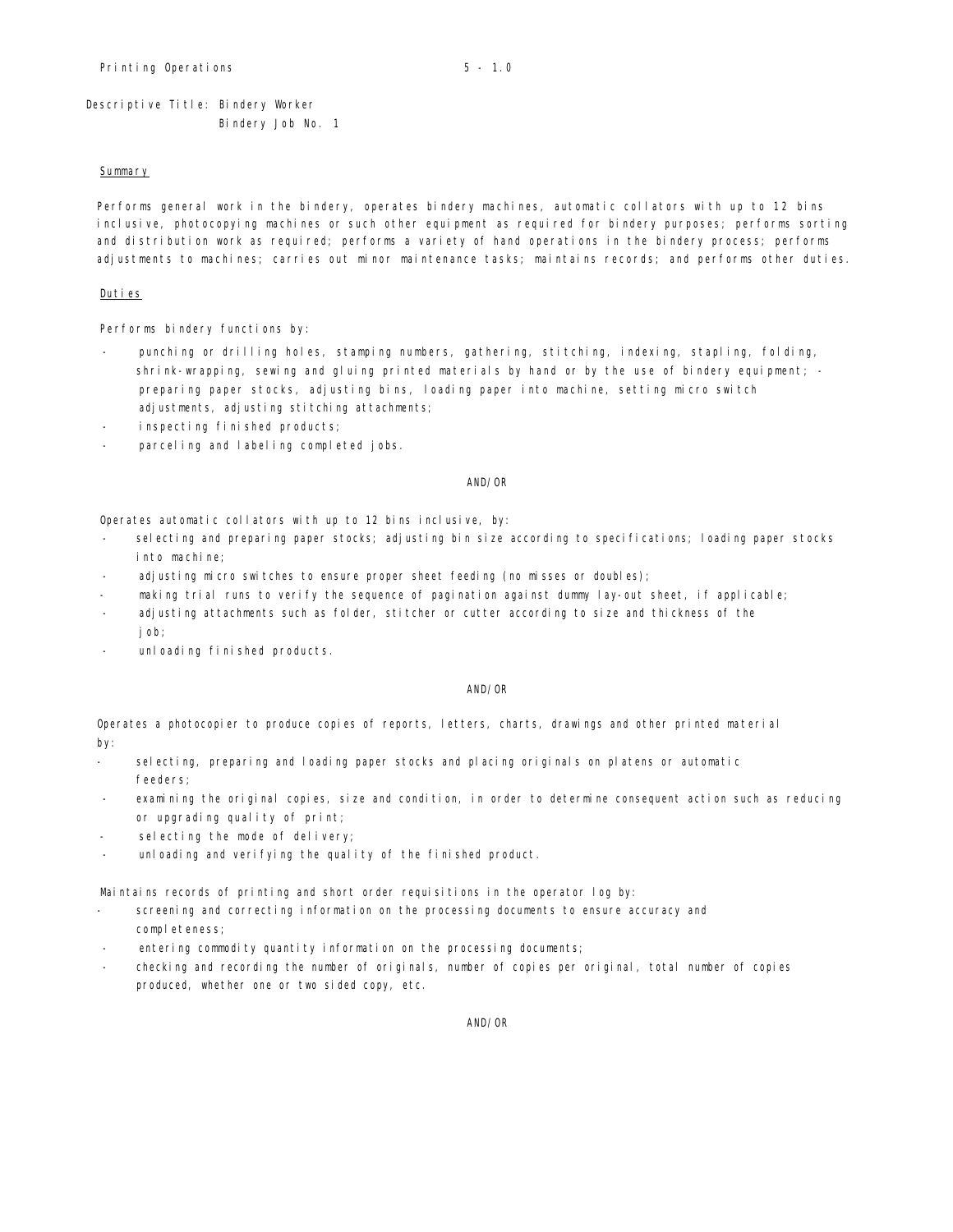Performs sorting and distribution work as required by:

- checking address label which indicates number of pieces to be sent; collating proper number of copies;
- 
- stuffing and sealing envelopes;
- verifying that all material requiring sorting is complete and accurate and that corrective action is taken;
- sorting material according to instructions;
- recording work processing times and status of individual jobs;
- preparing documentation required for shipment and dispatching all output;
- maintaining specifications master files for sorting and distribution;
- 
- collating material into packages; placing finished work on trolleys;
- operating machines such as polywrap equipment, stringer and postage meter;
- loading and unloading skids; operating hand and power transporter in a safe manner; making del i veries and pickups.

#### AND

Performs other duties such as: makes adjustments to machines, performs minor maintenance tasks and maintains records.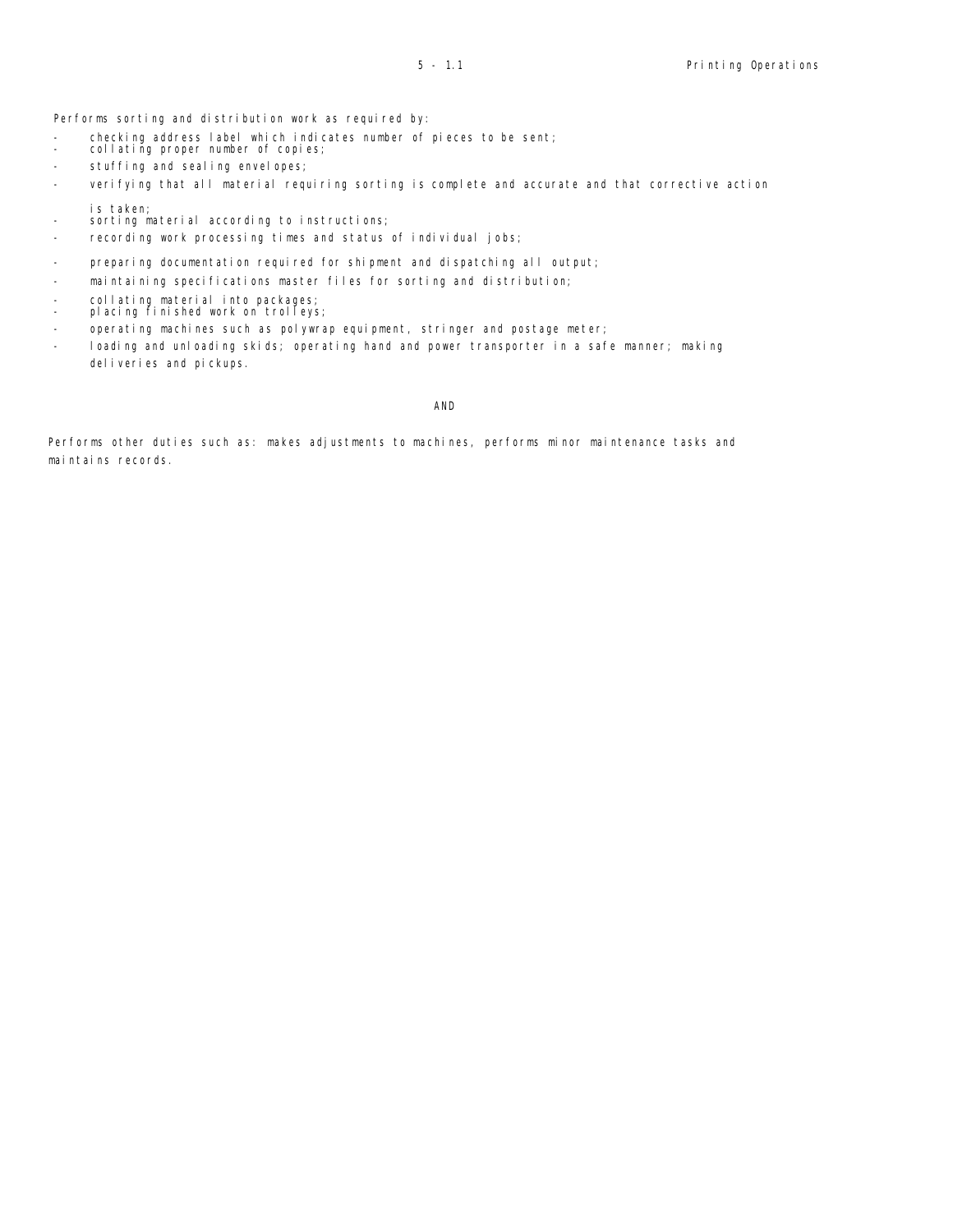#### Printing Operations 5 – 2.0

Descriptive Title: Bindery Worker Bindery Job No. 2

#### **Summary**

Performs general work in the bindery, and performs up to, or including, 2 of the following operations: operates automatic collators with more than 12 bins; operates automatic sewing machines; operates cutting machines; operates folding machines; operates gathering machines, or carries out book binding hard cover operations. Carries out adjustments to machines and minor maintenance tasks; and performs other duties.

### Duties

Operates automatic collators, with more than 12 bins, by:

- selecting and preparing paper stocks; adjusting bin size according to specifications; loading paper stocks into machine;
- adjusting micro switches to ensure proper sheet feeding (no misses or doubles);
- making trial run to verify the sequence of pagination against dummy lay-out sheet, if applicable;
- adjusting attachments such as folder, stitcher or cutter according to size and thickness of the job;
- unloading finished products.

Makes ready, adjusts, operates, and maintains automatic sewing machines by:

- preparing and loading stock, parts of pamphlets or books sections;
- setting the adjustments on the automatic feeder; setting the adjustment for the glue; checking copies to ensure acceptable quality.

Operates cutting machines by:

- setting flat and three-way cutter machines, cutting guides, clamps and knives to cut paper or books to prescribed dimensions;
- placing stock of paper on the bed of the machine, rolling and folding oversize stock as necessary;
- examining cut stock for trimming imperfections such as ragged edges and incomplete cuts;
- changing knives and performing minor routine repairs and maintenance as required.

Operates folding machines by:

- preparing and loading stock;
- inserting trial sheet in the folding machine and setting quides;
- adjusting conveyor belts or knurled rollers to feed the sheet into folding rollers;
- adjusting screws to regulate tension on creasing blades and folding rollers according to thickness of paper and size and number of folds specified;
- setting slitting knives and/or perforation knives and/or scoring wheels to slit and/or perforate and/or score stock as required;
- stacking sheets to be folded and adjusting the machine during the production run.

Operates gathering machines by:

- adjusting screws and dials of gathering machines including side-wire, saddle-wire and perfect binding to set machine pockets, grippers and gripper feeders;
- regulating the flow of glue and speed of the conveyor;
- starting the machine and processing a trial sheet before starting the production run; adjusting trimmers.

Carries out book-binding hard cover operations by:

- setting up and operating book-binding machines such as case makers, board and cloth cutters;
- binding books by compressing collated and sewn sections in a press backing, lining and headbands;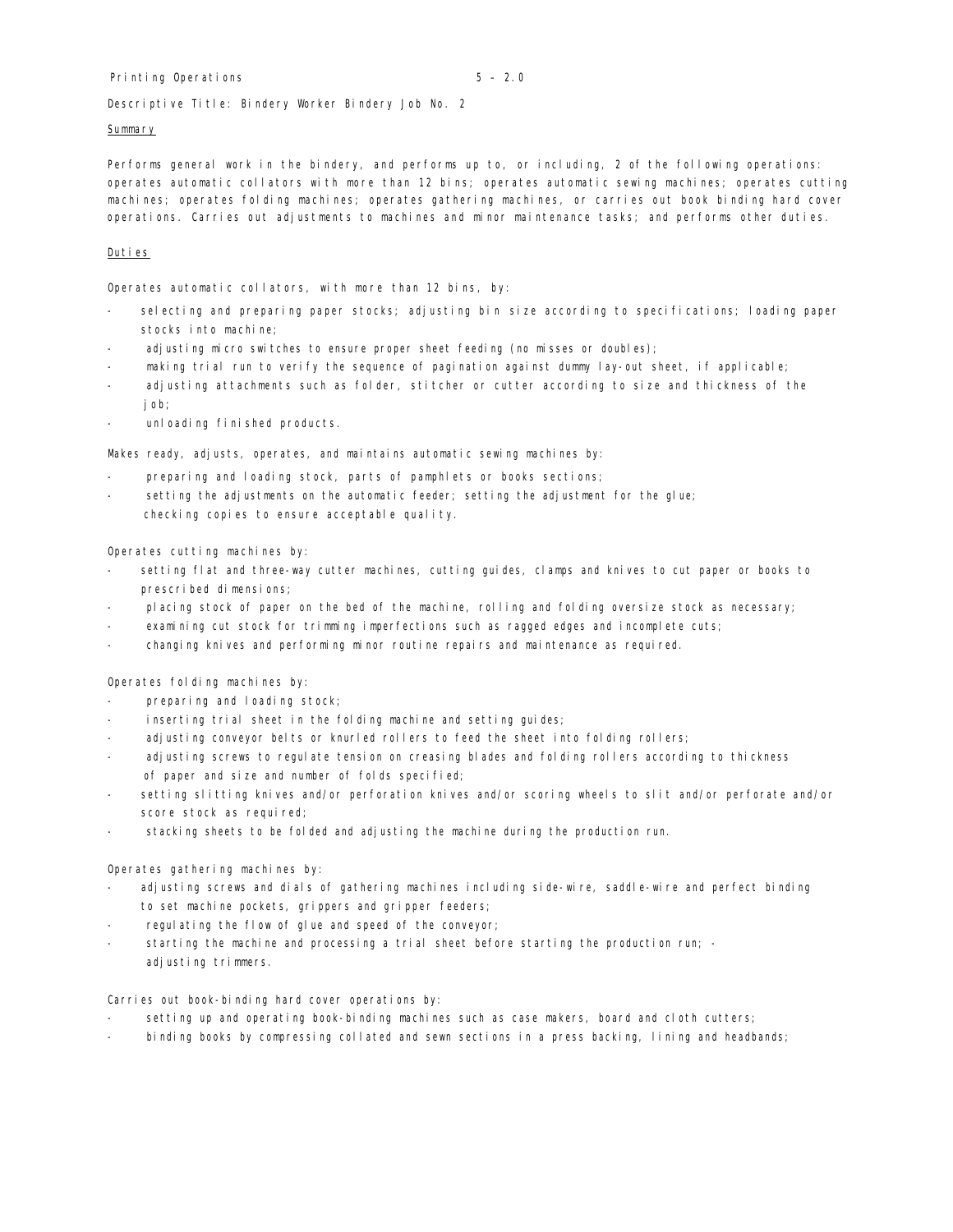repairing damaged books by cleaning, reinforcing, sewing and gluing sections together and by relining and recovering books.

#### AND

Performs other duties such as:

- examining job orders and determining the best procedure to follow for each job;
- providing instructions to bindery workers and setting up bindery machines such as collators, drills, punches, and saddle stitch;
- performing general work in the bindery;
- performing minor routine repairs and maintenance.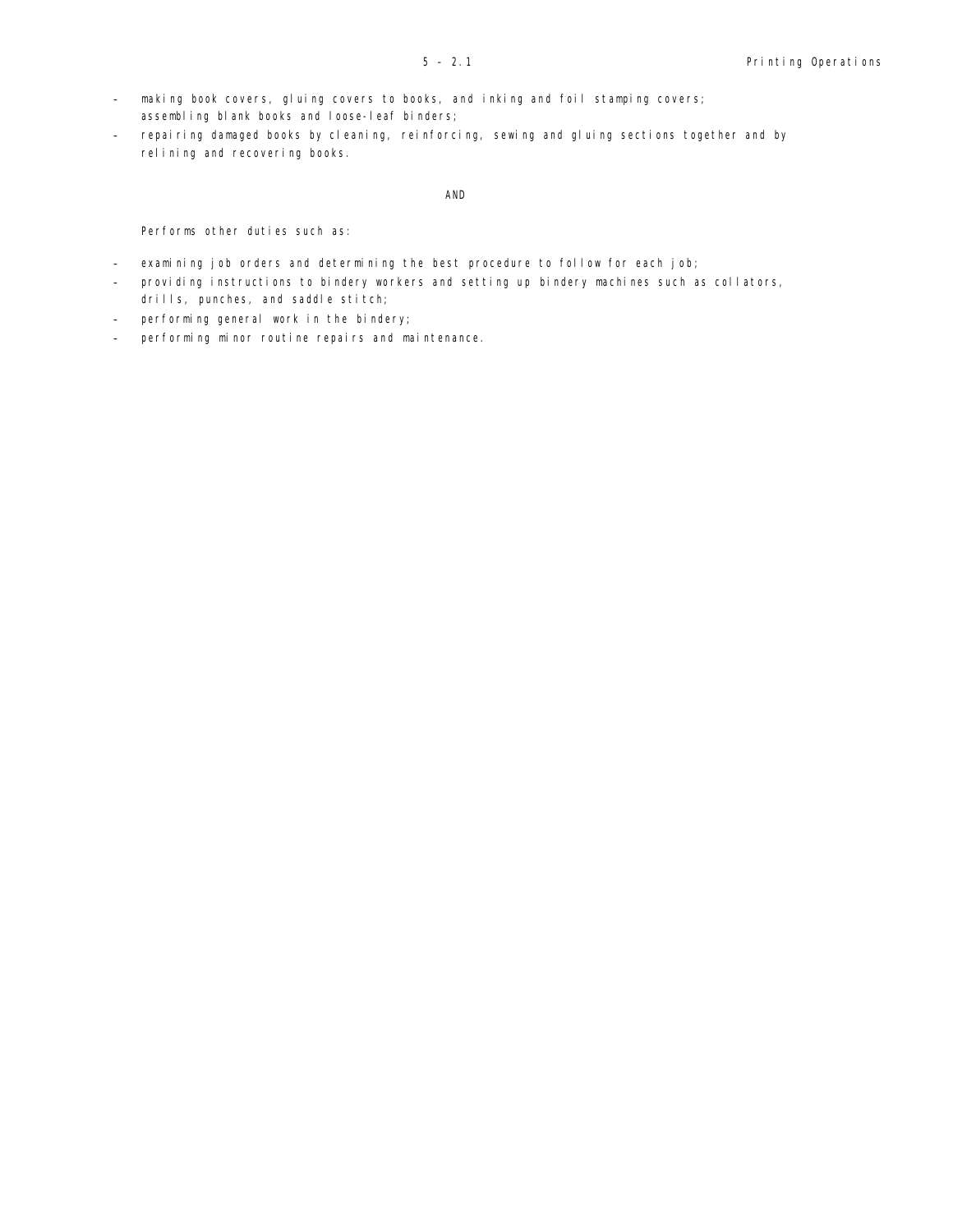#### Printing Operations 5 – 3.0

Descriptive Title: Bindery Worker Bindery Job  $N_0$  3

#### **Summary**

Performs general work in the bindery, and performs 3 or more of the following operations: operating automatic collators, with more than 12 bins; operating automatic sewing machines; operating cutting machines; operating folding machines; operating gathering machines, or carrying out hard cover book binding operations. Carries out adjustments to machines and minor maintenance tasks; and performs other duties.

#### Duties

Operates automatic collators with more than 12 bins, by:

- selecting and preparing paper stocks; adjusting bin size according to specifications; loading paper stocks into machine;
- adjusting micro switches to ensure proper sheet feeding (no misses or doubles);
- making trial run to verify the sequence of pagination against dummy lay-out sheet, if applicable;
- adjusting attachments such as folder, stitcher or cutter according to size and thickness of the job;
- unloading finished products.

Makes ready, adjusts, operates, and maintains automatic sewing machines by:

- preparing and loading stock, parts of pamphlets or books sections;
- setting the adjustments on the automatic feeder;
- setting the adjustment for the glue;
- checking copies to ensure acceptable quality.

Operates cutting machines by:

- setting flat and three-way cutter machines, cutting quides, clamps and knives to cut paper or books to prescribed dimensions;
- placing stock of paper on the bed of the machine, rolling and folding oversize stock as necessary;
- examining cut stock for trimming imperfections such as ragged edges and incomplete cuts;
- changing knives and performing minor routine repairs and maintenance as required.

Operates folding machines by:

- preparing and loading stock;
- inserting trial sheet in the folding machine and setting quides;
- adjusting conveyor belts or knurled rollers to feed the sheet into folding rollers;
- adjusting screws to regulate tension on creasing blades and folding rollers according to thickness of paper and size and number of folds specified;
- setting slitting knives and/or perforation knives and/or scoring wheels to slit and/or perforate and/or score stock as required;
- stacking sheets to be folded and adjusting the machine during the production run.

Operates gathering machines by:

- adjusting screws and dials of gathering machines including side-wire, saddle-wire and perfect binding to set machine pockets, grippers and gripper feeders;
- regulating the flow of glue and speed of the conveyor;
- starting the machine and processing a trial sheet before starting the production run; adjusting trimmers.

Carries out hard cover book-binding operations by:

- setting up and operating book-binding machines such as case-makers, board and cloth cutters;
- binding books by compressing collated and sewn sections in a press backing, lining and headbands;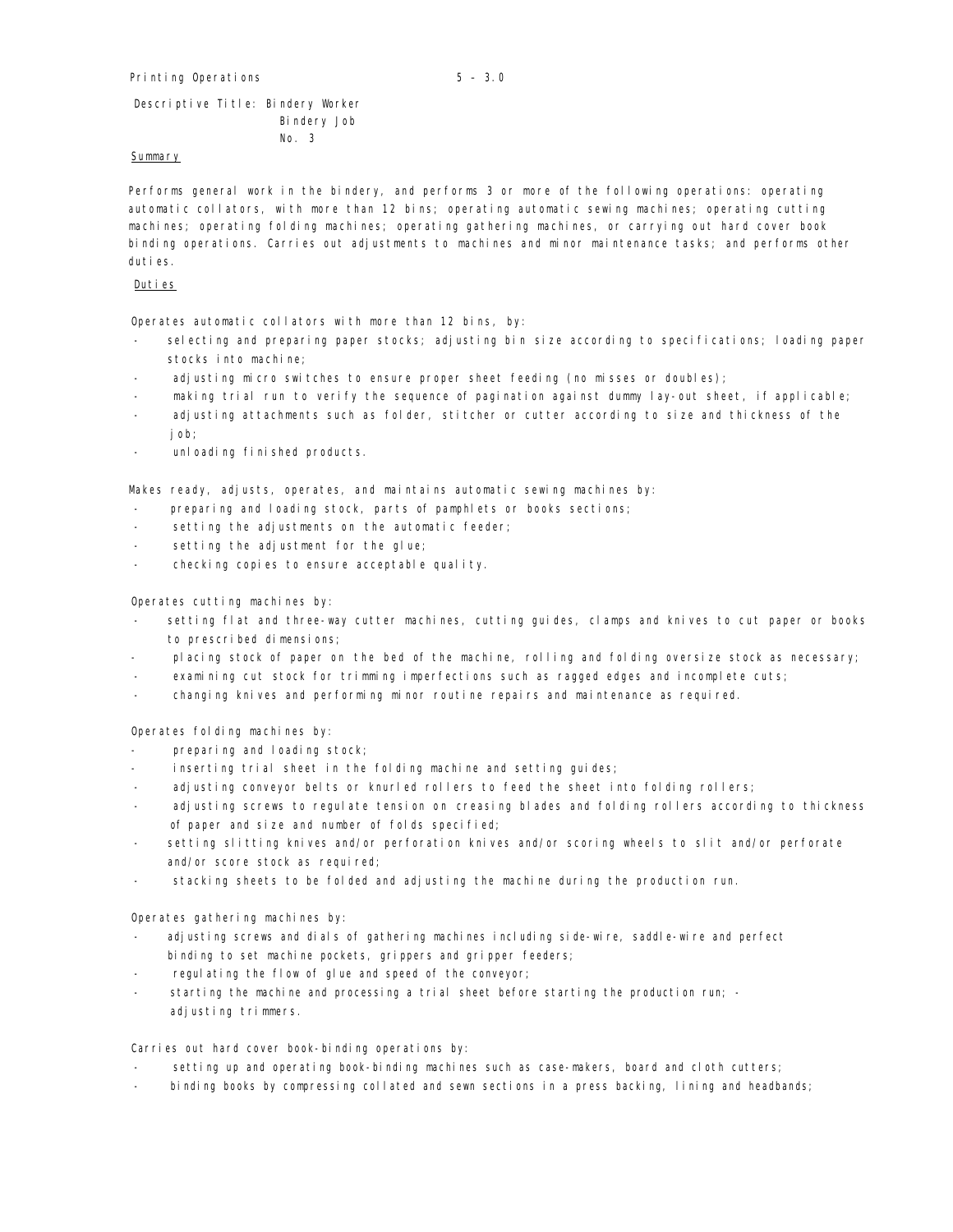- making book covers, gluing covers to books, and inking and foil stamping covers;
- assembling blank books and loose-leaf binders;
- repairing damaged books by cleaning, reinforcing, sewing and gluing sections together and by relining and recovering books.

# AND

Performs other duties such as:

- examining job orders and determining the best procedure to follow for each job;
- providing instructions to bindery workers and setting up bindery machines such as collators, drills, punches, and saddle stitch;
- performing general work in the bindery;
- performing minor routine repairs and maintenance.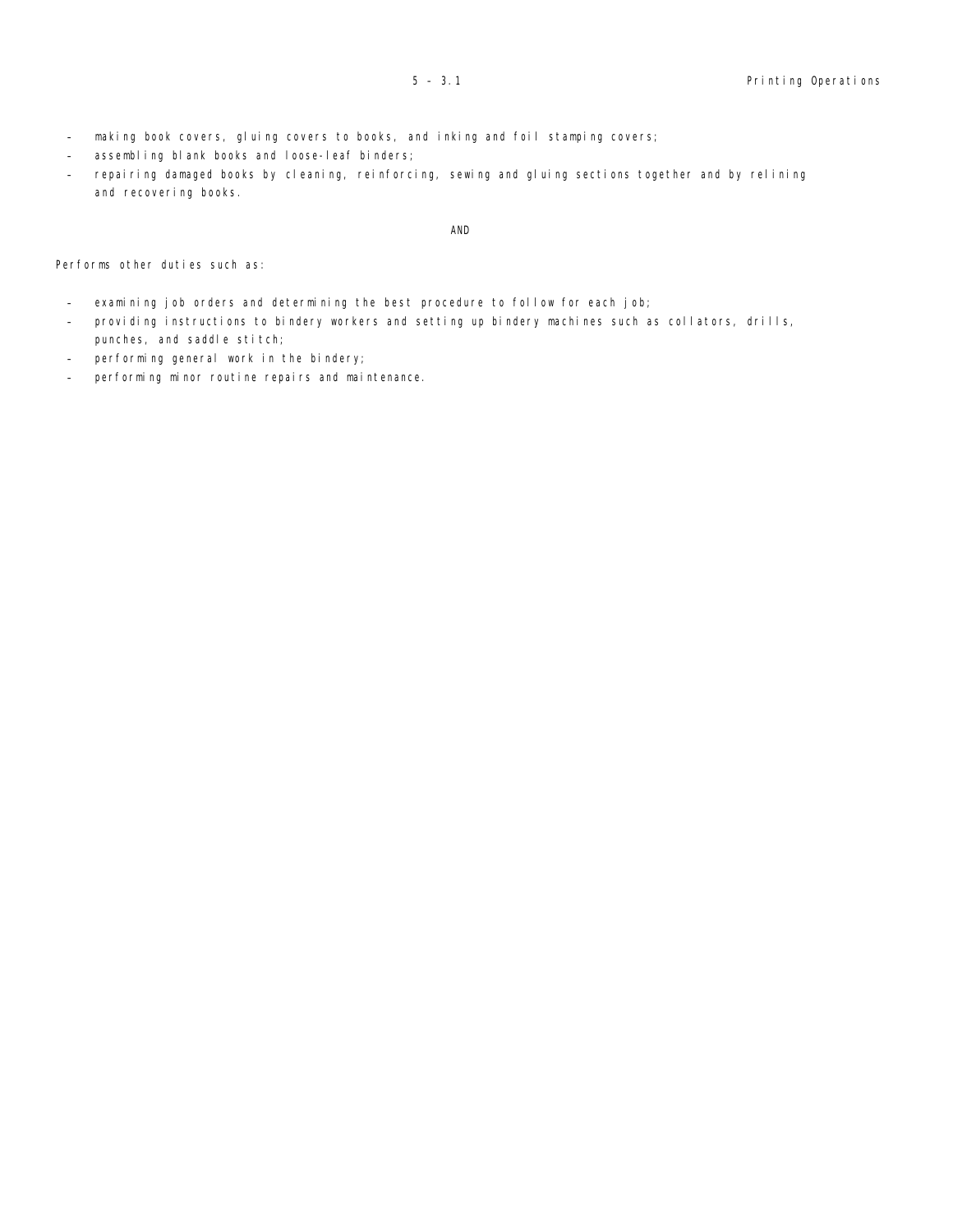Descriptive Title: Large Format Map-Folder Operator Bindery Job No. 4

#### **Summary**

Programs, sets up and operates a 1778 *mm (70")* cutter and 1651 mm (65") folder to process printed maps and charts; consults with clients on the feasibility and design of complex folding jobs and assists the supervisor to prepare estimates and determine cost effective routings; performs other duties.

# Duties

Programs, sets up and operates a 1778 mm (70") cutter by:

- planning work sequence to conform to established priorities;
- programming the micro-processor for back and side quage cuts and for compatibility to subsequent folding operations;
- determining the type of cut, positioning the stock and adjusting the press-grippers and side guage edges;
- selecting the blade type, angle and quality of hone and setting the cutting guides, clamps and knives;
- placing stock on the machine bed and folding oversize stock;
- examining the cut for trimming imperfections, ragged edges and completed stock;
- reporting problems to the supervisor for corrective action.

Sets-up and operates a 1651 mm (65") folder by:

- determining the grain direction and the folding orientation of stock;
- determining the need for pre-folding;
- maintaining the appropriate level of relative humidity at the work area;
- setting and checking the grippers, side gauges, buckle and folder configuration in accordance with map folding specifications;
- adjusting the conveyor tapes, blades and rollers to accommodate the stock size;
- setting the creasing, perforating and slitting mechanisms and stacking stock on the endless feeder;
- adjusting the folder during production runs and checking for paper folding impositions.

Discusses the feasibility, design and application of complex folding jobs with the client or supplier and provides the supervisor with information used in the preparation of cost estimates and the determination of cost effective routings. Perform other duties such as carrying out routine maintenance, checking work dockets for completeness and counting, binding and boxing folded maps and charts.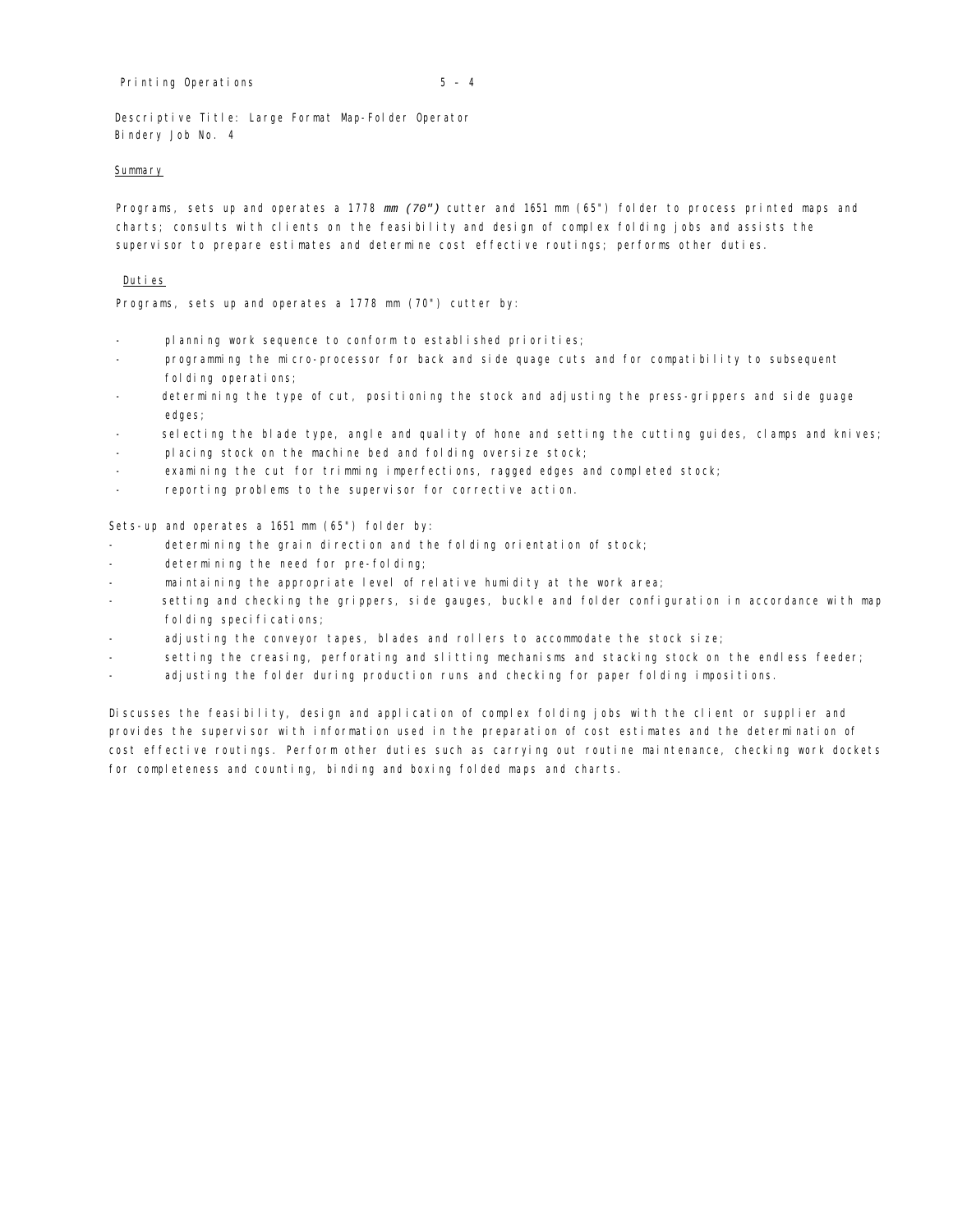#### SUB-GROUP - COMPOSITION

#### Definition

The duties of positions in this sub-group are to prepare copy for printing; to make up camera-ready copy for reproduction; to operate computerized equipment to capture key strokes from manuscripts and magnetic sources; to operate various mini and micro computers; to operate graphic input stations; to operate electronic printers; to operate photo type setting and online output units; to operate computerized graphic design systems; to operate electronic data transmission equipment; to mark text for input in the composition systems; to read proofs to detect and mark errors for correction; to manually make up camera-ready pages; to advise and design programs for customers; to resolve technical problems; and to perform other duties.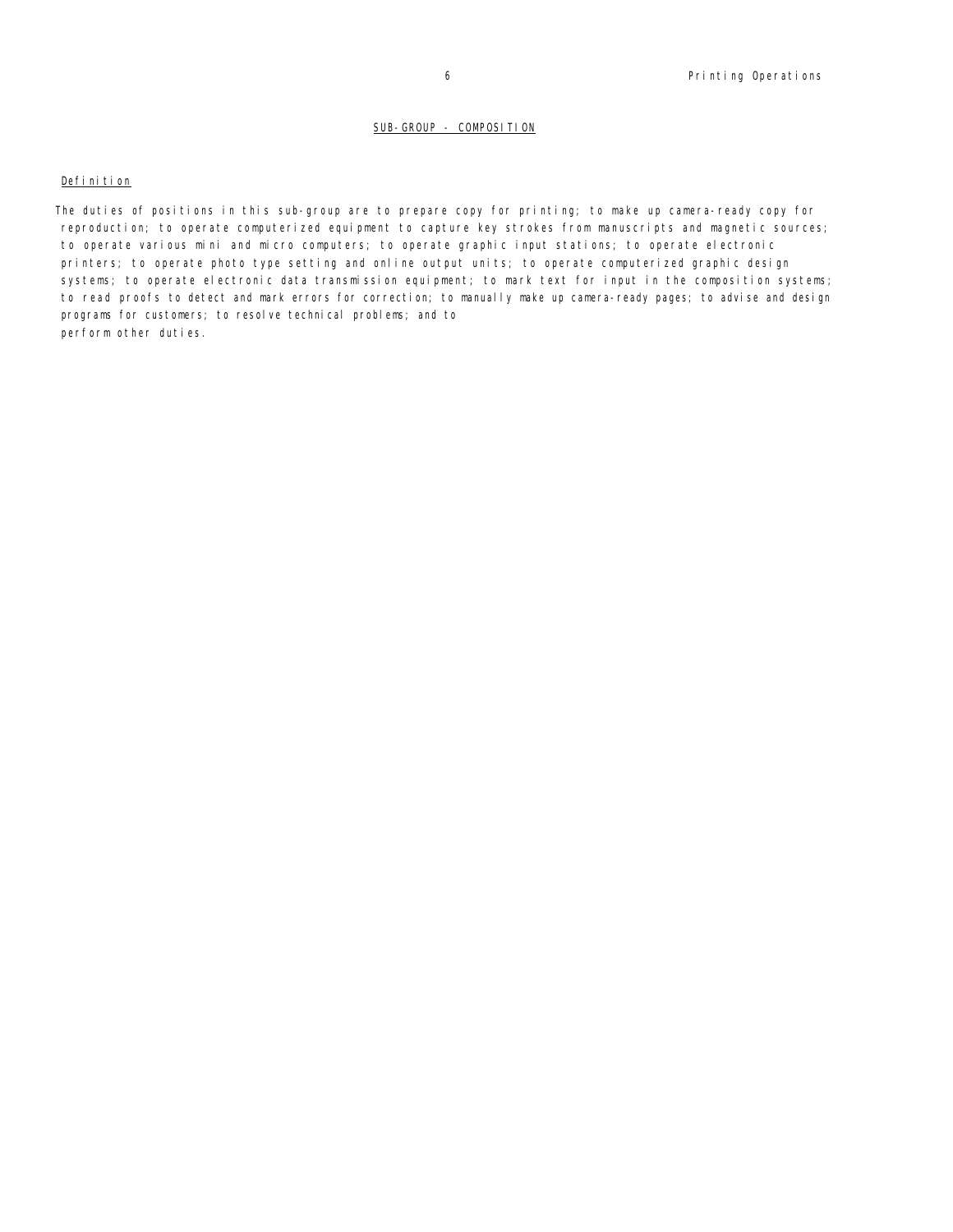#### **Summary**

Operates computer output microfiche and non impact printing systems, performs the required maintenance functions, maintains records of printing requisitions, operates microfiche duplicators and performs other duties.

### Duties

Operates computer output microfiche and non impact printing systems by:

- loading appropriate operating programs to start the system;
- sel ecting job program;
- operating tape drive;
- selecting and loading paper and/or film;
- reading start commands (eg: Job Control Language) and initiating start print operation;
- keying in instructions;
- resolving problems such as tape errors and clearing paper jams;
- determining quantity of duplicate microfiche according to job specifications;
- spot checking the quality of master and duplicate fiches;
- completing appropriate logs for control and costing purposes;
- completing cart label for sorting and distribution;
- verifying output reports for accuracy and alignment;
- delivering output report, files and tapes for distribution.

Performs ongoing and preventive maintenance and performs other duties.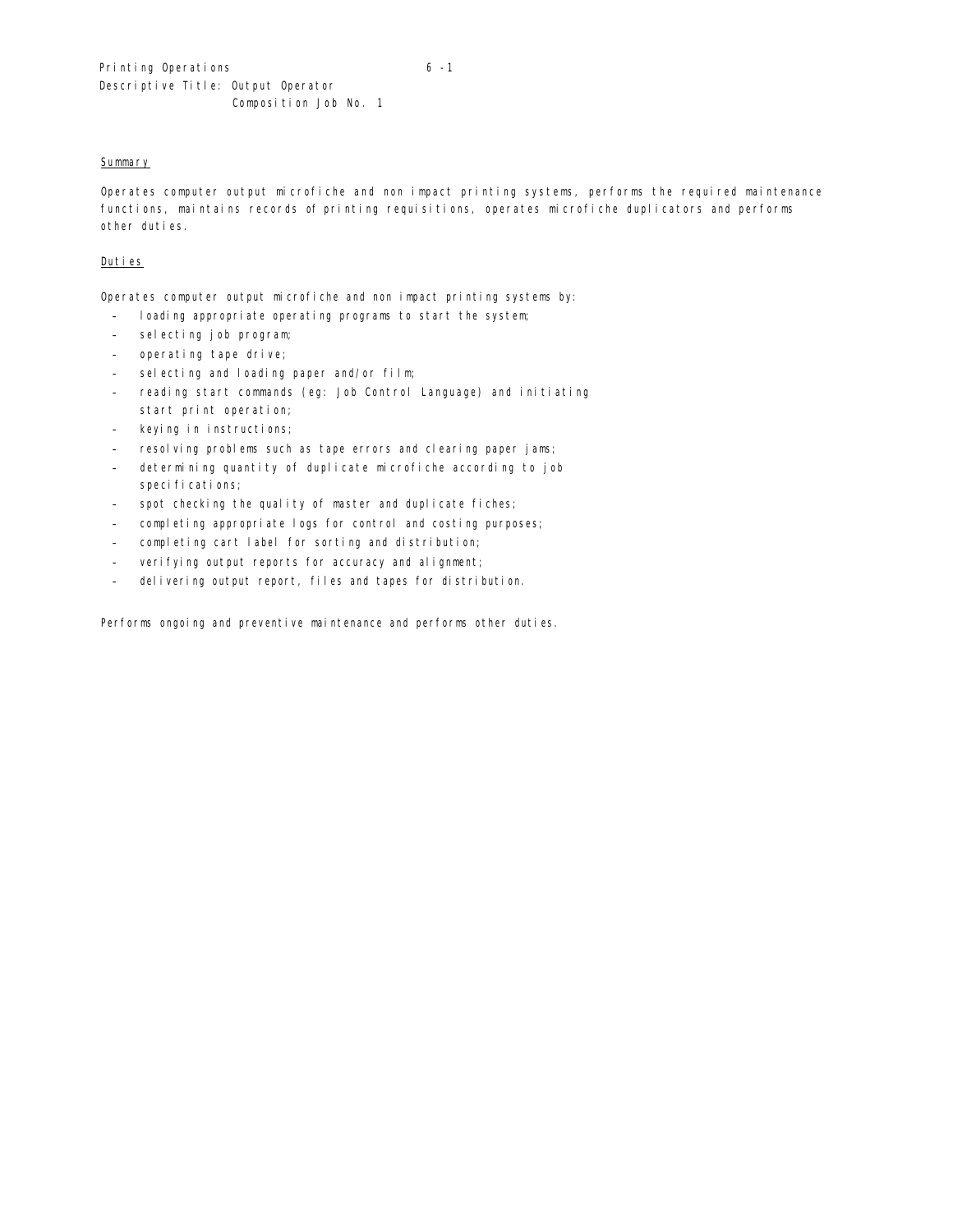Descriptive Title: Printing Compositor Composition Job No.  $\overline{2}$ 

#### Summary

Sets up and operates media conversion equipment; sets up and operates word processing equipment or inputs copy on photocomposition systems; performs other duties.

#### Duties

Sets up, adjusts and operates graphic input stations (eg. GIS Scanner), media conversion equipment (eg. Shaffstall, Keyword 7000, Kurzweil) and communications equipment; performs ongoing and preventive maintenance; by:

- loading appropriate operating programs to start the system;
- selecting job program and/or translation table;
- operating peripheral input and output devices;
- selecting and loading paper in appropriate trays;
- resolving problems including electronic and physical media problems;
- selecting density, contrast and screen settings;
- setting cropping marker;
- setting final size and destination;
- selecting a lable for tracking and retrieval;
- diagnosing and resolving minor programs and equipment problems;
- maintaining logs or production records of work performed.

#### AND/OR

Composes copy for printing production, makes ready, adjusts and operates word processing equipment or inputs copy on photocomposition systems and associated equipment by:

- examining marked copy for typographical indications;
- inserting required codes for correct typographical presentation reproduction;
- keyboarding, storing, identifying, recalling and correcting copy;
- scanning input for mismatches, missing commands, macro signs;
- inserting required programs if necessary;
- outputting copy to printer;
- establishing floppy disc or cassete filing system for future use and keeping them up-to-date;
- loading and removing cassettes from phototypesetter;
- checking quality of output.

AND

Performs ongoing and preventative maintenance as required, and performs other duties.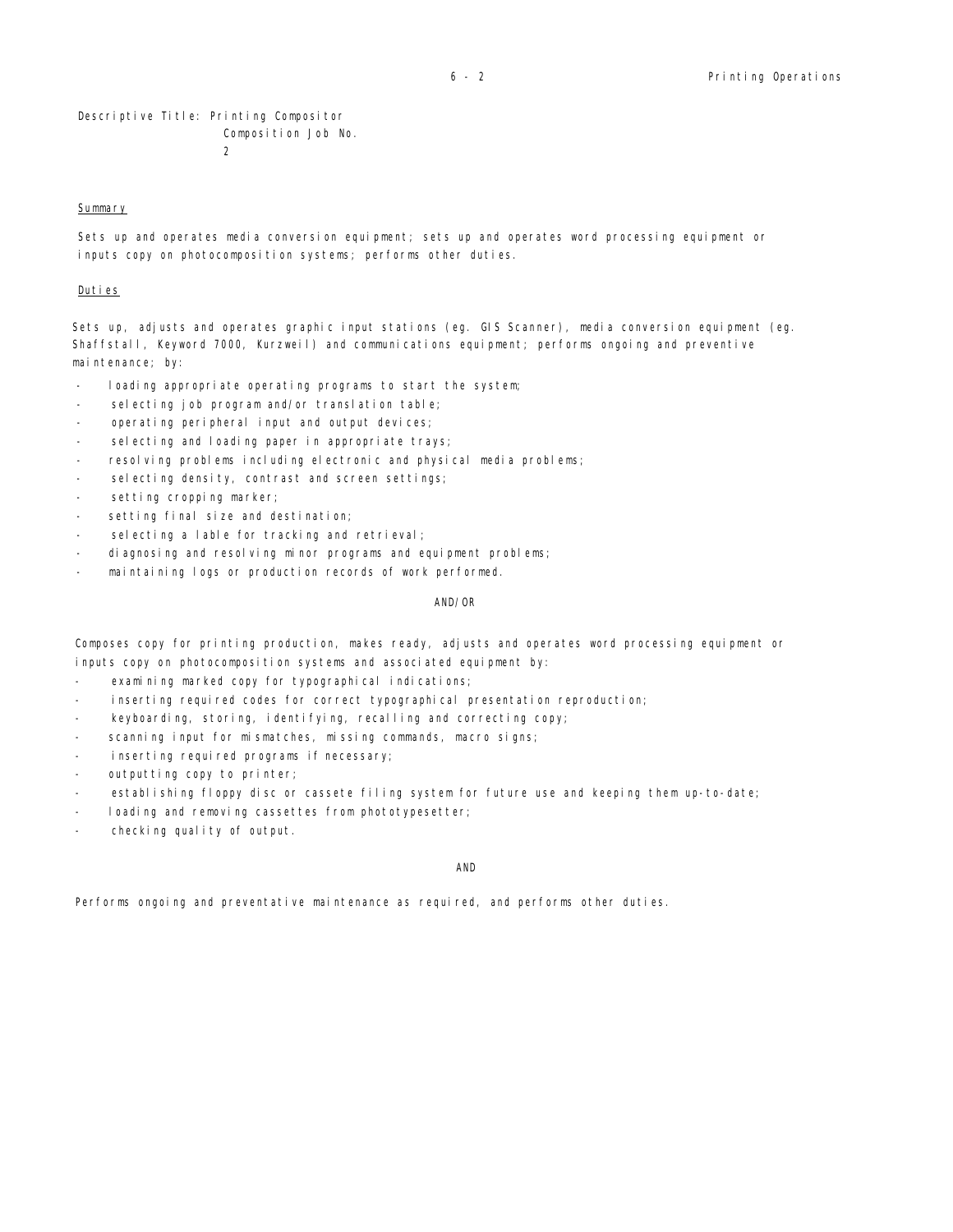Printing Operations 6 – 3.0

Descriptive Title: Printing Compositor Composition Job No. 3

# Summary

Interprets customer specifications and designs and creates composition programs; produces camera-ready copies using the composition systems and operates electronic data transmission equipment; sets up and operates graphic input stations and determines required settings; makes camera copy ready for printing and for other associated processes; proofreads documents; performs other duties.

#### Duties

Interprets customer specifications and designs and creates composition programs by:

- checking manuscript for missing folios and complexity of composition;
- coding manuscript by marking copy with computer language, (e.g. tabular matter, indentations, running heads or running feet, page number, charts, diagrams, etc.);
- developing specification directories (e.g. TPS, HUGO, CCI) and correcting same when the author alters the text;
- operating terminal to scan input;
- liaising with other sections such as: editing, make-up, copy-setting, and proofreading to ensure specification requirements are met;
- maintaining records for bulk storage or deletions in the computer and initiating permanent base file for future retrieval.

OR

Produces camera-ready copies using the composition systems and operates electronic data transmission equipment by:

- creating or making changes to existing programs for incoming work by following the author's specifications;
- inputting text and creating composition programs;
- perusing copy for typographical coding;
- inserting required codes for correct typographical presentation;
- inputting and storing documents;
- identifying, retrieving and modifying documents;
- scanning input for mismatches and/or missing typesetting codes;
- establishing a list of documents and/or specifications for submission to local or remote output devices (e.g. typesetters and/or electronic printer);
- establishing base files as required and keeping files up-to-date;
- inserting required programs for processing documents;
- inserting required type fonts and loading photographic paper or film for reproduction;
- loading and removing cassettes from phototypesetter;
- checking and removing cassettes from film/paper processors;
- checking quality of output such as density and format;
- selecting the appropriate communication protocol, speed, mode of transmission;
- setting up and utilizing communication tables and protocol;
- liaising with client-technical personnel to resolve data transmission problems;
- setting and operating graphic input stations (digital scanners) and determining required setting to obtain optimum quality;
- operating a non-impact printer.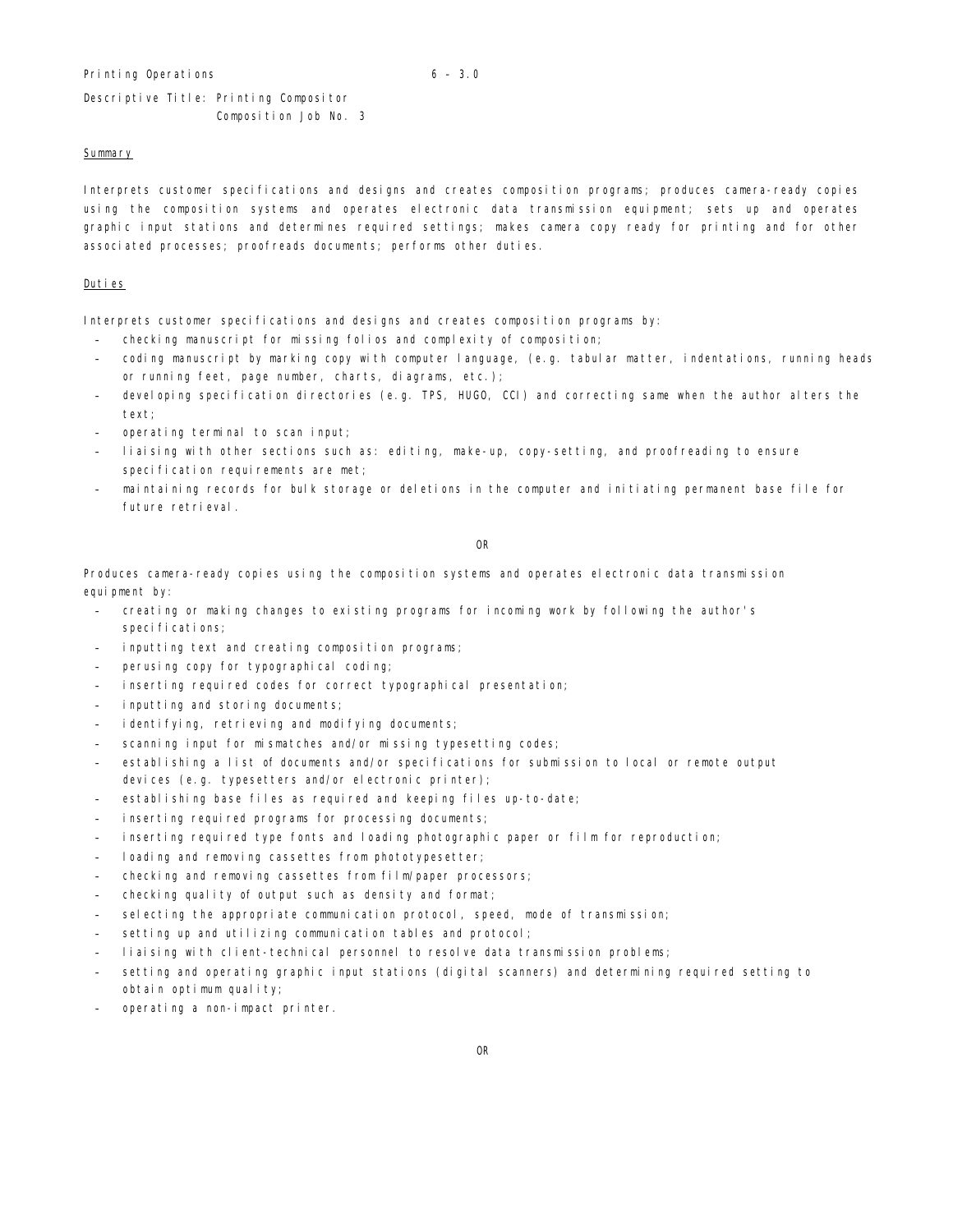Makes camera-ready copy for printing and for other associated processes by:

- collating, trimming, waxing and numbering the manuscripts;
- ruling graphics, tables, charts and forms as per instructions from customers and/or planners;
- drafting master sheet for page make-up and guidelines for offset preparation;
- scaling for reduction or enlargement according to requirement sizes;
- working with different styles and make-up covering single or multi columns, illustrations,

graphics, charts, tables, tip-ins and bleeding of half-tone inserted into text; - making various overlays for books, forms, charts, tables and graphs;

- using masking processes to screen forms, charts, tables and graphs;
- stripping and inserting author's alterations;
- ruling and making up graphs and charts for Visual Aid Printer.

Proofreads documents by:

- identifying and/or making corrections;
- querying author regarding text;
- registering the composition proofs;
- proofreading documents for omissions as well as grammatical, typographical or composition errors on a terminal apparatus or a computer proof;
- using the keyboard of a terminal apparatus to retrieve, update and store the texts;
- revising the corrected proofs to ensure all the necessary modifications have been made according to job specifications;
- signing final page proof when the setting and the make-up have been completed;
- maintaining records of work completed.

Performs other duties.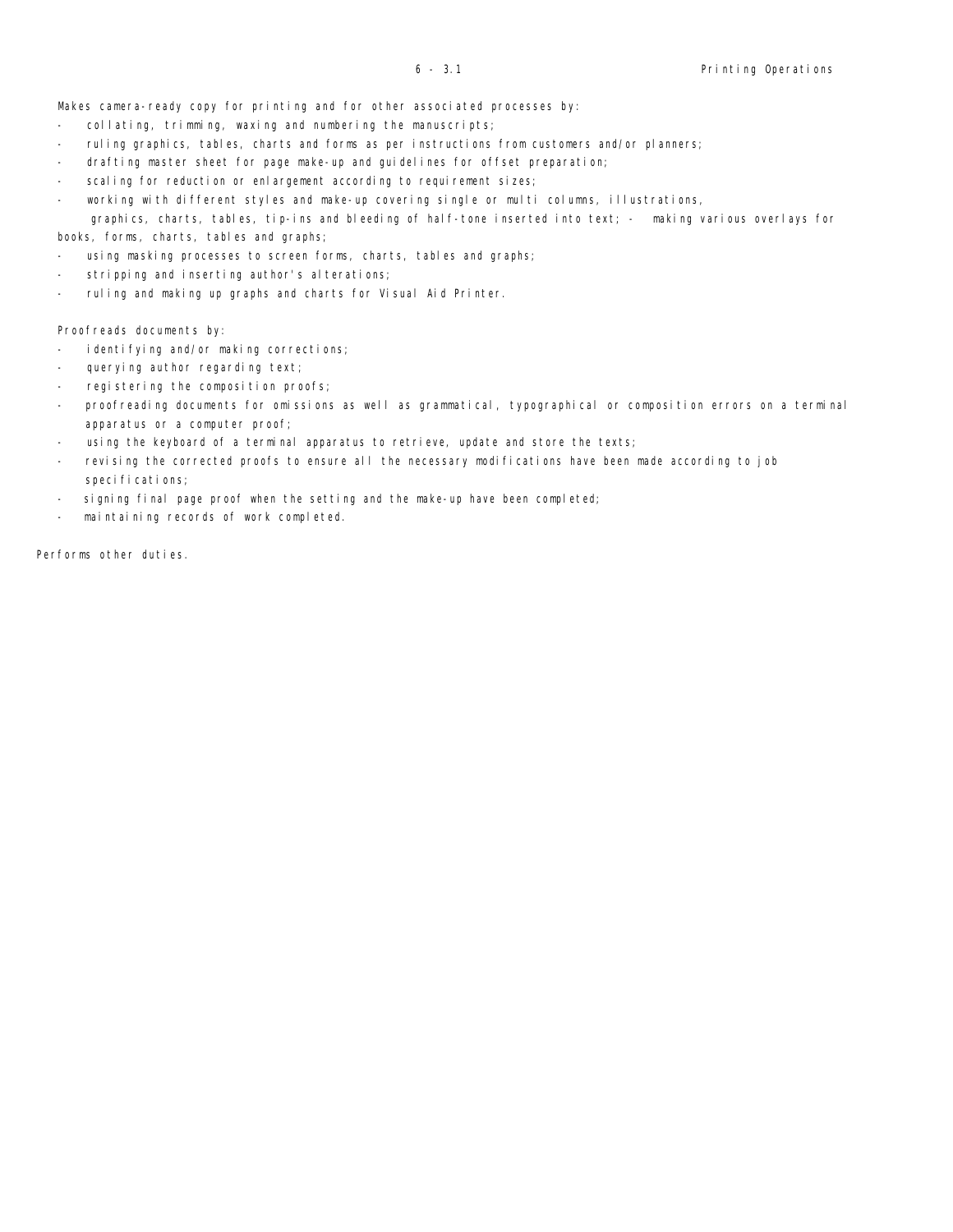#### printing Operations 6 - 40

Descriptive Title: Printing Compositor Composition Job No. 4

#### Summary

Performs two or more of the following duties; assists clients to define job requirements; interprets customer specifications; designs and creates composition programs; produces camera-ready copies using the composition systems and operates electronic data transmission equipment; sets up and operates graphic input stations and determines required settings; makes camera copy ready for printing and for other associated processes; proofreads documents; performs other duties.

# Duties

Assists clients to define job requirements by:

- discussing and reviewing job specifications with clients and/or assisting in the development of specifications;
- recommending the style and design for appropriate typographical presentation to the client;
- monitoring the progress of the work and answering customer queries.

Interprets customer specifications and designs and creates composition programs by:

- checking manuscript for missing folios and complexity of composition;
- coding manuscript by marking copy with computer language, (e.g. tabular matter, indentations, running heads or running feet, page number, charts, diagrams, etc);
- devel oping specification directories (e.g. TPS, HUGO, CCI) and correcting same when the author alters the text;
- operating terminal to scan input;
- liaising with other sections such as: editing, make-up, copy-setting, and proofreading to ensure specification requirements are met;
- maintaining records for bulk storage or deletions in the computer and initiating permanent base file for future retrieval.

Produces camera-ready copies using the composition systems and operates electronic data transmission equipment by:

- creating or making changes to existing programs for incoming work by following the author's specifications;
- inputting text and creating composition programs;
- perusing copy for typographical coding;
- inserting required codes for correct typographical presentation;
- inputting and storing documents;
- identifying, retrieving and modifying documents;
- scanning input for mismatches and/or missing typesetting codes; establishing a list of documents and/or specifications for submission to local or remote output devices (e.g. typesetters and/or electronic printer);
- establishing base files as required and keeping files up-to-date;
- inserting required programs for processing documents;
- inserting required type fonts and leading photographic paper or film for reproduction;
- loading and removing cassettes from phototypesetter;
- checking and removing cassettes from film/paper processors;
- checking quality of output such as density and formats;
- selecting the appropriate communication protocol; speed, mode of transmission;
- setting up and utilizing communication tables and protocol;
- liaising with client technical personnel to resolve data transmission problems;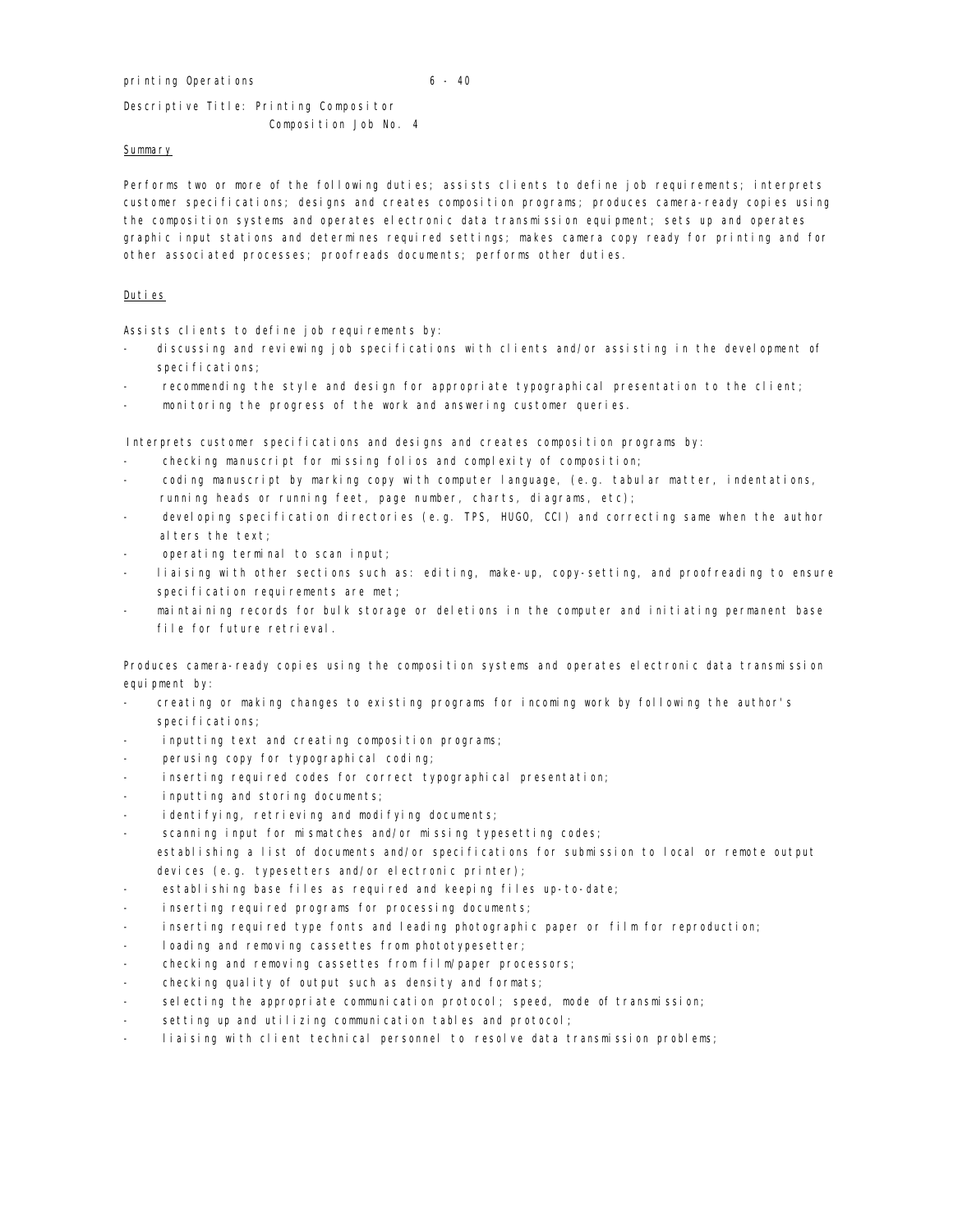- setting and operating graphic input stations (digital scanners) and determining required settings to obtain optimum quality;
- operating a non-impact printer.

Makes camera-ready copy for printing and for other associated processes by:

- collating, trimming, waxing and numbering the manuscript;
- ruling graphics, tables, charts and forms as per instructions from customers and/or planners;
- drafting master sheet for page make-up and guidelines for offset preparation;
- scaling for reduction or enlargement according to requirement sizes;
- working with different styles and make-up covering single or multi columns, illustrations, graphics, charts, tables, tip-ins and bleeding or half-tone inserted into text;
- making various overlays for books, forms, charts, tables and graphs;
- using masking processes to screen forms, charts, tables and graphs;
- stripping and inserting author's alterations;
- ruling and making up graphs and charts for Visual Aid Printer.

Proofreads documents by:

- identifying and/or making corrections;
- querying author regarding text;
- registering the composition proofs;
- proofreading documents for omissions as well as grammatical, typographical or composition errors on a terminal apparatus or a computer proof;
- using the keyboard of a terminal apparatus to retrieve, update and store the texts;
- revising the corrected proofs to ensure all the necessary modifications have been made according to job specifications;
- signing final page proof when the setting and the make-up have been completed;
- maintaining records of work completed;

AND

Performs other duties.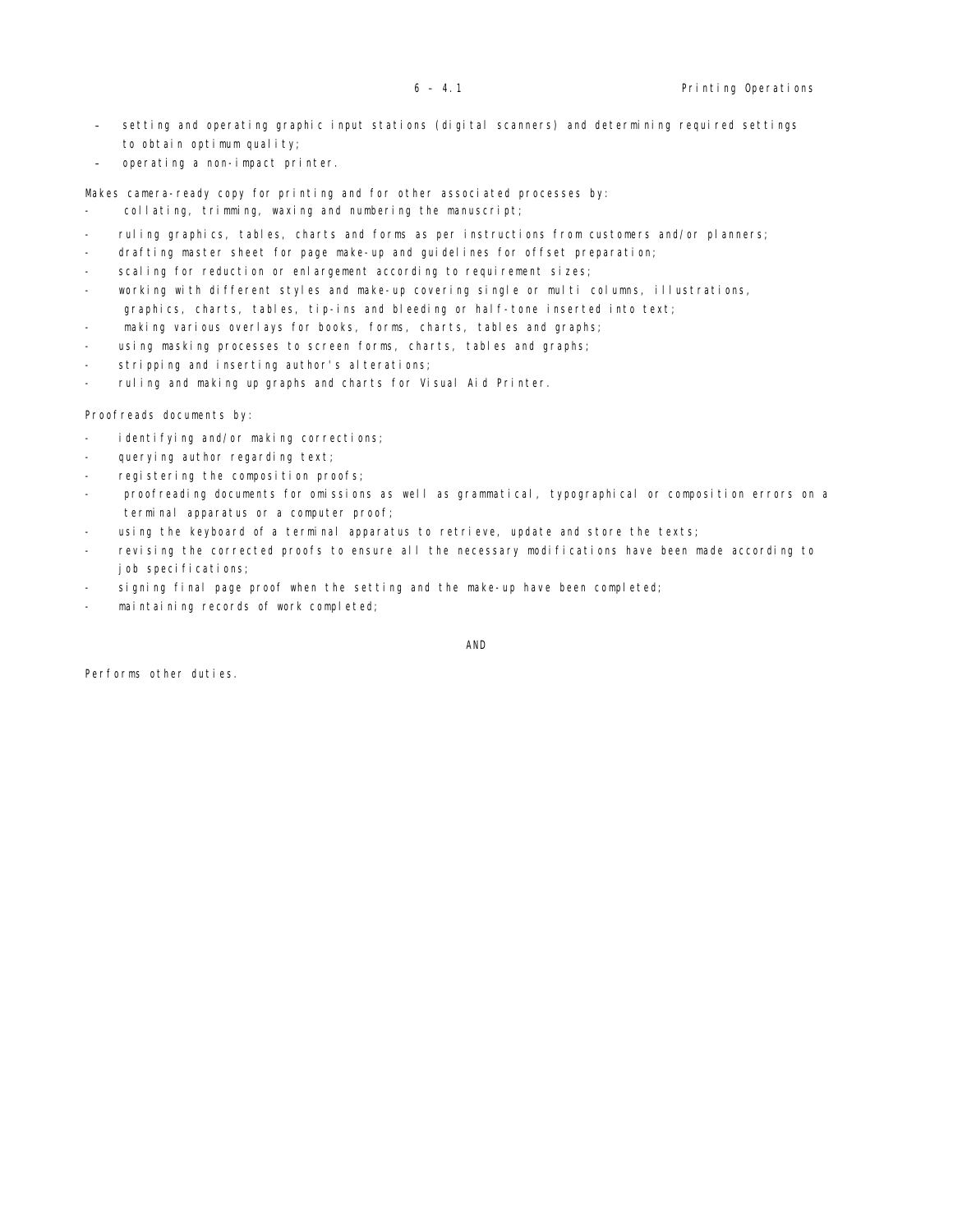Printing Operations 6 - 5

Printing Operations

Descriptive Title: Composition Analyst Composition Job No. 5

#### Summary

Reviews operations and composition systems, develops technical procedures and designs and creates composition programs; analyses and delivers technical on-the-job training to meet the needs of the Composition Group; performs other duties.

#### Duties

Reviews operations and composition systems, develops technical procedures, and designs and creates composition programs to improve productivity of programs by:

- studying the operational technical manuals provided by the manufacturers to determine capabilities and compatibility of each system;
- determining compatibility of composition systems such as the: IBM 370, Compugraphic, CCI, XPS 700;
- investigating customers' composition needs, i.e. quantities and mix of text, tabular matter, forms work, special characters and other output requirements;
- studying hardware and systems aspects of a wide range of commercial products and determining government use requirements in the composition systems field;
- recommending the acquisition of appropriate equipment to provide adequate interface between the computerized type setting equipment and the input systems;
- meeting with customer representatives to suggest measures to standardize codes and styles of various jobs for both photo-composition and information retrieval;
- developing, testing and implementing programs to convert input systems' codes and text characteristics into typesetting codes;
- following up with other sections such as: copy setting, editing, make-up and proofreading to ensure specification requirements are met;
- establishing operational procedures to obtain optimum usage of new equipment from the standpoint of technical capability;
- measuring output in characters per minute to compare actual capability and performance with manufacturer's specifications and claims;
- recommending corrective measures to existing programs to remedy coding and operator quality deficiencies;
- providing instructions on the maintenance of records for bulk storage or deletions in the computer;
- contacting, consulting and providing technical advice to computer systems analysts in order to improve systems and programs and their application in text processing and photo composition;

Analyses training requirements and delivers technical on-the-job training to meet the needs of the Composition Group by:

- preparing technical training manuals for use as text and reference material;
- evaluating training results of operational trainees;
- modifying course content and updating technical training manuals to include new developments and technological changes;
- coordinating on-the-job training activities in the composition field, in cooperation with the Technical Services Officer of the Composition Group;
- maintaining knowledge of technological developments in the Composition field.

Performs other duties.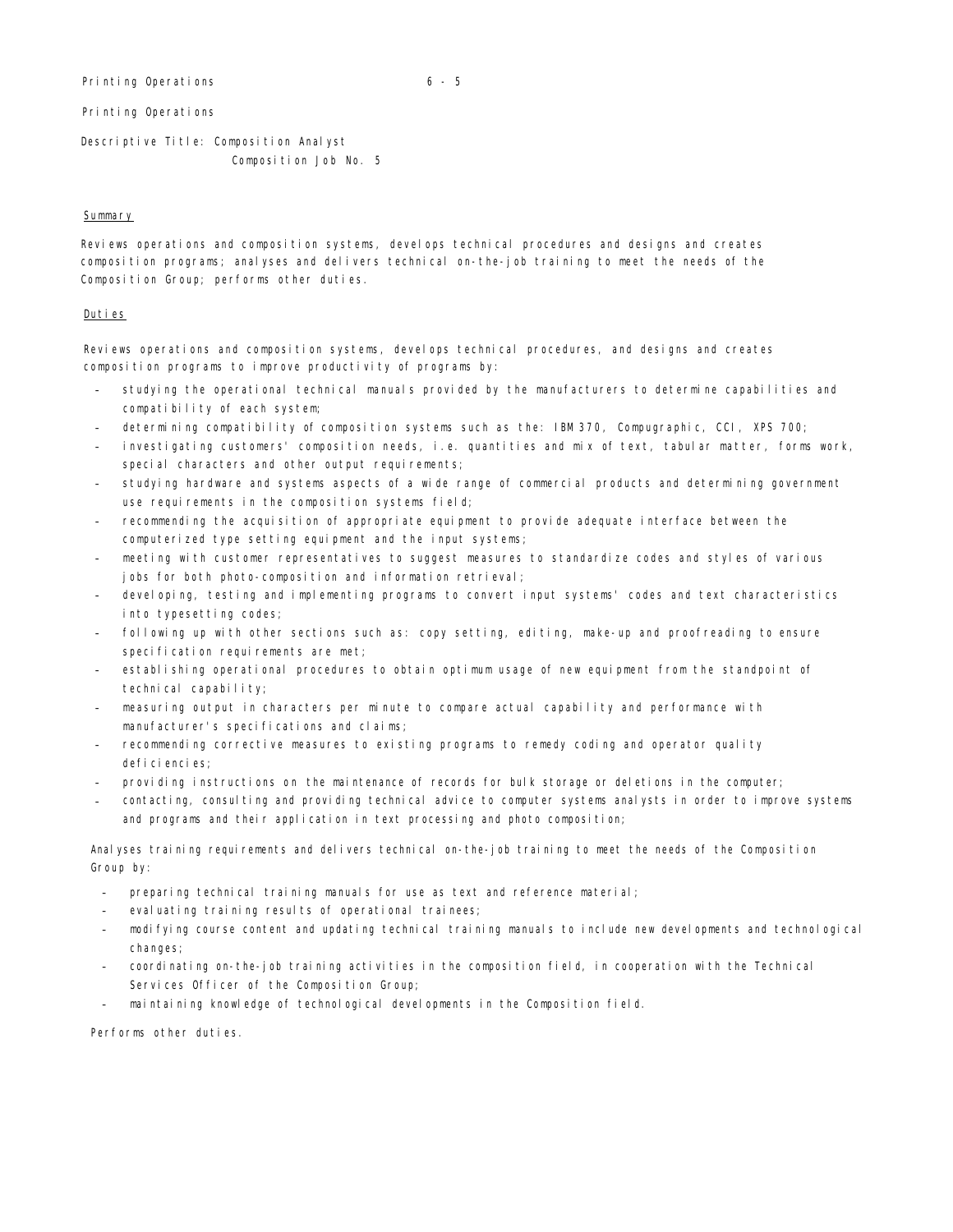# SUB-GROUP - PRE-PRESS PREPARATION

# Definition

The duties of positions in this sub-group are to operate cameras and other equipment to produce negatives and positives used in plate-making; to operate electronic scanner/plotter pre-press equipment; to retouch negatives and positives; to prepare and lay out film material for plate making; to transfer positive or negative images to plates and/or other surfaces; and to perform other duties.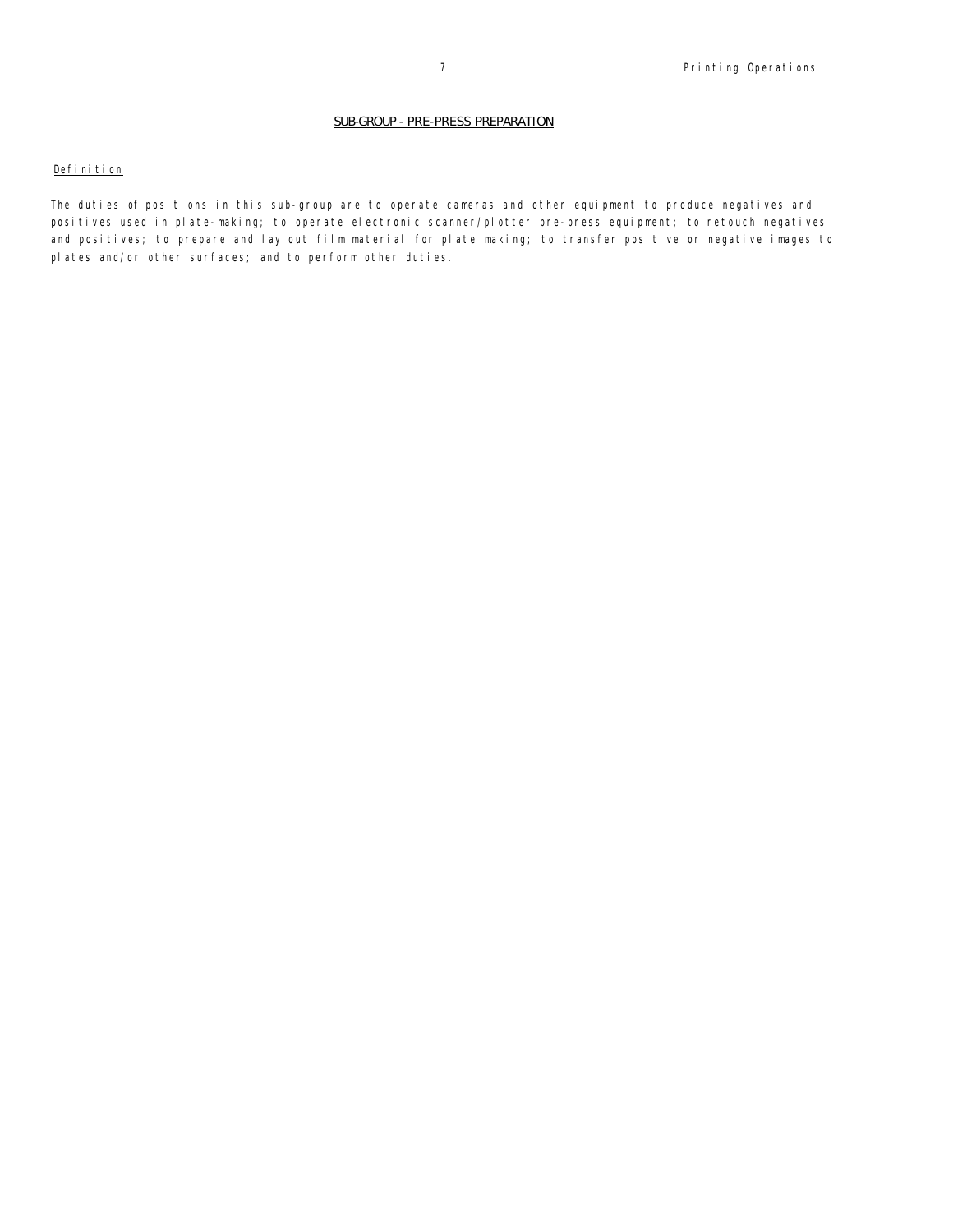Descriptive Title: Pre-Press Operator Pre-Press Preparation Job No. 1

#### Summary

Sets up, adjusts and operates photo-direct equipment to produce plates for use in printing; or retouches film negatives and positives used in the offset printing process; or operates a vacuum frame and ancillary equipment for the production of plates; and performs other duties.

#### Duties

Sets up and operates photo-direct equipment to produce press-ready plates by:

- adjusting the equipment to enlarge or reduce the size of the copy;
- adjusting lights and exposure setting;
- mixing chemical solutions required in process;
- scaling, numbering and ensuring accuracy of lay-out dummy; mounting material on board, registering the image with the centre of the copyholder, sequencing the originals and rotating the heads in the proper direction;
- adjusting equipment controls to meet job specifications;
- operating the shutter and light controls to expose copy to a sensitized plate;
- removing finished plate from equipment and cutting to size;
- maintaining chemical solutions at appropriate levels;
- changing chemicals as required to ensure the efficient and economical operation of the plant and equipment.

#### OR

Detects flaws and retouches film negatives and positives by:

- examining negatives and positives on a back-lighted table to detect flaws;
- opaquing negatives and positives to block out bare spots and scratches; cutting negatives to size;
- outlining half tones where the background is to be eliminated;
- correcting imperfections in characters and in other image areas.

#### OR

Operates a vacuum frame for the production of plates by:

- presensitizing plates either by hand or by machine as required;
- determining the length of exposure according to the density of negatives or positives or sensitivity of plate coating;
- transferring positive or negative images to printing plates or other substances using chemical solutions, measuring instruments and vacuum printing frames;
- developing plates (manually or automated) by applying such solutions as lacquers, developing ink and desensitizing etches, and applying a protective coating of gum solutions or asphaltum prior to storage;
- making corrections to printing plates.

Performs other duties.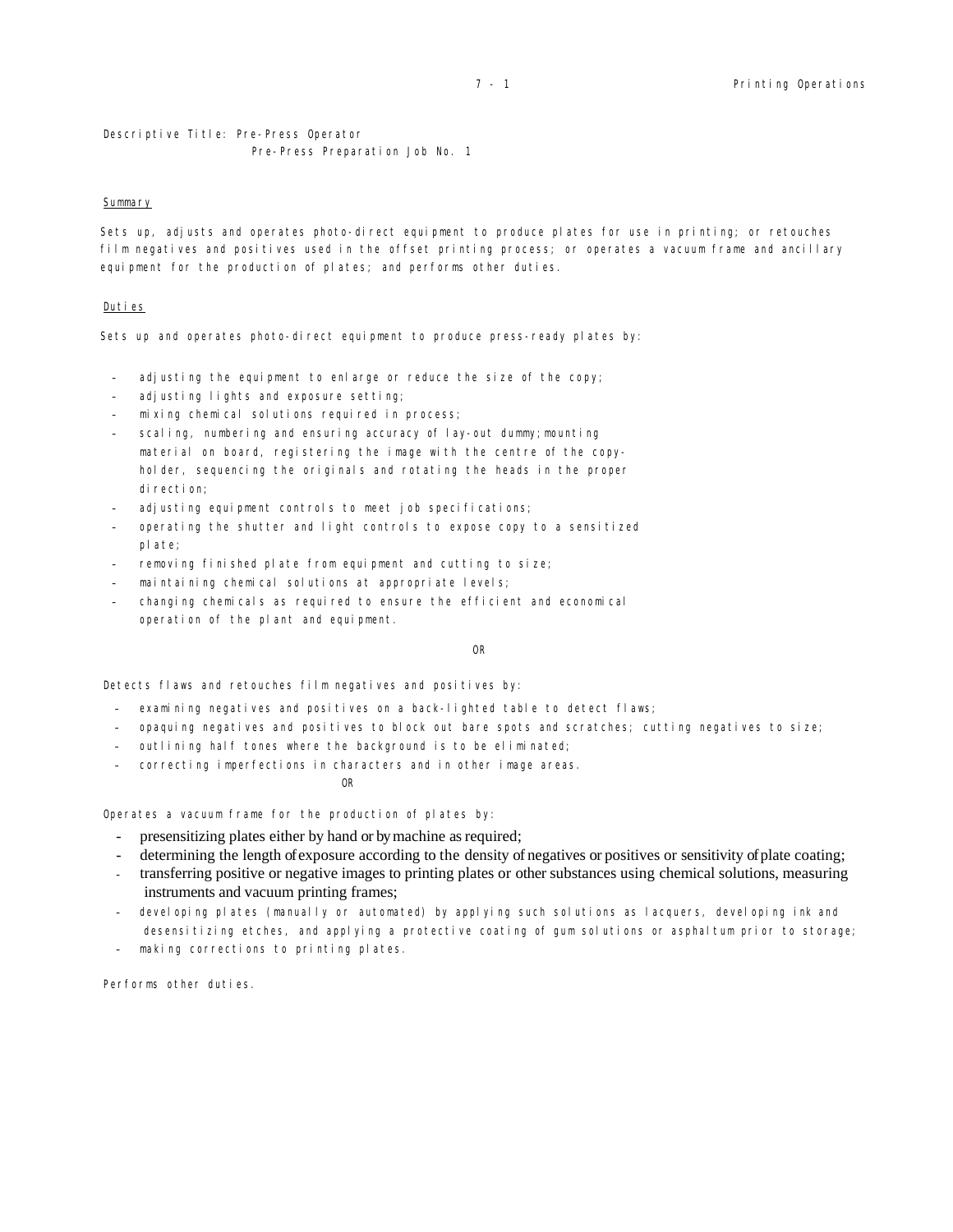Descriptive Title: Line Camera Operator Pre-Press Preparation Job No. 2

## **Summary**

Sets up, adjusts and operates a camera to produce line negatives or positives of line copy; performs other duties.

# Duties

- Mounting material to be photographed on a copy board, registering the images with the centre of the copy-holder, sequencing the original and rotating the heads in the proper direction;
- Adjusting the camera to enlarge or reduce the size of copy; selecting and inserting screens and determining and adjusting the shutter lens for masking;
- Determining the length of exposure according to the density of negatives or positives or the sensitivity of plate coating;
- focusing lens, selecting and inserting a screen if required, adjusting lights, and exposing the film to copy for a specified period of time;
- Developing the film manually or with automatic processing devices using chemical solutions;
- Preparing film positives from negatives by the contact method;
- Mixing chemical solutions required in the process;

Performing other duties.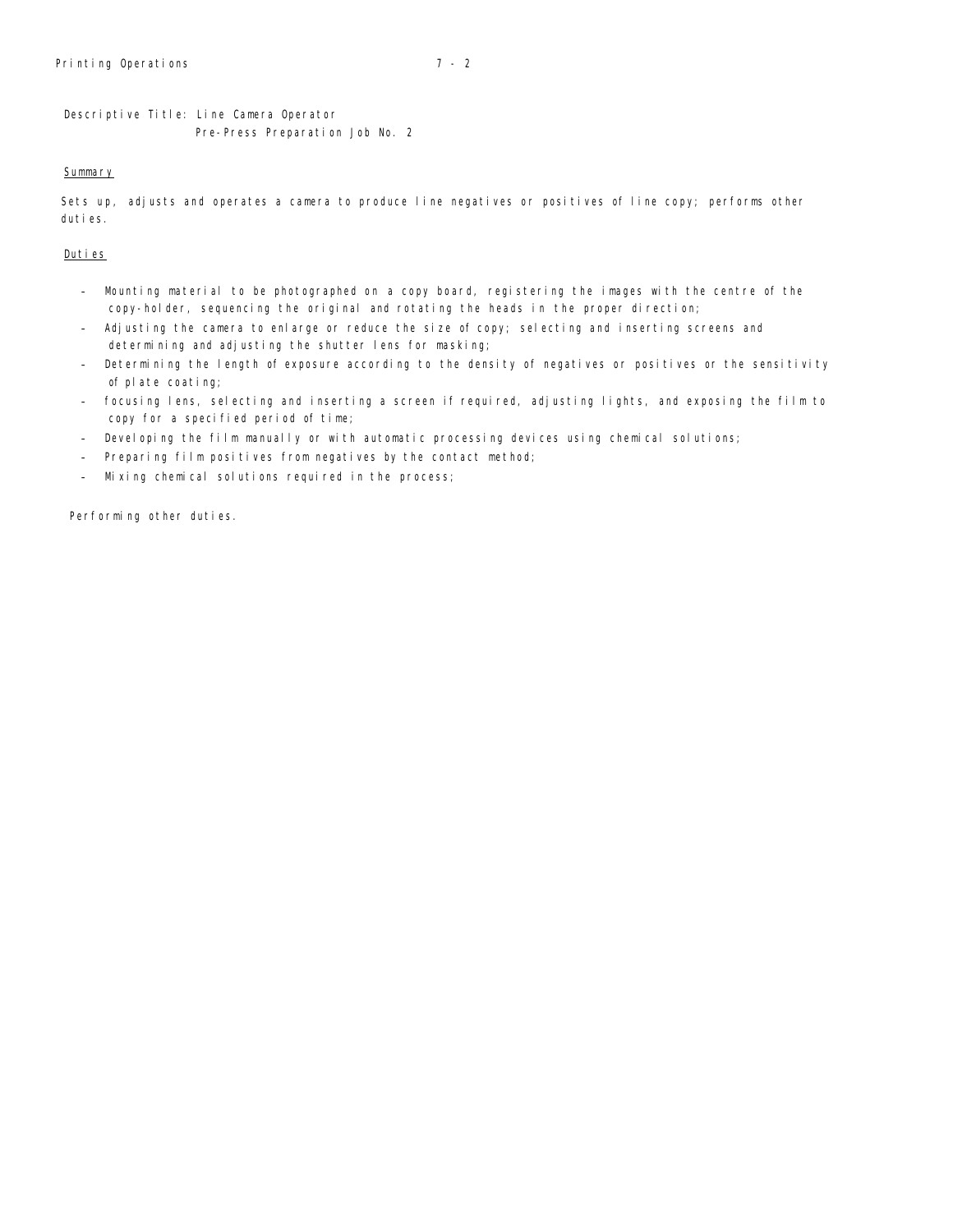Descriptive Title: Colour- Separation - Camera Operator Pre-Press Preparation Job No. 3

# **Summary**

Sets up and operates a camera to produce line, halftone, continuous-tone and colour separation negatives.

# Duties

- Mounting copy on a vacuum copy board;
- Computing lens and copy board settings for same size, enlarged and reduced negatives;
- Obtaining the optimum contrast range by focusing cross ruled glass screen or controlling the contrast range with screens and filters;
- Measuring density ranges of continuous-tone copy for adjustment of ranges of negatives;
- Adjusting lights, exposing and developing film;
- Producing percentage screens in dot, ruling or pattern and in varying lines per inch;
- Preparing positives from negatives by contact method;
- Mixing the chemicals solutions required by the various processes;
- Separating color of two color originals as required;
- Making four color separation negatives and masks from full color transferences or reflection copy.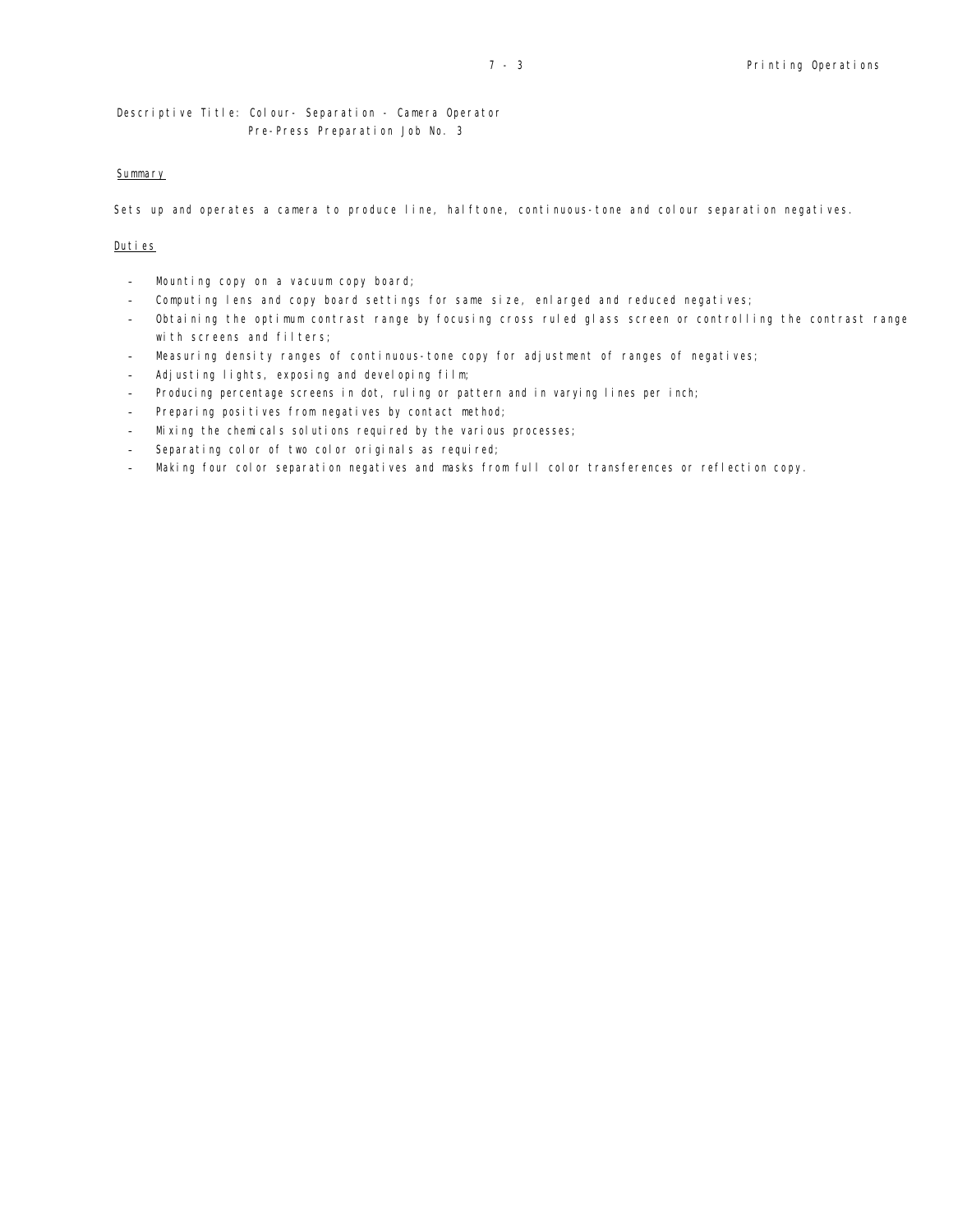Descriptive Title: Layout-Camera Plate maker Pre-Press Preparation Job No. 4

#### **Summary**

Positions, draws, assembles, marks and lays out work; sets up, adjusts and operates photo-direct equipment to produce plates for use in offset printing; operates a vacuum frame; performs operator maintenance; and performs other duties.

# Duties

- Selecting the appropriate sequence of layout sheets according to customer requirements;
- Drawing master layout sheets to customer specifications;
- Assembling reproduction material in flats for the making of plates;
- Scribing reference marks on flats for accurate registration and pagination;
- Imposing pages for various presses and bindery assembly operations;
- Adjusting the photo-direct equipment to enlarge or reduce the size of the copy;
- Adjusting lights and exposure setting;
- Mixing chemical solutions required in the process;
- Scaling, numbering and ensuring accuracy of lay-out dummy;
- Mounting material on board and registering the images with the centre of the copy-holder; sequencing the originals and rotating the heads in the proper direction;
- Adjusting the equipment controls to meet the job specifications;
- Operating the shutter and light controls to expose copy to a sensitized plate;
- Removing the finished plate from equipment and cutting to size;
- Maintaining chemical solutions at appropriate levels;
- Changing chemicals as required to ensure efficient operation of the plant and equipment;
- Presensitizing plates either by hand or by machine as required;
- Determining the length of exposure according to the density of negatives or positives, sensitivity of plate coating;
- Transferring positive or negative images to printing plates or other substances, using chemical solutions, measuring instruments and vacuum printing frames;
- Developing plates (manually or automated) by applying such solutions as lacquers, developing ink and desensitizing etches, and applying a protective coating of gum solutions or asphaltum prior to storage;
- Making corrections to printing plates;
- Performing other duties.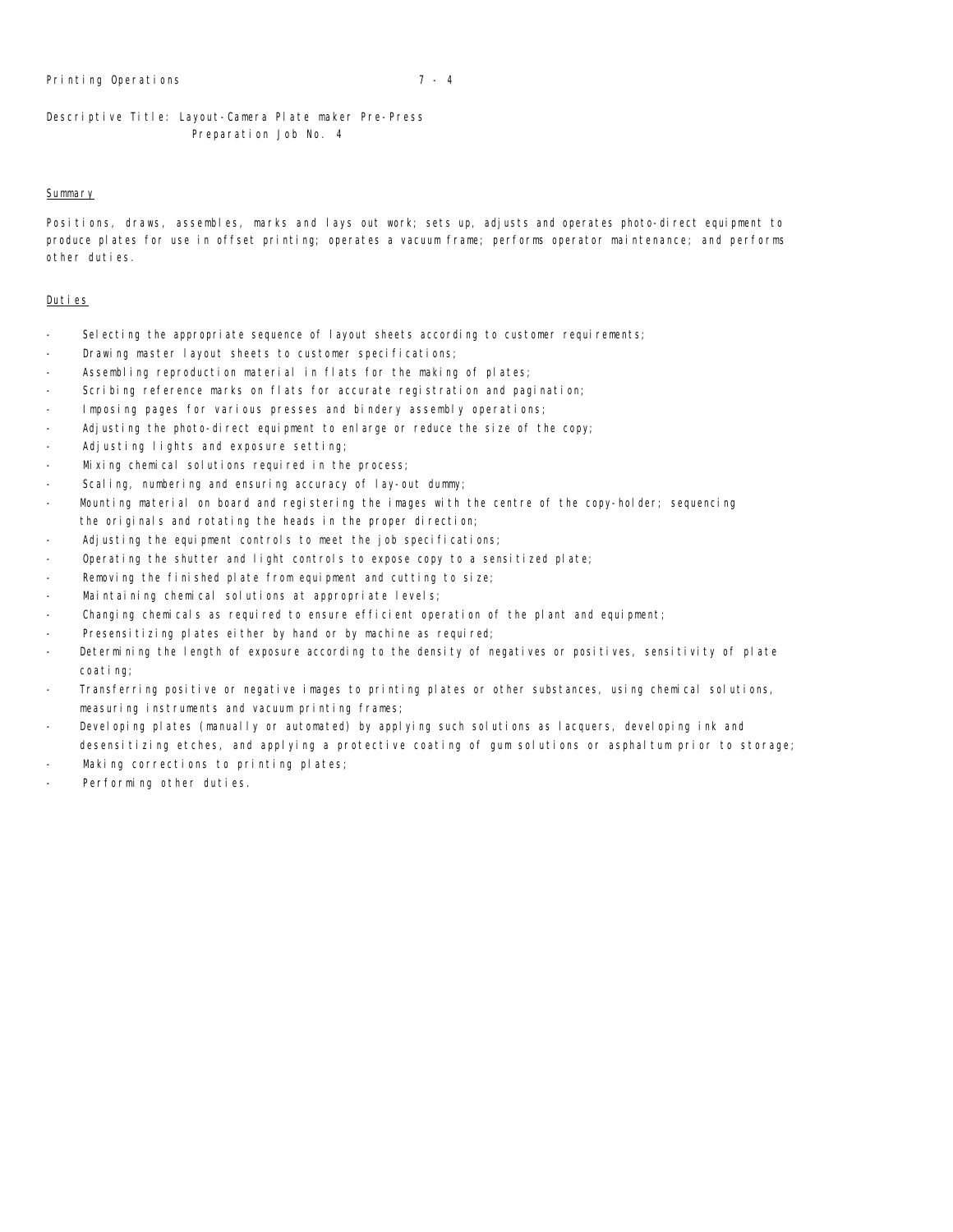# Descriptive Title: Cartographic Pre-Press Technologist Pre-Press Preparation Job No. 5

# Summary

Under the supervision of the Section Supervisor; prints the imagery onto a variety of materials such as photographic films, peel-coats, scribecoats, plastic sheets for colour proofing and metallic plates; produces artificial negatives and makes corrections and repairs to the reproduction negatives to ensure their readiness for cartographic reproduction and offset printing; and one of the following - produces line and halftone negatives or positives for offset (cartographic) printing, or provides alphanumeric (cartographic) photo-type setting services; also performs other duties.

# Duties

Prints the imagery onto a variety of materials such as photographic films, plastic sheets and metallic plates for cartographic reproduction and offset printing by:

- selecting the appropriate sequence of layout sheets according to customer requirements.
- coating, if required, the materials with a light sensitive solution by hand or machine;
- cleaning the film and the vacuum frame glass;
- determining the length of exposure according to the density of the negatives or positives,
- sensitivity of plate coating, temperature, humidity and thickness of coating; adding to the material the correct screen tints as required to meet cartographic mapping standards and specifications;
- exposing the image(s) in correct register to the material, using large-format vacuum print frame and exposure light;
- developing plates or plastic sheets (manually or by automated processor) by applying such solutions as lacquers, developing ink, desensitizing etches, color solutions and applying a protective coating of gum solutions or asphaltum prior to storage;
- making corrections to printing plates;

Produces artificial negatives and makes corrections and repairs to cartographic reproduction negatives to ensure their readiness for reproduction by:

- evaluating the scope of each job, determining an appropriate sequence of operations and gathering the materials essential to the proper completion of the job;
- making artificial negatives by peeling or drawing;
- ensuring reproduction materials meet map specifications and standards and authorizing the use of such material;
- scribing reference marks on negatives, positives and reproduction material for accurate registration and pagination;
- making proof corrections on scribes, type and artificial negatives;
- assuring registration of complex multi-color material for proofing and plating;
- registering and adjusting with standard (cartographic) registration bars the reproduction materials to ensure proper press lay;
- assembling reproduction material in flats for the making of plates:
- imposing pages for various presses and bindery assembly operations;
- performing handwork on reporduction materials including type replacement and retouching of imperfections;
- producing dylux proofs for verification of registration and content.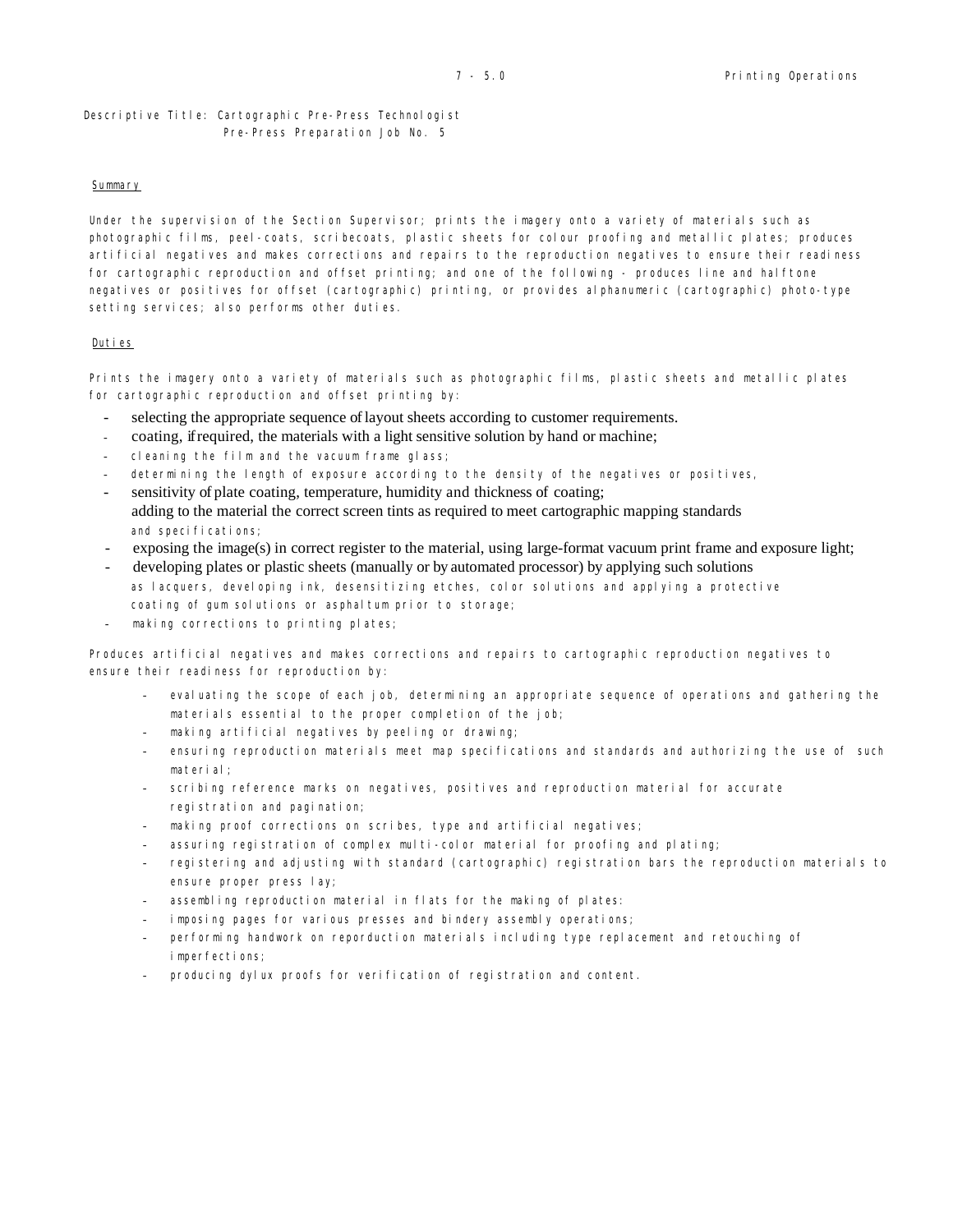Also performs one of the two following duties:

Produces photographic line and halftone negatives or positives for offset (cartographic) printing by:

- scaling to copy to determine the enlargement or reduction factor;
- positioning the camera's lens board, film holder and copy board by means of manual or computerized controls to obtain the specified image size;
- exposing an image on film using the light integrator, Lens F stop, and halftone screens; making the necessary calculations with a hand calculator or programmed microcomputer;
- operating the shutter and light controls to expose film;
- processing the exposed film by hand or film processor.

Or provides alphanumeric digitized photo-type setting services by:

- resolving problems with clients regarding type faces, point size and/or symbols for specific proj ects.
- operating fully computerized type setting equipment with keyboard and CRT display to enter the type (including cartographic) required and to proofread the results on the CRT;
- devel oping the negative obtained by hand or automated processor;

Also performs other duties, such as:

- maintaining applicable graphic arts equipment such as large vacuum frames, film and litho plate processors, large process cameras (manual or computer-controlled), microcomputer and desktop calculators, performing operator maintenance and monitoring chemistry, as required, to ensure optimal efficiency and output quality;
- ensuring the proper storage, cataloguing and preservation of reproduction negatives, and complying with established procedures for issues, loans and returns;
- before commencing any task, checking the work docket for completeness of information and instructions;
- processing reproduction materials by hand or machine, developing, fixing, washing and drying;
- inspecting final outputs to ensure requirements are met;
- ensuring cleanliness of equipment, material and work areas;
- assisting in the training of apprentices.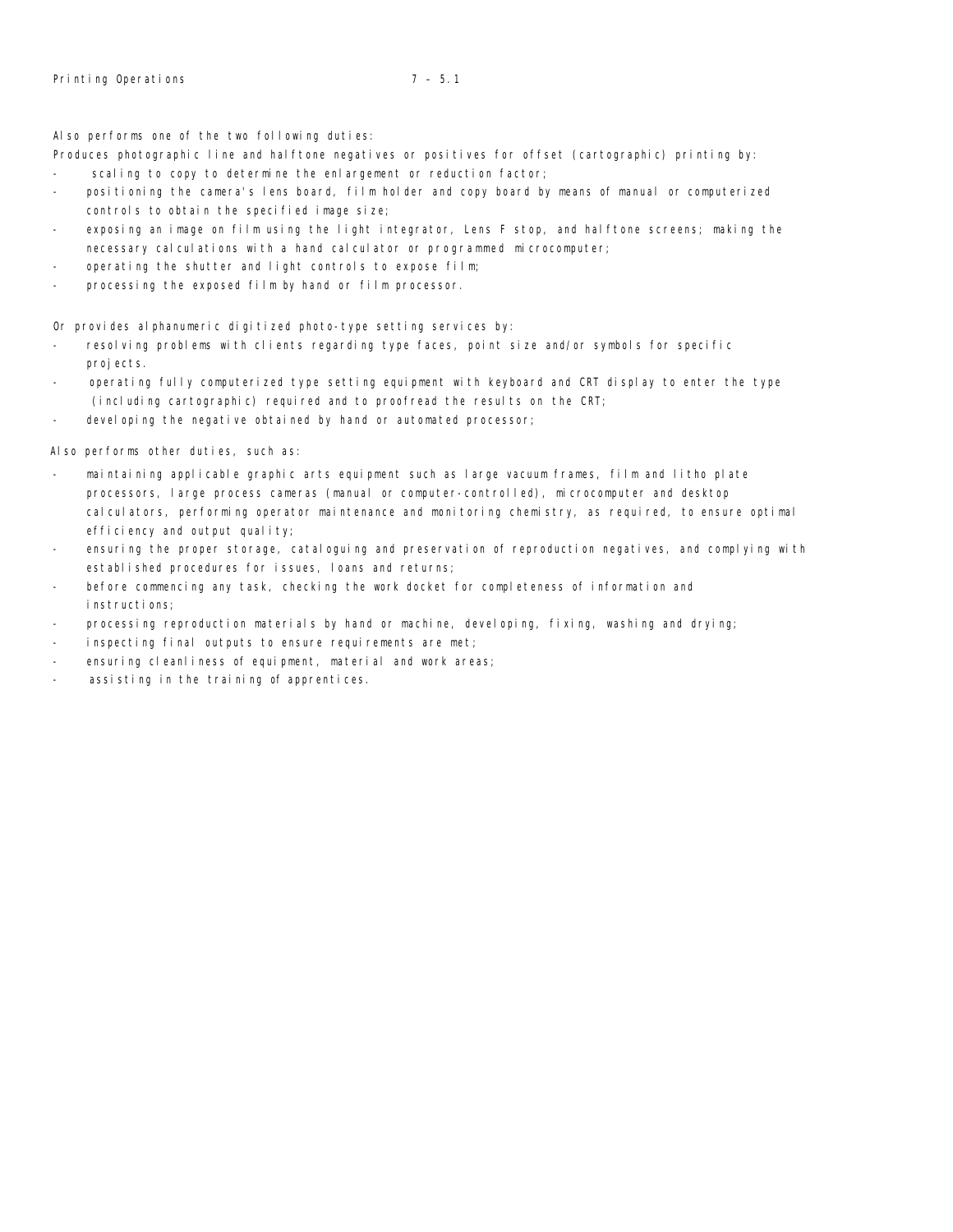Descriptive Title: Pre-Press Technician Pre-Press Preparation Job No. 6

# Summary

Assembles, retouches and opaque the film matter in proper sequences; makes ready negatives and positives and other reproduction material for plate making; sets up and operates a camera to produce halftone and line negatives and sets up and operates the imposing camera to photograph material; produces line, continuous tone, halftone, color negatives-positives; makes plates for offset printing and operates a vacuum frame using line, halftone and continuous negatives or positives; performs operator maintenance and housekeeping functions, and performs other duties.

# Duties

- Scaling, numbering and ensuring accuracy of lay-out dumpy;
- Cutting out windows for halftones and mounting material to be photographed on a copy board;
- Trimming, taping and opaquing negatives and positives to the required size, assembling reproduction material in flats for the making of plates and scribing reference marks on negatives, positives and flats for accurate registration;
- Performing hand work on reproduction material and retouching imperfections on film;
- Making artificial negatives by peeling and drawing by hand and assembling reproduction material in flats for the making of plates;
- Drawing master layout sheets to customer specifications and job bag and inserting and angling different mechanical screens as required;
- Imposing pages for various presses and bindery assembly operations as required;
- Registering process work and manufacturing color area using different mechanical screens with different process colors;
- Cutting film from sheets and rolls as required and opaquing pin holes or outlining opaques as required;
- Performing make-up on negatives or contact prints;
- Preparing the programmed and design by calculating programmed sheet and preparing, producing and reading tape by use of keyboard;
- Mounting material on board and registering the images with the centre of the copy-holder, sequencing the original and rotating the heads in the proper direction;
- Focusing lens, selecting and inserting a screen if required, adjusting lights and exposing the film to the copy for a specified period of time;
- Developing the film using chemical solutions or automatic processing devices and preparing film positives from negatives by the contact method;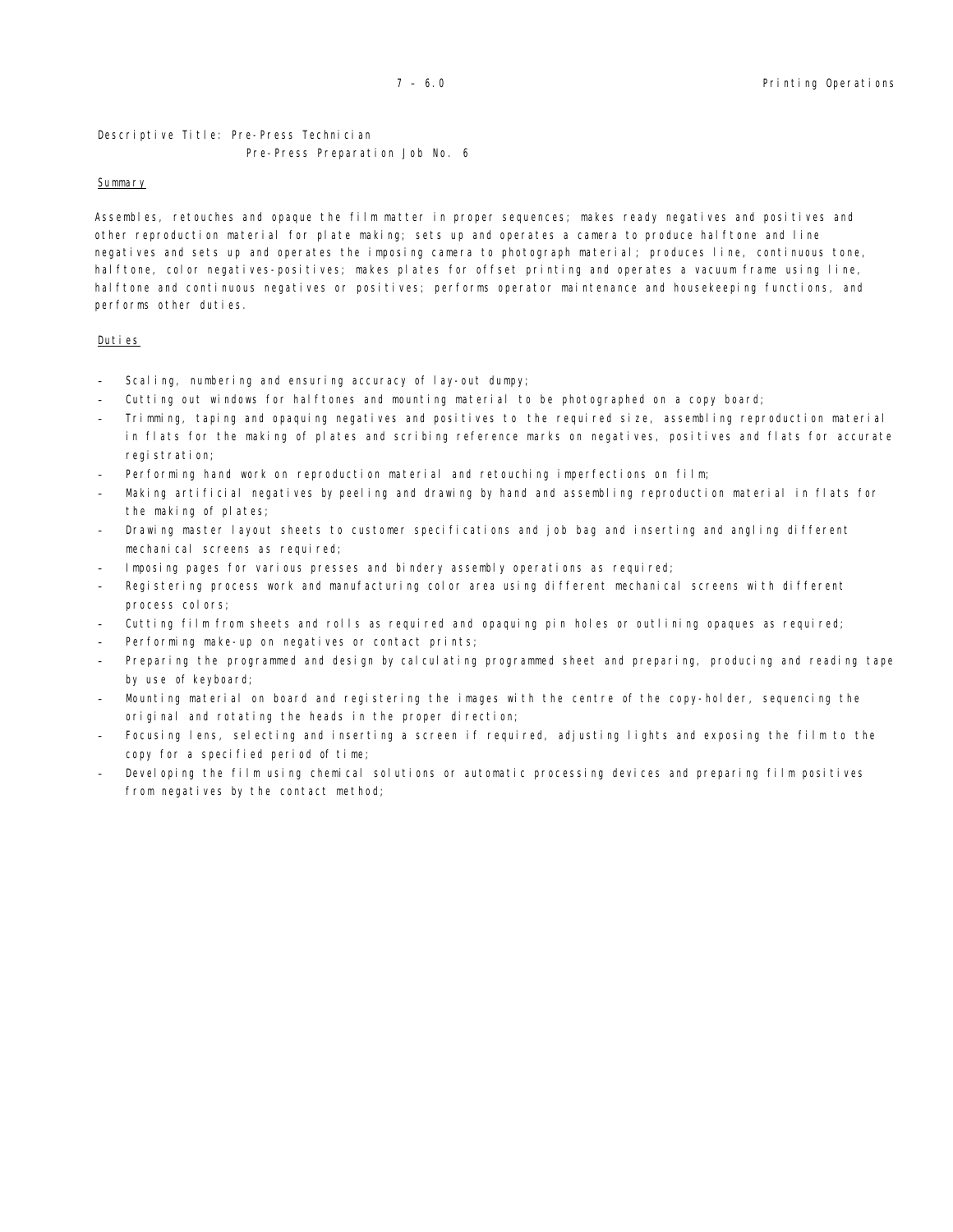- Mixing chemical solutions for the various processes and separating color of copy as required;
- Selecting and loading the tape programmed to the wall mounted numeric controls, or manually adjusting controls such as for step-and-repeat work;
- Adjusting the camera to enlarge or reduce copy size, selecting and inserting screens and determining and adjusting the shutter lens for masking;
- Punching and hanging register film, inserting copy by use of subject holder and removing and processing film;
- Maintaining the film processor and film dispenser by loading and performing operator maintenance functions;
- Presensitizing plates either by hand or by machine as required;
- Determining the length of exposure according to the density of negatives or positives or the sensitivity of plate coating;
- Transferring positive or negative images to plates using chemical solutions, measuring instruments and vacuum printing frames;
- Developing plates (manually or automatically) by applying such solutions as lacquers, developing ink and desensitizing etches, and applying a protective coating of gum solutions or asphaltum prior to storage;
- Making corrections to printing plates;
- Performing other duties.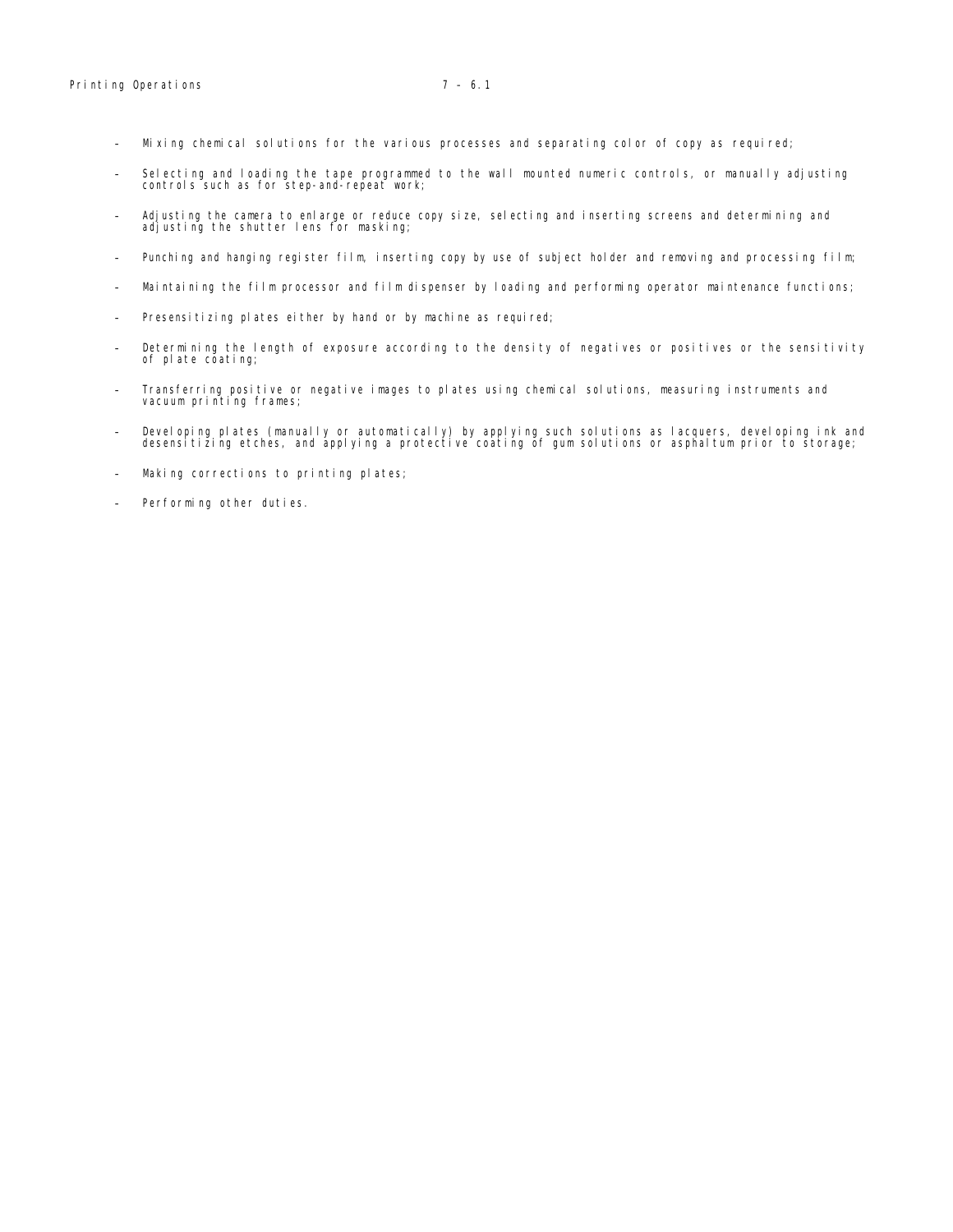Descriptive Title: Cartographic Pre-Press Technician

Pre-Press Preparation Job No. 15

# Summary

# Duties

Under the supervision of the Section Supervisor performs no more than two of the following four duties.

Prints the imagery onto a variety of materials such as photographic files, peel-coats, scribe-coats, plastic sheets for color proofing and metallic plates.

Produces artificial negatives and makes corrections and repairs to the reproduction negatives to ensure their readiness for cartographic reproduction and offset printing.

Produces line and halftone negatives or positives for offset (cartographic) printing. Provides alphanumeric (cartographic) photo-type setting services.

Also performs other duties.

#### Duties

Prints imagery onto a variety of materials such as photographic films, plastic sheets and metallic plates for cartographic reproduction and offset printing by:

- selecting the appropriate sequence of layout sheets according to customer requirements;
- coating, if required, the materials with a light sensitive solution by hand or machine;
- cleaning the files and the vacuum frame glass;
- determining the length of exposure according to the density of the negatives or positives,
- sensitivity of plate coating, temperature, humidity and thickness or coating;
- adding to the material the correct screen tints required to meet cartographic mapping standards and specifications;
- exposing the image(s) in correct register to the material, using large-format vacuum print frame and exposure light;
- developing plates or plastic sheets (manual or by automated processor) by applying such solutions as lacquers, developing ink, desensitizing etches, color solutions and applying a protective coating of gum solutions or asphaltum prior to storage;
- making corrections to printing plates.

Produces artificial negatives and makes corrections and repairs to cartographic reproduction negatives to ensure their readiness for reproduction by:

- evaluating the scope of each job, determining an appropriate sequence of operation and gathering the materials essential to the proper completion of the job;
- making artificial negatives by peeling or drawing;
- ensuring reproduction materials meet map specifications and standards and authorizing the use of such materials;
- scribing reference marks on negatives, positives and reproduction material for accurate registration and pagination;
- making all proof corrections on scribes, type and artificial negatives;
- assuring registration of complex multi-color material for proofing and plating;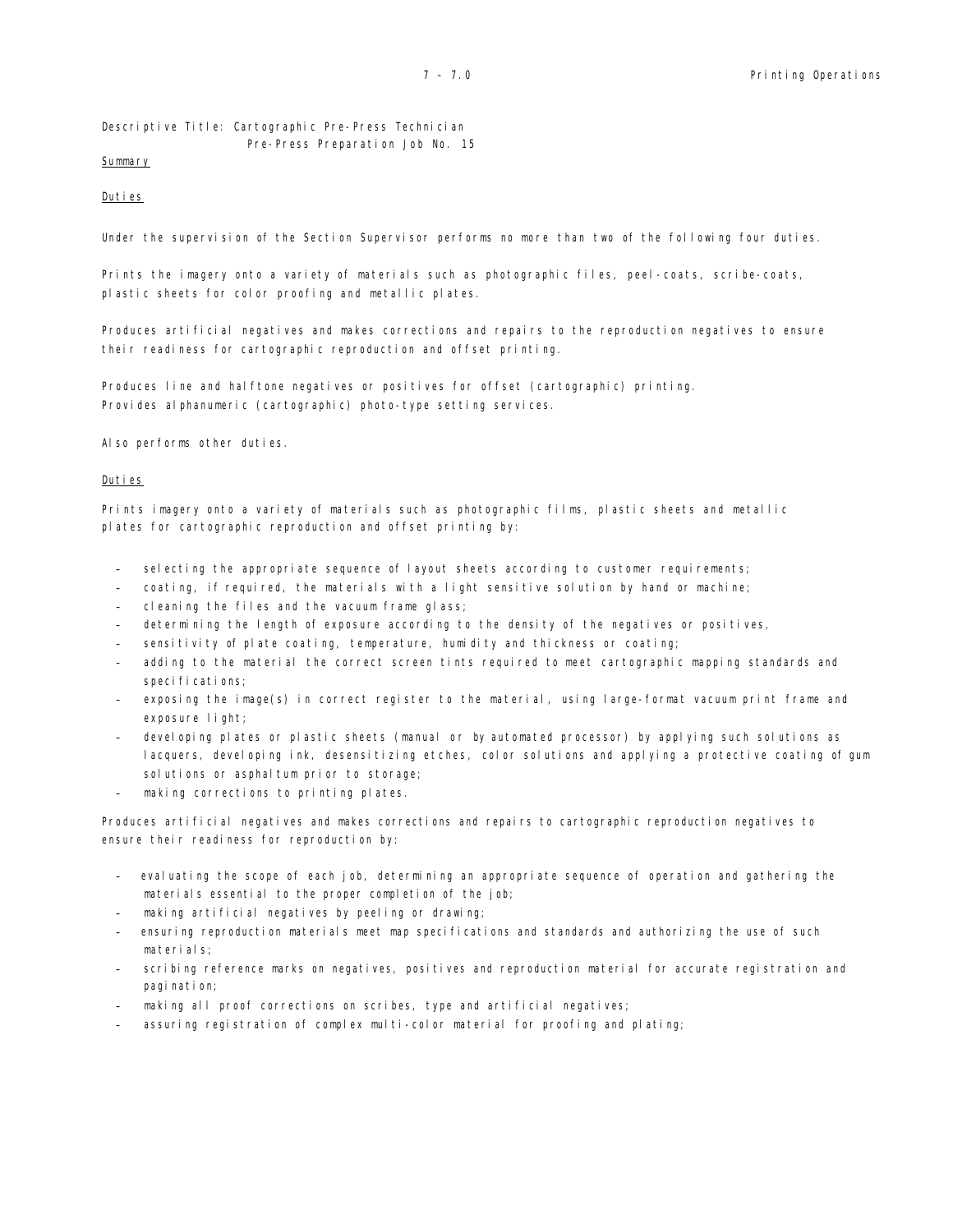# Printing Operations 7 – 7.1

- registering and adjusting with standard (cartographic) registration bars the reproduction materials to ensure proper press lay;
- assembling reproduction material in flats for the making of plates;
- imposing pages for various presses and bindery operations;
- performing handwork on reproduction materials including type replacement and retouching imperfections;
- producing dylux proofs for verification of registration and content.

Produces photographic line and halftone negatives or positives for offset (cartographic) printing by:

- scaling the copy to determine the required enlargement or reduction factor;
- positioning the camera's lens board, film holder and copyboard by means of manual or computerized controls to obtain specified image size;
- exposing the image on film using the light integrator, lens F stop, and halftone screens, making the necessary calculations with a hand calculator or programmed microcomputer;
- operating the shutter and light controls to expose the film;
- processing the exposed film by hand or film processor.

Provides alphanumeric digitized photo-type setting services by:

- resolving problems with clients regarding type faces, point size and/or symbols for specific projects;
- operating computerized type setting equiptment with keyboard and CRT dispaly to enter the type (including cartographic) required and to proofread the results on the CRT;
- devel oping the negative obtained by hand or using an automatic processor.

Also performs other duties, such as:

- maintaining applicable graphic arts equipment such as large vacuum frames, film and litho plate processors, large process cameras (manual or computer-controlled), microcomputers and desktop calculators, performing operator maintenance and monitoring chemistry, as required, to ensure optimal efficiency and output quality;
- ensuring the proper storage, cataloging and preservation or reproduction negatives, and complying with established procedures for issues, loans and returns procedures;
- processing reproduction materials by hand or machine, developing, fixing, washing and drying;
- inspecting final outputs to ensure requirements are met;
- ensuring cleanliness of equipment, materials and work areas;
- assisting in the training of apprentices.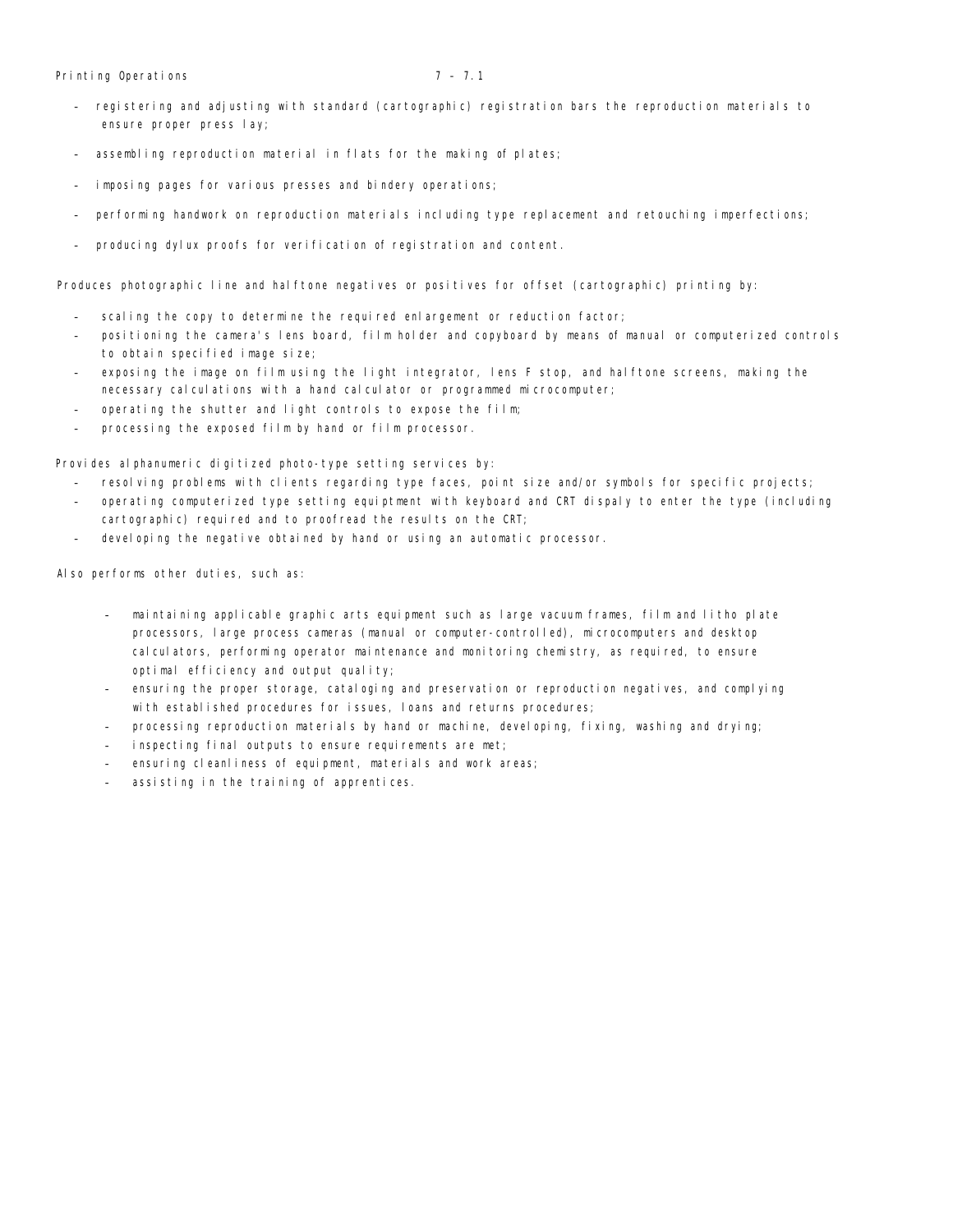## **SUB-CROUP - PRESS OPERATIONS**

## Definition

The duties of positions in this sub-group are to operate duplicating machines, electrostatic or electronic duplicating systems; to set the feeder and assist in make ready of presses; to operate letterpress, lithographic sheet-fed, or web presses; and to perform other duties.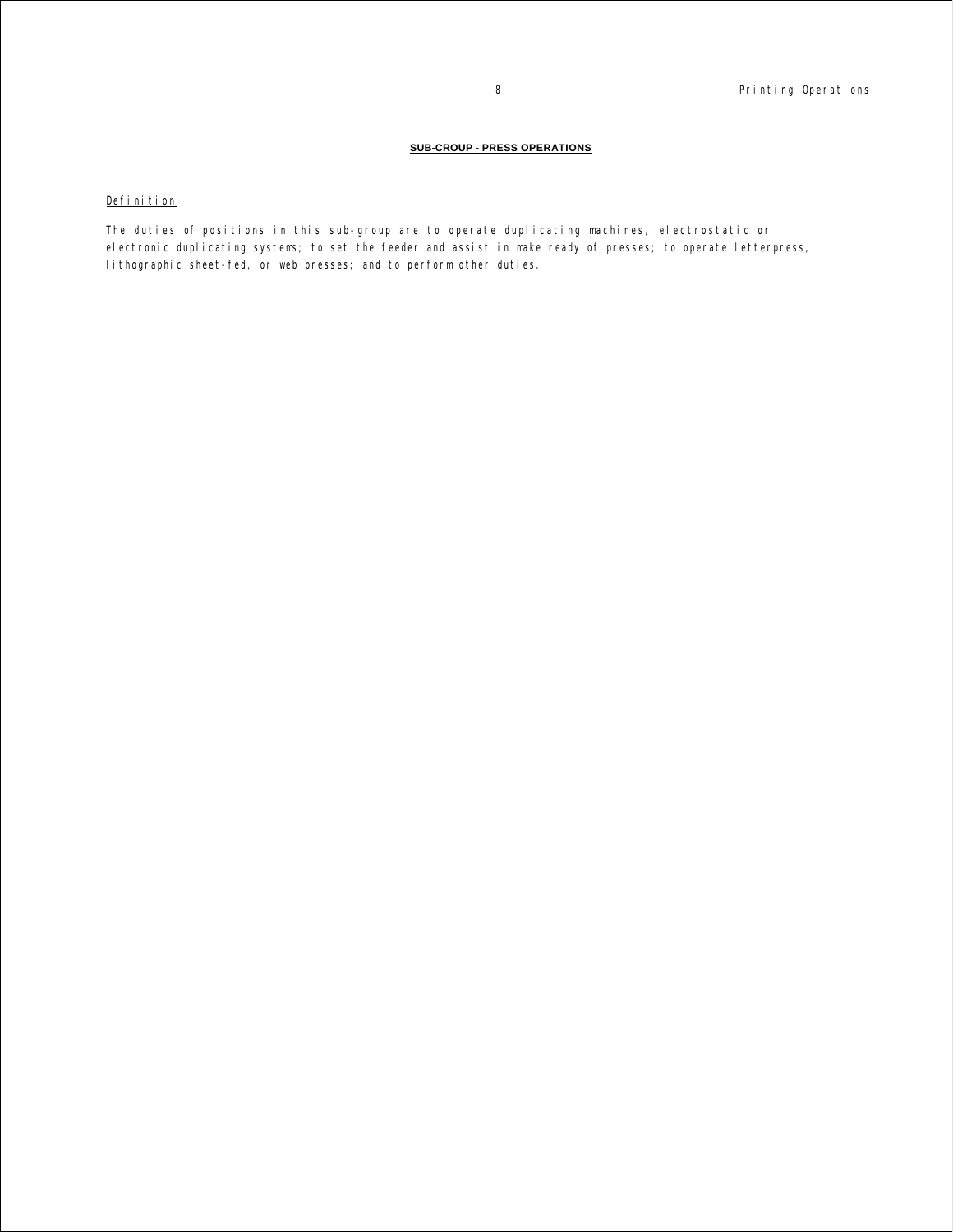Descriptive Title: Press Helper Press Operations Job No. 1

#### Summary

Performs the duties of helper on presses under the direction of the Press Operator; operates a hand or powered transporter and performs a variety of manual operations related to the movement of supplies and printed matter; performs other duties.

- Picking up bundles of signatures in different quantities per bundle as requested by the Bindery, and taking printed signatures to supervisor;
- Placing bundles on a skid or other means of transportation for delivery to the Bindery;
- Helping the press operator to set the plates on cylinders and to bend the plates;
- Detecting defects on printed matter and informing the operator of the defects;
- Ensuring paper is available for the presses at all times;
- Assisting the operator to prepare and hoist the paper rolls onto the presses;
- Preparing paper for the splicers;
- Discarding paper waste and keeping the press area clean and safe;
- Loading and unloading skids and operating a hand and powered transporter;
- Making deliveries and pickup within the building;
- Assisting with wash-up and preventive maintenance duties;
- Providing material processing and handling duties;
- Performing other duties.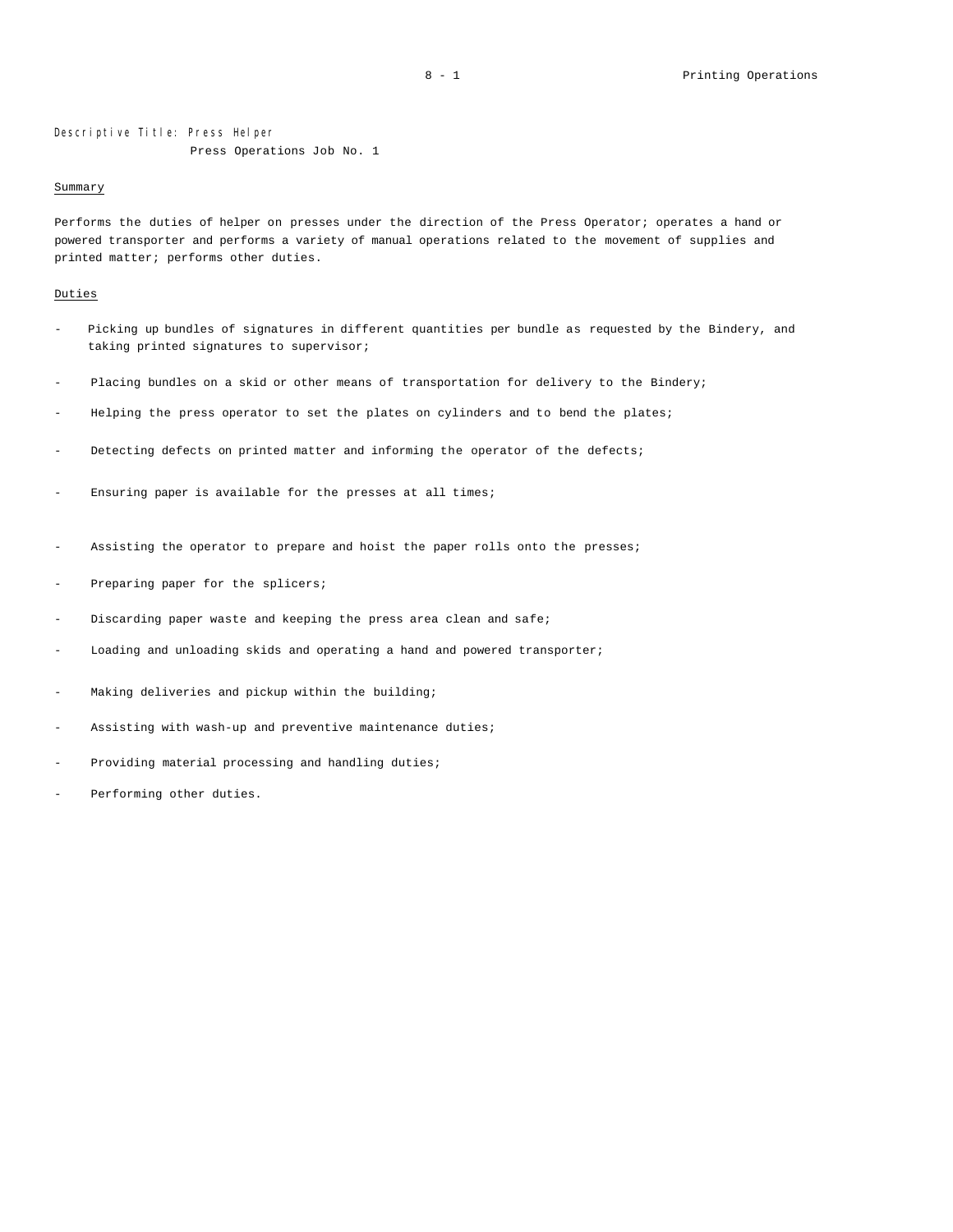Press Operations Job No. 2

#### Summary

Operates electrostatic duplicating/printing systems, performs the required maintenance functions, maintains records of printing and short-run requisitions, and performs bindery and other duties.

#### Duties

Operates electrostatic duplicating/printing systems by:

- selecting, preparing and loading paper stock;
- setting the adjustments on the automatic feed;
- examining original copies in order to determine size, condition, etc., and upgrading individual copies of originals for contrast or reduction;
- adjusting document feeder to allow for margin shift;
- selecting the system's mode of delivery for single, multiple or stack;
- entering the proper status code to ensure that the required program (i.e. second side image shift or imaging parameter) is activated and that the full potential of the system is utilized;
- checking reproduced copies to ensure acceptable quality;
- unloading document delivery trays when run is completed in order to assemble and bind in proper sequence.

Performs daily/weekly maintenance functions on systems by:

- keeping toner at a satisfactory level;
- clearing corotons, delivery belt, handlers and lamps daily and restringing coroton wires when broken;
- cleaning and changing the air recycling filter;
- cleaning and filling dry ink wells.

Maintains records of printing and short-run requisitions in operator log by:

- checking information as to size, number of originals, number of copies to be reproduced per original, total copies produced, one or two sided copy and recording this information.

Performs bindery functions by:

- punching or drilling holes, stamping numbers, gathering, stitching, indexing, stapling, folding, gluing, shrink-wrapping, and sewing printed materials by hand or by the use of bindery equipment;
- inspecting finished products;
- parceling and labeling completed jobs;

Performs other duties.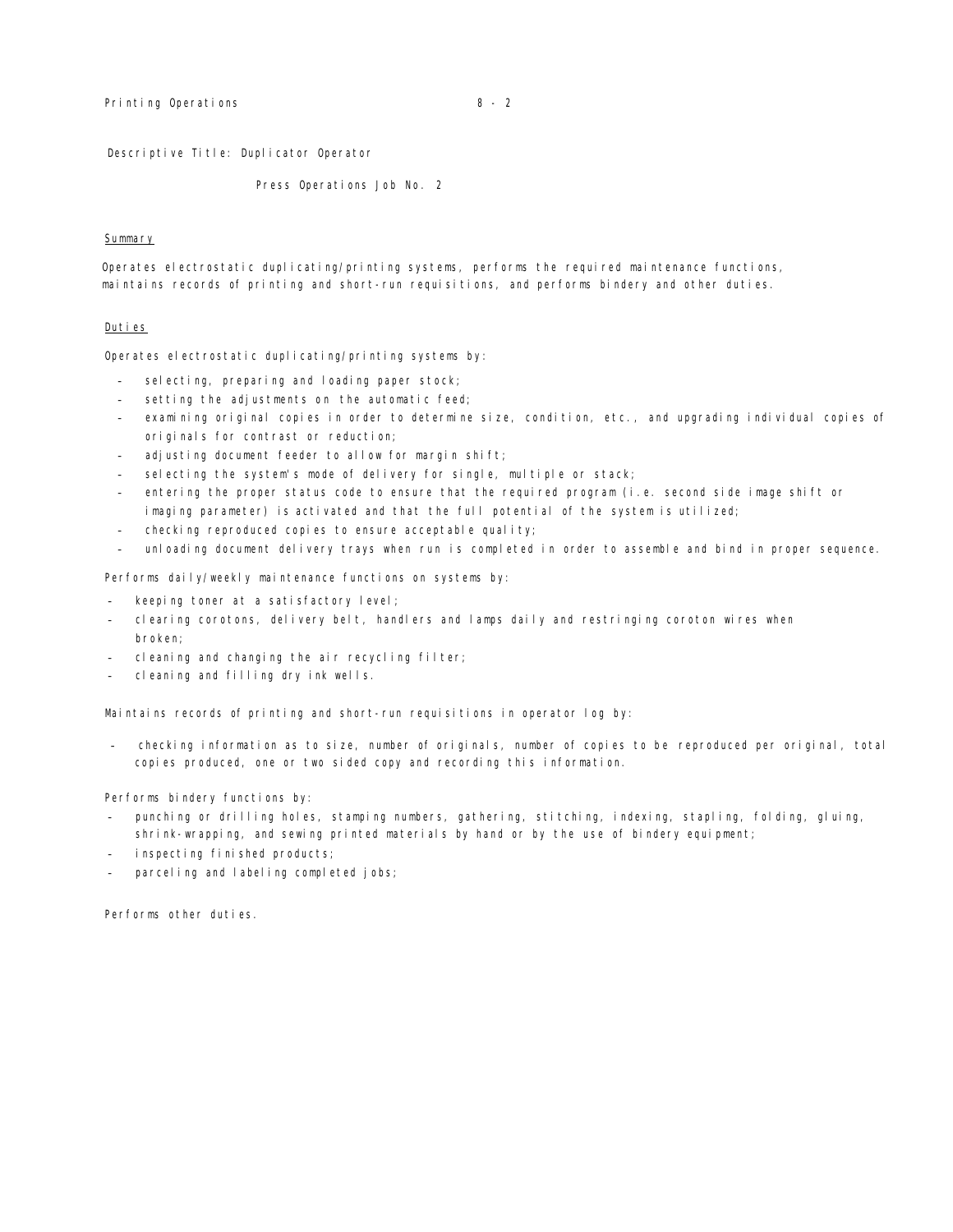#### Summary

Makes ready, adjusts, operates and maintains offset duplicating machines and ancillary equipment. This applies to duplicators with a cylinder width less than 559 mm (22"); performs other duties.

## Duties

- Mixing ink, preparing chemical solutions, and making ready the ink, dampening and impression cyl i nders;
- Applying chemical solutions to the plates for press runs;
- Installing and locking the plates on the cylinder;
- Selecting and loading paper stock and adjusting the automatic feed;
- Adjusting the duplicator for size and thickness of paper and regulating the flow of ink and dampening solution;
- Operating duplicating machines with ancillary equipment such as: on-line plate makers, blanket-wash, on-line sorters;
- Operating electrostatic plate makers;
- Cleaning the printing plates with solvent, applying gum solution to prevent deterioration and washing impression cylinders;
- Carrying out operator maintenance, minor repairs and housekeeping tasks; -

Performing other duties.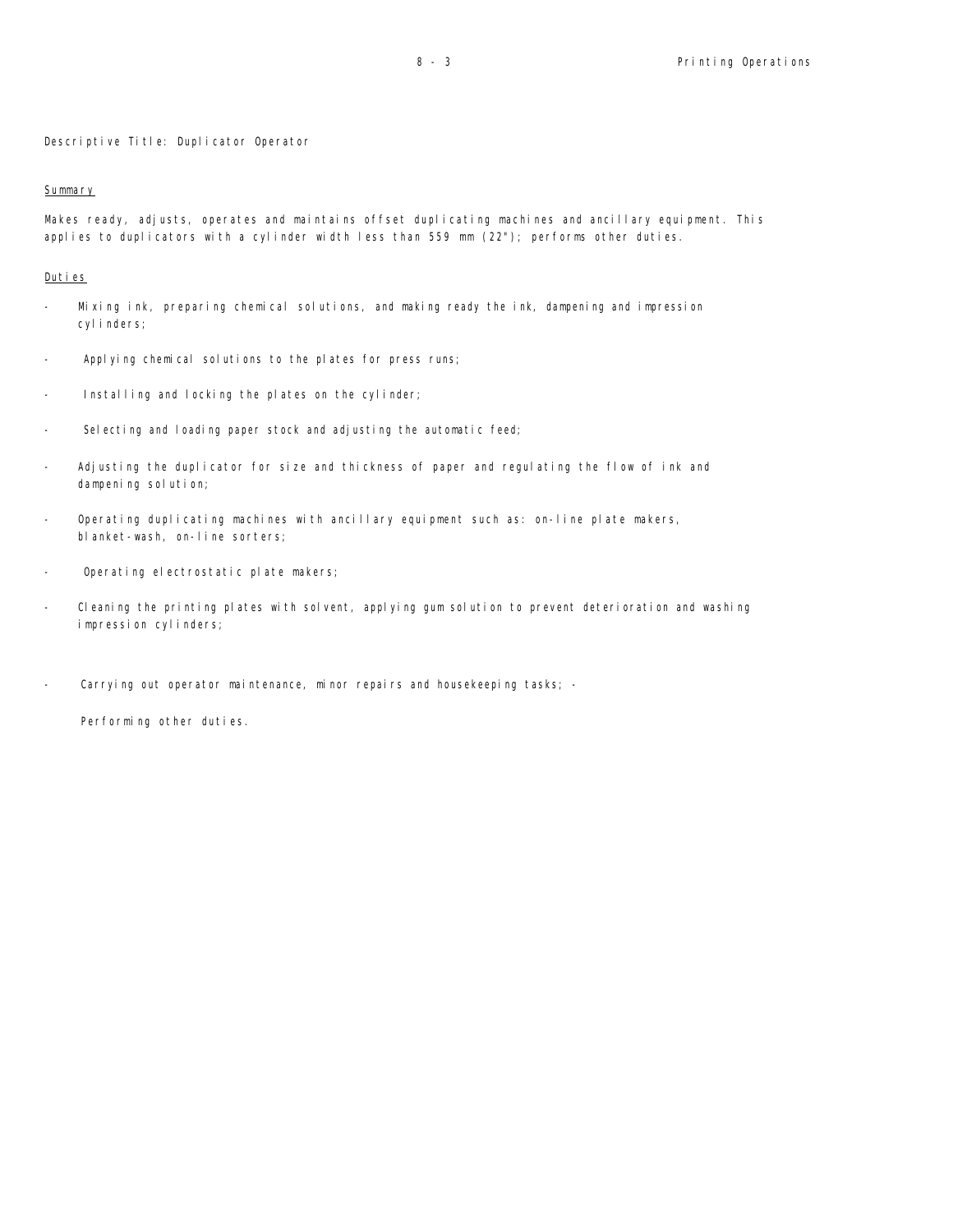# Summary

Makes ready, adjusts, operates and maintains dual-head and perfecting offset duplicating machines and ancillary equipment. This applies to duplicators with cylinder width less than 559 mm (22"). Performs other duties.

## Duties

- Mixing ink, preparing chemical solutions, and making ready the ink, dampening and impression cyl i nders;
- Applying chemical solutions to plates for the press runs;
- Installing and locking the plates on the cylinders;
- Selecting and loading paper stock and adjusting the automatic feed;

 $\alpha$  is a  $\alpha$  -dimensional function of  $\alpha$ 

- Adjusting the duplicators for size, thickness and/or quantity of paper and regulating the flow of ink, dampening solution, and blanket wash;
- Operating duplicating machines with ancillary equipment such as: on-line plate makers, blanket wash and on-line sorters;
- Cleaning the printing plates with solvent, applying gum solution to prevent deterioration and washing impression cylinders;
- Operating electrostatic plate makers;
- Carrying out operator maintenance, minor repairs and housekeeping tasks;
- Performing other duties.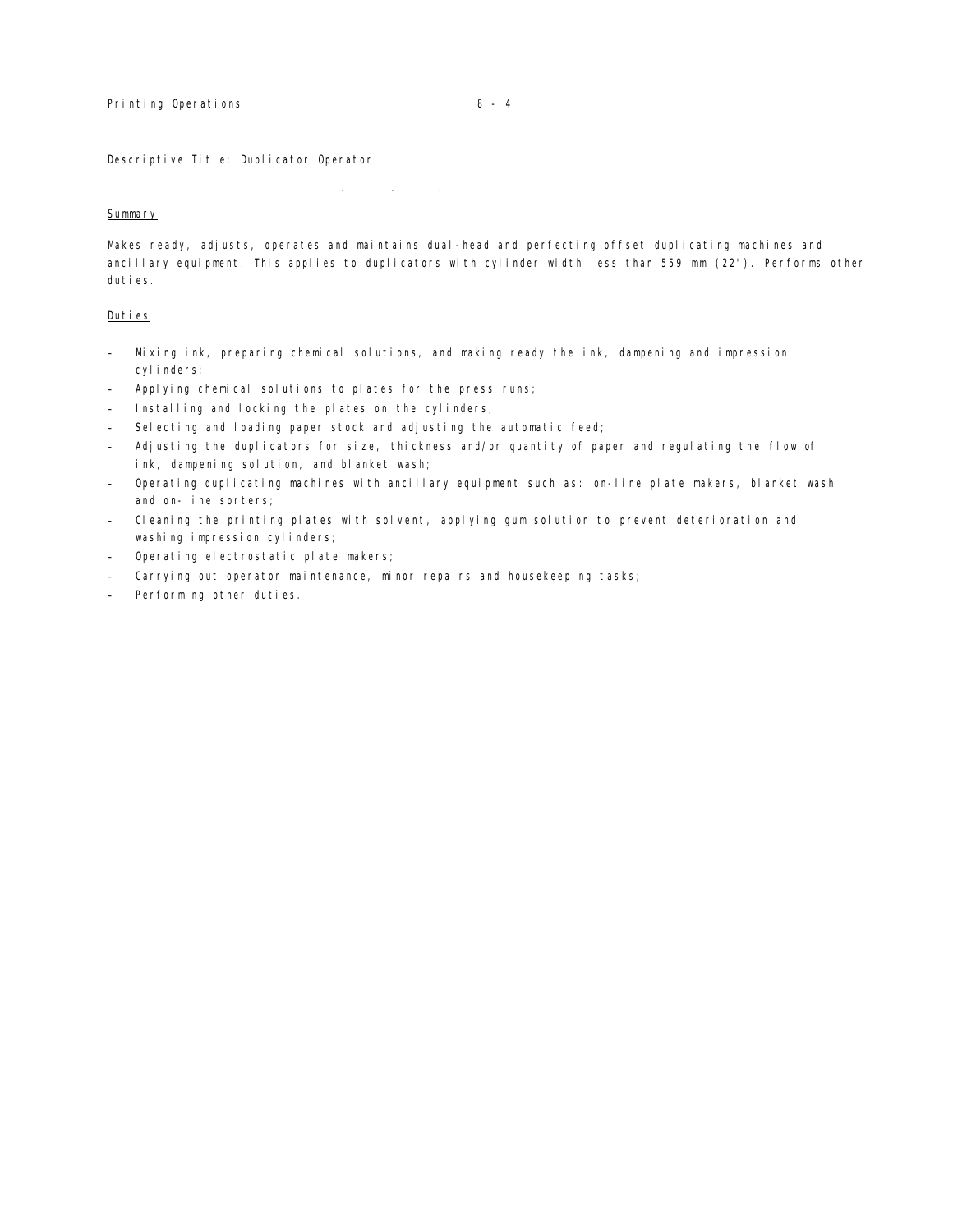#### Operations

## **Summary**

Makes ready, adjusts, operates and maintains offset duplicating machines and ancillary equipment. This applies to duplicators with a cylinder width of 559 mm (22") and over. Performs other duties.

- Mixing ink, preparing chemical solutions, and making ready the ink, dampening and impression cylinders;
- Applying chemical solutions to plates for the press runs;
- Installing and locking the plate on the cylinder;
- Selecting and loading paper stock and adjusting the automatic feed;
- Adjusting the duplicators for size, thickness and/or quantity of paper and regulating the flow of ink and dampening solution;
- Operating duplicating machines with ancillary equipment such as: spray equipment, tab inserters and slitters;
- Cleaning the printing plates with solvent, applying gum solution to prevent deterioration and washing impression cylinders;
- Carrying out operator maintenance, minor repairs and housekeeping tasks;
- Performing other duties.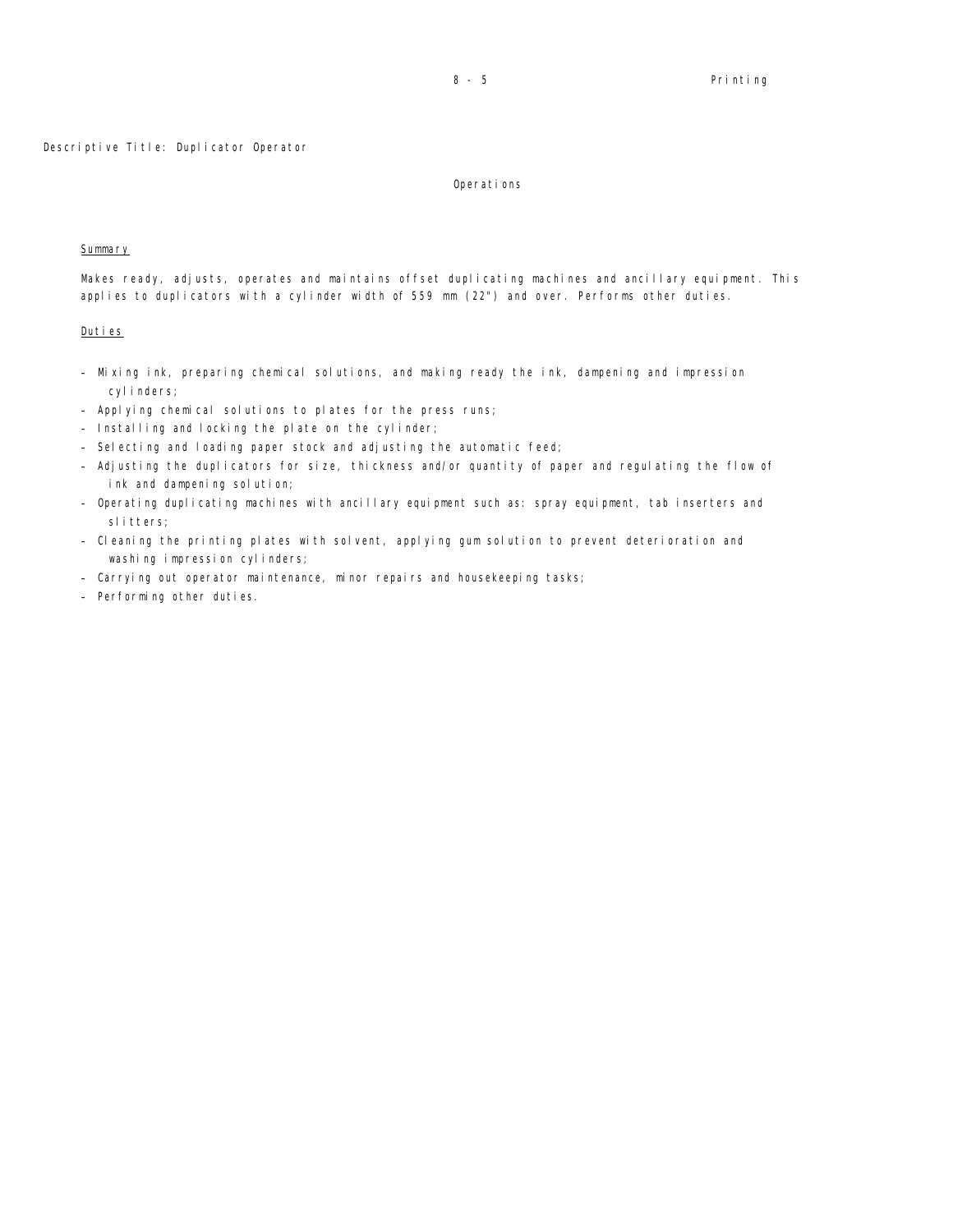## **Summary**

Makes ready, adjusts, operates and maintains dual-head and perfecting offset duplicating machines and ancillary equipment. This applies to duplicators with cylinder widths of 559 mm (22") and over. Performs other duties.

- Mixing ink, preparing chemical solutions, and making ready the ink, dampening and impression cyl i nders;
- Applying chemical solutions to plates for the press runs;
- Installing and locking the plates on the cylinders;
- Selecting and loading paper stock and adjusting the automatic feed;
- Adjusting the duplicators for size, thickness and/or quantity of paper and regulating the flow of ink and dampening solution;
- Operating duplicating machines with ancillary equipment such as: spray equipment, tab inserters, and slitters;
- Cleaning printing plates with solvent, applying gum solution to prevent deterioration and washing impression cylinders;
- Carrying out operator maintenance, minor repairs and housekeeping tasks;
- Performing other duties.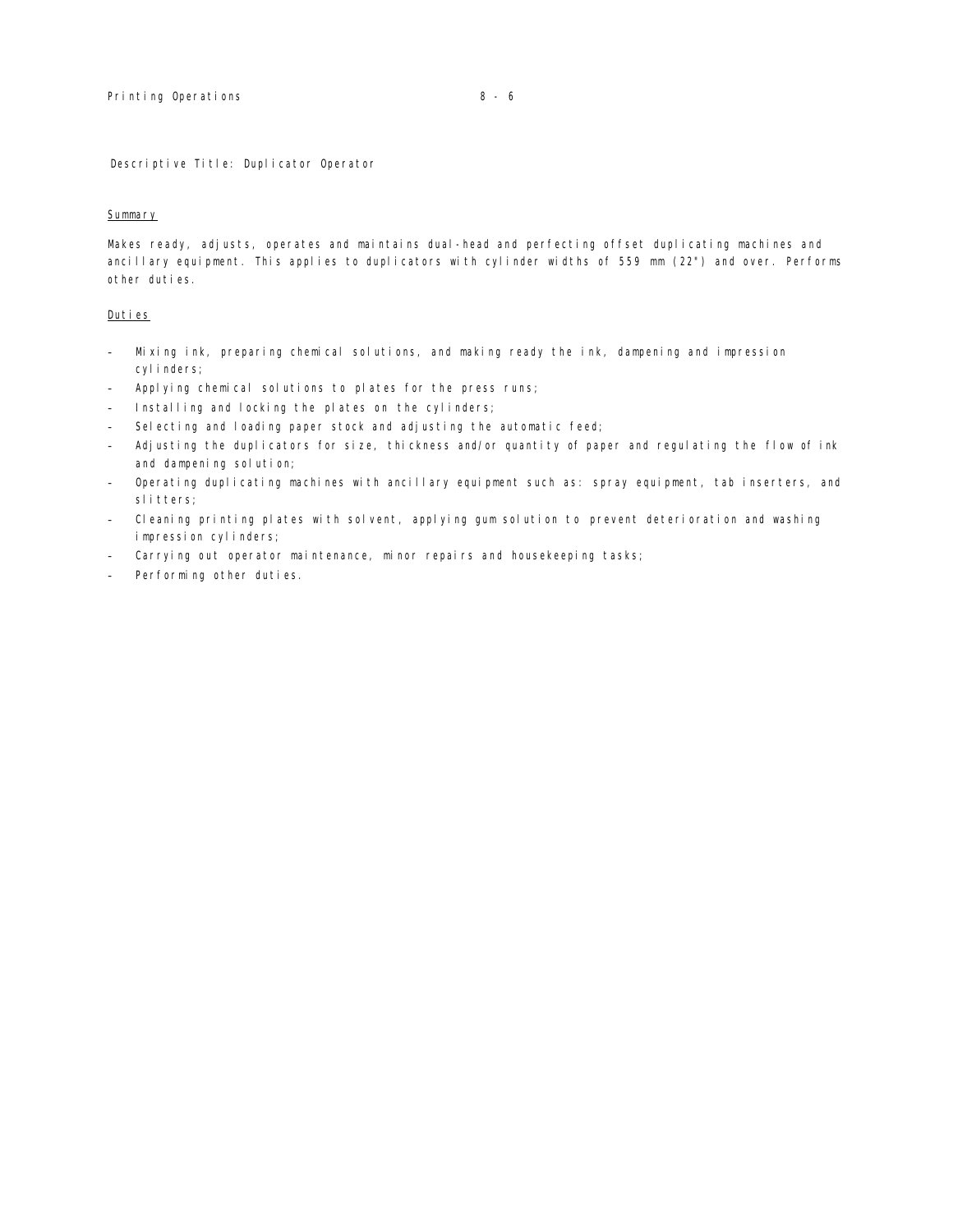Descriptive Title: Feeder Operator

Press Operations Job No. 7

#### **Summary**

Assists the Press Operator in setting, adjusting and operating the feeder of a printing press and assists in the make ready and wash-up operations and in the maintenance of the press; performs other duties.

# Duties

Assists in the operation of a printing press by:

- checking to ensure adequate quantity of stock is provided prior to starting jobs;
- selecting, installing or stacking paper according to specifications;
- assisting in the threading of the paper-web through the press;
- preparing new plates for installation;
- assisting in the installation of printing plates on the cylinder;
- assisting in adjusting pressure, chemical solutions, ink, water and registration;
- assisting in adjusting the folder and stacker;
- adjusting guide bars and paper controls on the feed-board;
- adjusting air-pressure and vacuum controls according to size and weight of paper;
- monitoring all feeding systems while the press is in operation and making corrections;
- removing printed sheets from the press delivery;
- carrying out preventive maintenance, operator maintenance and minor repairs;
- helping in the general operation of the press, and in the mixing of ink and the preparing of chemical solutions;
- performing required housekeeping duties;
- helping in the wash-up and cleaning of the equipment between runs and at the end of the shift;
- performing other duties.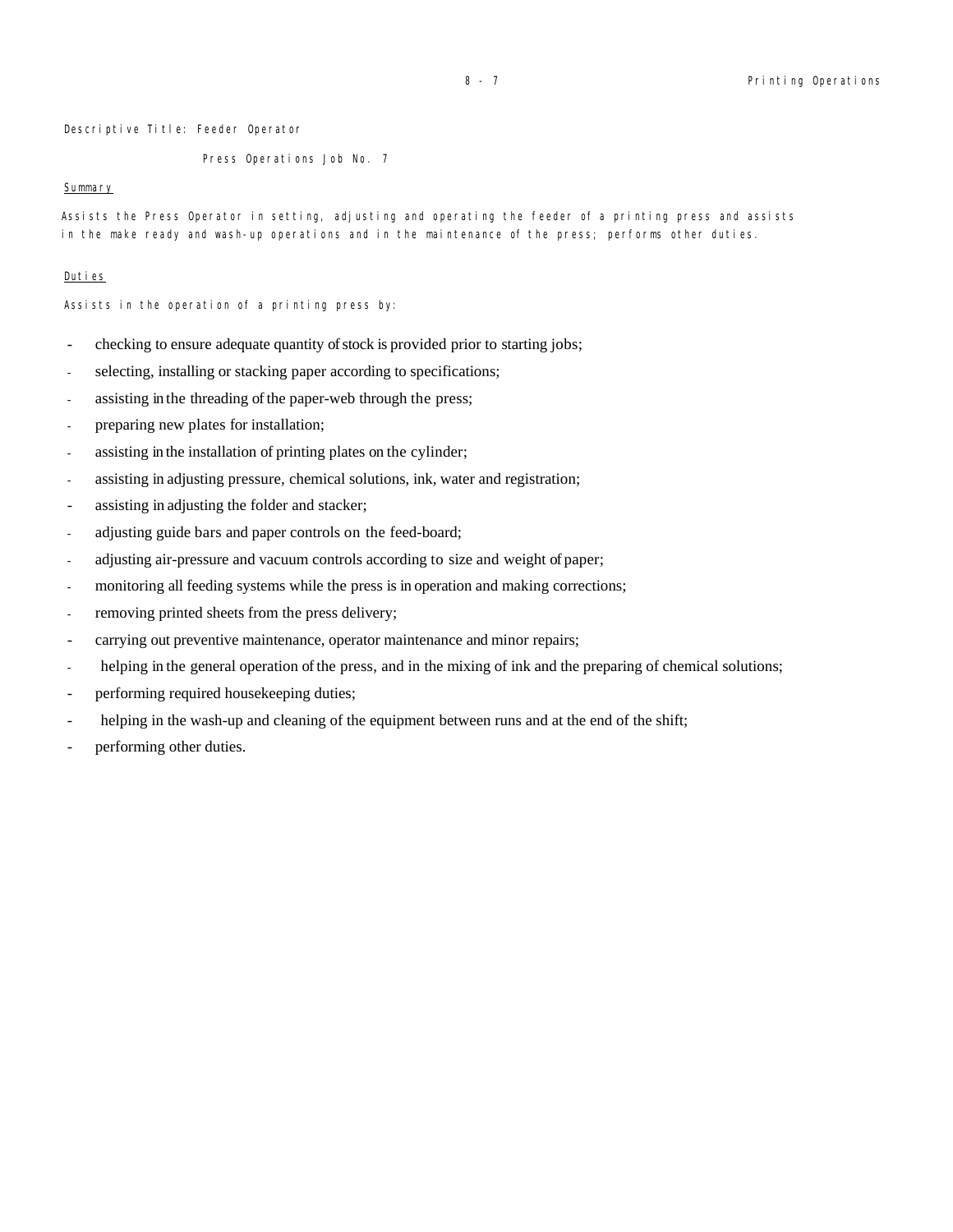#### Printing Operations 8 – 8

Descriptive title: Press Operator

Press operations job No. 8

## Summary

Makes ready, adjusts, operates and maintains a single-unit sheet fed printing press up to 1016 mm (40") width, performs other duties.

- Verifying material supplied against the job order;
- Mixing ink and preparing chemical solutions;
- Making ready, adjusting and operating a printing press according to specifications;
- Applying chemicals to the plate for the press run;
- Installing the plate and making ready the plate and blanket cylinders;
- Adjusting inking, dampening and feeding mechanism;
- Examining the proof and adjusting the press controls to obtain specific registration;
- Removing and/or cleaning the plate, the blanket and the rollers and storing the plates, forms and other type matter at the end of the run;
- Carrying out operator maintenance, minor repairs, and housekeeping tasks;
- Positioning, locking and making ready the type set up or plate on the bed of the press;
- Performing other duties.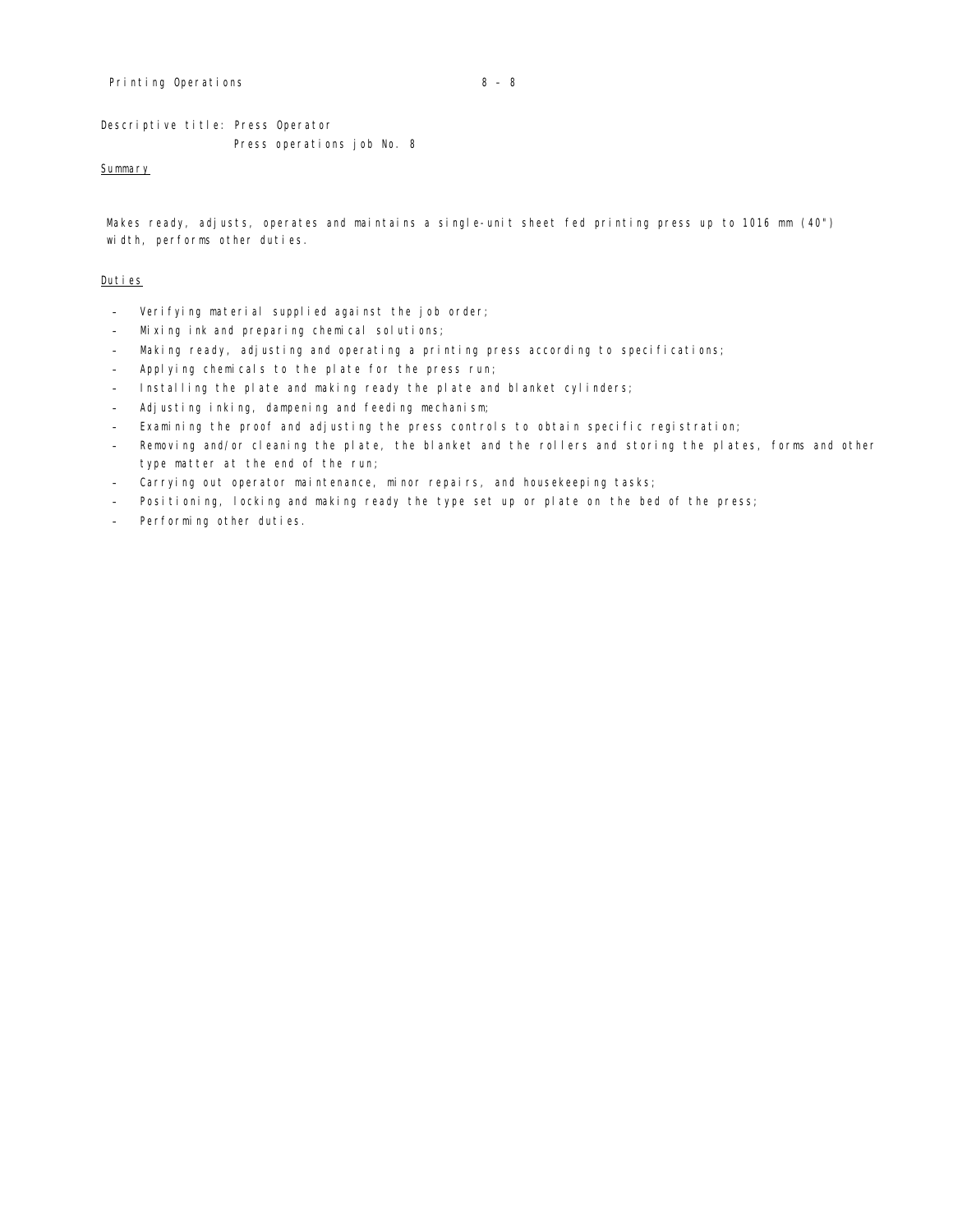Descriptive title: Press operator

Press Operations job No. 9

# **Summary**

Makes ready, adjusts, operates and maintains a two-unit sheet fed printing press with a width of 1016 mm (40") and over, Performs other duties.

- Verifying material supplied against the job order;
- Mixing ink and preparing chemical solutions;
- Making ready, adjusting and operating an offset printing press according to specifications;
- Applying chemicals to the plate for the press run;
- Installing the plates and making ready the plates and blanket cylinders;
- Adjusting inking, dampening and feeding mechanism;
- Examining the proof and adjusting the press controls to obtain specific registration;
- Removing and/or cleaning the plate, the blanket and the rollers at the end of the run;
- Assigning and checking the work of a Feeder Operator as required;
- Carrying out operator maintenance, minor repairs, and housekeeping tasks;
- Performing other duties.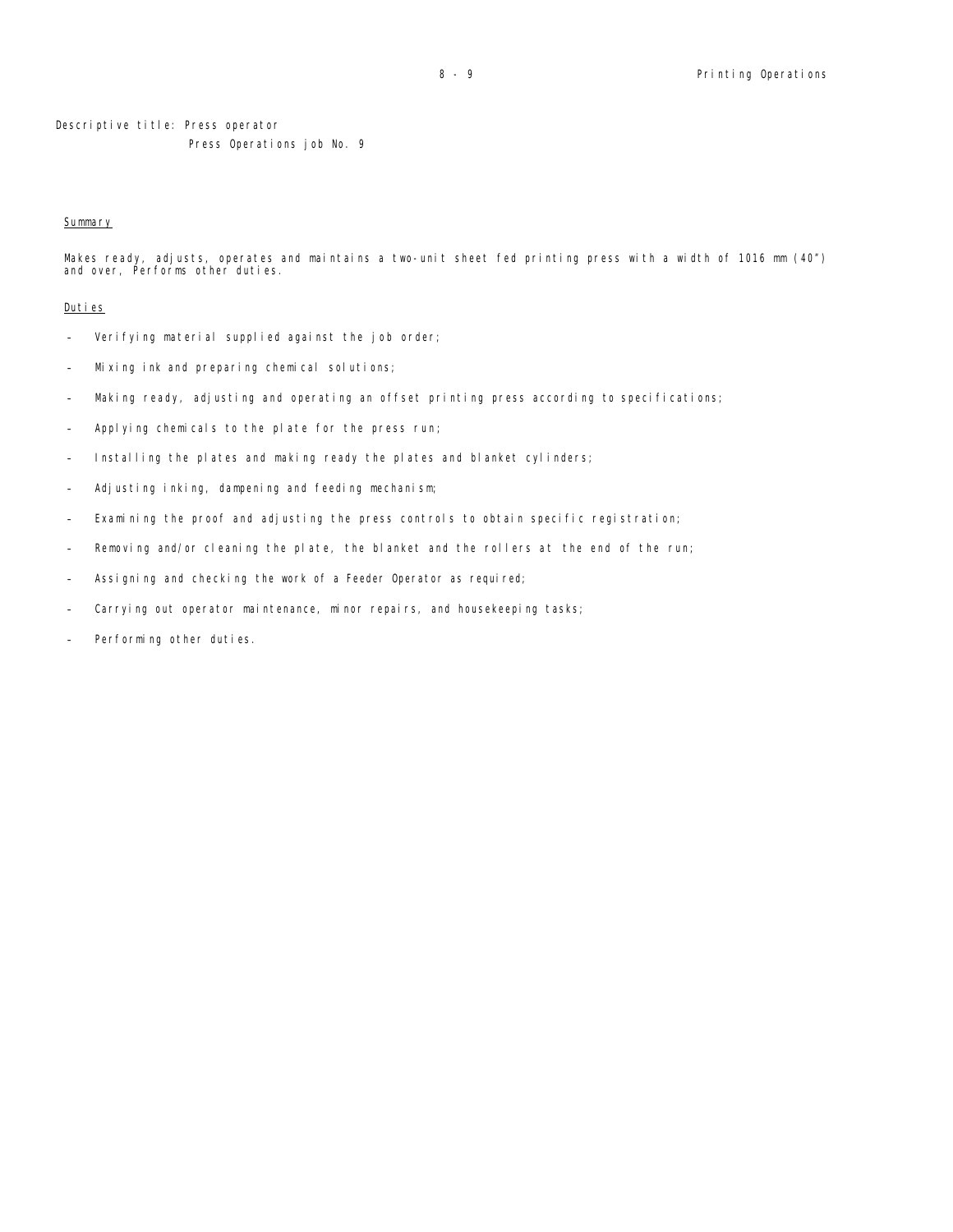Description Title: Press Operator Press Operations Job No. 10

#### **Summary**

Makes ready, adjusts, operates and maintains a two-unit perfector web printing press with ancillary equipment; and performs other duties.

- Directing the installation of the paper rolls;
- Threading paper through the printing units and folder;
- Setting ancillary equipment such as: folder, 3 way trimmer, stacker, flying and pasters;
- Installing the printing plates on cylinders;
- Making a trial run, inspecting and making necessary adjustments to produce acceptable quality copies;
- Adjusting chemical solutions, pressure, ink, water and registration;
- Inspecting and approving the final copies;
- Carrying out operator maintenance, minor repairs, and housekeeping tasks;
- Assigning and checking the work of up to four operators as required;
- Performing other duties.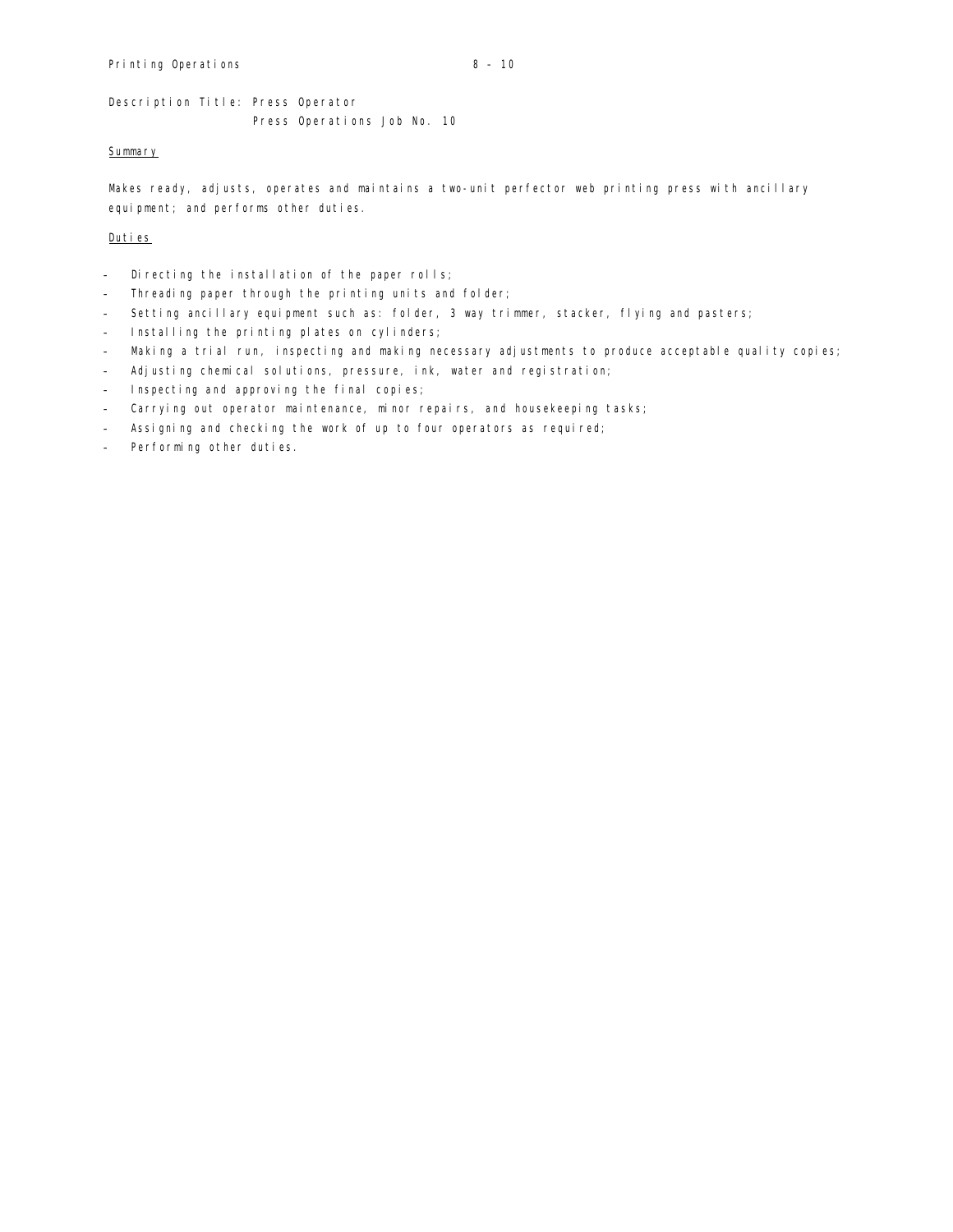Descriptive Title: Second Press Operator Press Operations Job No. 11

#### Summary

Assists the First Press Operator in making all the necessary adjustments for the operation of a four-unit sheet fed printing press up to 1020 mm (40 1/8") width with ancillary equipment; replaces the first press operator during absences; performs other duties.

- Preparing and scanning printing plates and assisting in making ready plates and blanket cylinders;
- Preparing and applying all necessary chemicals;
- Assisting in the adjustment of inking, dampening and registration mechanisms either manually or through the use of a computerized system and maintaining all systems while the press is in operation;
- Checking to ensure adequate quantity of stock is provided prior to starting job;
- Selecting, installing or stacking paper according to specifications;
- Adjusting stacker, and guide bars and paper controls on the feed-board;
- Adjusting air-pressure and vacuum controls according to size and weight of paper;
- Monitoring all feeding systems while the press is in operation and making corrections;
- Removing printed sheets from the press delivery;
- Removing old plates, cleaning and readjusting all components of the press at the end of the run;
- Carrying out preventive maintenance, operator maintenance, minor repairs and housekeeping duties;
- Replacing the First Press Operator for short periods during the shift;
- Performs other duties.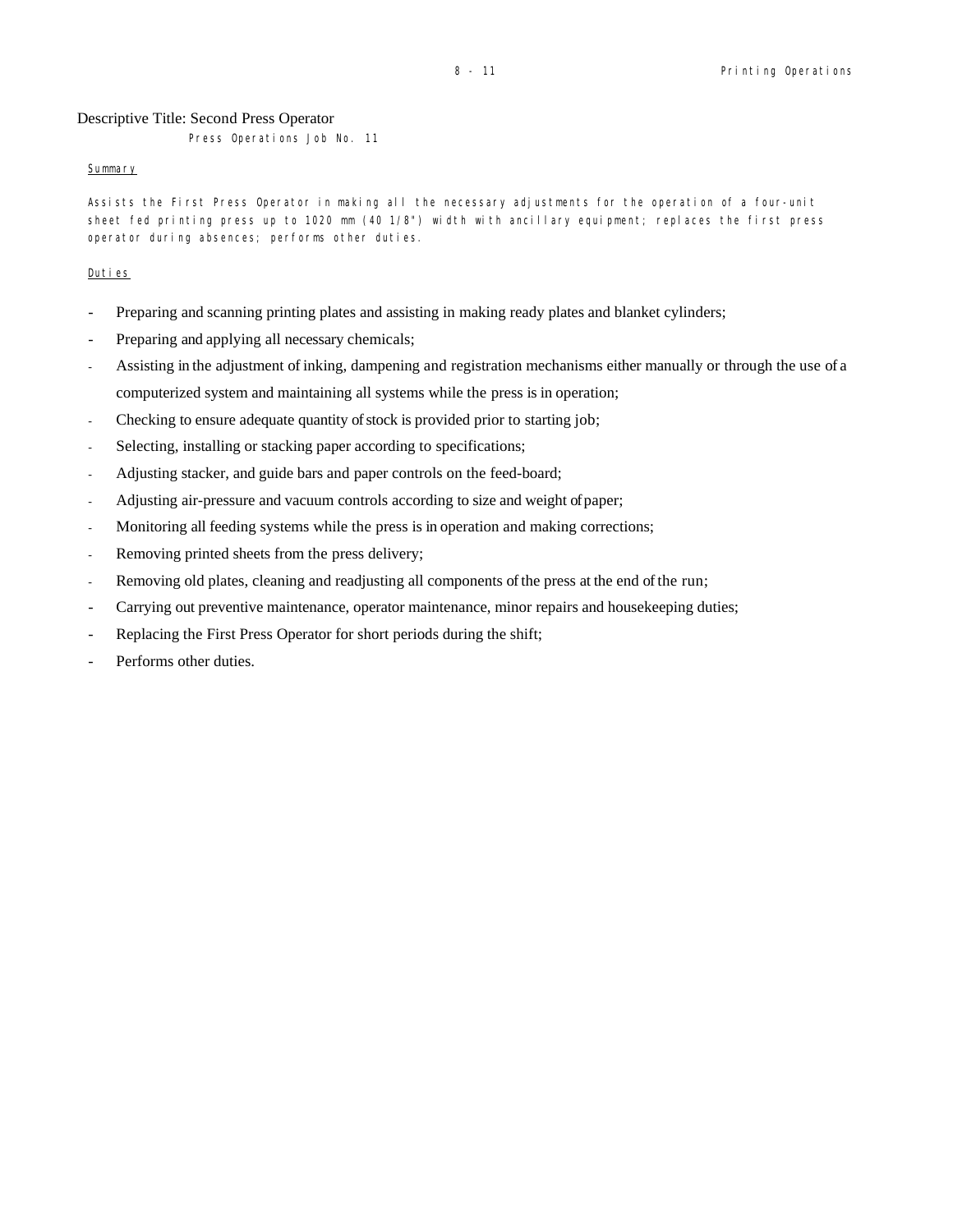Descriptive Title: First Press Operator

Press Operations Job No. 12

#### **Summary**

Makes ready, adjusts, operates and maintains a four-unit sheet fed Printing Press up to 1020 mm (40 1/8") width with ancillary equipment; performs other duties.

#### Duties

- Reviewing work orders to determine customer requirements;
- Verifying that plates, inks, chemicals and paper supplies are as specified;
- Ensuring that all mechanical, electrical and electronic controls are in good working order and adjusted;
- Ensuring that all steps in the make-ready process are completed in the proper sequence and according to specifications;
- Examining the press proof and adjusting inking, dampening and registration mechanisms, either manually or through the use of the computerized system;
- Maintaining color fidelity and registration throughout the press run by using a remote register controller and a scanning densitometer linked to an on-line computer for immediate adjustment and corrections;
- Using pre-programmed software to ensure that statistical quality control and production control reports are maintained for the entire work period;
- Ensuring that all components of the press are properly cleaned and readjusted at the end of the run.

Assigns specific tasks to a Second Press Operator, ensures these tasks are done according to established standards and in the proper sequence and ensures that preventive maintenance and safety and security procedures are understood and carried out.

Performs other duties."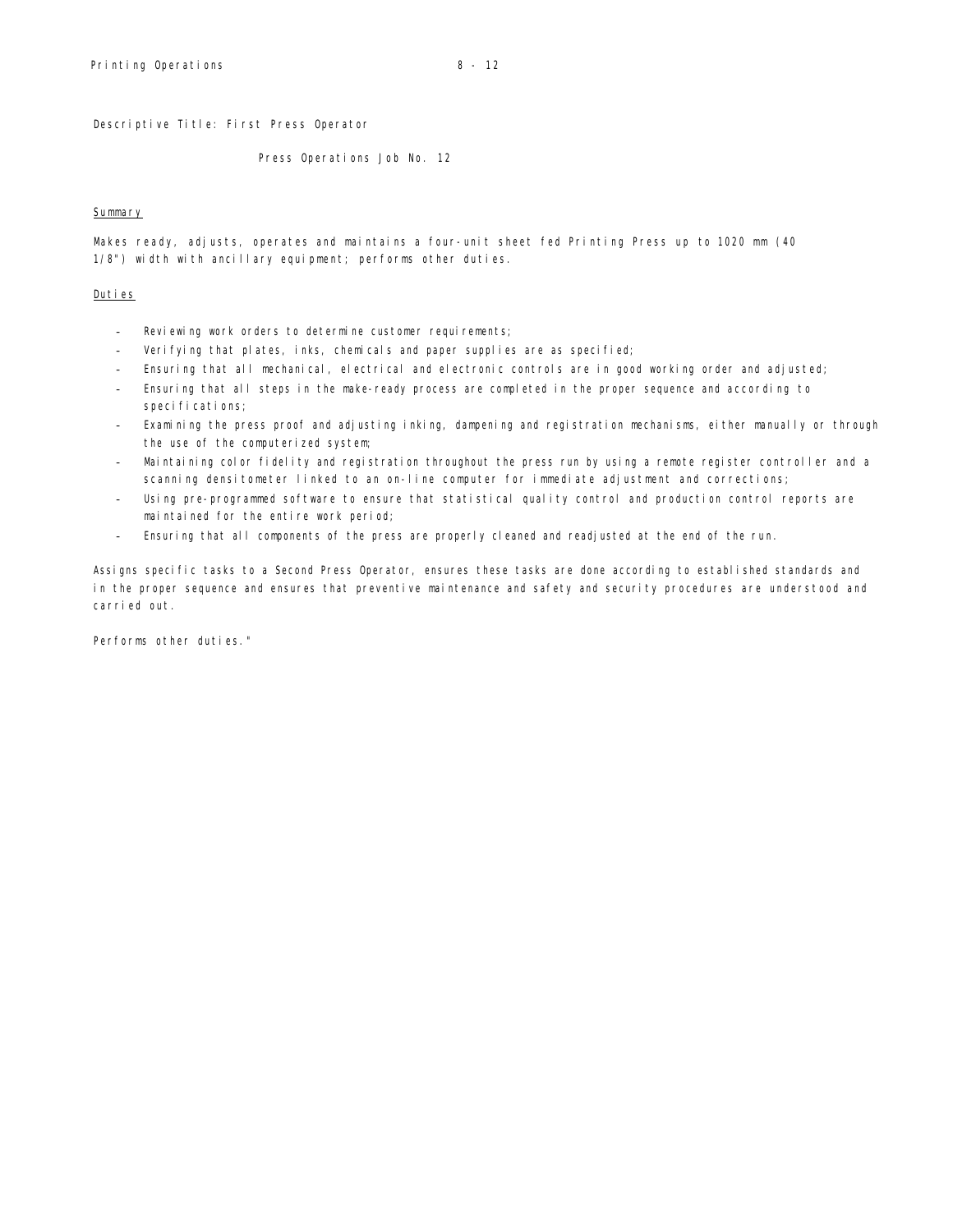## Descriptive Title: Lithographic Press operator Press Operations Job No. 13

## **Summary**

Under the general supervision of the Offset Printing Supervisor, operates a two-colour offset printing press from 1032 mm to 1378 mm (40" to 54-) inclusive in width. Assigns specific tasks to the Feeder Operator.

## Duties

- reviewing work orders for special requirements;
- ensuring that all plates, inks, chemicals and paper supplies are according to map specifications and are available as needed;
- ensuring that all mechanical, electrical controls are in good working order and adjusted properly;
- ensuring that all steps in the make-ready process are completed in proper sequence and according to map specifications;
- examining the press proof and manually adjusting inking, dampening and registration mechanisms;
- maintaining color fidelity and registration throughout the press run by adjusting plate registration systems and using a densitometer as a guide manually adjusting ink fountain keys to maintain color densi ties;
- ensuring that all components of the press are properly cleaned and adjusted at the end of the run;
- assigns specific tasks to the Feeder Operator, ensures these tasks are completed according to established standards and in the proper sequence and ensures that preventive maintenance, safety and security procedures are understood and carried out.

Performs other duties.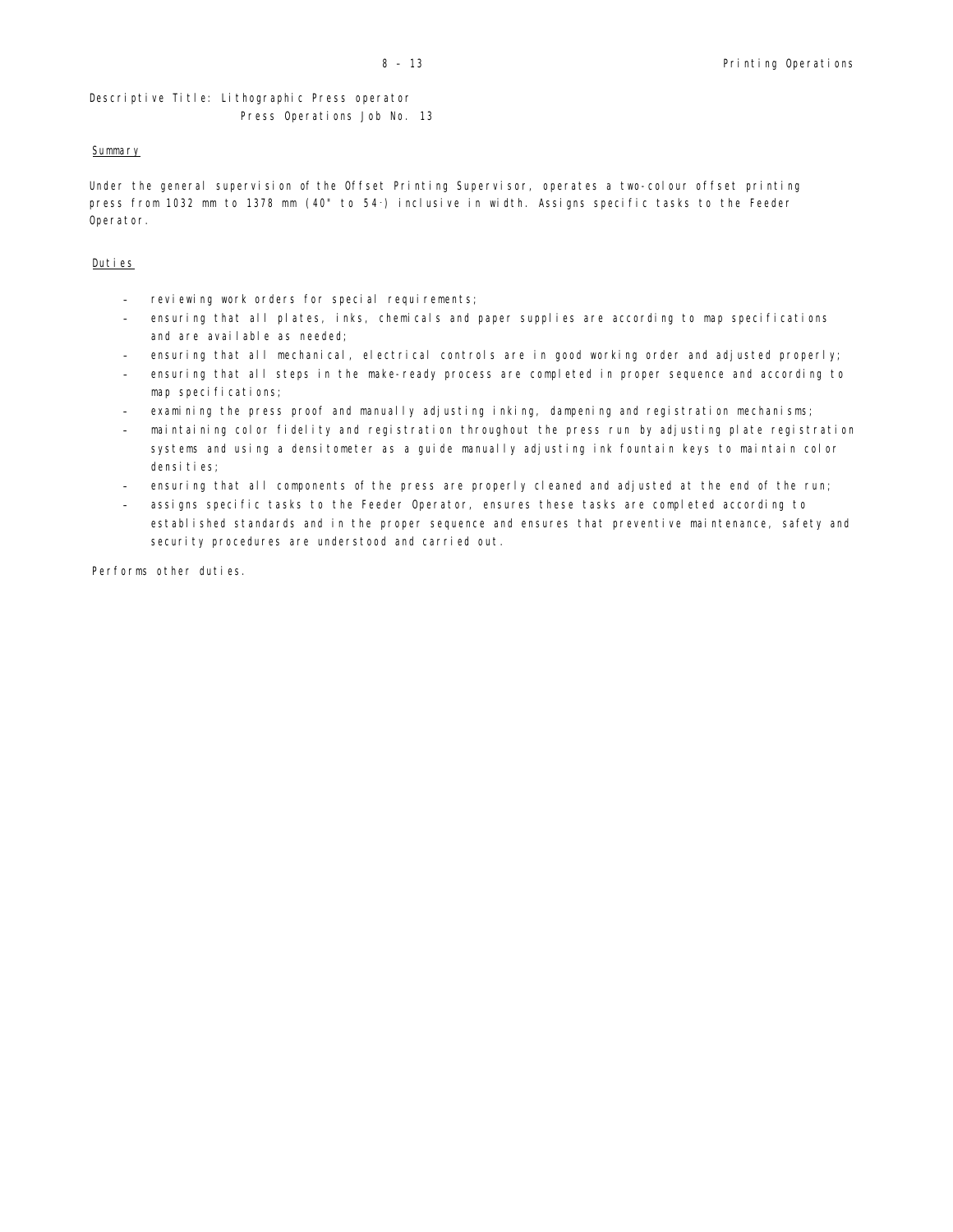Descriptive Title: Press Feeder Press Operations Job no 14

## **Summary**

Under the direction of the First Press Operator, sets and maintains the feeder of a four-color offset printing press 1200 mm (47 1/4") x 1600 mm (63") equipped with automated systems for quality and production control; assists the First and Second Press Operators in the press make-ready and wash-up operations. Tasks are assigned by First Press Operator.

## Duties

Sets and maintains the feeder of a four-color offset printing press 1200 mm (47 1/4") x 1600 mm (63"), equipped with automated systems for quality and production control by:

- stacking the paper in the feed tray of the automatic feeding mechanism and adjusting height;
- adjusting guide bars and paper controls on the feed-board;
- adjusting air-pressure and vacuum controls according to size and weight of paper;
- maintaining a close watch on all feeding systems, including automated controls, while the press is in operation and making corrections as required;
- removing printed sheets from the press delivery.

Assists the First and Second Press Operators in the press make-ready and wash-up operations by:

- carrying out preventive maintenance;
- helping in the general operation of the press;
- performing required housekeeping duties;
- helping in the wash-up and cleaning of the equipment between runs and at the end of the shift.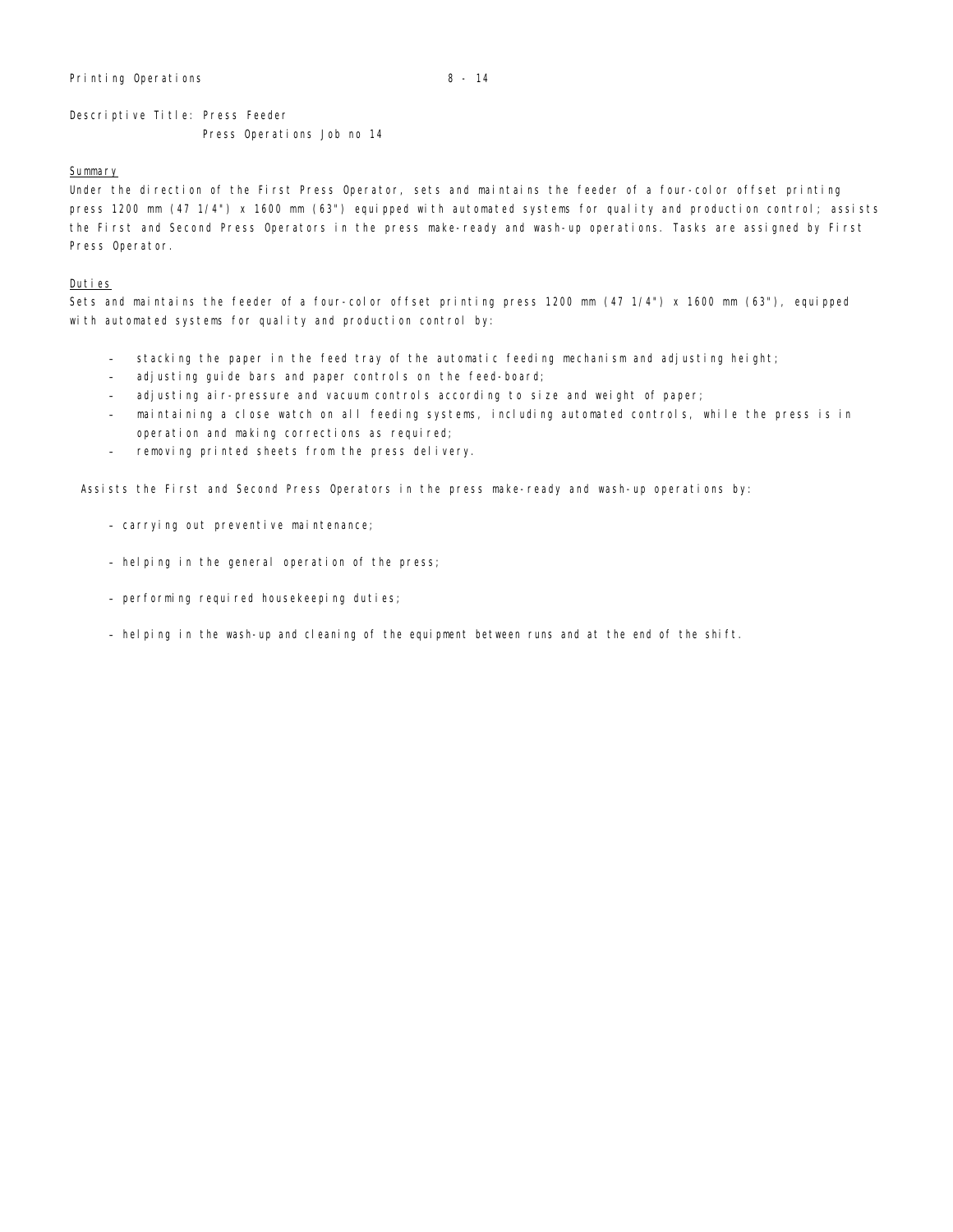# **Summary**

Under the direction of the Lithographic First Press Operator, makes all the necessary adjustments for the operation of a four-color offset printing press 1200 mm (47 1/4") x 1600 mm (63") equipped with computerized systems for quality and production control. Replaces the First Press Operator when absent. Tasks are assigned by the First Press Operator.

## Duties

Makes all the necessary adjustments for the operation of a four-colour offset printing press 1200 mm (47 1/4") x 1600 mm (63") equipped with computerized systems for quality production control by:

- installing printing plate and making ready the plate and blanket cylinders;
- preparing and applying all necessary chemicals;
- adjusting the inking, dampening and registration mechanisms either manually or through the use of a computerized system and maintaining all systems while the press is in operation;
- removing old plates and cleaning and readjusting all components of the press at the end of the run.

Replaces the First Press Operator when absent by:

taking over the duties of the First Press Operator for short periods during the shift or for extended periods when the First Press Operator is on leave.

Performs other duties.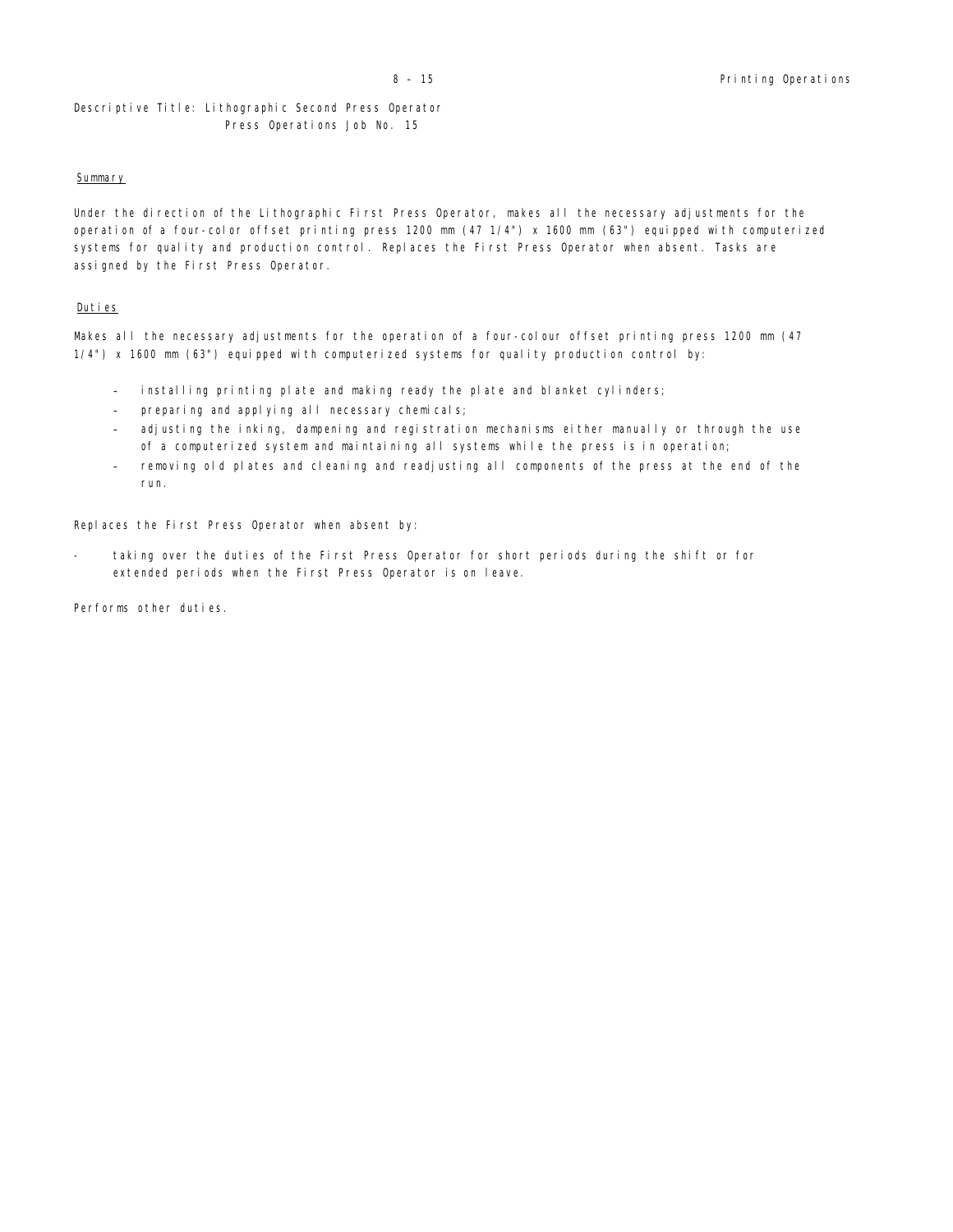Descriptive Title: Lithographic First Press Operator Press Operations Job No. 16

# **Summary**

Under the general supervision of the Offset Printing Supervisor, operates a four-color offset printing press 1200 mm (47 1/4") x 1600 mm (63") equipped with closed-loop computer control inking, remote dampening and joy stick register control on the run. Assigns specific tasks to a Second Press Operator and Feeder.

#### Duties

Operates a four-color offset printing press 1200 mm (47 1/4") x 1600 mm (63") equipped with closed-loop computer control inking, remote dampening and job stick register control on the run by: - reviewing work orders for special requirement;

- ensuring that all plates, inks, chemicals and paper supplies are as specified and available when needed;
- making sure that all mechanical, electrical and electronic controls are in good working order and adjusted properly;
- ensuring that all steps in the make ready process are completed in the proper sequence and according to specifications;
- examining the press proof and adjusting the inking, dampening and registration mechanisms either manually or through the use of the computerized system;
- maintaining color fidelity and registration throughout the press run by using a remote register controller and a scanning densitometer linked to an on-line computer for immediate adjustments and corrections;
- using pre-programmed software to ensure that statistical quality control and production control reports are maintained for the entire work period;
- ensuring that all components of the press are properly cleaned and readjusted at the end of the run.

Assigns specific tasks to a Second Press Operator and a Feeder, ensures these tasks are done according to established standards and in the proper sequence and ensures that preventive maintenance and safety and security procedures are understood and carried out.

Performs other duties.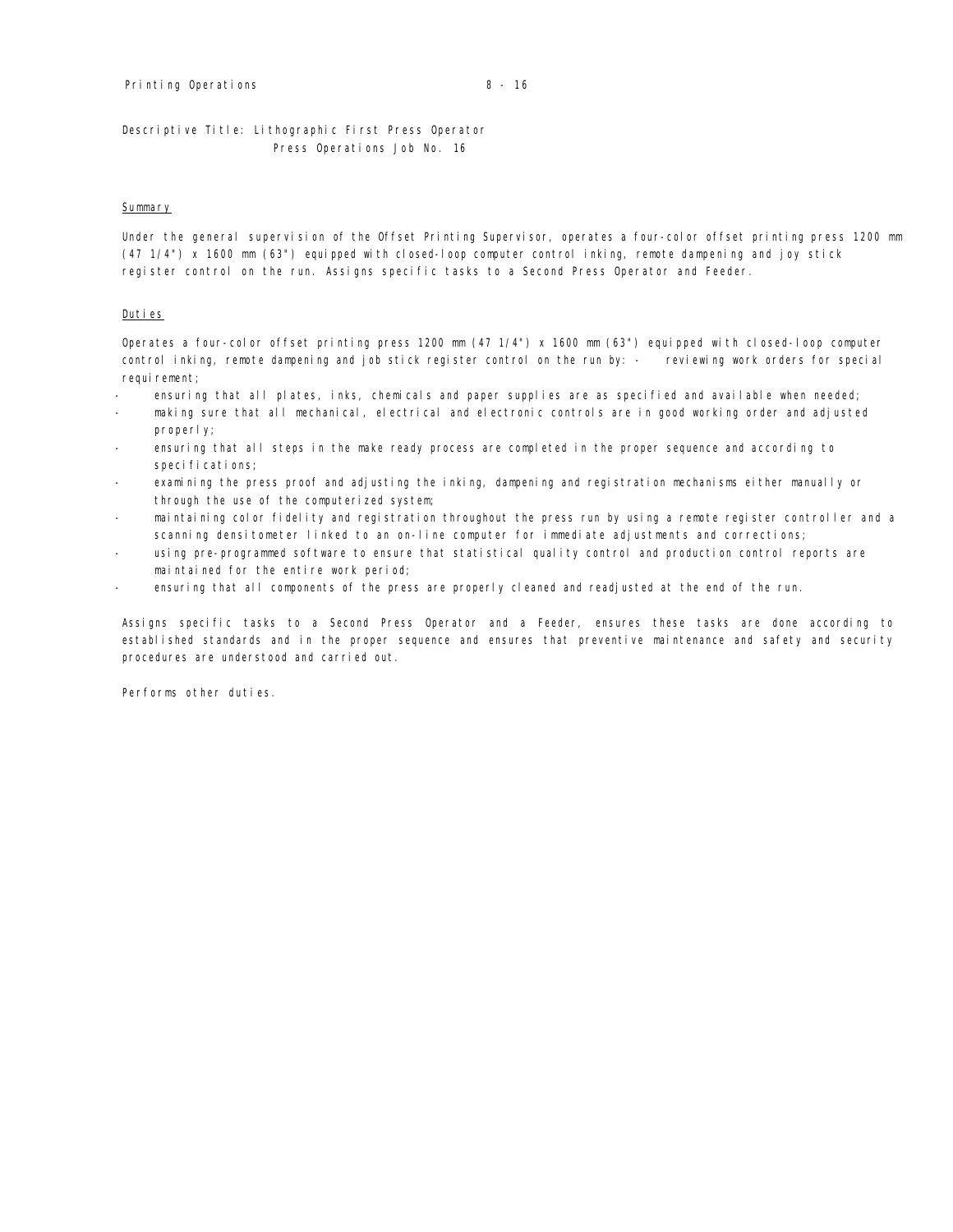Descriptive Title: Press Feeder Press Operations Job No. 17

#### **Summary**

Under the direction of the First Press Operator, sets and maintains the feeder of a seven-colour offset printing press 720 mm (28") x 1020 mm (40") equipped with automated systems for quality and production control; assists the first and second press operators in the press make-ready and wash-up operations. Tasks are assigned by the First Press Operator.

## Duties

Sets and maintains the feeder of a seven-colour offset printing press 720 mm (28") x 1020 mm (40"), equipped with automated systems for quality and production control by:

- stacking the paper in the feedtray of the automatic feeding mechanism and adjusting height;
- adjusting the guide bars and paper controls on the feed-board;
- adjusting air-pressure and vacuum controls according to size and weight of paper;
- maintaining a close watch on all feeding systems, including computerized controls, while the press is in operation and making corrections as required;
- removing printed sheets from the press delivery.

Assists the First and Second Press Operators in the press make-ready and wash-up operations by:

- carrying out preventive maintenance;
- helping in the general operation of the press;
- performing required housekeeping duties;
- helping in the wash-up and cleaning of the equipment between runs and at the end of the shift.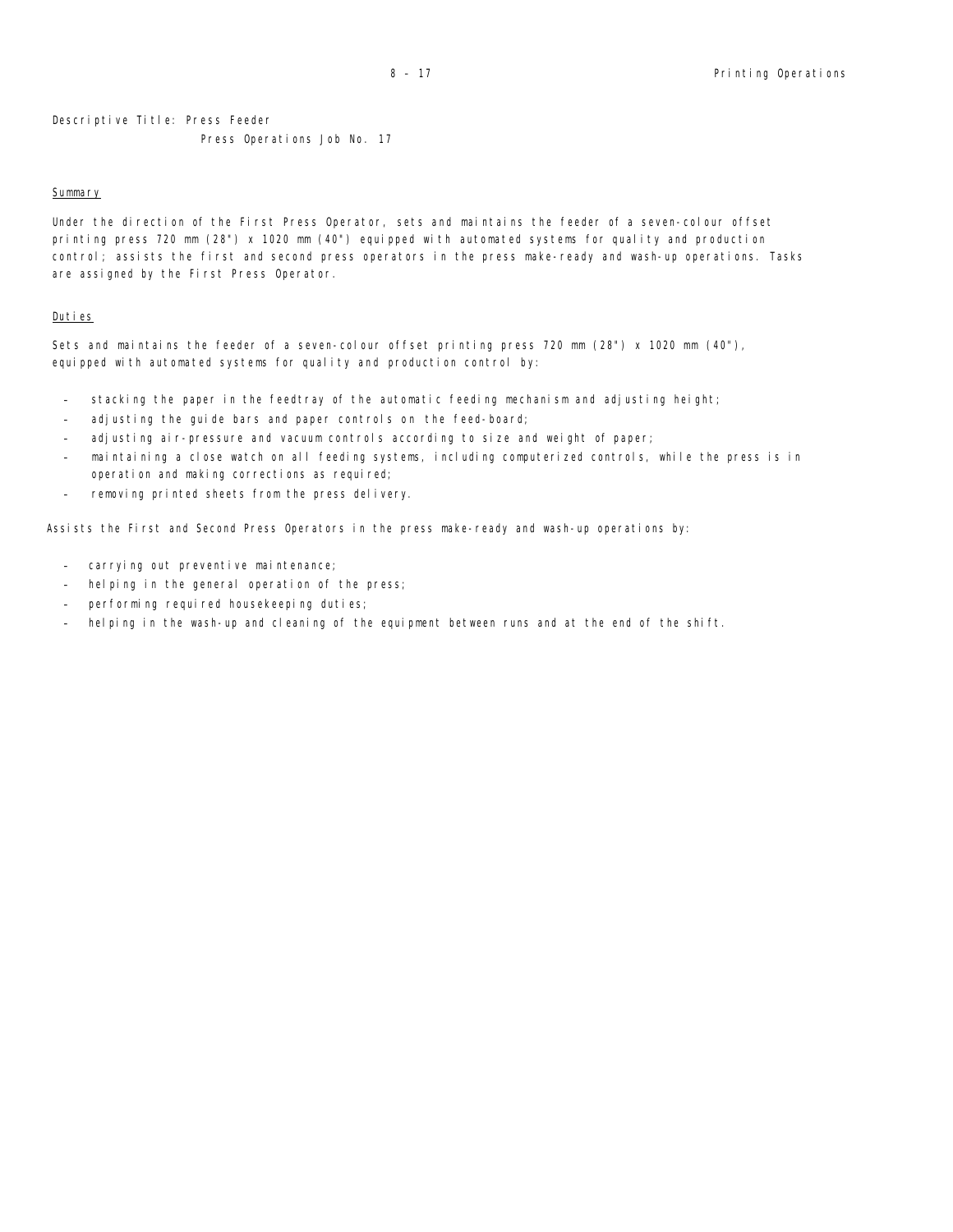# Descriptive Title: Lithographic Second Press Operator Press Operations Job No. 18

#### **Summary**

Under the direction of the Lithographic First Press Operator, makes all the necessary adjustments for the operation of a seven-color offset printing press 720 mm (28") x 1,020 mm (40") equipped with computerized systems for quality and production control. Replaces the First Press Operator when absent. Tasks are assigned by the First Press Operator.

## Duties

Makes all the necessary adjustments for the operation of a seven-colour offset printing press 720 mm (28") x 1,020 mm (40") equipped with computerized systems for quality and production control by:

- installing the printing plate and making ready the plate and blanket cylinders;
- preparing and applying all necessary chemicals;
- adjusting the inking, dampening and registration mechanisms either manually or through the use of a computerized system and maintaining all systems while the press is in operation;
- removing old plates, cleaning and readjusting all components of the press at the end of the run.
- Replaces the First Press Operator when absent by:
- taking over the duties of the First Press operator for short periods during the shift or for extended periods when the First Press Operator is on leave.

Performs other duties.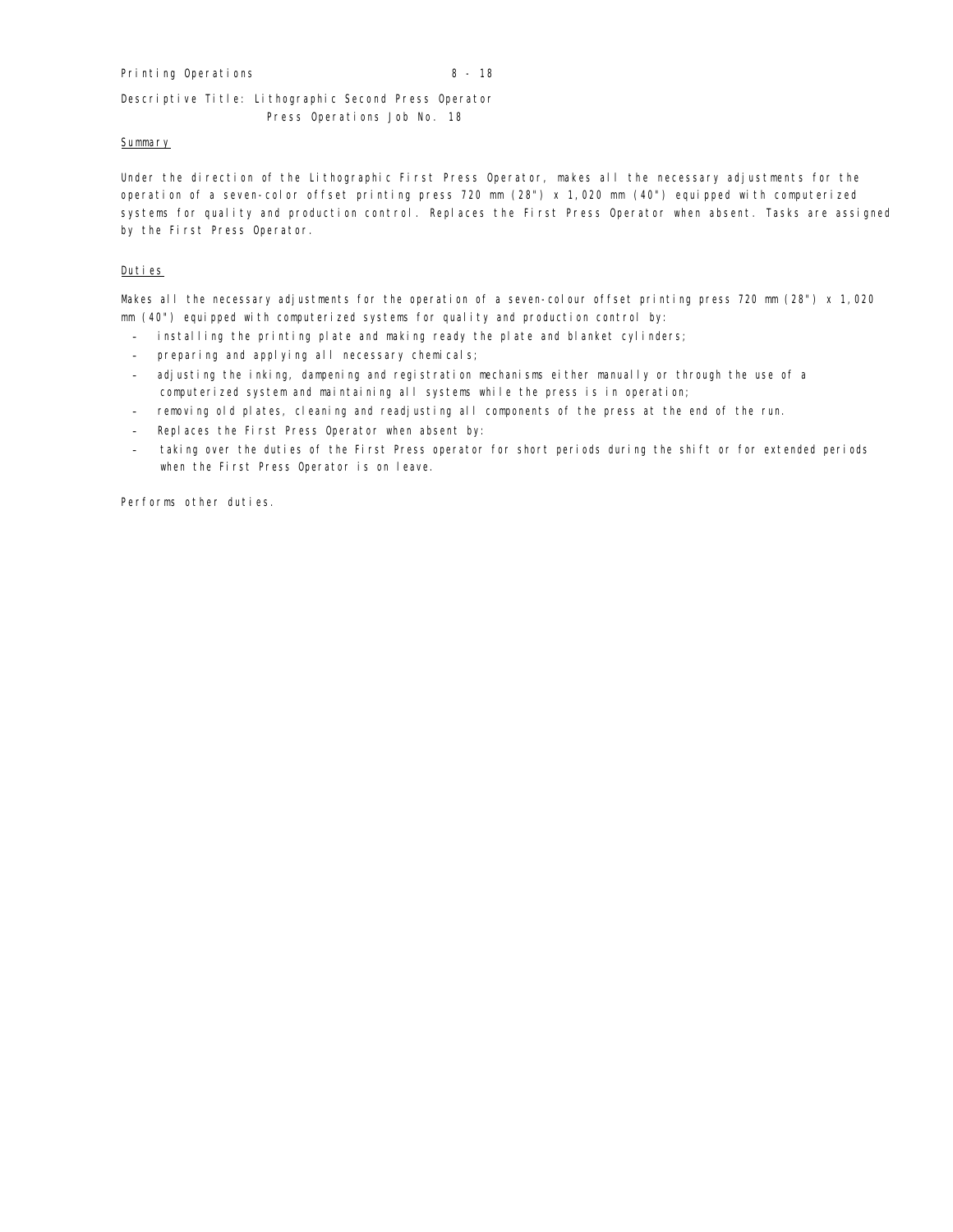# Descriptive Title: Lithographic First Press Operator Press Operations Job No. 19

#### Summary

Under the general supervision of the Offset Printing Supervisor, operates a seven-color offset printing press 720 mm (28") x 1,020 mm (40") equipped with closed loop computer control of inking, dampening and register through a video monitor. Assigns specific tasks to a Second Press Operator and Feeder.

#### Duties

Operates a seven-color offset printing press 720 mm (28") x 1,020 mm (40") equipped with closed loop computer control of inking, dampening and register through a video monitor, by:

- reviewing work order for special requirements;
- ensuring that all plates, inks, chemicals and paper supplies are as specified and available when needed;
- making sure that all mechanical, electrical and electronic controls are in good working order and adjusted properly;
- running pre-programmed computer testing software to ensure the video monitor and all computerized components are working properly;
- ensuring that all steps in the make ready process are completed in the proper sequence and according to specifications;
- examining press proofs and entering data in the computer to automatically adjust dampening and registration mechanisms; (in case of computer failure, the adjustments are done manually);
- preselecting the sample size of density readings that will serve to automatically average ink density values during press run;
- establishing the tolerance values of the color density variations from the average and widening or narrowing these tolerance values during press run as required;
- evaluating, through the color video monitor, the ink densities deviations from the average and widening or narrowing these tolerance values during press run as required;
- evaluating computer readouts indicating deficiencies in dot gain, slur, doubling, ink trapping or ink contrast and initiating appropriate corrections through the computer console;
- monitoring and maintaining registration through the console CRT and making corrections at the computer console;
- ensuring statistical quality control and production control reports are maintained for the entire work period through pre-programmed software;
- ensuring that all components of the press are properly cleaned and readjusted at the end of each run.

Assigns specific tasks to a second press operator and a feeder, ensures these tasks are done according to established standards and in proper sequence and ensures that preventive maintenance and safety and security procedures are understood and carried out.

Performs other duties.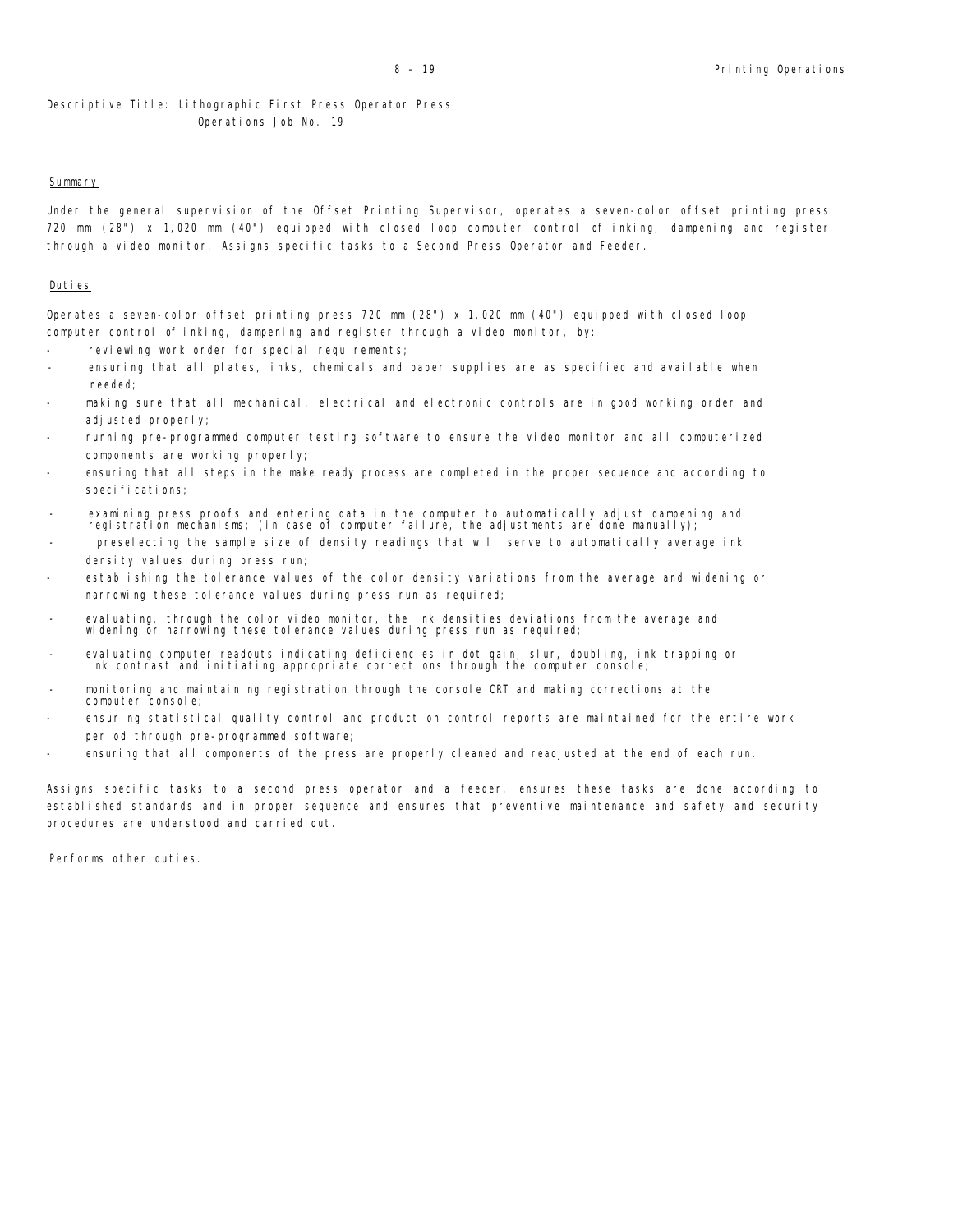Descriptive Title: Feeder Operator

Press Operations Job No. 20

## Summary

Assists the Press Operator in setting, adjusting and operating the feeder of a two colour Printing Press over 1600 mm. (63") and assists in the make-ready, wash-up operations and maintenance of the press; performs other duties.

#### Duties

Assists in the operation of a two-colour sheet-fed over 1600 mm. (63") printing press by:

- checking to ensure adequate quantity of stock is provided prior to starting job;
- preparing new plates for installation;
- assisting in the pre-register installation of the printing plates on the cylinders;
- selecting, installing or stacking paper according to specifications;
- adjusting guide bars and paper controls on the feed-board;
- assisting in the adjustment of the stacker;
- adjusting air-pressure and vacuum controls according to size and weight of paper to separate pick-up and forward the paper sheets;
- assisting in adjustments for pressure, chemical solution, ink, water and registration;
- monitoring all feeding systems while the press is in operation and making corrections;
- removing printed sheets from press delivery;
- carrying out preventive maintenance, operator maintenance and minor repairs;
- helping in the general operating of the press such as mixing ink and preparing chemical solutions;
- performing required housekeeping duties;
- helping in the wash-up and cleaning of the equipment between runs and at the end of the shift;
- performing other duties.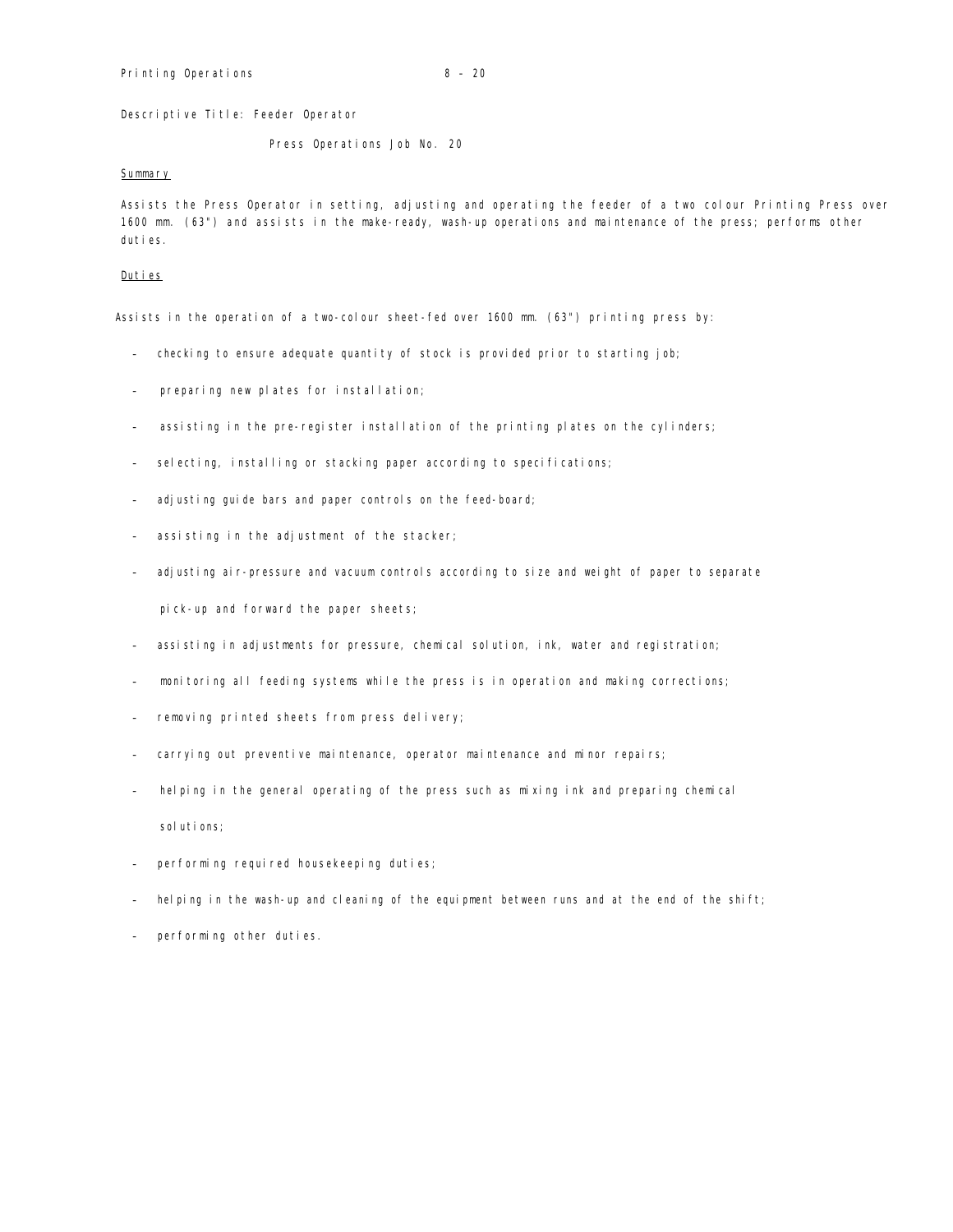## Definition

The duties of positions in this sub-group are to oil, grease, inspect, adjust, repair, modify, overhaul and fabricate mechanical components and integral electronic circuits of equipment used in printing, exposition, photographic, publishing, and film and video; to assist in the relocation, installation and erection of such equipment; to complete required reports; and to perform other duties.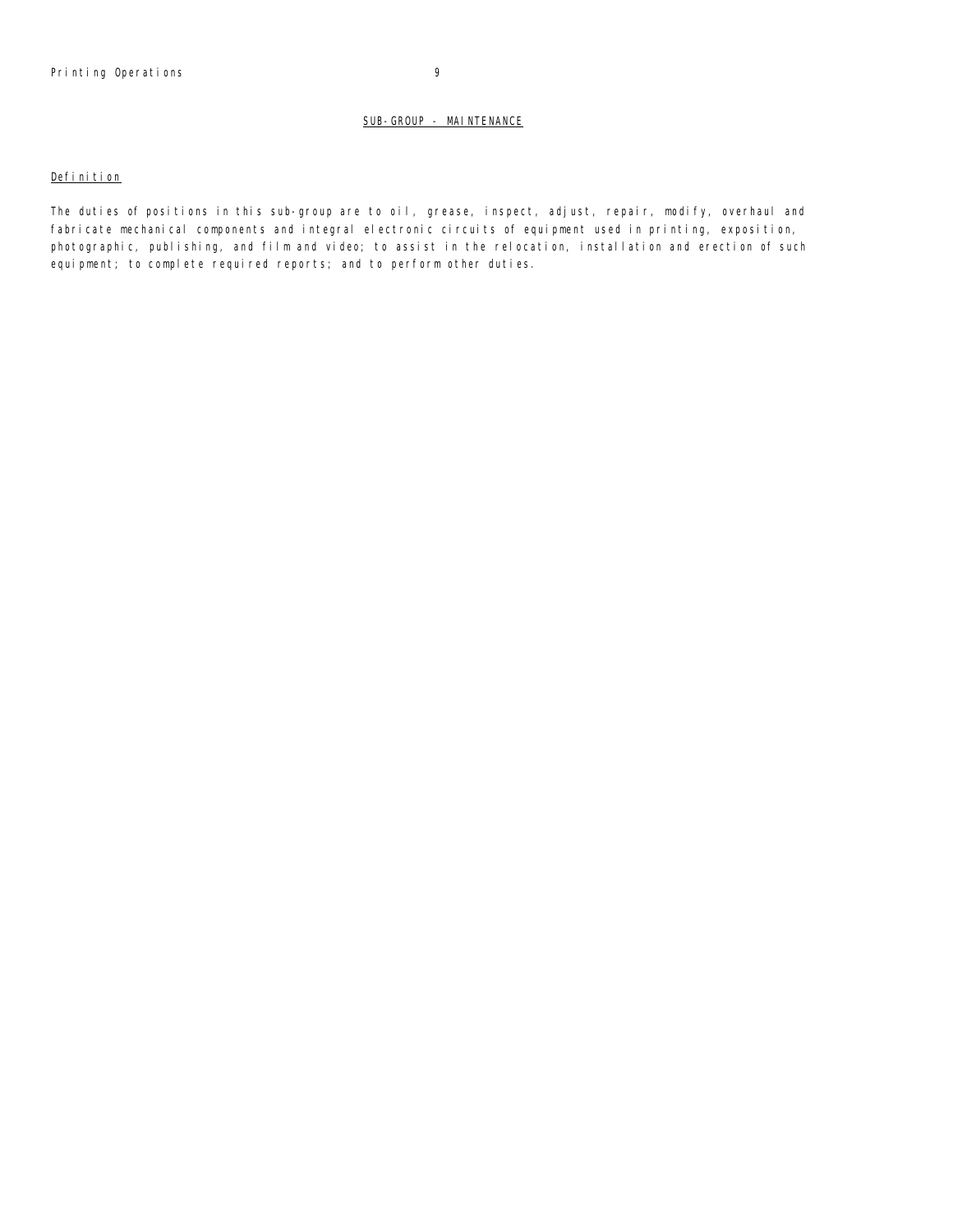Descriptive Title: Oiler

Maintenance Job No. 1

#### **Summary**

Lubricates various equipment and performs routine inspections of some moving parts, cleans machines; maintains servicing records and performs other duties as required.

- Filling oil cans, grease guns, mist oilers and other lubricant containers;
- Oiling and greasing the moving parts and friction surfaces of machinery;
- Filling wells, pumps, gear boxes, hydraulic systems, automatic, gravity and suction lubricators;
- Setting oil cup valves to regulate flow of oil to machinery;
- Checking and adjusting oil levels, changing oil of hydraulic systems, dismantling and cleaning filters and taking back gauge pressure tests;
- Adjusting and filling pump lubricating devices and changing oil;
- Cleaning machines using air or steam sprays, solvent or water;
- Inspecting belts, drive mechanisms and clutches for defects;
- Jogging, testing and running machines;
- Consulting with operators to determine availability of machines for servicing;
- Advising operators of work performed and reviewing complaints and suggestions;
- Recording servicing information and other data on machine history cards;
- Performing other duties.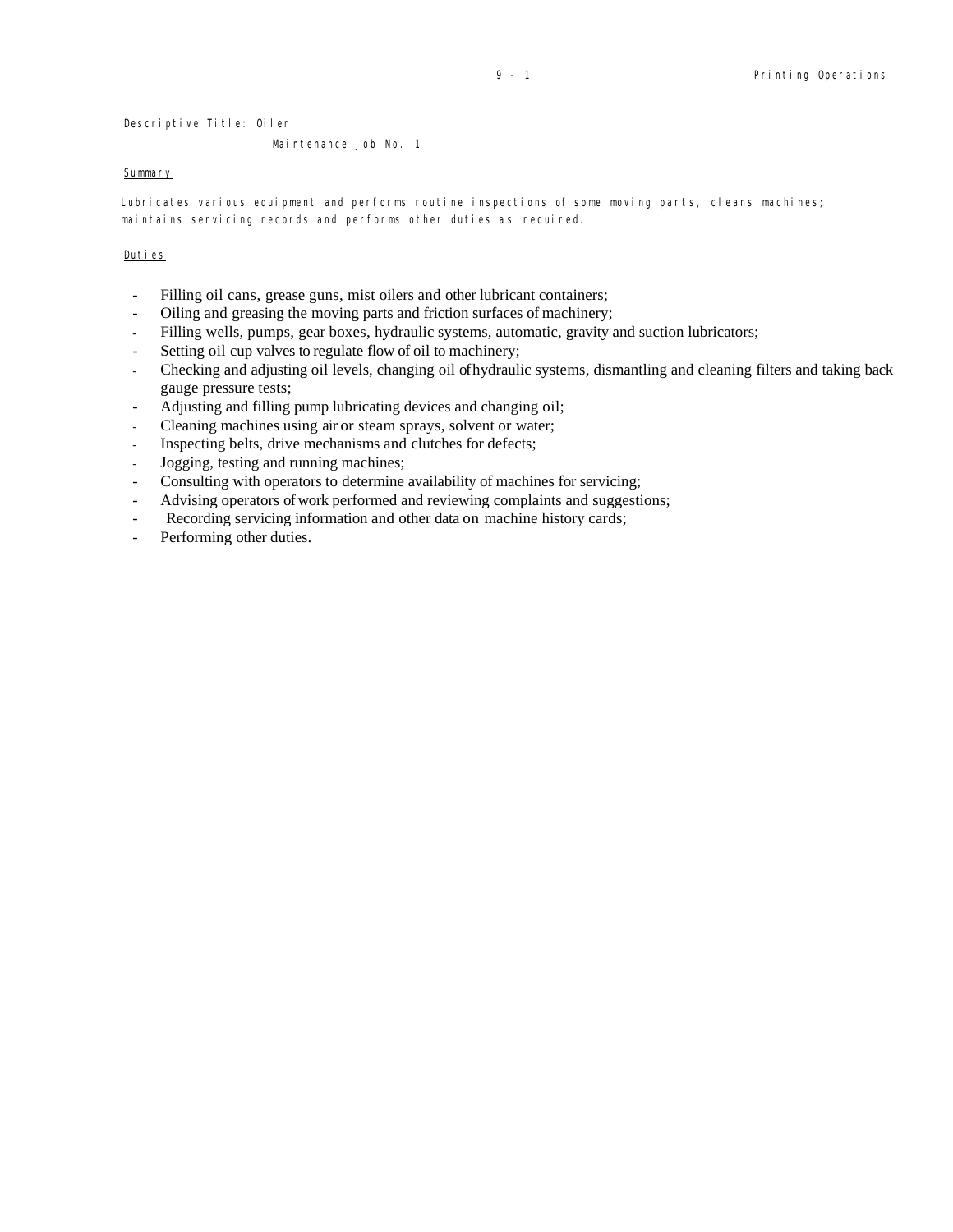# Printing Operations 9 - 2 Descriptive Title: Maintainer Maintenance Job No. 2 **Summary**

Performs and assists in the maintenance of printing and other equipment; inspects, cleans, oils, and greases; changes oil and performs minor repairs; checks and completes maintenance work performed by the operator and completes required reports; assists in other equipment relocation; and performs other duties.

- Lubricating, cleaning, greasing and inspecting equipment periodically and identifying and locating faults;
- Making minor repairs following inspections using the appropriate schematics, service manuals, power and hand tools and text books;
- Changing oil according to schedule established by the Planning Section;
- Cleaning and greasing parts which cannot be reached by operator;
- Examining existing lubricative systems and recommending improvements to the supervisor;
- Checking and updating inventory maintenance service of equipment lists of each plant;
- Evaluating machines and reporting inspection findings to plant supervisor;
- Filling oil cans, grease guns, mist oilers and other lubricant containers;
- Checking and adjusting lubricant level, filling wells, pumps, gear boxes, hydraulic systems, automatic, gravity and suction lubricators;
- Dismantling and cleaning filters and taking back gauge pressure tests;
- Setting oil cup valves to regulate flow of oil to machinery;
- Adjusting pump lubricating devices;
- Cleaning machines using air or steam sprays, solvent or water;
- Inspecting belts, drive mechanisms and clutches for defects;
- Jogging, testing and running machines;
- Consulting with operators to determine availability of machines for servicing;
- Advising operators of maintenance work performed;
- Performing other duties.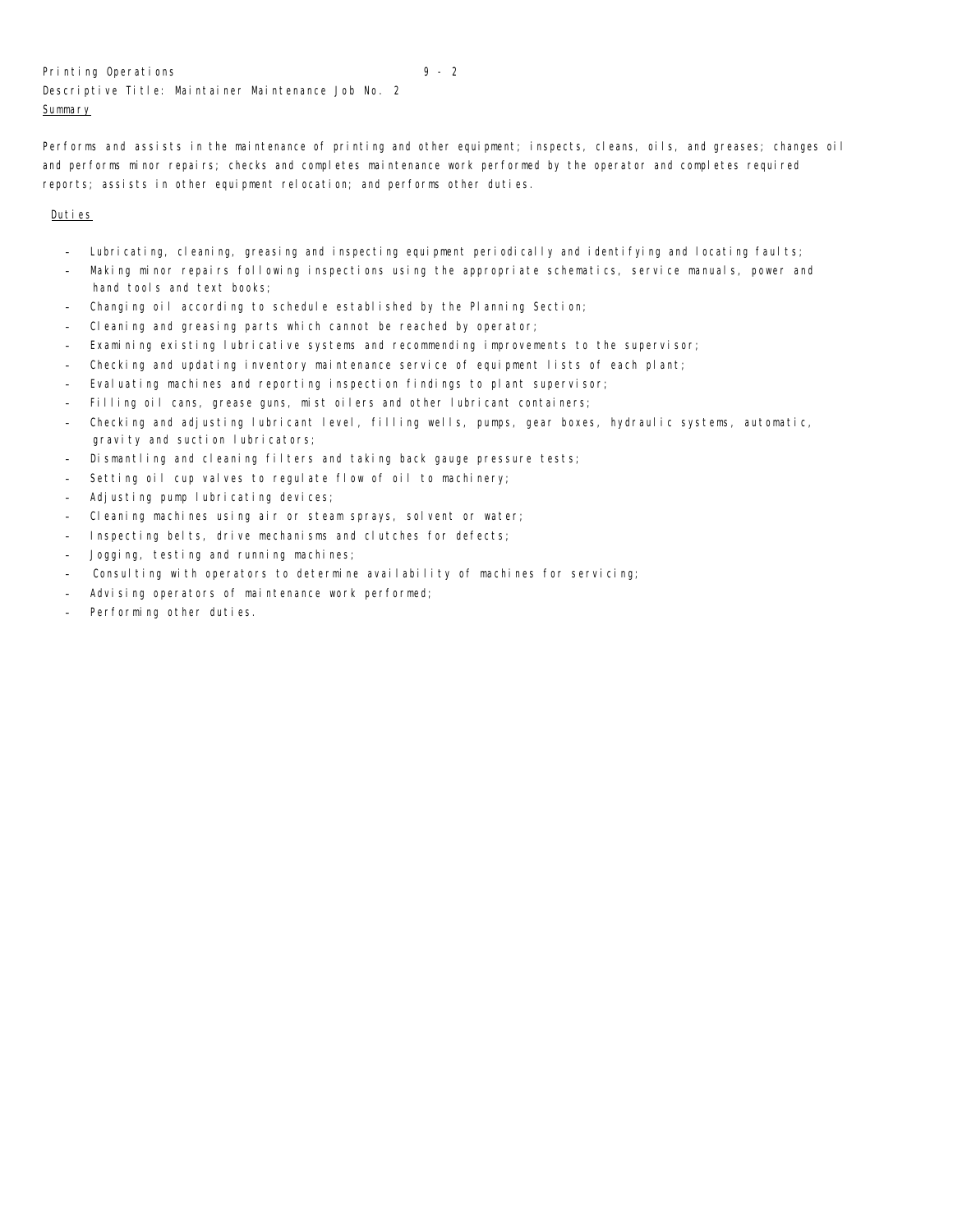Descriptive Title: Equipment Technician Maintenance Job No. 3

#### **Summary**

Inspects, maintains, repairs, modifies and overhauls various printing and other equipment including: tying machines, drills, processors and presses; informs the supervisor of the repair requirements and completes reports; performs other duties.

- Diagnosing faults in mechanical, pneumatic, hydraulic and thermal components of printing and other equipment;
- Performing preventive maintenance inspections according to established procedures;
- Trouble-shooting machines that require immediate corrective action;
- Performing adjustments, using appropriate schematic service manuals, power and hand tools, and textbooks;
- Repairing, altering and modifying parts and machines using machine shop and welding equipment;
- Training apprentices, other service personnel and operators as requested;
- Performing major repairs and overhauling and installing equipment;
- Submitting written recommendations on the maintenance or replacement of equipment;
- Reporting on major repairs to be made on equipment;
- Preparing repair estimates;
- Submitting inspection reports;
- Assisting manufacturer's service personnel to relocate, install or erect equipment;
- Performing other duties.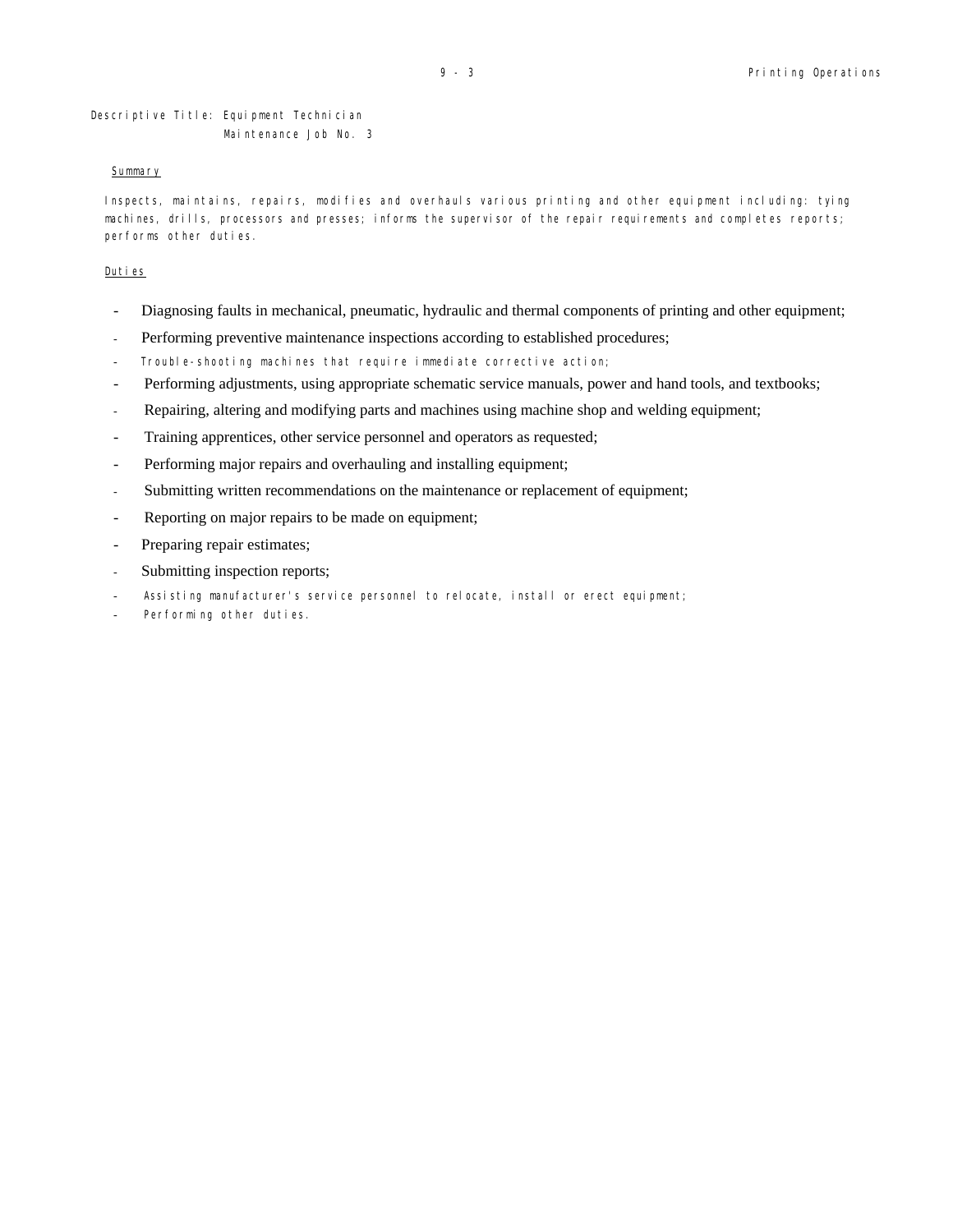Descriptive Title: Equipment Technician

Maintenance Job No. 4

#### Summary

Inspects, maintains, repairs, modifies and overhauls various types of printing and other equipment including: presses, bindery gathering machines, paper cutters, cameras, and pumps; informs the supervisor of repair requirements and completes reports; performs other duties.

- Diagnosing faults in mechanical, pneumatic, hydraulic and/or photomechanical, thermal, electrical, and electronic components of printing and other equipment;
- Performing preventive maintenance inspections according to established procedures;
- Trouble-shooting machines that require immediate corrective action;
- Performing adjustments, using appropriate schematic service manuals, power and hand tools, and text books;
- Repairing, altering and modifying parts and machines using the machine shop and welding equipment;
- Training apprentices, other service personnel and operators as requested;
- Performing major repairs and overhauling and installing equipment;
- Submitting written recommendations on the maintenance or replacement of equipment;
- Reporting on major repairs to be made on equipment;
- Preparing estimates for major repairs;
- Submitting inspection reports;
- Assisting manufacturer's service personnel to relocate, install or erect equipment;
- Performing other duties.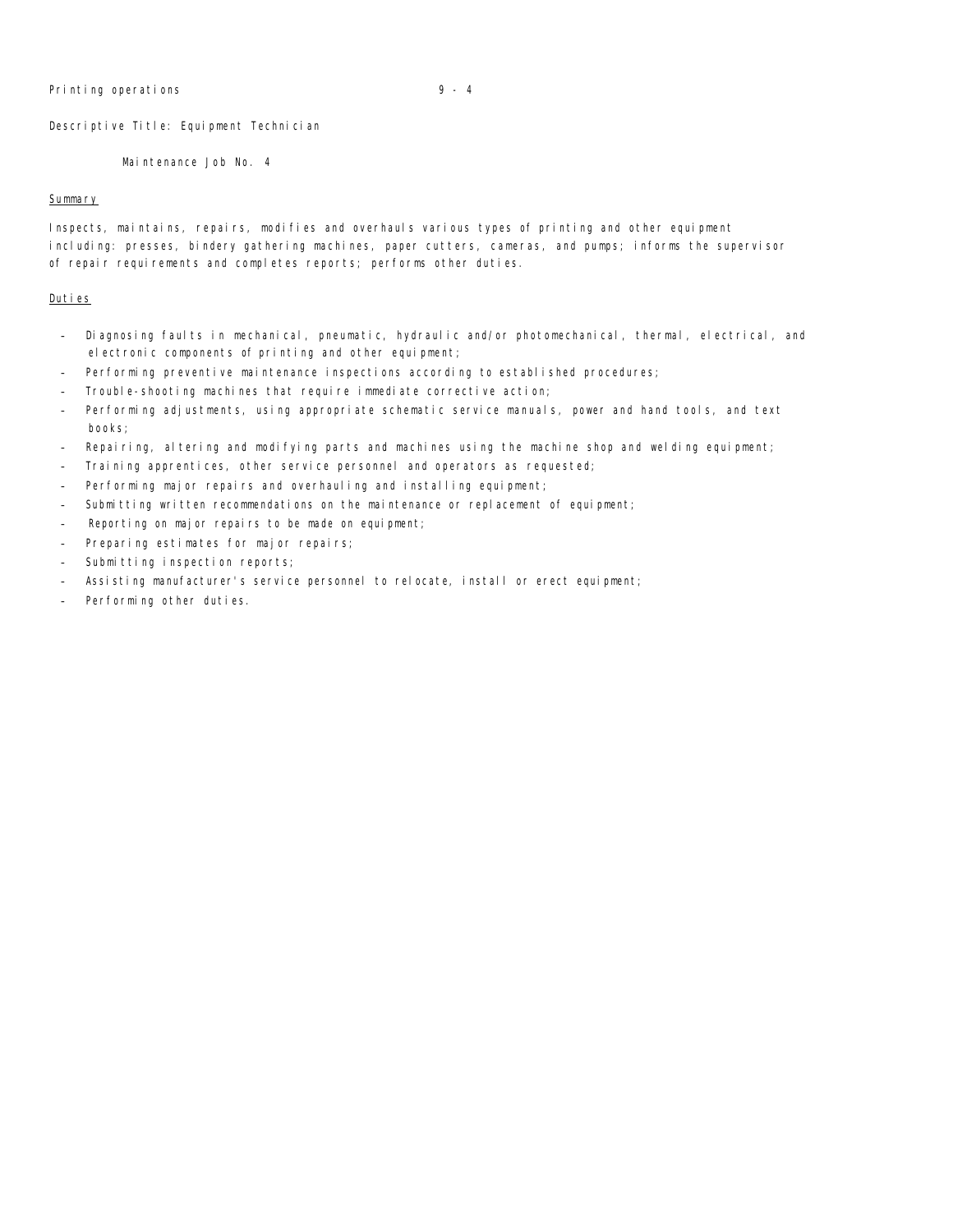# Descriptive Title: Equipment Technician Maintenance Job No. 5

## **Summary**

Inspects, maintains, repairs, and fabricates parts and modifies and overhauls various types of printing and other equipment including: photo-composition and/or web offset presses, multi-coloured presses, automated cameras, and other complex equipment; informs the supervisor of repair requirements and completes reports; performs other duties.

- Diagnosing faults in photomechanical, thermal, mechanical and/or electronic components of printing and other equipment;
- Assessing complex maintenance electronic problems and examining equipment components;
- Repairing and overhauling simple and complex components and equipment;
- Trouble-shooting machines that require immediate corrective action;
- Performing adjustments using appropriate schematics, service manuals, power and hand tools and text books;
- Modifying equipment components to correct operational defects or faulty machine design;
- Fabricating replacement parts;
- Performing maintenance and technical investigations;
- Training operator(s) and service personnel or monitoring the operation of specialized printing and other equipment;
- Assisting manufacturer's service personnel to relocate, install or erect equipment;
- Submitting written recommendations on the maintenance or replacement or equipment;
- Preparing estimates for major repairs to complex equipment;
- Performing other duties.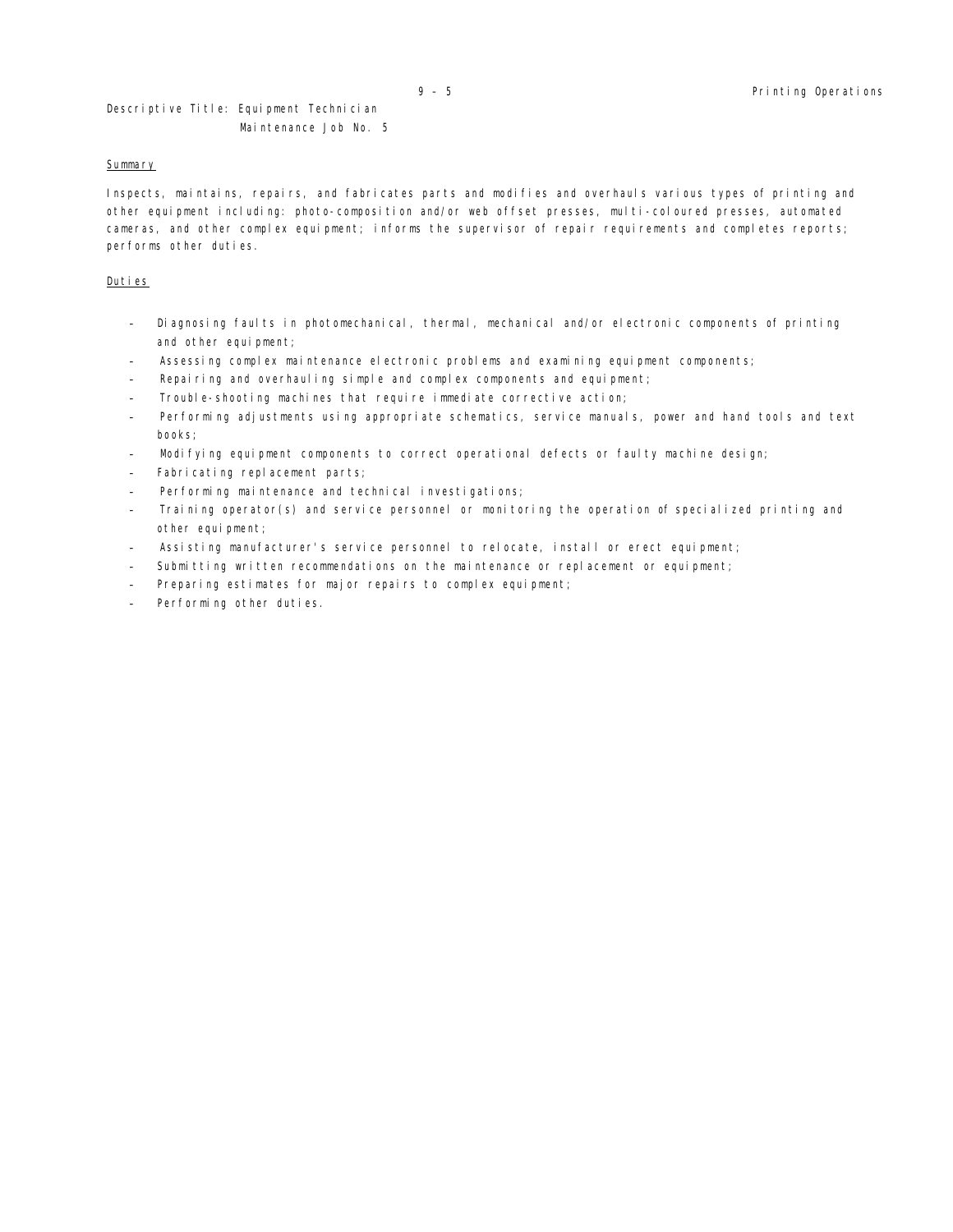# SUB-GROUP - JOB PLANNING AND CONTROL

# Definition

The duties of positions in this sub-group are to define printing requirements to plan, estimate and write specifications for all material to be used and operations to be carried out; to set and follow up plant production schedules; to review completed jobs for adherence to specifications; to verify customers' billing; and to perform other duties.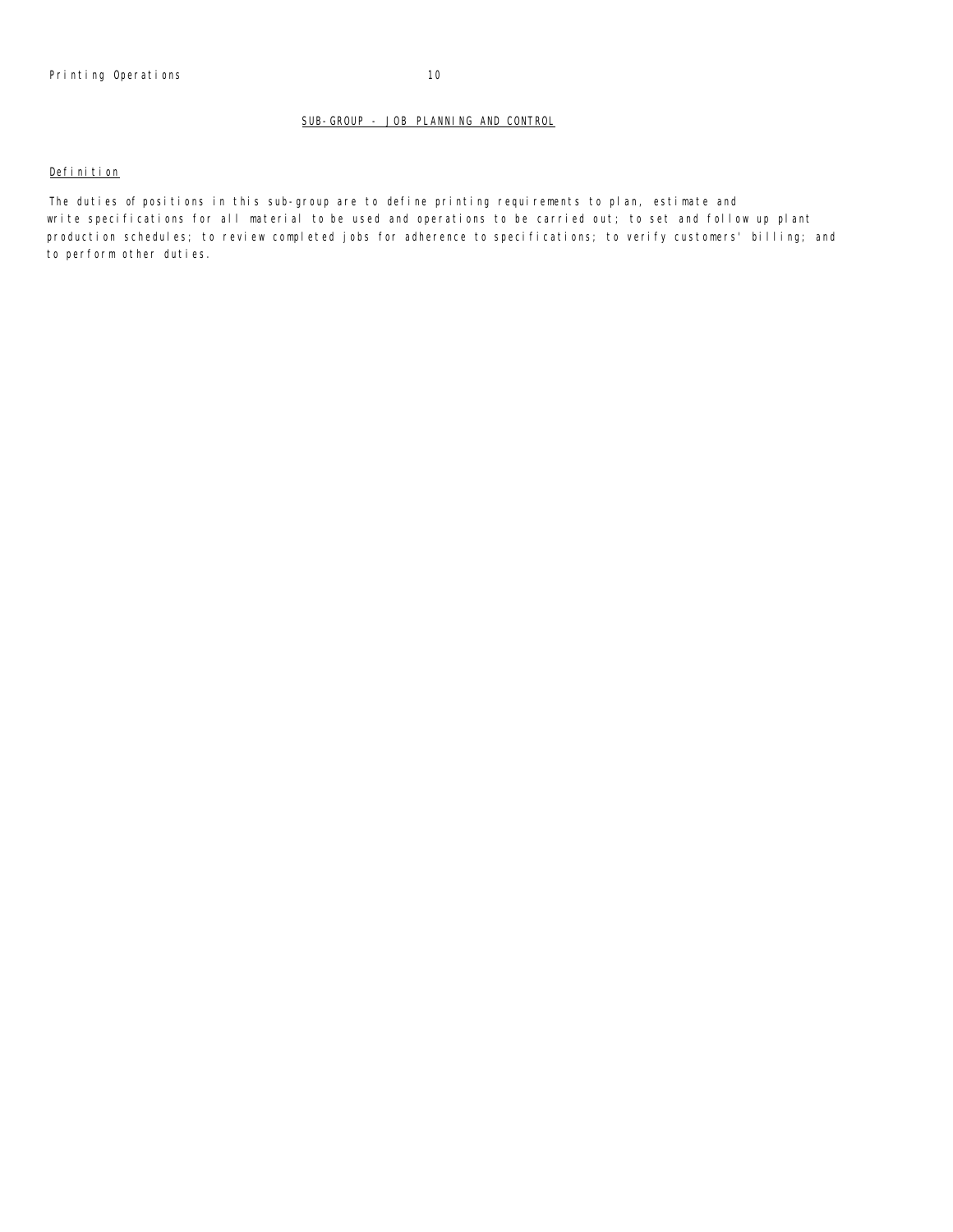Descriptive Title: Printing Job Planner

Job Planning and Control Job No. 1

## Summary

Plans, estimates, schedules and expedites printing jobs to be processed on duplicators with cylinder widths of less than 559 mm (22"); performs other duties.

- Estimating the cost and through-put time of printing jobs;
- Reviewing printing requisitions, discussing jobs with customers and determining the most economical and time saving methods of production;
- Drafting specifications such as trim, bleed between forms, total printing area, ink and type of stock, press, bindery operations and shipping instructions;
- Scaling copy for enlargement and reduction allowing for stock size and margins;
- Designing a dummy layout indicating how the job is to be processed;
- Reviewing and marking components;
- Arranging for the provision of printing services from other in-house facilities or bought commercially;
- Scheduling, expediting and following up on jobs through all stages of printing;
- Checking the work to ensure all components have been returned from the printers;
- Performs clerical duties such as logging, processing, and forwarding requisitions, answering the telephone and responding to customer inquiries;
- Performing other duties.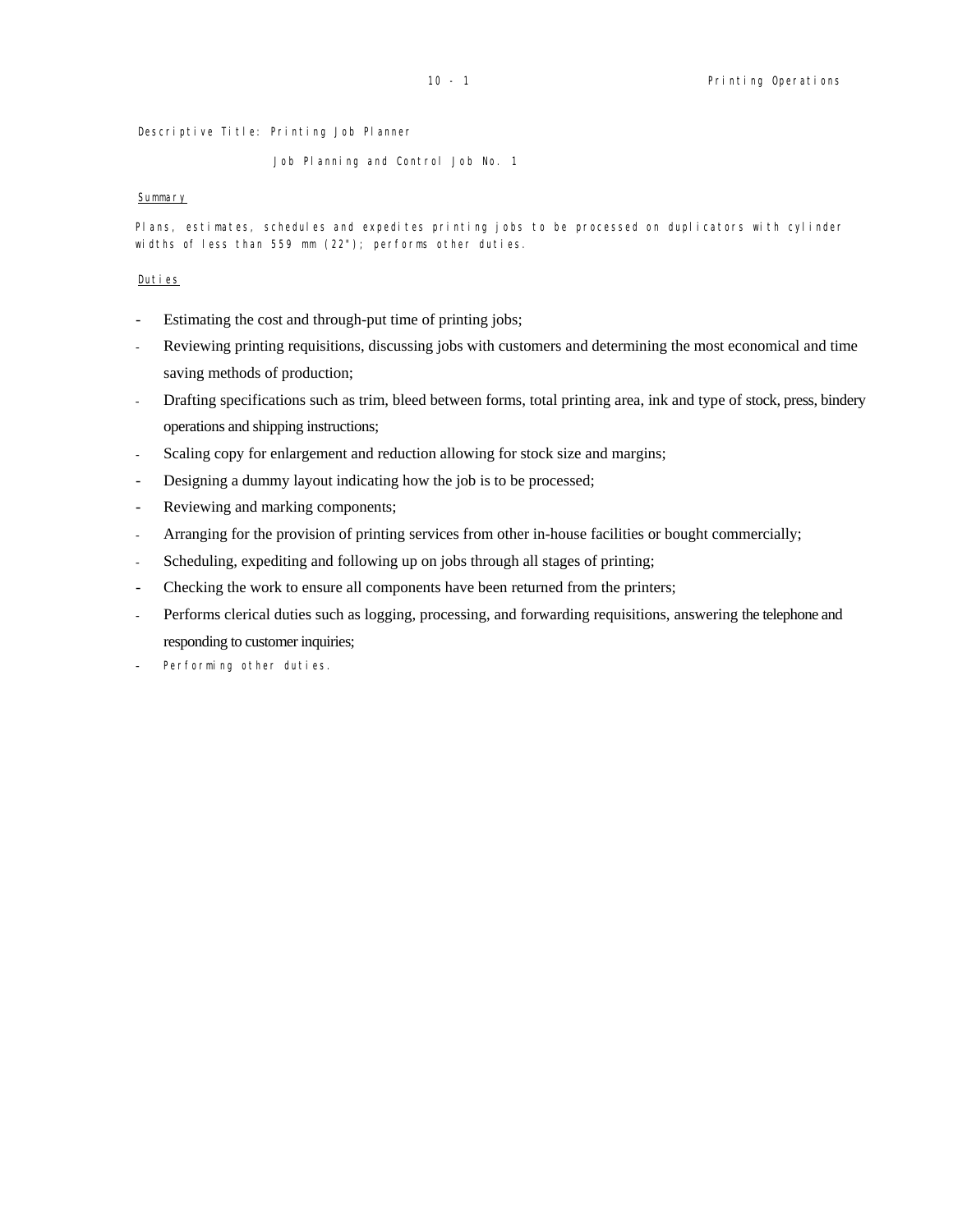Description Title: Printing Job Planner

job planning and control Job No. 2

#### Summary

Plans, estimates, schedules and expedites printing jobs to be processed by duplicators with cylinder widths of 559 mm (22") and above; performs other duties.

- Estimating the cost and through-put time of printing jobs;
- Reviewing printing requisitions, discussing the jobs with customers and determining the most economical and time saving methods of production;
- Drafting specifications such as trim, bleed between forms, total printing area, ink and type of stock, press, bindery operations and shipping instructions;
- Scaling copy for enlargement and reduction allowing for stock size and margins;
- Designing a dummy layout indicating how the job is to be processed;
- Reviewing and marking components;
- Arranging for the provision of printing services from other in-house facilities or bought commercially;
- Scheduling, expediting and following-up on jobs through all stages of printing;
- Performing clerical duties such as logging, processing, and forwarding requisitions, answering the telephone and responding to customer inquiries;
- Checking the work to ensure all components have been returned from the printers;
- Maintaining systems for Decentralized Forms Masters programme;
- Performing other duties.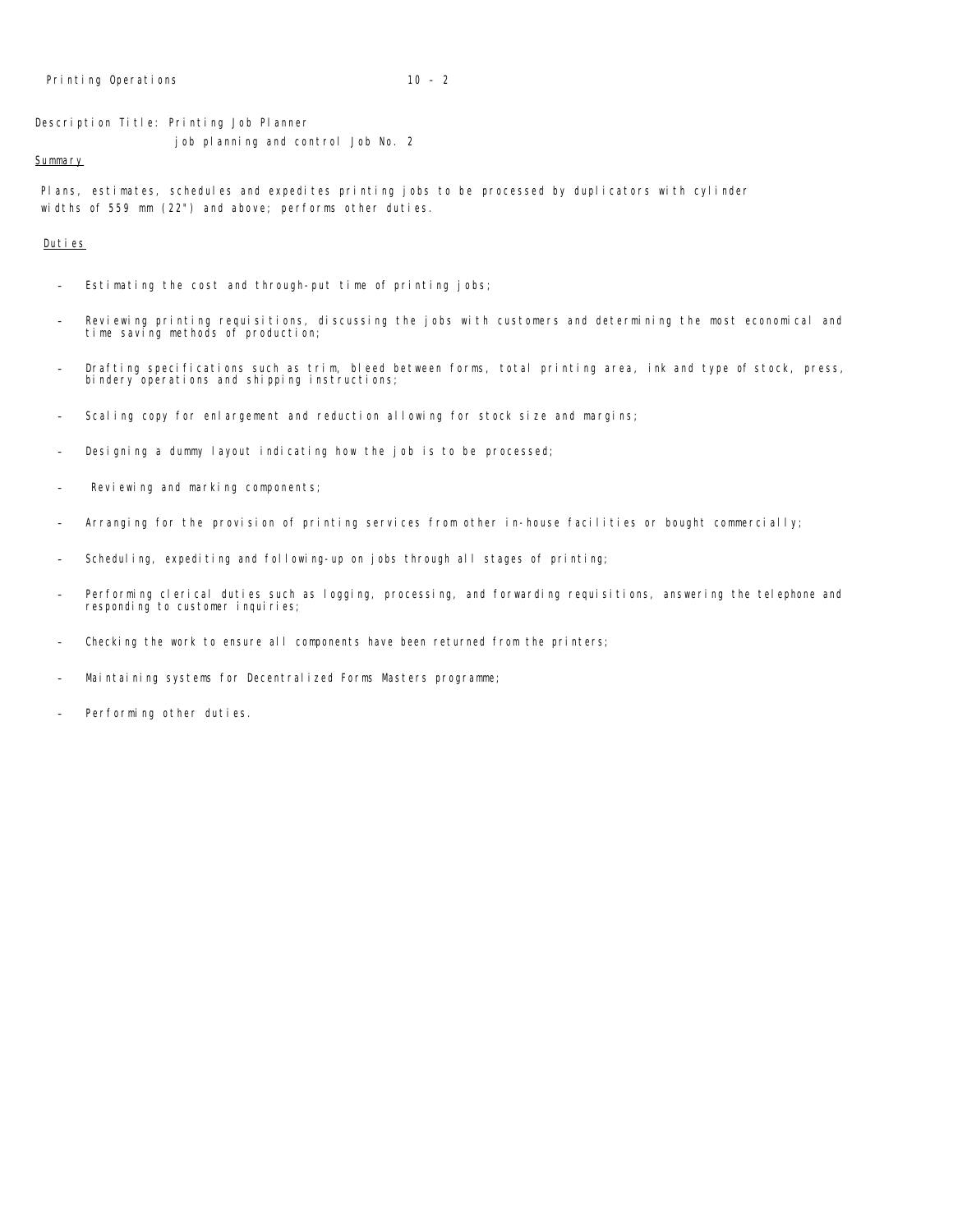Descriptive Title: Printing Scheduler/Expediter Job Planning and Control Job No. 3

#### **Summary**

Plans and establishes production schedules for work processed through a plant according to customer requirements and the capacity available; operates and maintains a plant loading-scheduling system to ensure a balanced workload for the Plant; expedites work flow and coordinates the operations of production groups; and performs other duties.

- Analyzing schedules of repetitive or highly sensitive jobs to establish projected workloads for long-range pl anning and schedul ing;
- Establishing schedules to take each job through the entire production process from composition through camera/layout, press, bindery, shipping and/or distribution;
- Evaluating the flow of work and altering schedules to avoid overloads and accommodate priority jobs;
- Monitoring the delivery of material purchased from outside sources to ensure its timely receipt by the production groups concerned;
- Liaising with planning officers and production supervisors to clarify job specifications and instructions;
- Advising the shipping section of unusual requirements involving copy, proofs, material or completed jobs;
- Monitoring the progress of jobs in process against established production schedules;
- Reporting actual or impending production delays to the supervisor;
- Recommending rescheduling, overtime, priority changes and other corrective actions to the supervisor;
- Informing Printing Job Planners when requested delivery dates cannot be met;
- Investigating recurring delays or production problems and suggesting corrective action to the supervisor;
- Providing detailed reports on a specific job or group of jobs on a regular basis;
- Determining and recommending priorities and delivery commitments to planning officers and production supervi sors;
- Performing other duties.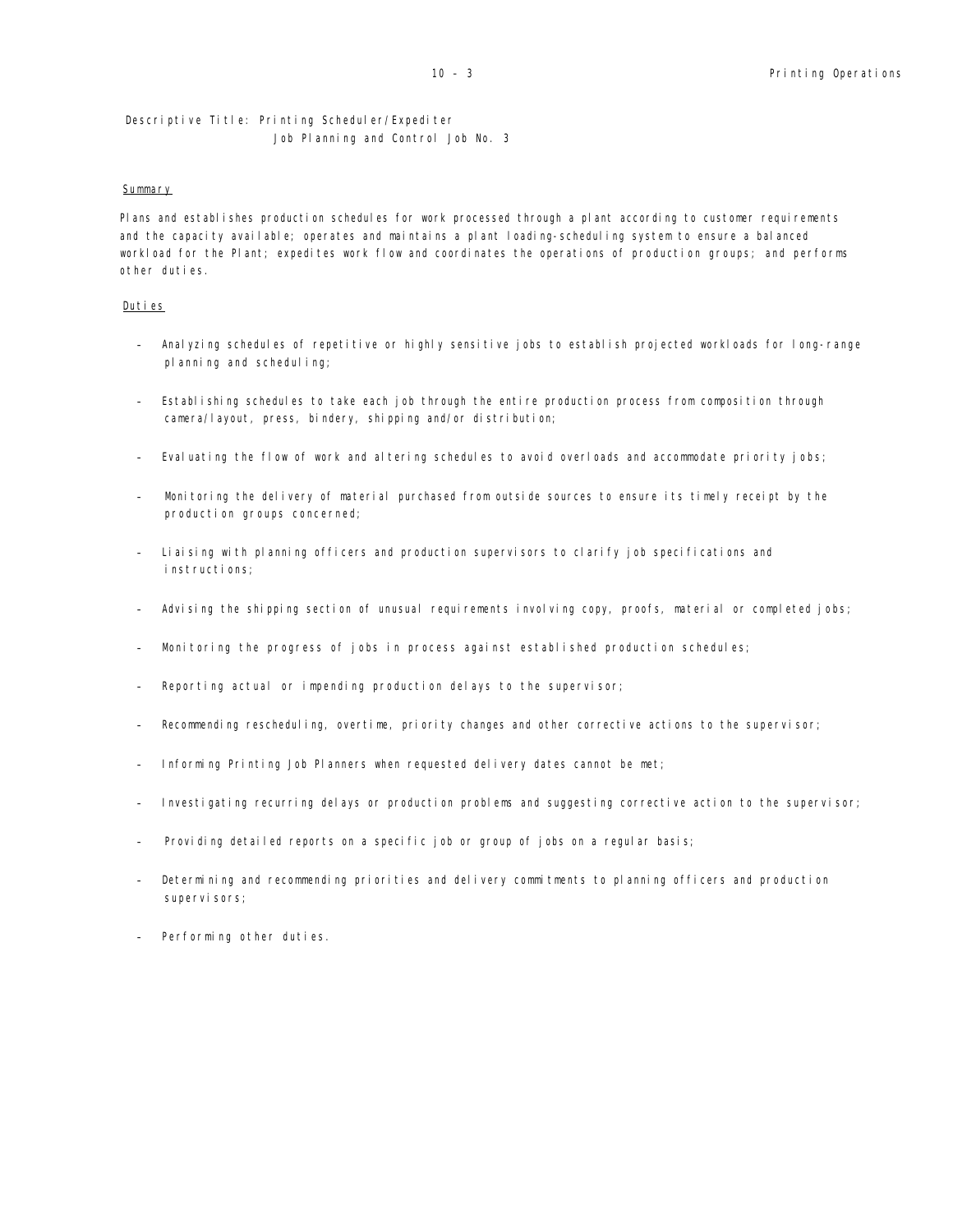Descriptive Title: Printing Planner, Scheduler and Expeditor

Job Planning and Control Job No. 4

#### **Summary**

Plans and develops lithographic processes and production schedules for cartographic projects providing photomechanical, photo and digital typesetting, lithographic printing and bindery services; expedites workflow to meet production deadlines and capabilities; and performs other duties.

- Examining printing requisitions and determining the most economical and time saving production methods;
- Determining the complexity of the work to be processed and the quality requirements;
- Establishing the production schedules from typesetting to distribution;
- Arranging for the printing services to be carried out in-house or by private sector suppliers;
- Explaining job specifications and providing instructions to production managers;
- Determining and recommending priorities and delivery commitments to production managers;
- Reporting production delays to the supervisor, recommending rescheduling, overtime and priority changes and informing clients of revised delivery dates;
- Monitoring the progress of work in process against the established schedules and making changes to avoid overloads and accommodate priority jobs;
- Investigating recurring delays or production problems and proposing corrective actions to the supervi sor:
- Analyzing job schedules and establishing workload projections for long-range planning and schedul i ng purposes;
- Providing technical information to clients and production staff and preparing detailed reports on specific jobs and projects;
- Advising the shipping section of unusual shipping and receiving requirements;
- Performing clerical duties such as logging, processing and forwarding requisitions and responding to customer enquiries and performing other duties.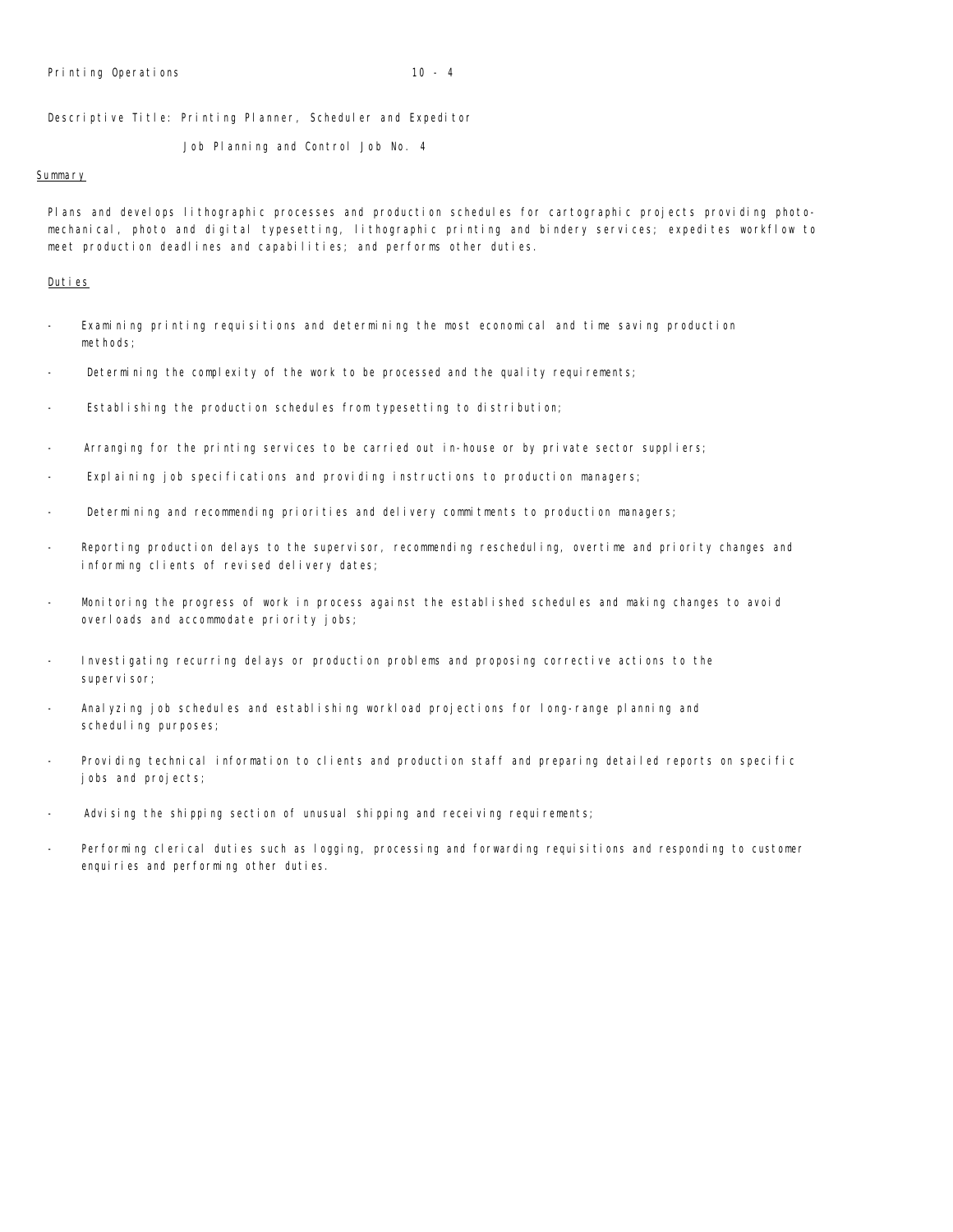Descriptive Title: Printing Cost Examiner

Job Planning and Control Job No. 5

#### Summary

Examines printing job records to ensure that all time and material charges have been identified and prepares billing documentation; performs other duties.

- Analyzing computer cost sheets of printing jobs against the customer's requisition to ensure that all time and material charges are correct and included in the total charge, according to customer's specifications;
- Identifying discrepancies between production reported and time actually charged for a given operation;
- Adjusting cost sheets to reflect corrected charges;
- Preparing split billings when two or more customers are sharing costs to ensure each customer is billed according to their requisition;
- Investigating customer enquiries or complaints and comparing the costs of similar work previously performed for the same customer;
- Preparing details of costs of the finished products;
- I dentifying and notifying the supervisor of discrepancies, and recommending corrective action;
- Checking prices charged for materials against catalogue listing;
- Discussing unusual problems discovered during the audit of cost sheets with the planners and determining whether the charges to the customer are acceptable;
- Maintaining liaison with printing job planners and supplying information for estimating purposes;
- Keeping records of all manual and computer batches and internal debit or credit invoices used in the preparation of the monthly audit statement;
- Identifying discrepancies in commodity usage and on an annual basis, revising the descriptive interpretation for consistency;
- Performing other duties.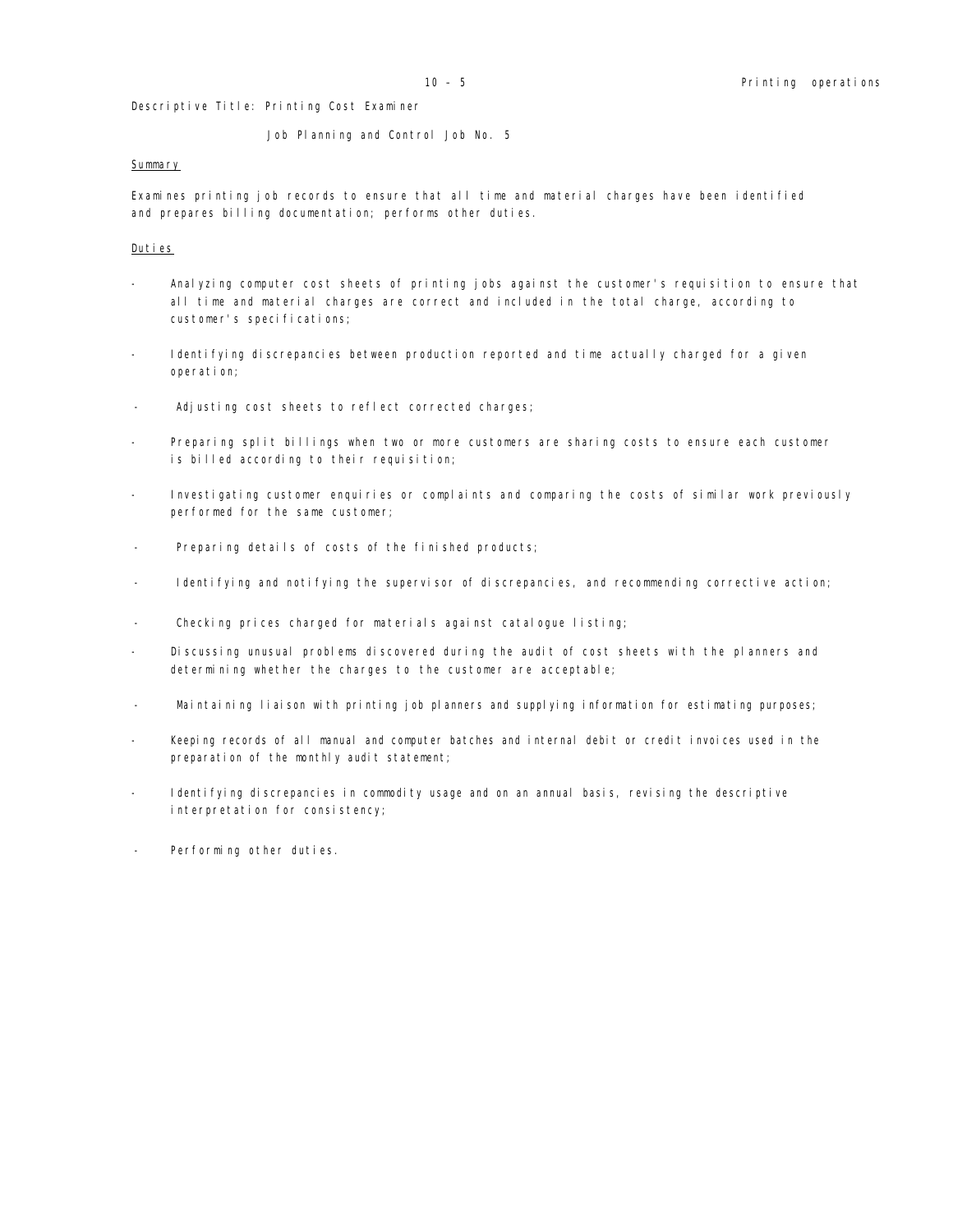Descriptive Title: Printing Planner and Estimator Job Planning and Control Job No. 6

#### Summary

Plans, estimates, schedules and expedites jobs to be processed on presses and duplicators with cylinder widths of 559 mm (22") and above; determines services required from commercial suppliers; drafts specifications to detail the requirements of jobs; marks up manuscript and other copy for typesetting, word processor inter-facing and printing; follows up on work in progress, advises customer departments on costs of actual or proposed publications, recommend format and sizes, materials required and production time; attends meetings with customer representatives; and performs other duties.

- Estimating the cost and throughput time for printing jobs;
- Examining printing requisitions, accompanying illustrations and copy to determine the most economical and time saving methods of production;
- Determining requirements of jobs processed by press and/or printing duplicators to meet the complexity and quality standard requirements of customer departments;
- Clarifying requirements of printing orders and advising customer departments on matters such as production time, cost, finished size of proposed printing jobs, format and materials required;
- Reviewing printing requisitions, discussing technical requirements and attending meetings with customers;
- Drafting specifications such as trim, bleed between forms, total printing area, ink, type and quantity of paper stock, press, bindery operations and shipping instructions;
- Scaling copy for enlargement and reduction to allow for stock size and margins;
- Designing a dummy layout to indicate imposition of page negatives for printing;
- Reviewing and marking components to conform to specifications;
- Arranging for the provision of printing services from other in-house facilities or private sector suppliers;
- Following up jobs through all stages of manufacturing of printing;
- Providing factual up-to-date information on all parliamentary documents to House of Commons personnel during the session, answering queries and solving problems to meet timely delivery of goods and services;
- Checking to ensure all valuable printing components have been returned from printers;
- Completing clerical requirements such as logging, processing and forwarding requisitions and responding to customer enquiries for technical assistance;
- Providing technical information on typesetting methods, printing and binding;
- Performing other duties.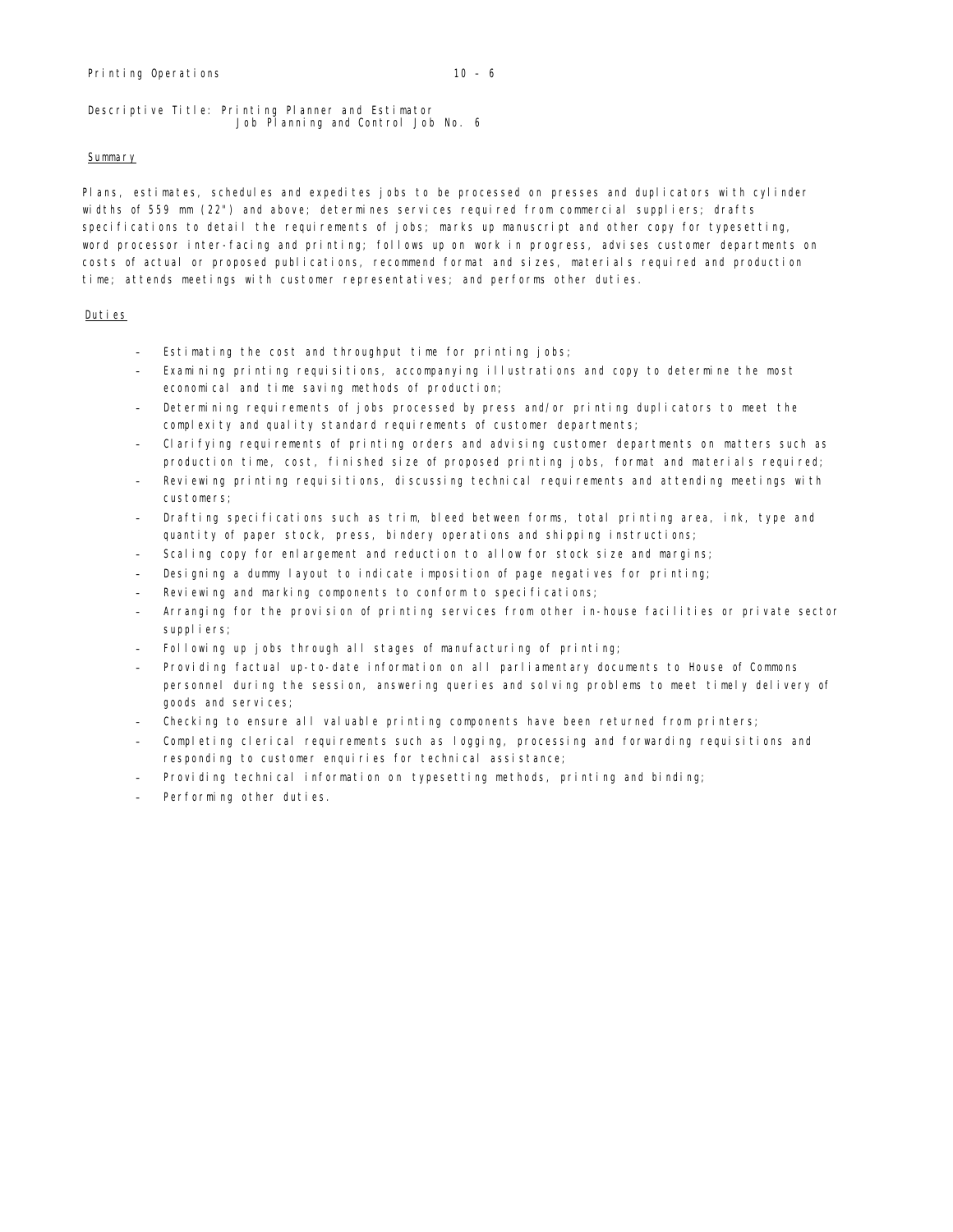Descriptive Title: Senior Printing Planner and Estimator Job Planning and Control Job No. 7

#### **Summary**

Plans, estimates and prepares firm-price quotations; schedules and expedites complex high profile printing jobs of a project nature; identifies and recommends method of supply; provides customer department with technical assistance and information, develops accurate cost estimates of the project or proposed publications; produces visuals and artwork; recommends formats, sizes, and materials required; develops time frames for jobs; liaises daily with supervisor; attends meetings with senior management officials of the government and private sector suppliers; performs other duties.

#### Duties

- Determining and coordinating project requirements and setting the project parameters;
- Examining customer prepared printing requisitions and accompanying illustrations, manuscript copy, camera-ready copy and other job components for accuracy and completeness and to obtain all pertinent technical printing details;
- Clarifying requirements of printing orders through consultation with the various customer departments;
- Identifying and recommending method of supply for procurement of printing from the private sector;
- Liaising and following up with private sector printers on job progress and informing customer departments of problems or delays;
- Determining quantity of paper and other related materials required and placing order with material management officer;
- Drafting specifications for use by commercial firms for colour process negatives, embossing and other specialty printing requirements;
- Scaling and marking copy, designing dummy layout sheets and supplying this material and special instructions to commercial firms;
- Scheduling, expediting and following up jobs through all stages of manufacturing of printing to prevent customer dissatisfaction, excessive cost to the Crown, and time delays;
- Providing information to the Audit Section concerning cost variances for completed printing jobs;
- Supplying departments and agencies with information such as: production methods and alternatives, production time, cost of proposed publications and recommending publication format and size, and material required;
- Estimating production requirements to accommodate delivery deadlines;
- Estimating cost of publications for departmental encumbrances and preparing firm-price quotations;

Attends meetings of editors and departmental information specialists to recommend methods of supply; provides technical information in relation to composition, printing, binding, distribution and methods of shipping and performs other duties.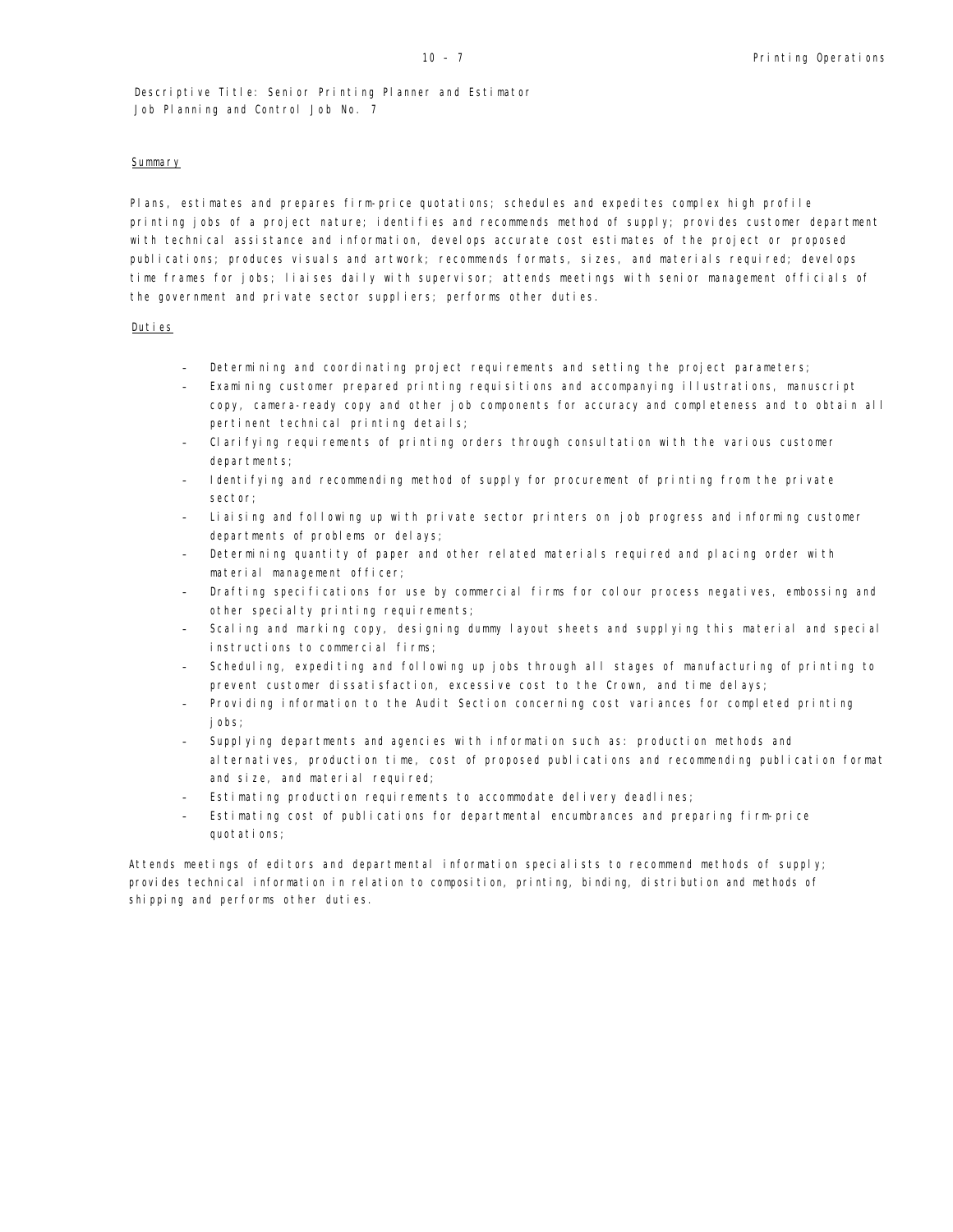# JUNIOR SUPERVISOR RATING PLAN

Positions evaluated under this plan have duties required to be performed by an accredited journeyperson in one of the printing trades, as described in Section I, plus additional supervisory responsibilities associated with:

- A a lead hand in charge of journeypersons and other employees; or
- B working in a remote one-person printing operation unit; or
- C a working supervisor with limited supervision over journeypersons and other employees.

To rate a position under this plan, the position is first allocated to the appropriate Sub Group and Job Number of a non-supervisory position. Following this, the additional supervisory duties are compared to the three examples illustrated by the Nature of Supervisory Responsibility Chart and the Bench-Mark Position Descriptions and the position is allocated to the alpha designator that most closely resembles the work performed by the position under review.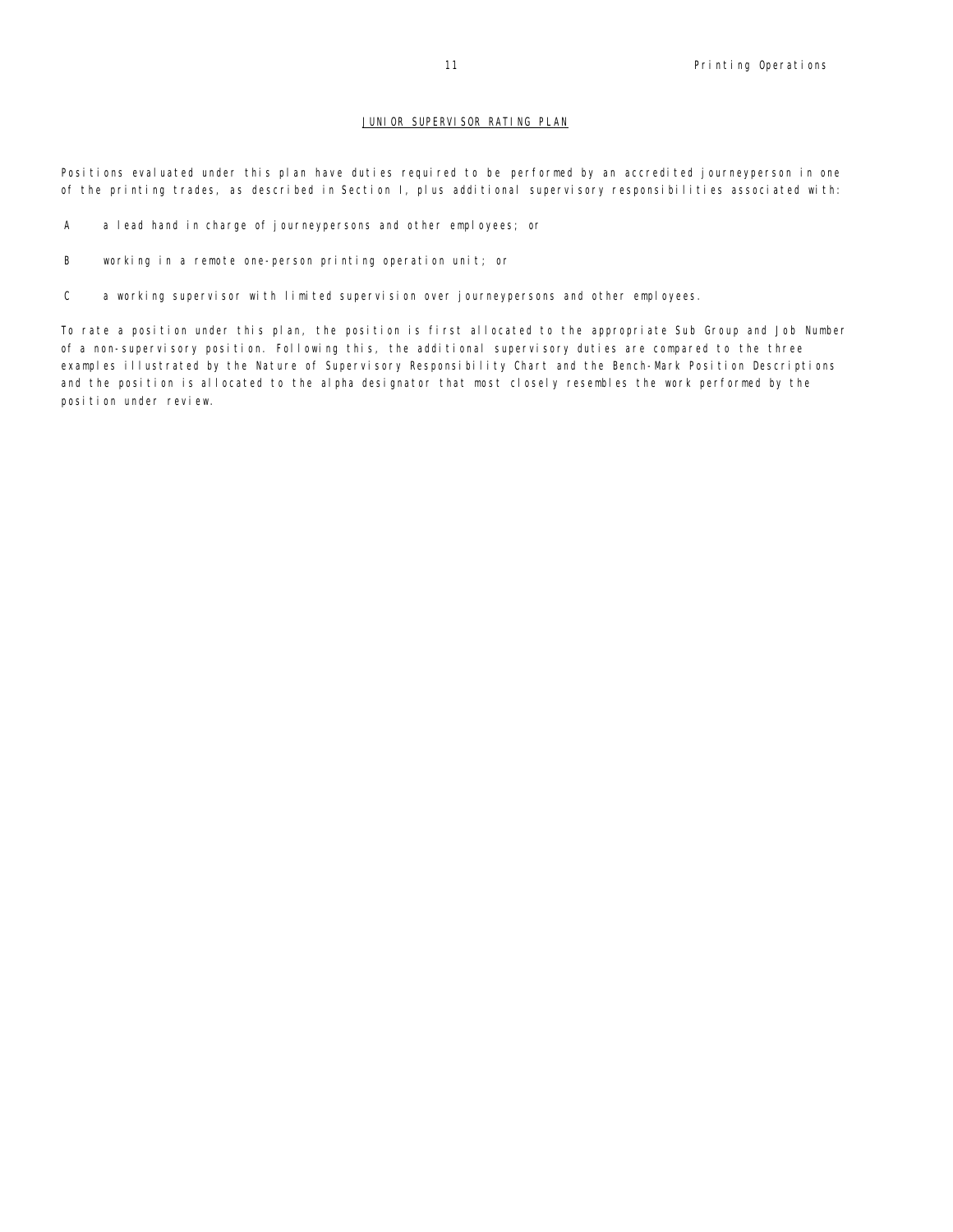Printing Operations 12

# NATURE OF SUPERVISORY RESPONSIBILITY CHART

The Lead hand, in addition to working as a journeyperson, takes the charge role as a working member of the group; assists workers to solve work problems by giving instructions and demonstrations; motivates the group to meet specific quantity and quality standards; explains work to new workers; sets the work pace for the workers; performs other duties.

The Remote Unit Journeyperson, in addition to working as a journeyperson, manages a one-person printing service to include duties such as: liaising with customers on the requirements of the work to be performed, lead-times, the most economical method of completing the job; providing estimates, and informing customers of completed work; transferring or obtaining work to/from other facilities; screening and correcting information on processing documents; forwarding requisitions for invoicing; performing a work-in-process; ordering materials and stock; discussing management reports with Supervisor; advising Supervisor of the need for maintenance or repair of printing equipment; performing other duties.

The working/junior Supervisor, in addition to working as a journeyperson, exercises limited supervision over journeypersons and other employees and performs other duties such as: allocating work to other journeypersons engaged in production of elements of a printing job; providing limited guidance on format and procedure to other printing journeypersons; monitoring workload to ensure the flow of work is maintained to meet the production requirements and deadlines; checking work for accuracy and adherence to production standards and schedules; discussing worker performance with immediate supervisor; performing other duties.

C

# A

B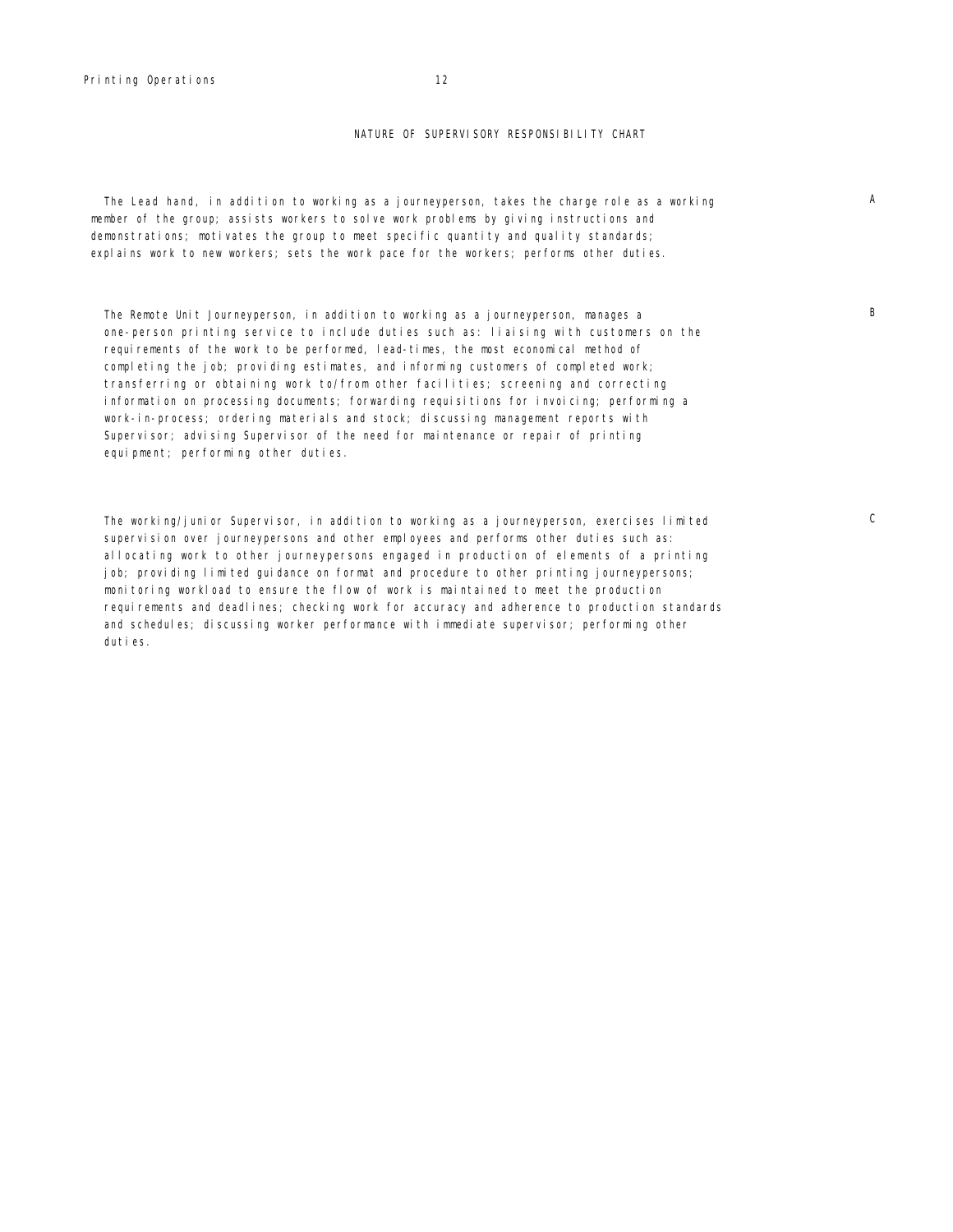# Bench-mark No.: 1

Descriptive Title: Lead hand

# Summary

In addition to working as a journeyperson, assumes the charge role as a working member of a group.

# Duties

- explaining work by instructing or demonstrating procedures; setting the work pace for the group; ensuring that the group meets specific quantity and quality standards; assisting workers to solve problems;
- discussing worker performance with supervisor;
- reporting production of the group as required;
- performing other duties.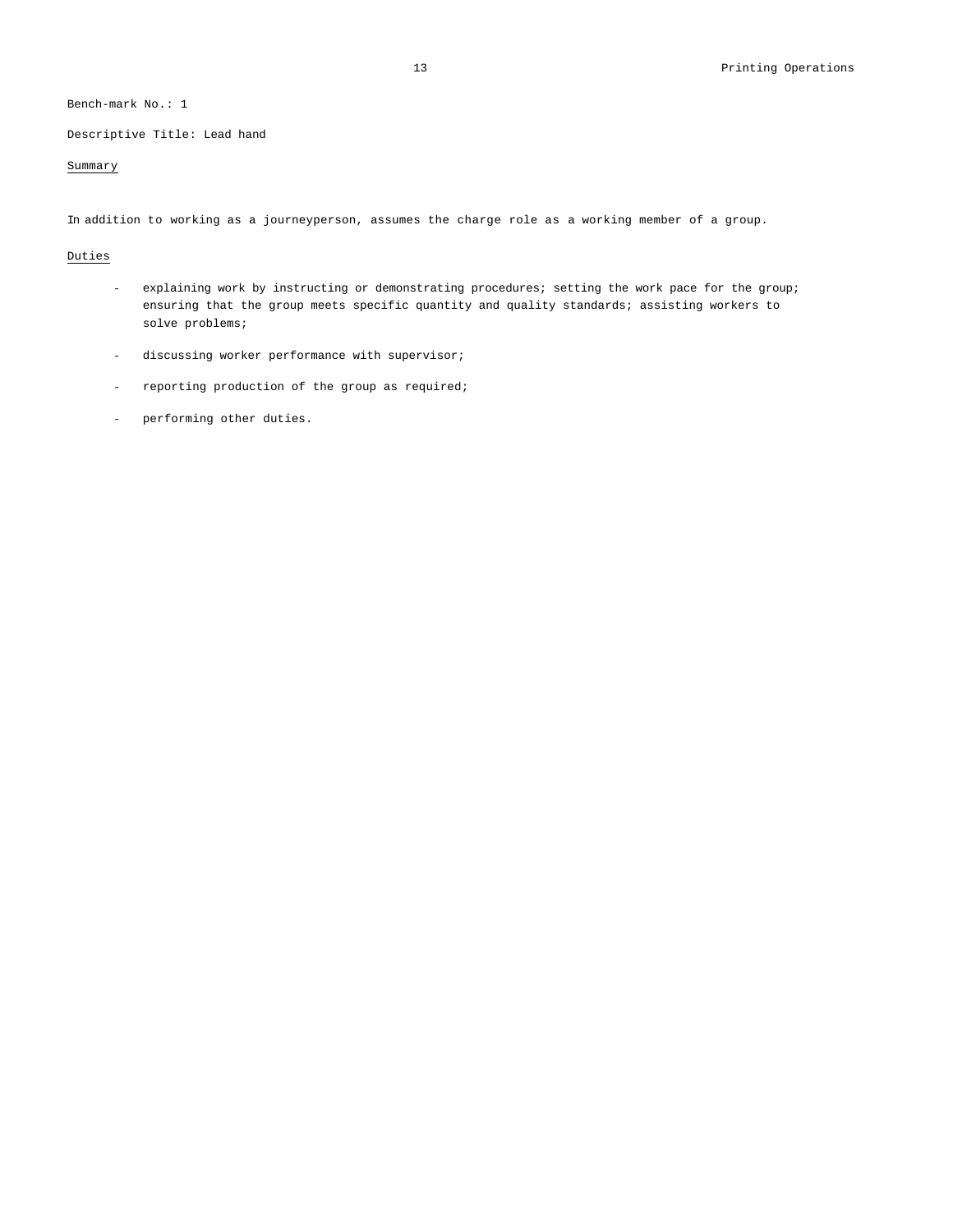# Printing Operations 14

Bench-Mark No.: 2 Descriptive Title: Remote Unit Journeyperson

# Summary

In addition to working as a journeyperson, manages a one person (self) printing facility.

#### Duties

- Opening, closing and providing for the security of the facility and its contents;
- Liaising with customers and providing advice on the requirements of the work to be performed within responsibility area; establishing priorities and informing customers of lead time required to perform jobs; recommending the most economical method of completing the jobs; providing estimates when required; informing customers of completed work;
- Informing Supervisor of overtime requirements and idle time; transferring work to other facilities should the workload be too high or too complex for on-site equipment and checking on the status of these jobs, obtaining work from other facilities should the workload be too low;
- Entering commodity quantity information on printing requisitions such as, indicating number of plates and make-readies required, total number of impressions, total number of sheets required to print the job and identifying and quantifying bindery operations when required;
- Forwarding requisitions for billing; preparing periodic statements of the work-in-process and close offs; ordering and keeping an adequate supply of materials and stock on hand;
- Reviewing with the Supervisor management reports such as, Profit and Loss, Production Performance Statement, and Monthly Material Issues Report;
- Ensuring the maintenance and repair of equipment;
- Performing other duties such as answering inquiries related to status of jobs and of general nature; related clerical functions in accordance with established procedures; screening and correcting information on printing requisitions to ensure accuracy and completeness.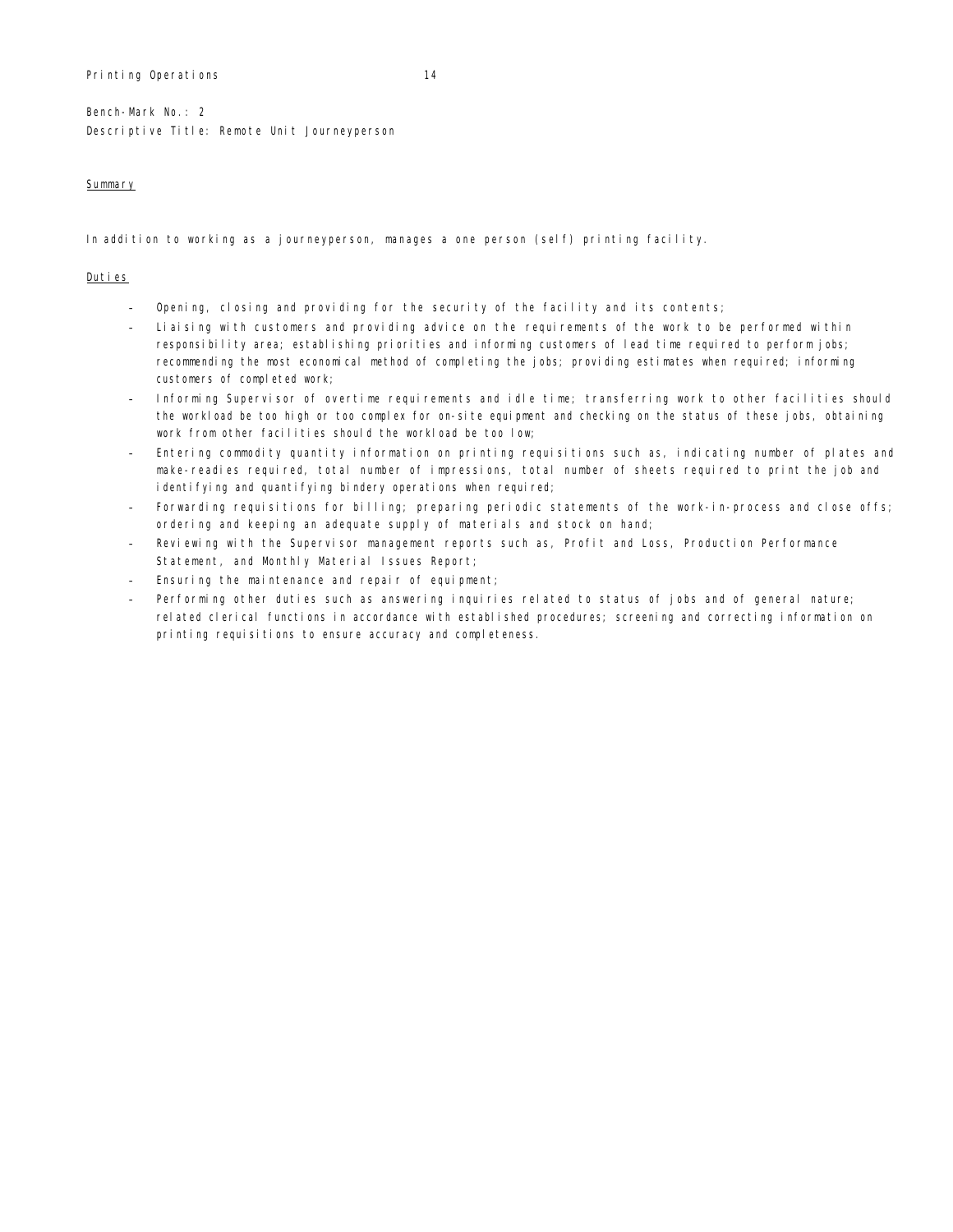Bench-Mark No.: 3 Descriptive Title: Working Supervisor

#### **Summary**

In addition to working as a journeyperson, the working Supervisor exercises limited supervision over a small number of journeypersons and other employees and performs duties such as:

# Duties

- Allocating work to other journeypersons and other employees engaged in production of printing; providing guidance on format and procedure to other journeypersons and employees; monitoring workload to ensure the flow of work is maintained to meet the production requirements and deadlines; checking work for accuracy and adherence to production standards and schedules;
- Reviewing subordinates' work, discussing performance with the immediate supervisor, reporting instances of misconduct and recommending disciplinary action;
- Looking after and providing for the security of the facility and its contents;
- Liaising with customers and providing advice on the requirements of the work to be performed within responsibility area; establishing priorities and informing customers of lead times required to perform jobs; recommending to customers the most economical method of completing the jobs; providing customers with estimates when required; informing customers of completed work;
- Informing Supervisor of overtime requirements and idle time; transferring work to other facilities should the workload be too high or too complex for on-site equipment and checking on status of these jobs, obtaining work from other facilities should the workload be too low;
- Entering commodity quantity information on printing requisitions such as, indicating number of plates and make-readies required, total number of impressions, total number of sheets required to print the job and identifying and quantifying bindery operations when required;
- Forwarding requisitions for billing; preparing periodic statements of the work-in-process and close-offs; ordering and keeping an adequate supply of materials and stock on hand;
- Reviewing with the Supervisor, management reports such as, Profit and Loss, Production Performance Statement, and Monthly Material Issues Report;
- Ensuring the maintenance and repair of equipment;
- Performing other duties, such as answering inquiries related to status of jobs and of general nature; related clerical functions in accordance with established procedures; screening and correcting information on printing requisitions to ensure accuracy and completeness.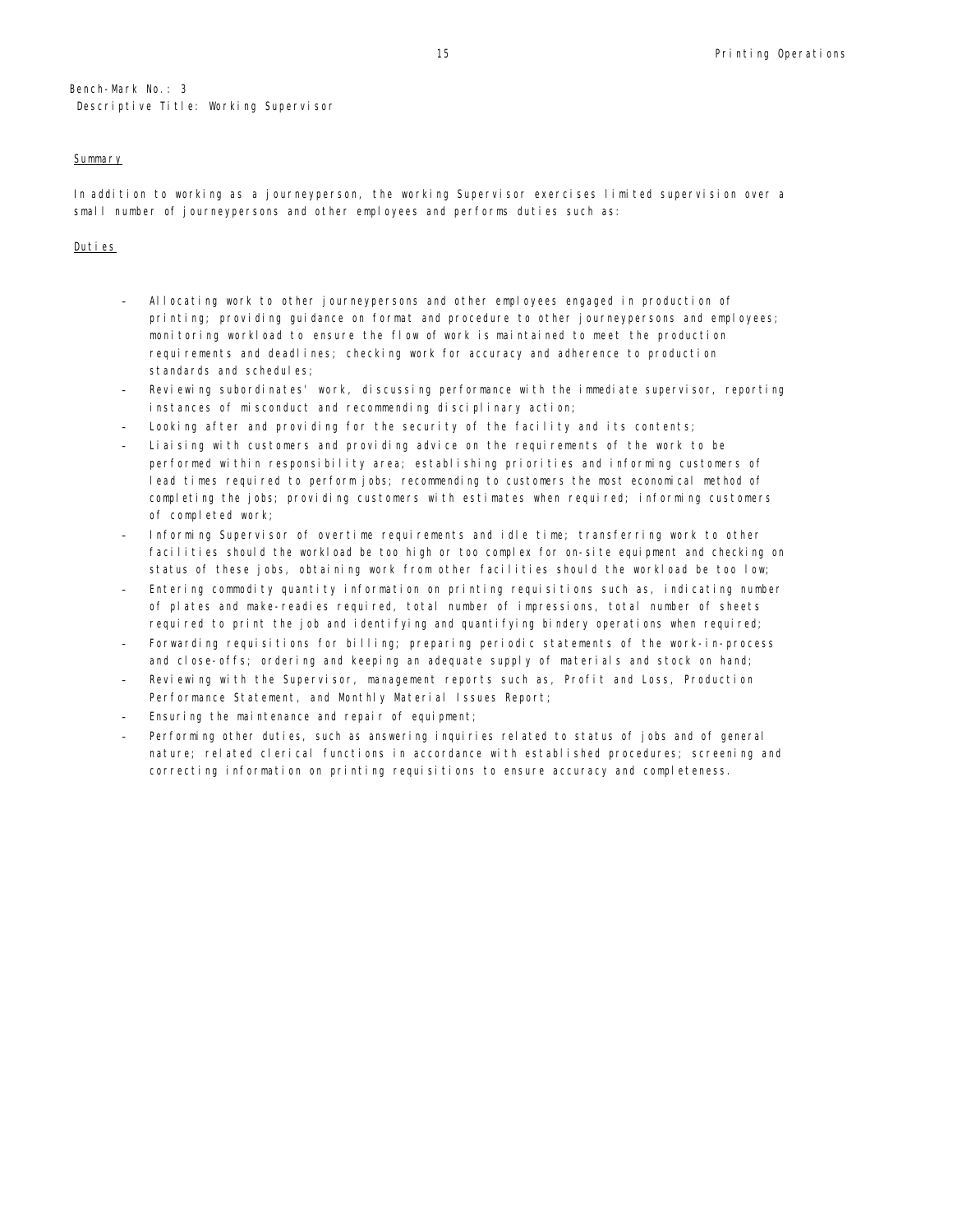#### SECTION II

# SENIOR SUPERVISOR RATING PLAN

Positions rated by this Plan are supervisory in nature and are located in a variety of work environments. There are five (5) levels in this plan and the level of a position is determined through the application of the Senior Supervisory Position Rating Grid and by reference to the Bench-mark Position Descriptions.

# Notes to Raters

The complexity of a printing environment is determined by considering such criteria as the technical complexity in a specialty, multi-trade operations, diversity of locations, shift operations, production planning responsibilities spanning a number of sub-groups or trades, etc.

The span of technical complexity ranges from photocopy/duplicating processes of limited complexity to full scale press operations of significant complexity.

The size of an organization is illustrated by the Bench-mark Position Descriptions.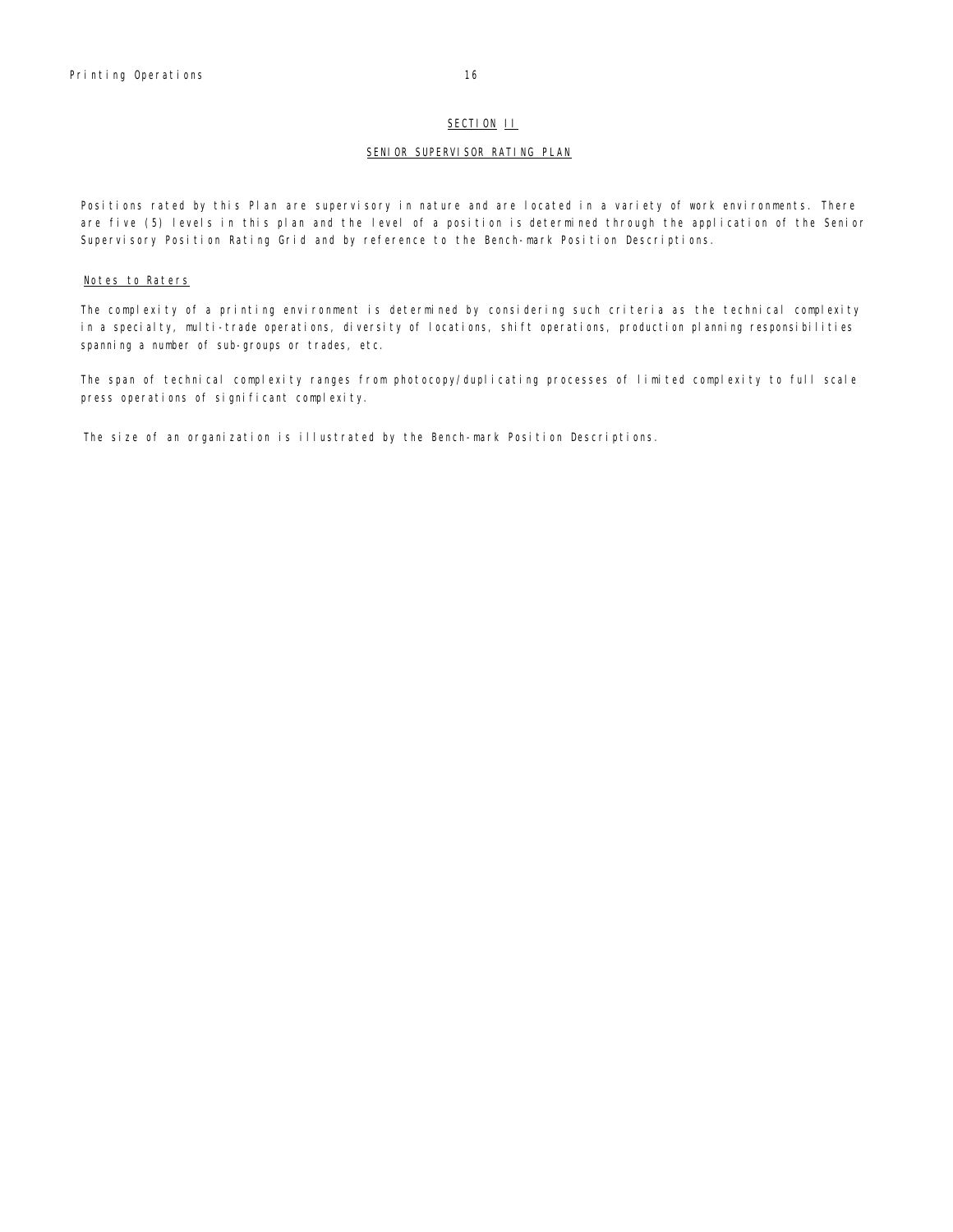# **SENIOR SUPERVISORY POSITION RATING GRID**

|                                                                                                                                                                                                                                                                                                                  | Α                               | В                                                                                             | C                                   |
|------------------------------------------------------------------------------------------------------------------------------------------------------------------------------------------------------------------------------------------------------------------------------------------------------------------|---------------------------------|-----------------------------------------------------------------------------------------------|-------------------------------------|
| <b>SUPERVISION</b>                                                                                                                                                                                                                                                                                               | OR LIMITED<br><b>COMPLEXITY</b> | SMALL ORGANIZATION MEDIUM ORGANIZATION LARGE ORGANIZATION<br>OR MODERATE<br><b>COMPLEXITY</b> | OR SIGNIFICANT<br><b>COMPLEXITY</b> |
| <b>1. LIMITED SUPERVISION</b>                                                                                                                                                                                                                                                                                    | B. M. P. D. No. 1               | 21                                                                                            |                                     |
| Responsibility for supervision is typically direct or through subordinate lead hands<br>or working supervisors and normally involves:<br>planning and assigning work; setting work priorities; identifying requirements for<br>additional staff and overtime: identifying equipment maintenance requirements and | B. M. P. D. No. 2               | B. M. P. D. No. 3                                                                             |                                     |
| initiating minor repairs: ensuring compliance to policy operating procedures and<br>regulations such as health. safety and security. reviewing work in progress to maintain<br>standards of quality and quantity.                                                                                                |                                 |                                                                                               |                                     |
| Personnel responsibilities include evaluating performance of subordinates and<br>providing guidance for improvement; providing on-the-job training; initiating and<br>recommending disciplinary action: verifying time cards and authorizing leave and                                                           |                                 |                                                                                               |                                     |
| pay in accordance with collective agreements,                                                                                                                                                                                                                                                                    |                                 |                                                                                               |                                     |
| 2. MODERATE SUPERVISION                                                                                                                                                                                                                                                                                          | <b>B. M. P. D.</b> No. 4        | B. M. P. D. No. 5                                                                             | B. M. P. D. No. 8                   |
| Responsibility for supervision is typically exercised through subordinate full time or<br>working supervisors and normally involves: preparing input to budgetary, operational. human<br>resource, and capital equipment planning processes: recommending equipment overhaul and                                 |                                 | B. M. P. D. No. 6<br>B. M. P. D. No. 7                                                        |                                     |
| implementing a maintenance program; identifying needs and allocating work and resources to<br>supervisors and employees: recommending overtime; contributing to the development of and<br>implementing and controlling operational procedures: resolving day to day                                              |                                 |                                                                                               |                                     |
| problems related to internal operational performance and external client/supplier                                                                                                                                                                                                                                |                                 |                                                                                               |                                     |

B.M.P.D. No. 9

B.M.P.D. No. 10

# 3. SIGNIFICANT SUPERVISION

security program.

Responsibility is exercised through subordinate supervisors and normally involves: budget preparation and control: preparing input to long range plans and developing and approving short range plans: recommending capital equipment acquisition and maintaining a comprehensive maintenance program: controlling the distribution of resources and balances workload between organizational units: contributing to policy development and developing procedures for implementation of policy objec tives: resoling major problems related to internal operational performance or ex ternal client\,supplier issues related to quality delivery and cost.

issues related to quality. delivery and cost. Personnel management responsibilities include reviewing and approving performance appraisals. identifying training requirements and implementing training plans. taking disciplinary action: implementing a health. safety and

Personnel management responsibilities are significant. including labour relations, health. safety and security. planning for a core of trained staff.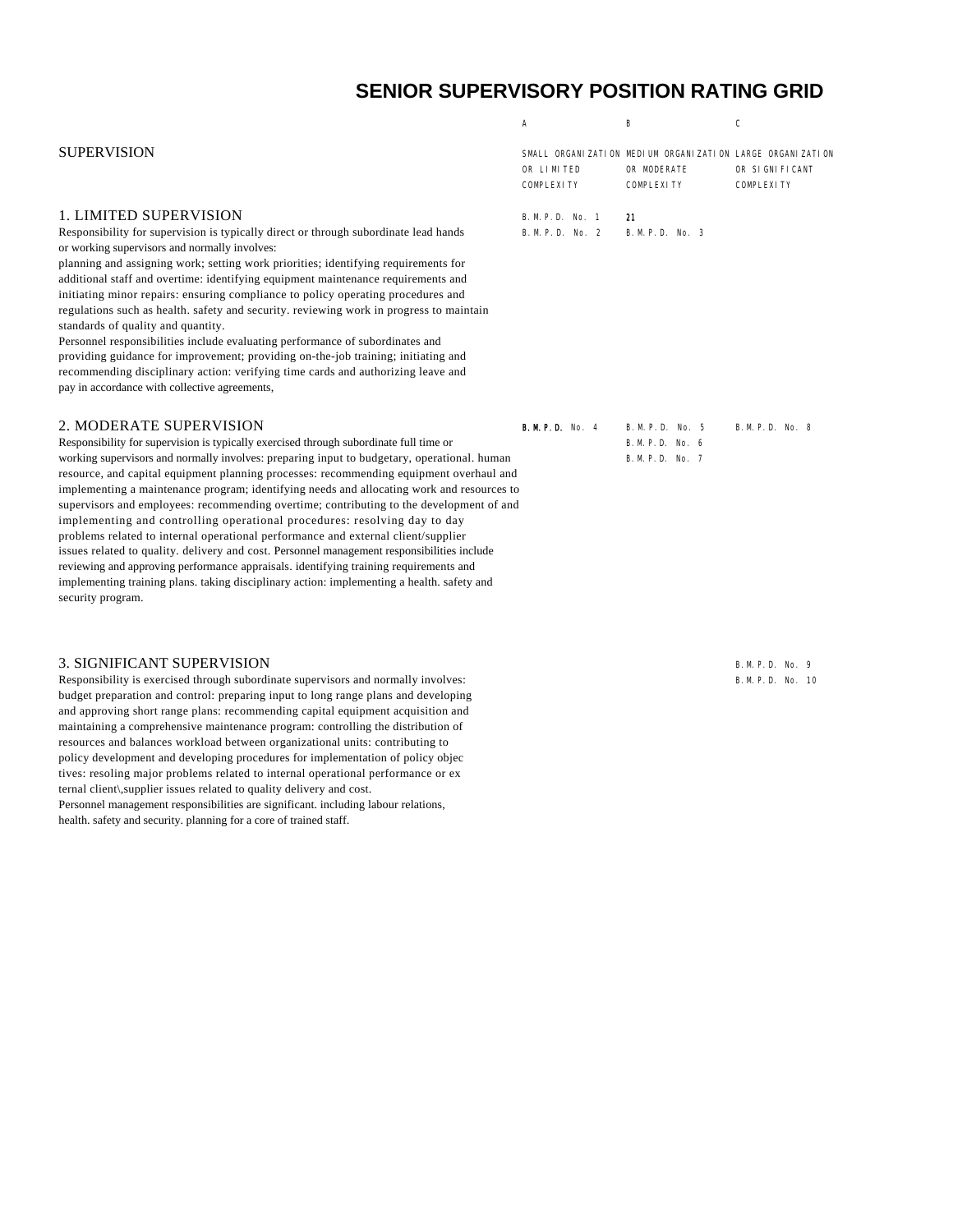# SENIOR SUPERVISOR BENCH-MARK POSITION DESCRIPTION

| <b>NUMBER</b>  | POSITION TITLE                                         | LEVEL        | PAGE NO. |
|----------------|--------------------------------------------------------|--------------|----------|
|                |                                                        |              |          |
| $\mathbf{1}$   | Supervisor, Journal Building Copy Centre               | $\mathbf{1}$ | 1.1      |
| $\overline{a}$ | Supervisor, Light Bindery, Main Plant                  | $\mathbf{1}$ | 2.1      |
| 3              | Supervisor, Bindery, Statistics Canada Plant           | 2            | 3.1      |
| 4              | Chief, Carling Duplicating Centre                      | 2            | 4.1      |
| 5              | Chief, Pearson Duplicating Centre                      | 3            | 5.1      |
| 6              | Chief, Press, (Day)                                    | 3            | 6.1      |
| 7              | Chief, Production Planning, Statistics Canada<br>Plant | 3            | 7.1      |
| 8              | Chief, Printing Plant, Statistics Canada               | 4            | 8.1      |
| 9              | Manager, Portage Complex                               | 5            | 9.1      |
| 10             | Manager, Press Operations                              | 5            | 10.1     |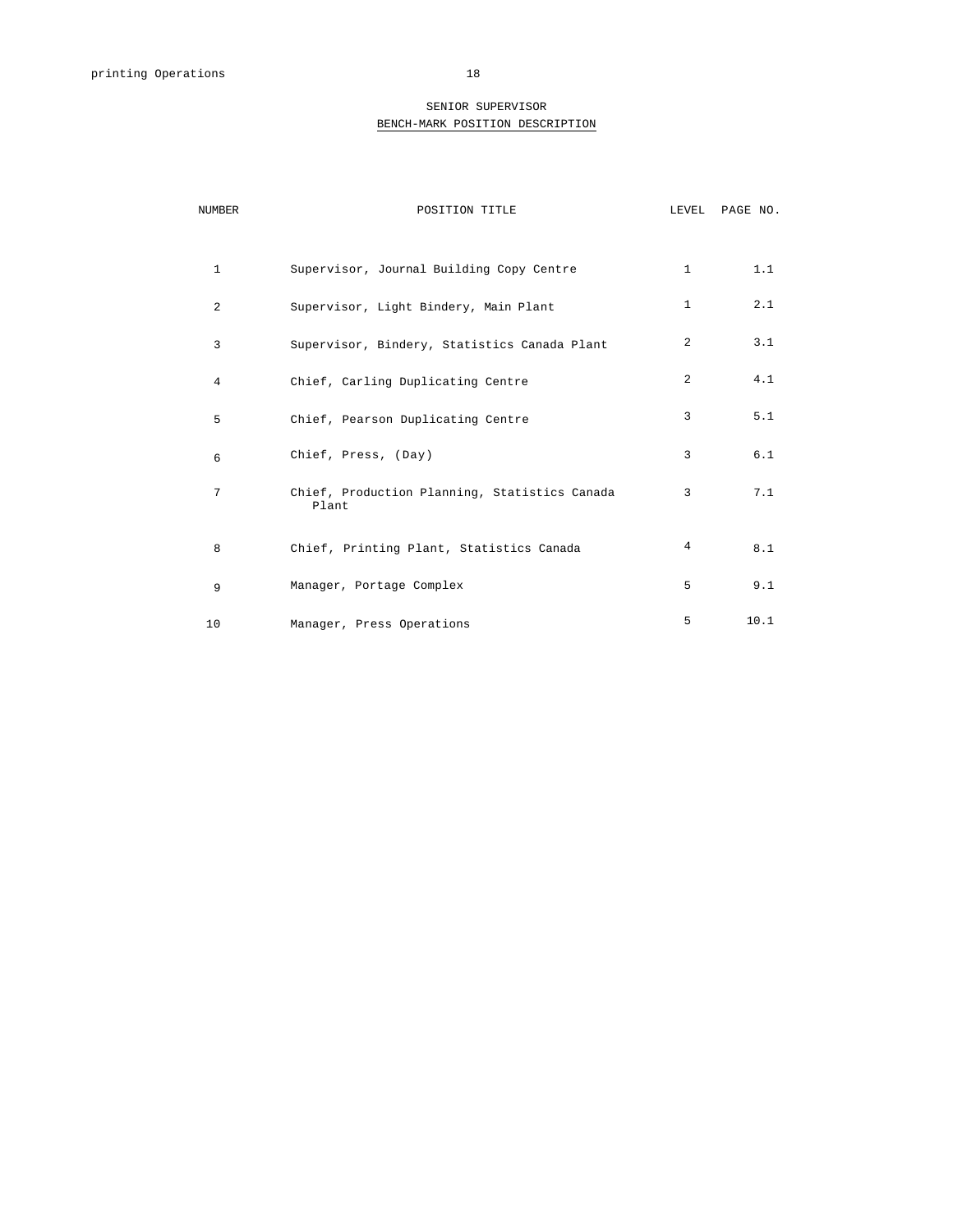# Printing Operations 1.1 **B.M.P.D. No. 1**

#### BENCH-MARK POSITION DESCRIPTION

Bench-mark Position Number; 1 level: 1 level: 1 level: 1 Descriptive Title: Supervisor, Journal Building Copy Centre **Summary** Reporting to the Manager, Olympia Complex, plans and coordinates customer printing requirements; supervises employees providing printing services; and performs other duties. Duties % of Time 1. Plans and coordinates printing jobs received from customer departments by: reviewing job orders and determining the required level of service; identifying customer printing requirements, estimating costs and determining time constraints; selecting the duplicating and bindery techniques to be employed; checking customer specifications for completeness and accuracy; setting job priorities and monitoring production; checking the quantity and quality of work in progress and maintaining standards; selecting the best method of shipping jobs to the customer; completing client invoicing documents; reviewing operational reports and the efficiency of the copy centre; i denti fying equipment maintenance requirements; investigating causes of equipment breakdown, initiating minor repairs and arranging for servicing; requisitioning supplies and maintaining inventory control for items such as paper, ink, packaging materials and machine parts. 55 2. Supervises 13 employees at three locations, both directly and through working supervisors, operating a variety of duplicating and bindery equipment by: assigning work to subordinates; providing on-the-job training; - monitoring the application of shop rules and regulations, taking, or recommending disciplinary action as necessary; completing subordinates' performance appraisal reports; verifying time cards and authorizing leave and pay in accordance with collective agreements; investigating accidents and completing reports; explaining and ensuring compliance with operating instructions and health, safety and security regulations. 45 Position Profile

The Journal Building Copy Centre is a small facility with two satellite copy centres providing printing services of limited complexity. The centre uses high speed photocopiers, duplicators and light bindery equipment.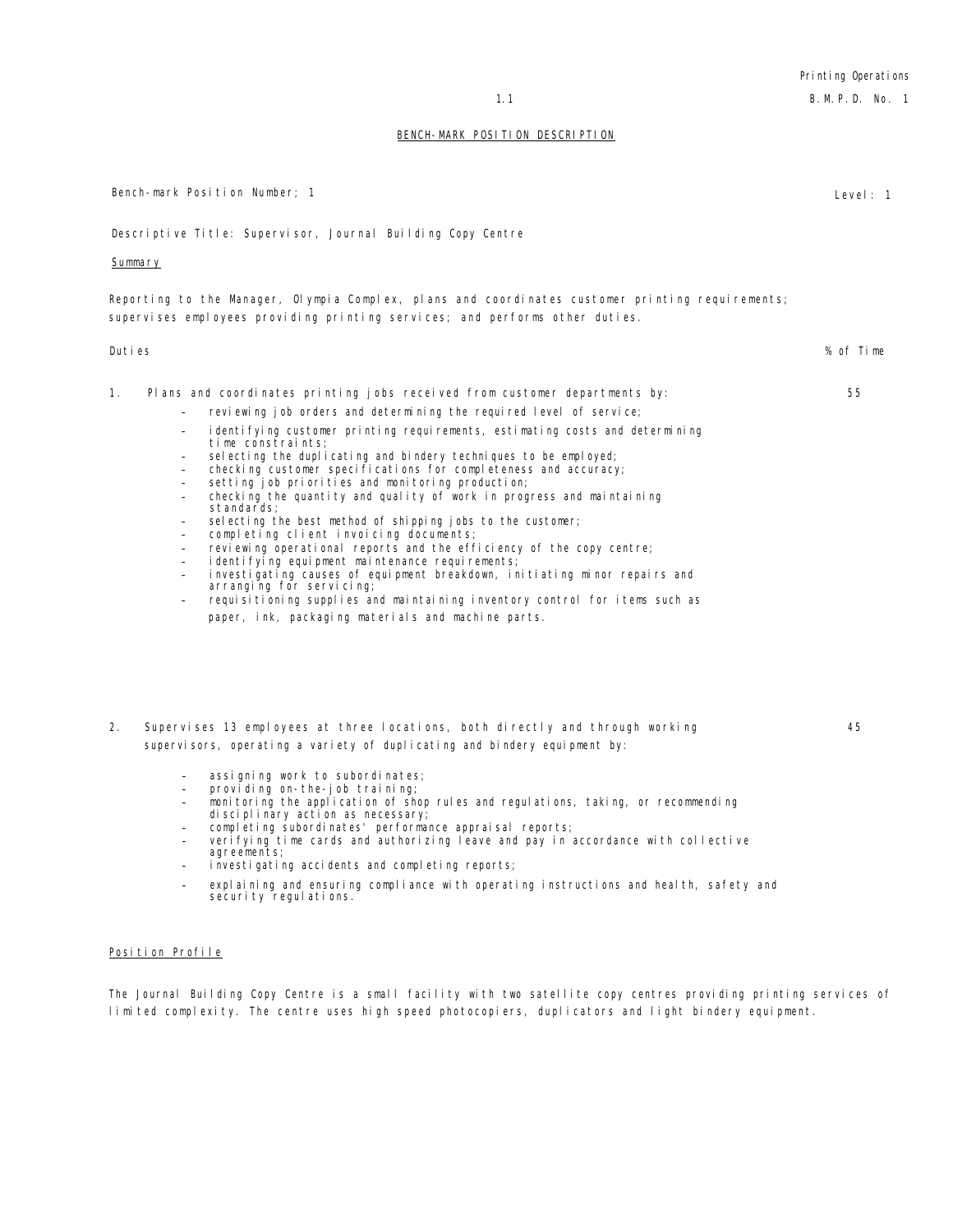Printing Operations 1.2 B.M.P.D. No. 1

| Jumber of Employees:         | 13     |
|------------------------------|--------|
| :duipment Replacement Value: | \$700K |
| Jumber of Jobs:              | 21,000 |
| Business Volume:             |        |
| Manufactured:                | \$1.6M |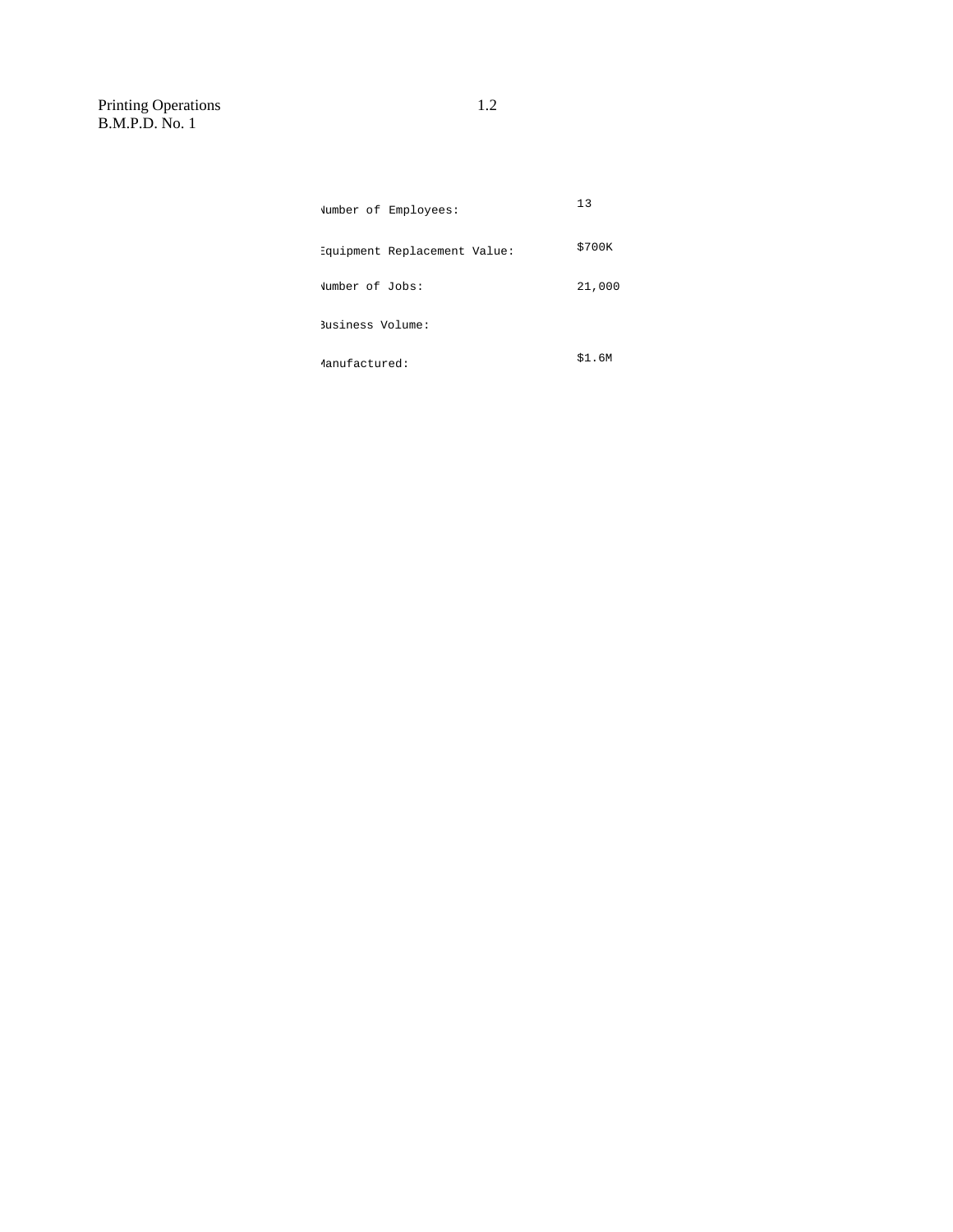# BENCH-MARK POSITION DESCRIPTION

Bench-mark Position Number: 2 Level: 1

Descriptive Title: Supervisor, Light Bindery, Main Plant

#### **Summary**

Reporting to the Chief, Bindery Main Plant plans and coordinates the light bindery activities of the day shift; supervises employees engaged in bindery operations and performs other duties.

# Duties % of Time 1. Plans and coordinates the light bindery activities of the day shift in the Bindery, Main Plant by: - reviewing commitments made by Production Planning and Control and the work completed by previous shift and establishing job priorities; reviewing work orders and customer specifications and determining bindery requirements for the jobs; selecting the bindery methods to be employed; recording variances on work orders; identifying requirements for additional staff and overtime; recording the progress of jobs on schedule and workload documents and briefing the supervisor of the subsequent shift of work in progress; - checking the quantity and quality of work in progress and maintaining standards; recommending changes and improvements in the methods of production and when approved, supervising implementation; identifying equipment maintenance requirements; investigating causes of equipment breakdown, initiating minor repairs and arranging for servicing; - operates bindery equipment as required. 60  $40$

- 2. Supervises 12 employees engaged in bindery operations by:
	- assigning work to subordinates;
	- providing on the job training;
	- monitoring the application of shop rules and regulations, taking or recommending disciplinary action as required;
	- completing subordinates' performance appraisal reports;
	- verifying time cards and authorizing leave and pay in accordance with collective agreement;
	- investigating accidents and preparing reports;
	- explaining and ensuring compliance with operating instructions and health, safety and security regulations.

# Position Profile

The Main Plant bindery operations consist of heavy and light bindery functions. Heavy bindery involves the operation of complex equipment such as cutters, folders and automated on-line book binding machines which include gathering, stitching, glueing and three-way trimming.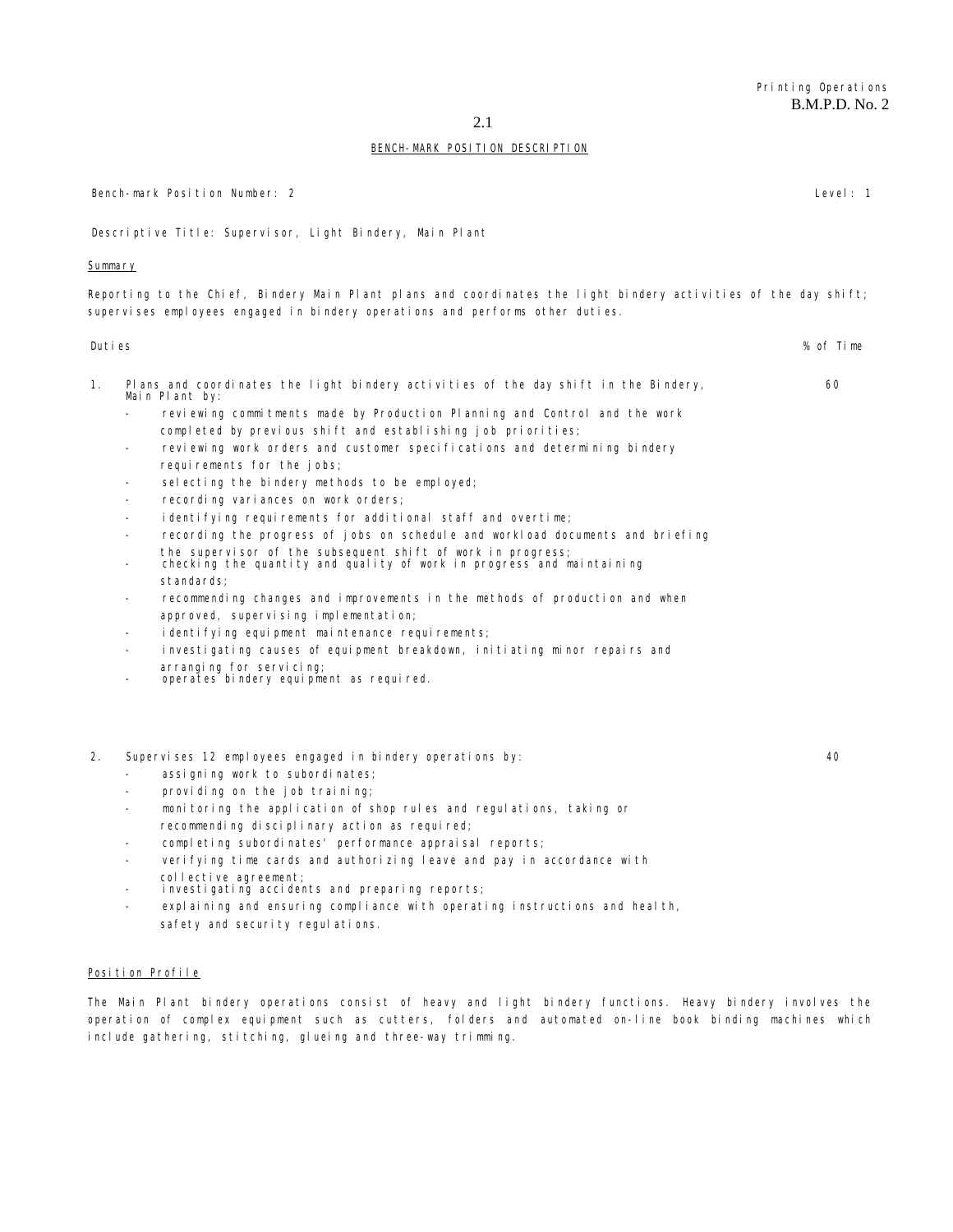The Supervisor, Light Bindery day shift, is responsible for less complex finishing operations using equipment such as drills, stitchers and polywrappers.

| Number of Employees          | 12 |        |
|------------------------------|----|--------|
| Number of Jobs:              |    | 2,600  |
| Equipment Replacement Value: |    | \$350K |
| Business Volume:             |    | \$600K |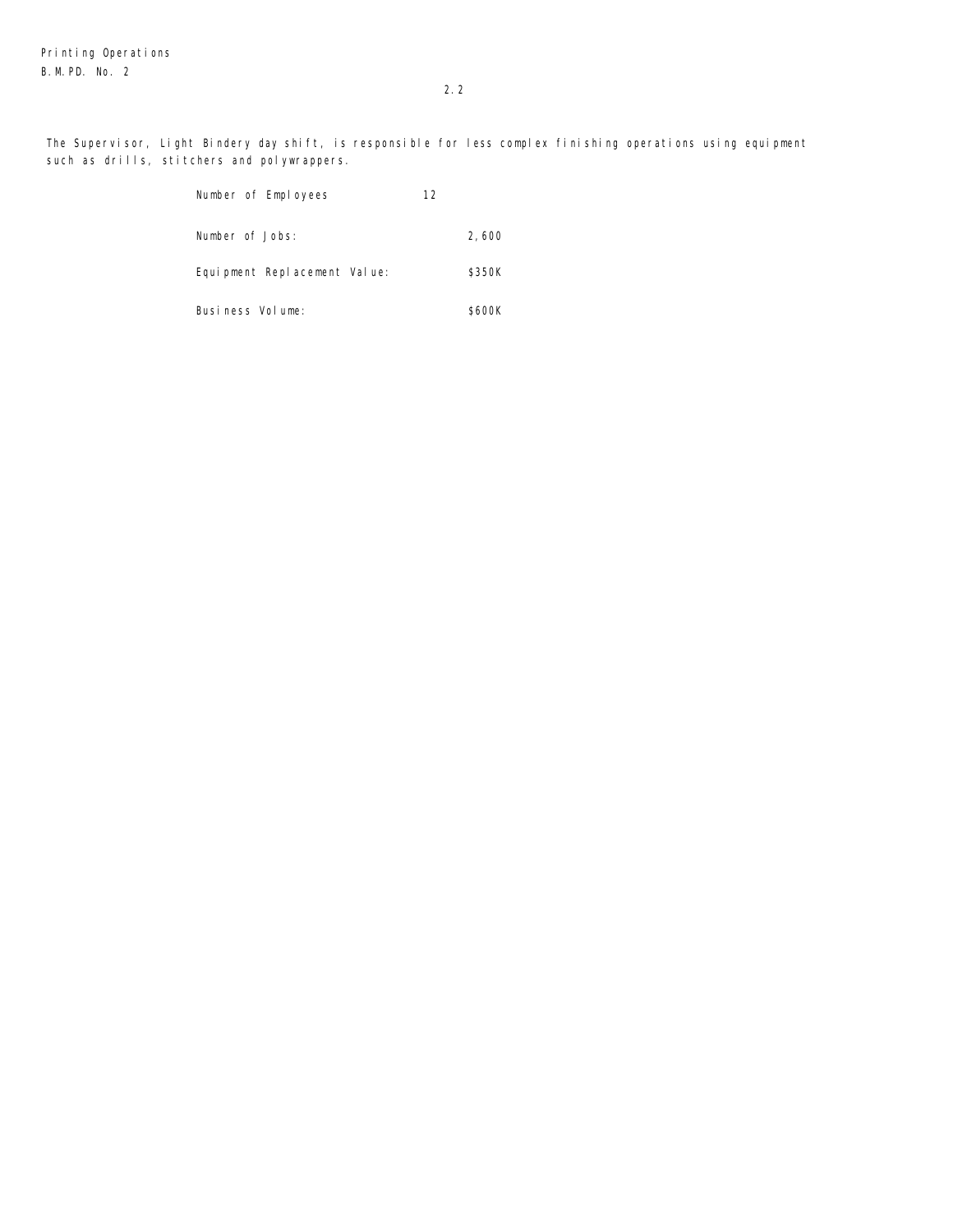Printing Operations B.M.P.D. No.3

3.1

#### BENCH-MARK POSITION DESCRIPTION

Bench-mark Position Number: 3 Level: 2 Descriptive Title: Supervisor, Bindery, Statistics Canada Plant Summary Reporting to the Chief, Statistics Canada Printing Plant, plans and coordinates the light and heavy bindery activities of the Plant; supervises employees engaged in bindery operations and performs other duties. Duties % of Time 1. Plans and coordinates the light and heavy bindery activities of the Plant by: reviewing commitments made by Production Planning and work completed by the previous shift and establishing job priorities; reviewing work orders and customer specifications for completeness and determining bindery requirements for the jobs; selecting the light and heavy bindery techniques to be employed; recording the progress of jobs on schedule and workload documents and providing other shifts and organizational elements of the Group with related information; checking the quantity and quality of work in progress and maintaining standards; recording variances on work orders; identifying requirement for additional staff and overtime; selecting the best method of shipping jobs to the customer; monitoring the efficiency of shift output and recommending corrective action; identifying equipment maintenance requirements; investigating causes of equipment breakdown, initiating minor repairs and arranging for servicing; recommending changes and improvements in the methods of production and when approved, supervising implementation. 60 2. Supervises 14 employees engaged in bindery operations by: assigning work to subordinates; providing on-the-job training; monitoring the application of shop rules and regulations, taking or recommending disciplinary action as required; completing subordinates' performance reports; verifying time cards and authorizing leave and pay in accordance with collective agreements; investigating accidents and preparing reports; explaining and ensuring compliance with regulations and operating procedures on matters such as health, safety and security. 40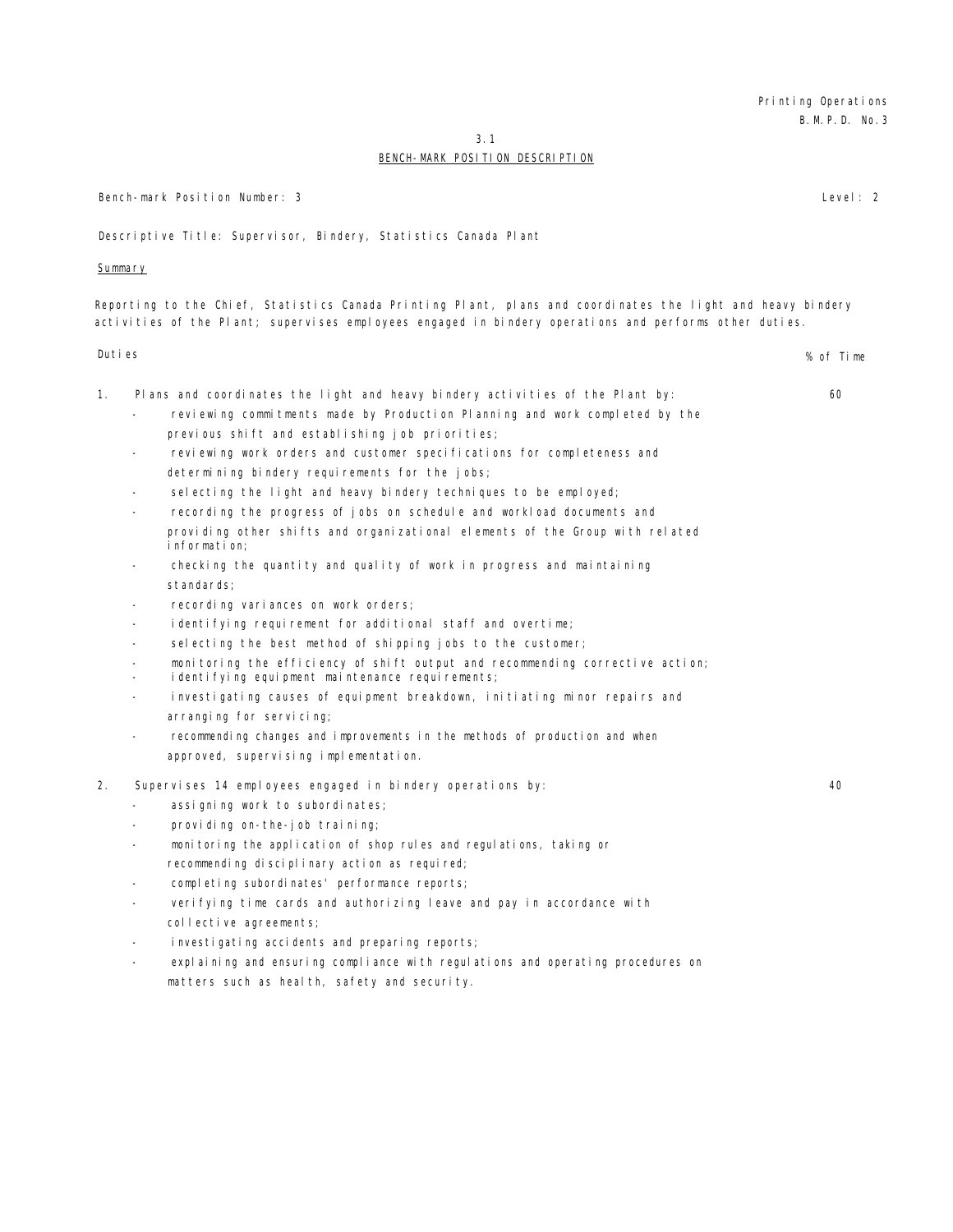# Position Profile

The Statistics Canada Printing Plant is a multi-trade, multi-shift printing facility designed to provide technically complex work within production schedules. The Statistics Canada Bindery operation consists of heavy and light bindery functions.

The Supervisor Bindery is responsible for finishing operations of moderate complexity using equipment such as cutters, folders and automated on-line book binding machines which include gathering, stitching, glueing and three-way trimming.

| Number of Employees:         | 14     |
|------------------------------|--------|
| Number of Jobs:              | 12,000 |
| Equipment Replacement Value: | \$1.2M |
| Business Volume:             | \$1.4M |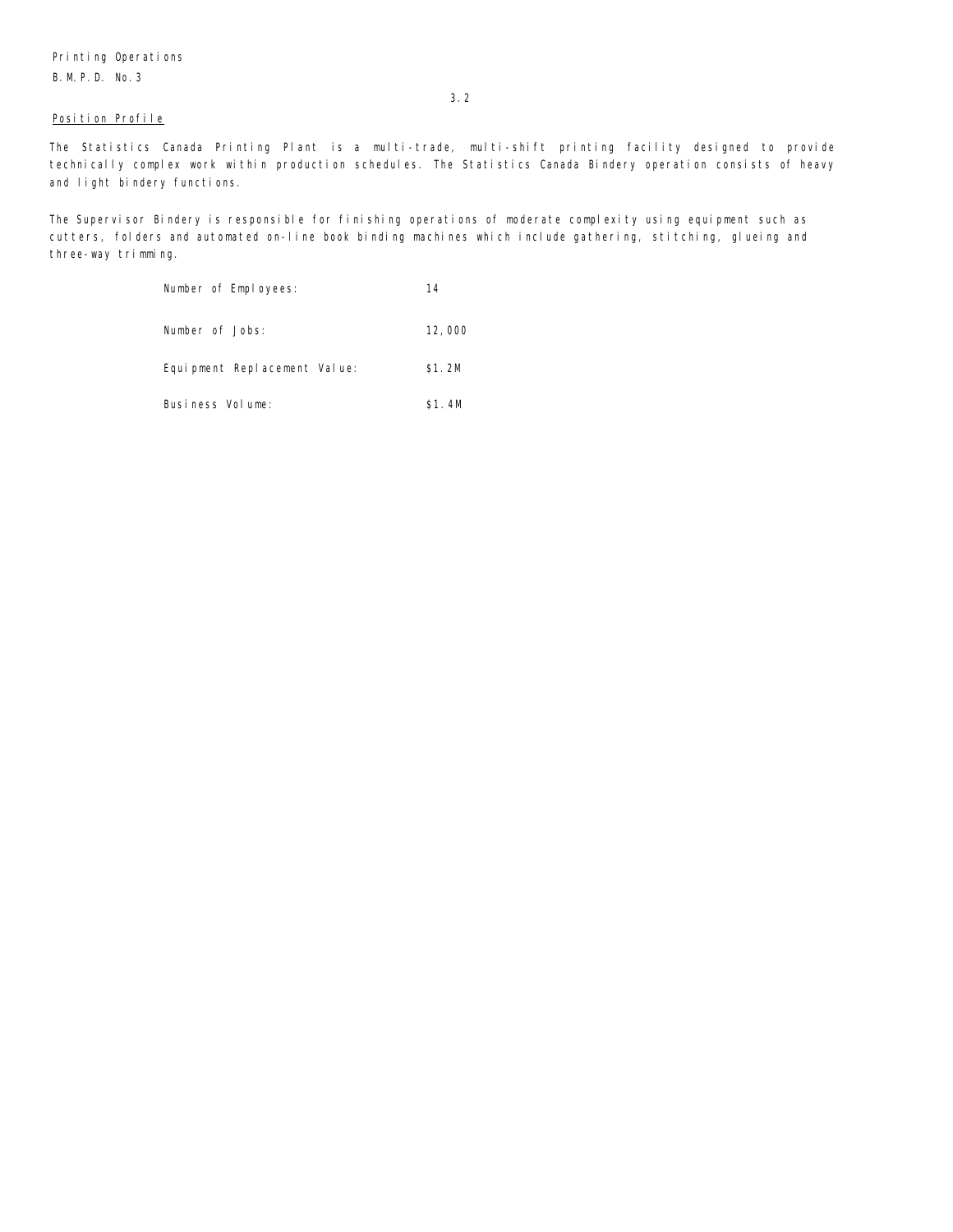4.1

#### BENCH-MARK POSITION DESCRIPTION

Bench-mark Position Number: 4 Level: 2

Descriptive Title: Chief, Carling Duplicating Centre

#### **Summary**

Reporting to the Complex Manager, manages the duplicating and photocopying operations of the Carling Duplicating Centre and a satellite copy centre; administers the allocated human, financial and material resources; provides technical advice to customers; performs other duties.

Duties % of Time

- 1. Manages the duplicating and photocopying operations of the Carling Duplicating Centre and a satellite copy centre by: 50
- planning and scheduling the printing of government documents, loading the centre and controlling the utilization of resources;
- establishing work priorities and selecting least-cost production methods to meet customer requirements;
- verifying that production and quality standards are implemented and maintained;
- analyzing workloads, determining requirements for additional staff and equipment and recommending transfer of work to and from other Complexes;
- implementing and controlling internal operating procedures;
- identifying and resolving day to day operational problems.
- 2. Administers the allocated human, financial and material resources of the Duplicating Centre by:
	- supervising a staff of 19 employees directly and through one working supervi sor;
	- allocating work and resources to subordinates, reassigning work and recommending overtime;
	- setting goals and objectives and monitoring performance;
	- identifying staff requirements and making recommendations to management;
	- identifying training requirements;
	- scheduling leave, evaluating employees, taking disciplinary action;
	- providing input to the annual operating budget;
	- implementing approved budgets, monitoring variances and recommending corrective action on significant operational variances;
	- certifying payment of accounts for materials, supplies and other expenses;
	- recommending to the manager, changes to location, layout, and operating
	- requirements for duplicating and photocopying installations;
	- liaising with the Public Works manager for building maintenance and repairs;
	- providing technical advice to the manager related to the planning for, and
	- acquisition of new equipment;
	- implementing an equipment maintenance program and recommending equipment overhaul; implementing and controlling health, safety and security procedures;
	- ensuring the availability of paper and other printing materials.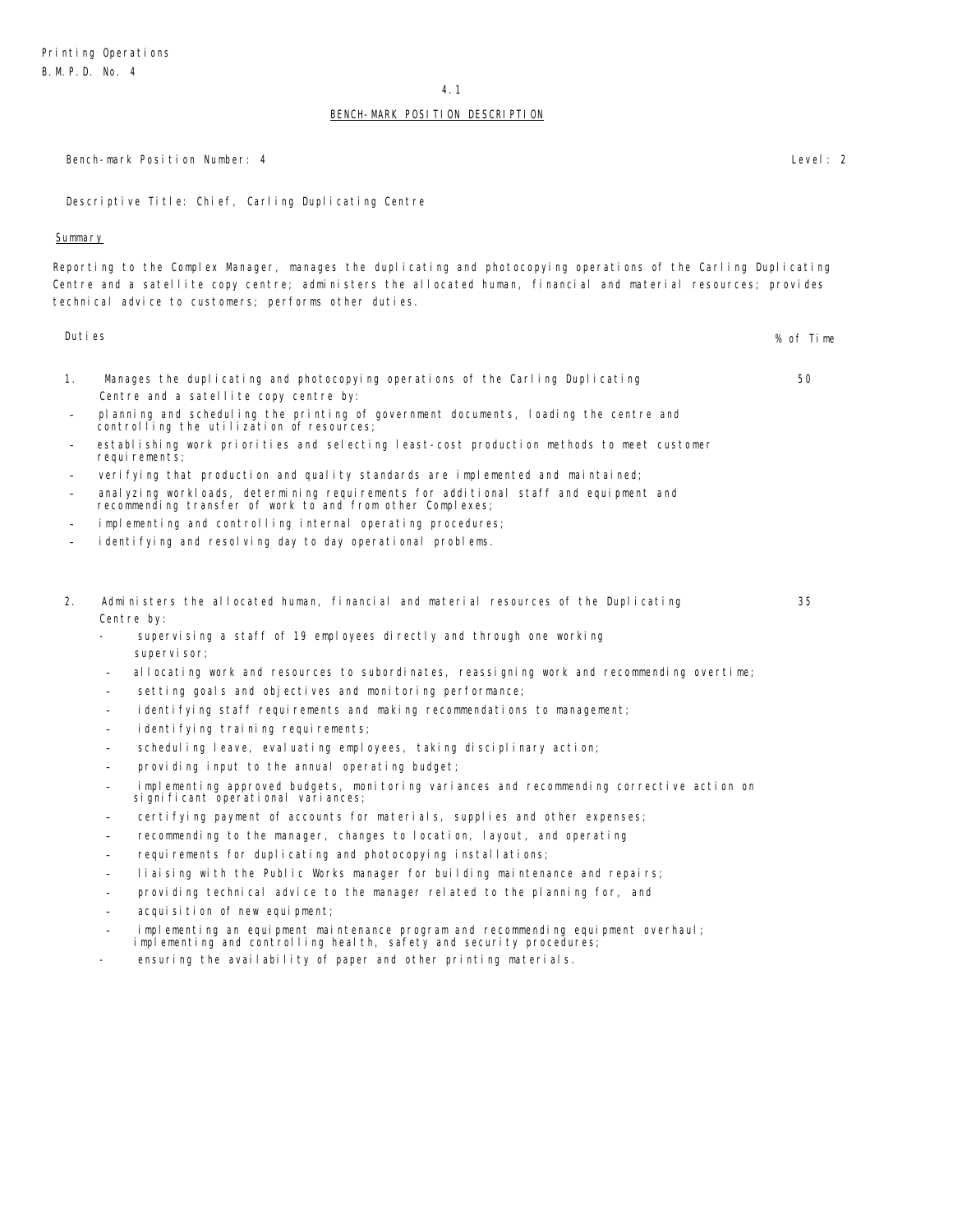% of Time

- 3. Provides technical advice to customers by:
	- identifying customer's printing requirements and estimating costs and time constraints;
	- providing guidance in layout, copy, artwork, materials, trim sizes, lead time and the meeting of delivery dates;
	- discussing problems with clients, proposing acceptable solutions and implementing corrective actions;
	- determining alternate methods of supply for products and services.

# Position Profile

The Carling Duplicating Centre is a small organization composed of a duplicating facility and a satellite photocopy centre providing printing services of limited complexity. The centre uses high speed photocopiers, duplicators, and bindery equipment such as folder, cutter and high speed collators.

| Number of Employees:         | 19     |
|------------------------------|--------|
| Equipment Replacement Value: | \$1.2M |
| Number of Jobs:              | 10,000 |
| Business Volume:             | \$1.8M |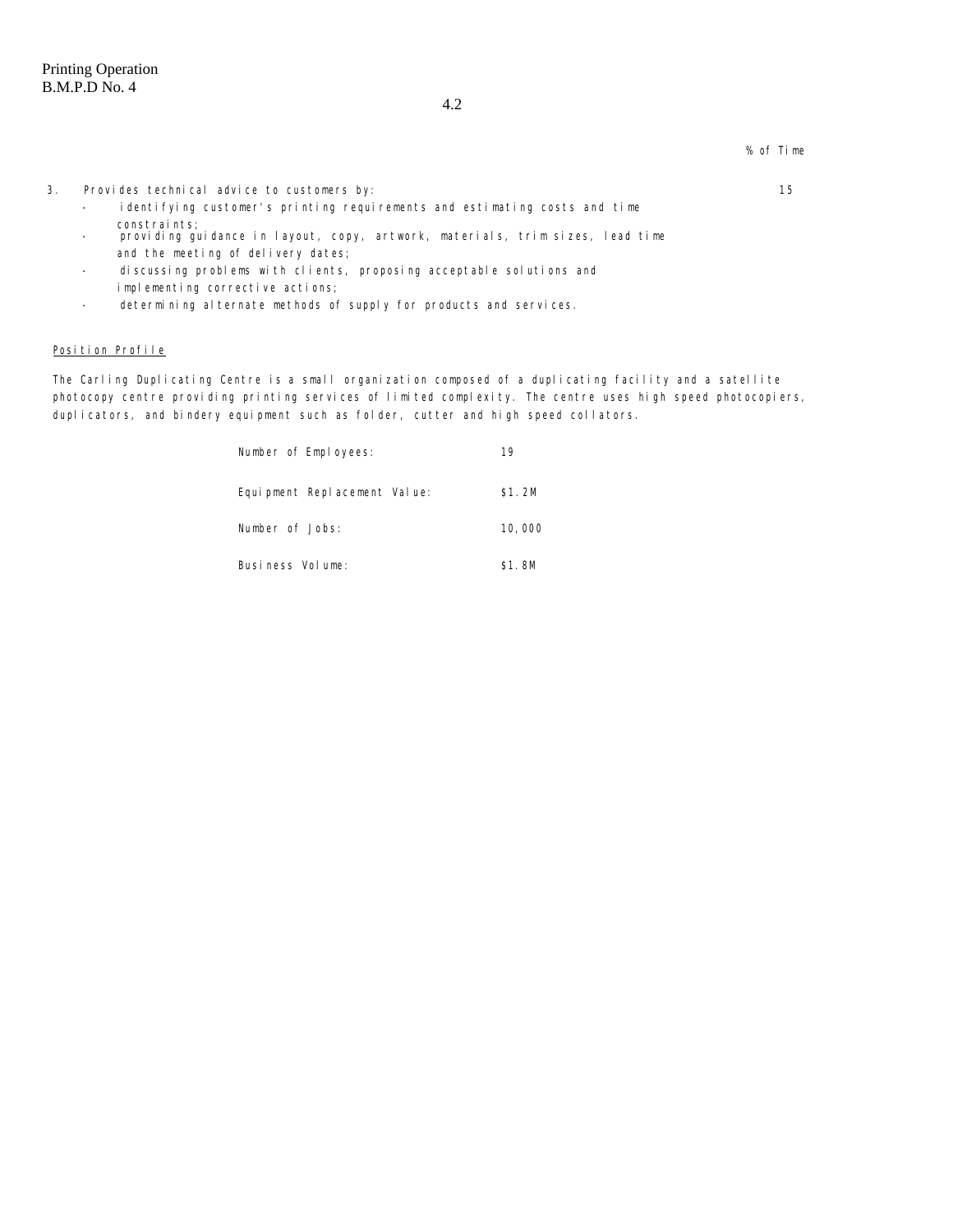#### BENCH-MARK POSITION DESCRIPTION

Descriptive Title: Chief, Pearson Duplicating Centre

#### **Summary**

Reporting to the Complex Manager, manages the duplicating and photocopying operations of the Pearson Duplicating Centre; administers the allocated human, financial and material resources; provides technical advice to customers; performs other duties.

#### Duties % of Time

1. Manages the duplicating and photocopying operations of the Pearson Duplicating Centre by:

- planning and scheduling the printing of government documents, loading the centre and controlling the distribution of workload between shifts;
- reviewing production schedules and modifying as required to meet deadlines;
- establishing work priorities and controlling the allocation of resources to meet production requirements;
- verifying that production and quality standards are implemented and maintained;
- selecting least-cost production methods to meet customer requirements;
- providing an overview of work in progress to management;
- analyzing workloads, determining requirements for additional staff and equipment and recommending transfer of work to and from other Complexes;
- implementing and controlling internal operating procedures;
- identifying changed or unscheduled production requirements, reassigning work and recommending overtime as required;
- evaluating the impact of new equipment and operating techniques and adjusting planning and scheduling methods and procedures;
- identifying and resolving day to day operational problems.
- 2. Administers the allocated human, financial and material resources of the Duplicating Centre by:
	- supervising a staff of 55 employees through subordinate supervisors;
	- allocating work and resources to subordinate supervisors;
	- identifying staff requirements and making recommendations to management;
	- identifying training requirements;
	- setting goals and objectives and monitoring performance;
	- scheduling leave, evaluating employees and taking disciplinary action;
	- implementing and controlling health, safety and security procedures;
	- providing input to the annual operating budget of the Centre;
	- implementing approved budgets, monitoring variances and recommending corrective action in significant operational variances;
	- certifying payment of accounts for materials, supplies and other expenses;
	- recommending to the manager, changes to location, layout, and operating requirements for duplicating and photocopying installations;
	- ensuring the availability of paper and other printing materials;
	- implementing an equipment maintenance program and recommending equipment overhaul;

50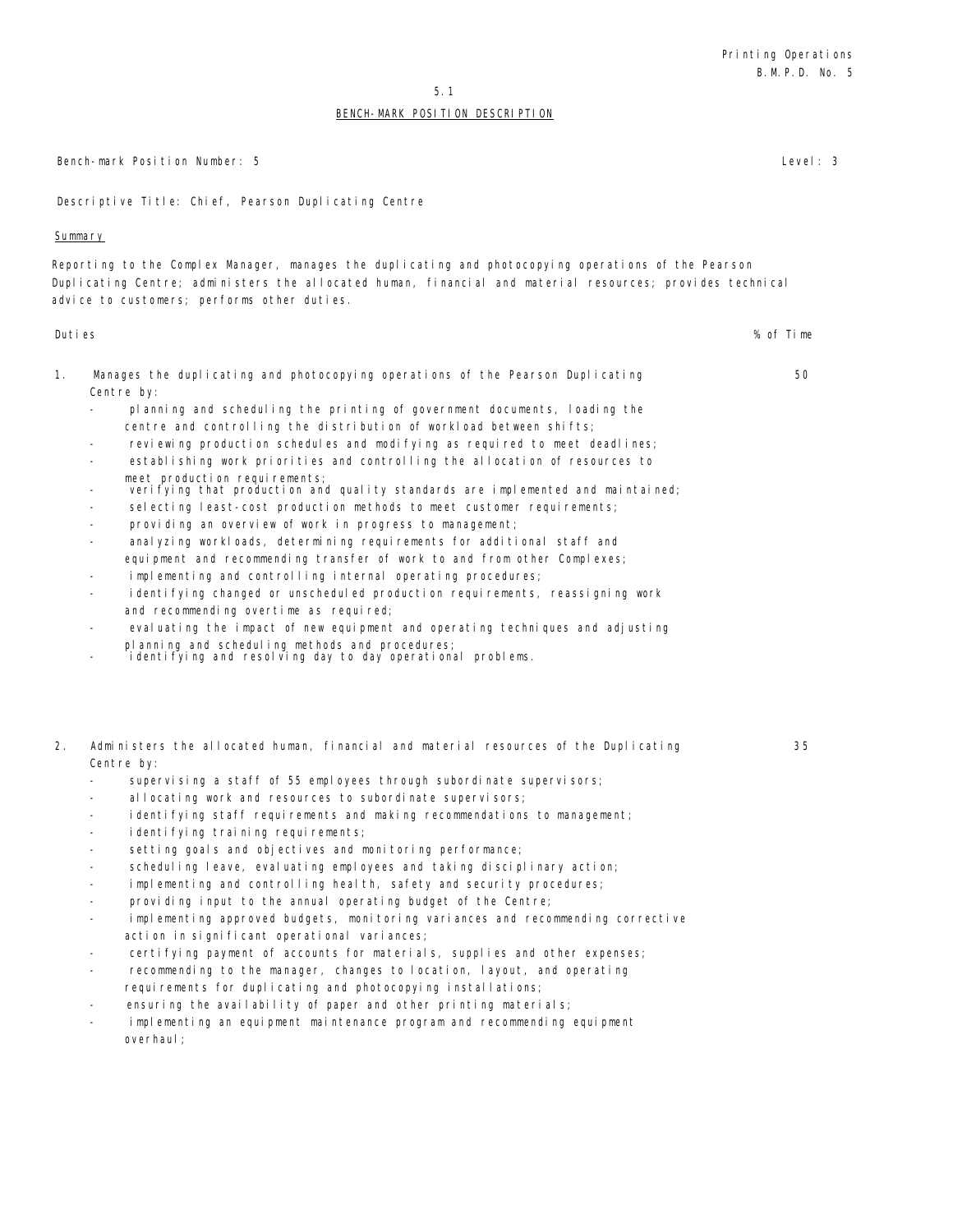15

- ensuring that security regulations are followed when processing classified work;
- monitoring the use of production materials and controlling wastage;
- liaising with the Public Works manager for building maintenance and repairs;
- providing technical advice to the manager related to the planning for, and acquisition of new equipment.
- 3. Provides technical advice to customers by:
	- identifying customer printing requirements, estimating costs and time constraints;
	- providing guidance in layout, copy, artwork, materials, trim sizes and lead time to meet delivery dates;
	- discussing problems with clients proposing acceptable solutions and implementing corrective actions;
	- determining alternate methods of supply for products and services.

# Position Profile

The Pearson Duplicating Centre is a medium size multi-shift facility which provides printing services of limited complexity. The centre uses high speed photocopiers, duplicators, and bindery equipment such as folders, cutters and high speed collators.

| Number of Employees:         | 55      |
|------------------------------|---------|
| Equipment Replacement Value: | \$1.6M  |
| Number of Jobs:              | 13, 700 |
| Business Volume:             | \$2.8M  |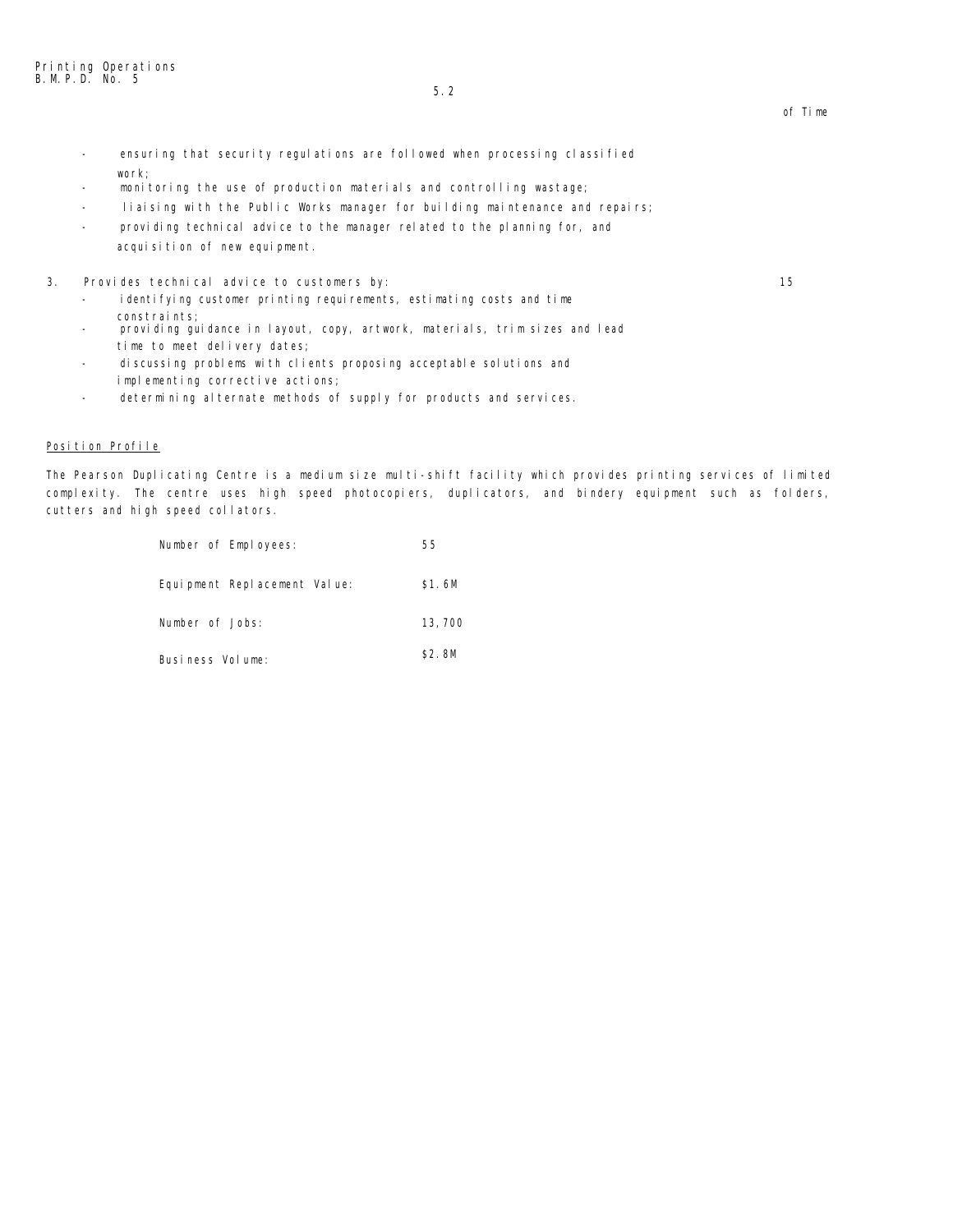#### BENCH-MARK POSITION DESCRIPTION

Bench-mark Position Number: 6 Level: 3

Descriptive Title: Chief, Press (Day)

#### **Summary**

Reporting to the Manager, Press Operations, manages the day shift of the Press Room; administers the allocated human and material resources; performs other duties.

Duties % of Time

1. Manages the day shift of the Main Plant Press Room by:

- 2.
- determining the scheduled flow of work and the quality and quantity standards for the three shi fts:
- establishing work priorities and controlling the allocation of resources to meet production requirements
- identifying changed or unscheduled production requirements, reassigning work and recommending overtime as required;
- ensuring that production and quality standards are implemented and maintained;
- ensuring that security regulations are followed when processing classified work;
- implementing an equipment maintenance program and recommending equipment overhaul; implementing and controlling internal operating procedures;
- recommending changes and improvements in the methods of production and assisting in their implementation;
- identifying and resolving day-to-day operational problems.
- 2. Administers the allocated human and material resources of the Press Room Day Shift by:
	- supervising a staff of 16 tradespersons directly and through senior press operators;
	- allocating work and resources to subordinates;
	- identifying staff requirements and making recommendations to management;
	- setting goals and objectives and monitoring performance; identifying training requirements;
	-
	- conducting on the job training in technically complex press operations in support of an apprenticeship program;
	- scheduling leave, evaluating employees, taking disciplinary action;
	- implementing and controlling health, safety and security procedures;
	- providing input to the annual operating budget of the Press Room;
	- monitoring the use of production materials and controlling wastage;
	- providing technical advice to the Manager Press Operations relating to the acquisition of new presses and the refurbishing of existing equipment.

60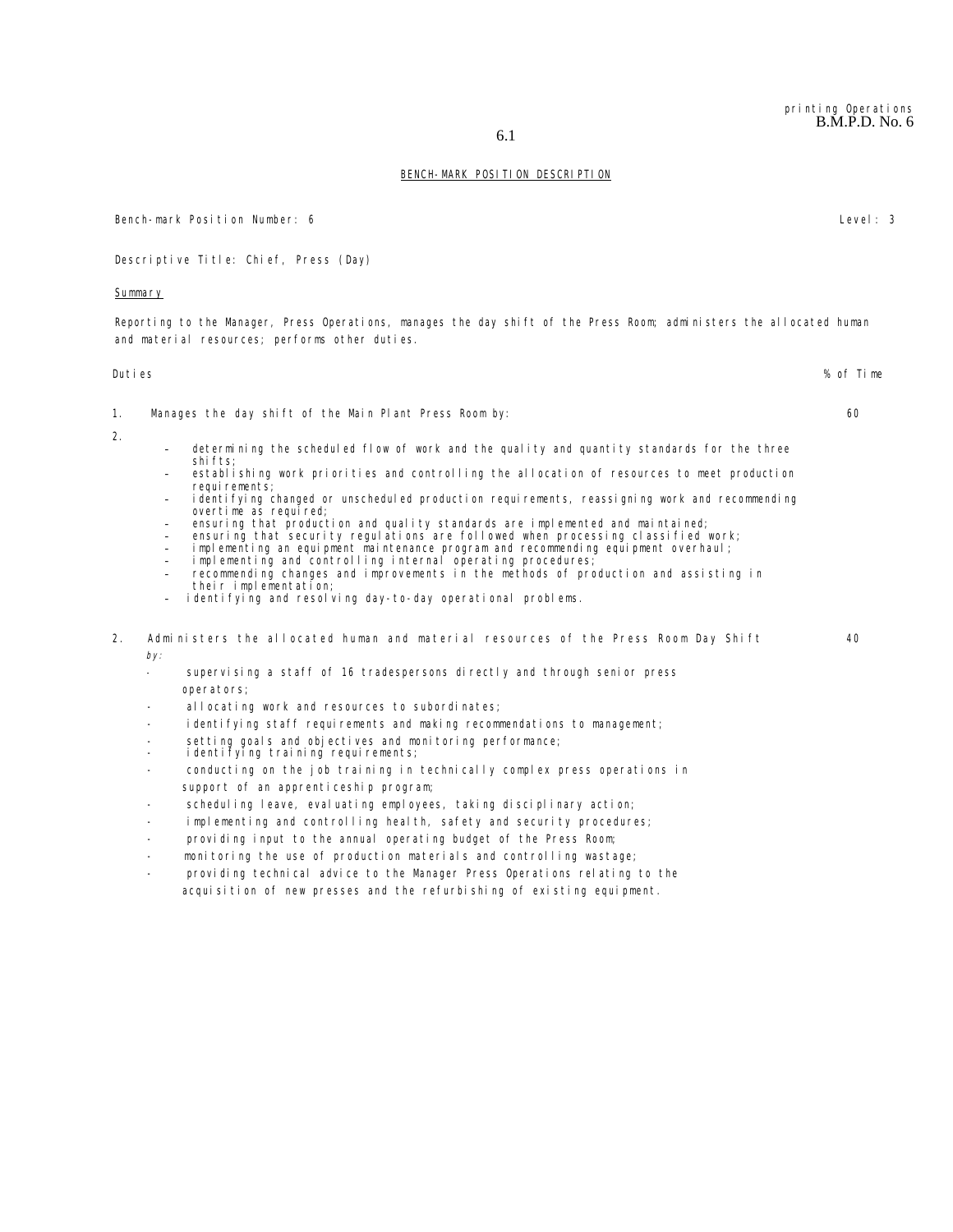# Position Profile

The Press Operations of the Main Plant is a 24-hour a day, multi-shift operation combining the processes of camera, layout, plate making and press, divided organizationally into prepress and press. Within this environment the press responsibilities on each shift involve processing the printing requirements of the Government of Canada using technically complex web and sheet fed, single and multi-color presses, and ancillary equipment such as a computerized print control system. The equipment and methods used in the pressroom represent the leading edge of technology in offset printing.

| Number of Employees:         | 16                                       |
|------------------------------|------------------------------------------|
| Equipment Replacement Value: | \$8M                                     |
| Number of Presses:           | 15 presses, the largest valued at \$1.2M |
| Annual Paper Usage:          | 1200 tones annually                      |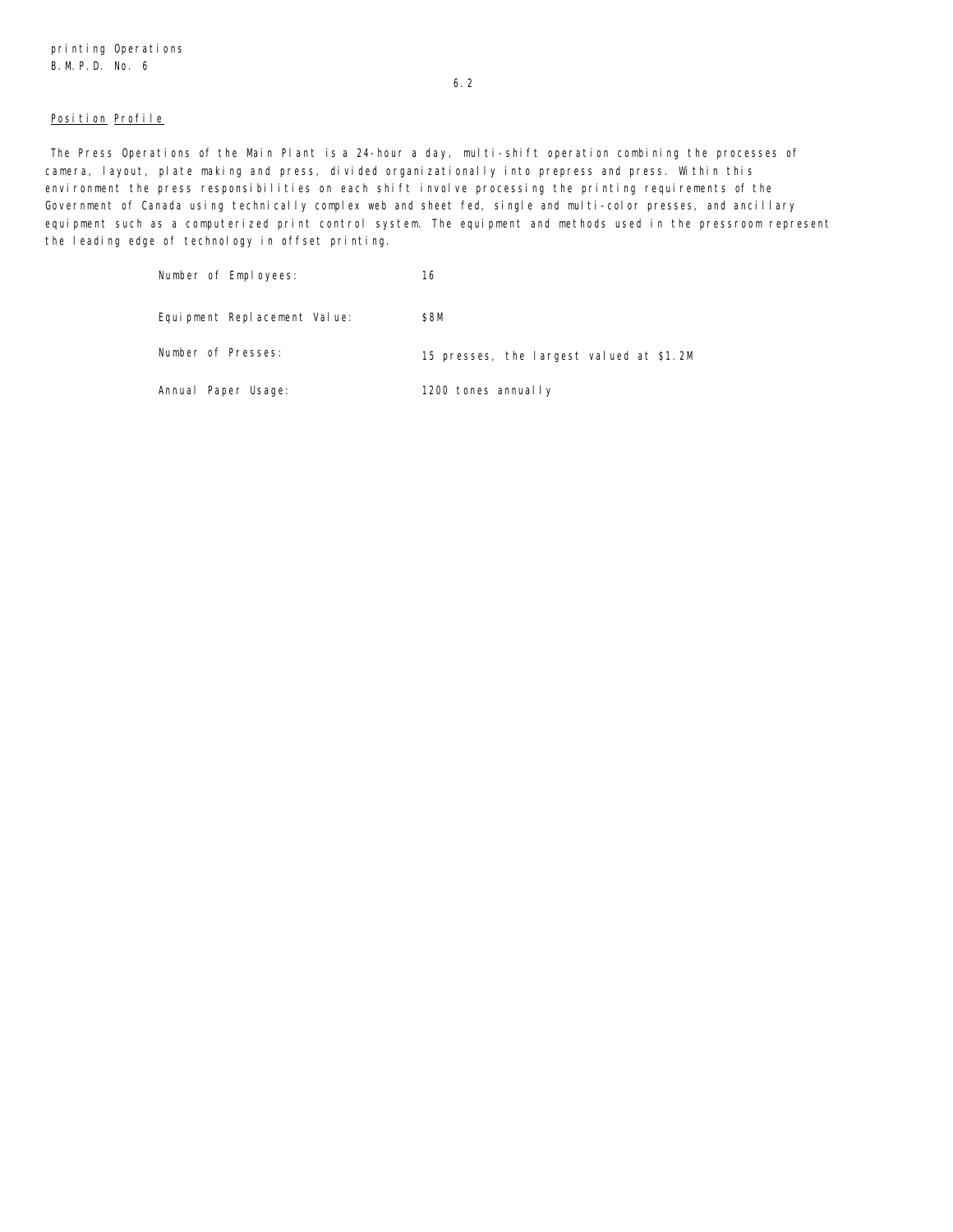#### BENCH-MARK POSITION DESCRIPTION

Bench-mark Position Number: 7 Level: 3 Descriptive Title: Chief, Production Planning, Statistics Canada Plant Summary Reporting to the Complex Manager, manages the production planning operations of the Statistics Canada Printing Plant; controls the allocated human, financial and material resources; administers the contracting activities; performs other duties. Duties % of Time 1. Manages the production planning and scheduling operations of the Statistics Canada Printing Plant by: reviewing production schedules, directing the loading of the Plant and planning the maximum utilization of resources; devel oping contingency plans should production problems arise; identifying customer printing requirements, estimating costs and determining time constraints; devel oping proposals on cost alternatives, production time frames and standards of quality for customer acceptance; providing cost estimates to clients and identifying the production methods that achieve best value for the Crown; selecting the least-cost production methods that meet customer requirements; anal yzing client work orders and advising management on business trends; providing an overview of work in progress to plant management; reviewing the operating procedures of the Section, contributing to the devel opment of new methods and recommending and implementing changes; eval uating the impact of new equipment and methods. 45 2. Controls the allocated human, financial and material resources of the Section by: supervising a staff of 10 employees directly and through one working supervi sor; assigning work, setting performance goals and objectives and assessing staff performance; scheduling leave and overtime and taking disciplinary action; arranging and implementing staff training programs; identifying staff requirements and making recommendations to management; providing input to the annual operating budget of the Section and implementing approved budgets; certifying payment of accounts for materials, supplies and other expenses; ensuring the availability of paper and other printing materials; 30

implementing and controlling health, safety and security procedures.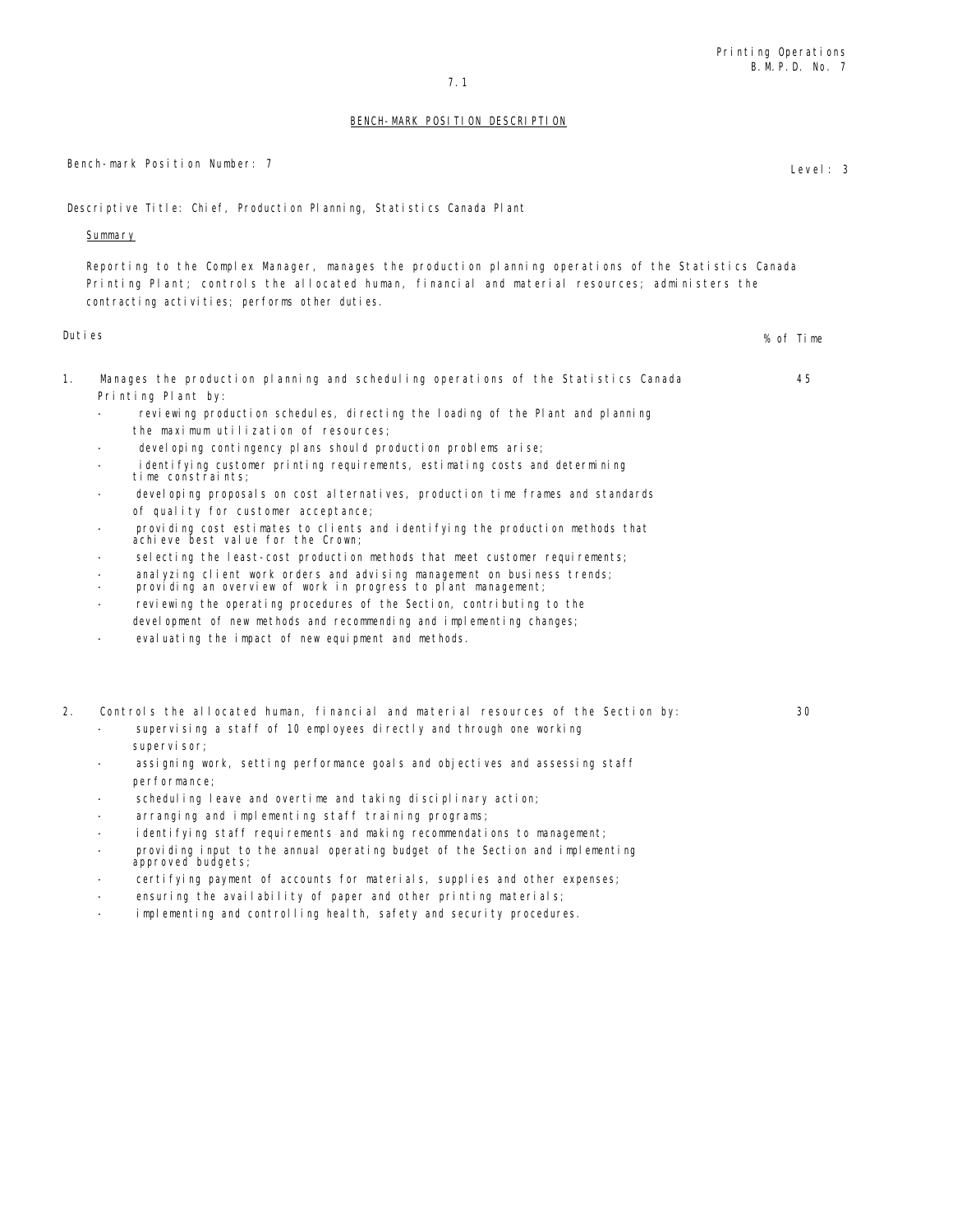- 3. Administers the contracting activities of the Complex by:
	- applying make or buy guidelines to all requests for printing services;
	- determining alternate methods of supply for products and services;
	- approving contract call-up documents, ensuring that best value for money is achieved and delivered products meet specifications;
	- ensuring that contracting procedures are understood and followed;
	- documenting instances of supplier non-compliance and initiating claim action;
	- recommending to the Complex Manager the delisting of suppliers who consistently fail to meet contractual specifications.

#### Position Profile

The Statistics Canada Complex consists of a multi-shift printing plant, a duplicating centre and a number of satellite copy centres. Although the production planning unit is small, the responsibilities of this position include planning functions for camera, layout, press and bindery operations of the Plant and the contracting-out activities of the entire Complex.

| Number of Employees: | 10     |              |        |
|----------------------|--------|--------------|--------|
| Business Volume:     |        |              |        |
| Manufactured:        | \$6M   | Transactions | 20,000 |
| Purchased:           | \$2.4M | Transactions | 1, 700 |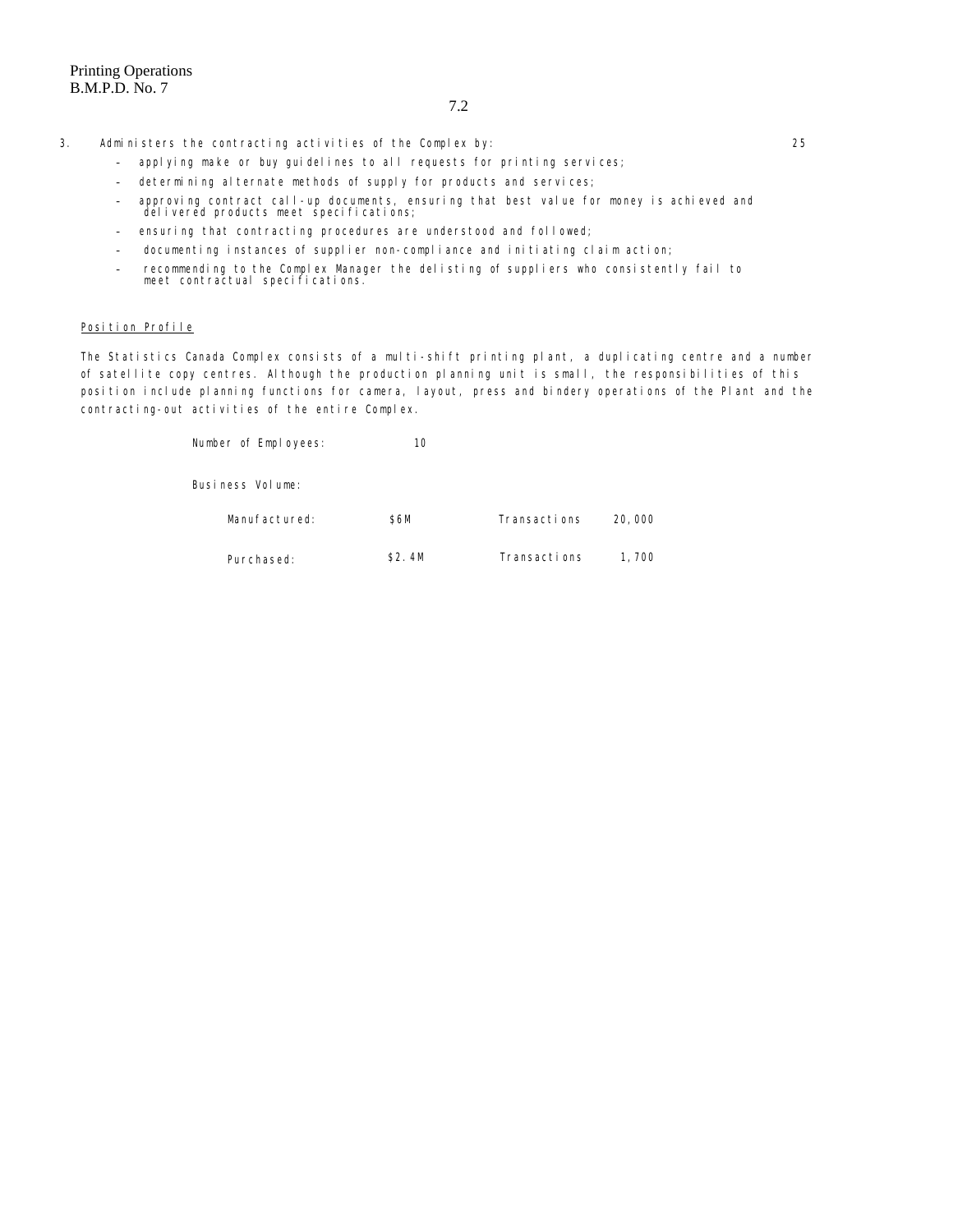40

40

#### BENCH-MARK POSITION DESCRIPTION

# Bench-mark Position Number: 8 Level: 4

# Descriptive Title: Chief, Printing Plant, Statistics Canada

# **Summary**

Reporting to the Complex Manager, manages the printing, duplicating and photocopying operations of the Statistics Canada Printing Plant and satellite copy centres; controls the allocated human, financial and material resources; provides technical advice to customers; performs other duties.

#### Duties % of Time

- 1. Manages the printing, duplicating and photocopying operations of the Statistics Canada Printing Plant and satellite copy centres by:
	- anal yzing workloads and recommending transfer of work to and from other complexes;
	- controlling the distribution of workload between multi-shift operations and installations;
	- determining requirements for additional staff and equipment to meet fluctuating work loads;
	- establishing work priorities that meet customer deadlines;
	- implementing and controlling internal methods and procedures for Plant operations;
	- reviewing reports and resolving day to day operational problems;
	- implementing an equipment maintenance program and recommending equipment overhaul.
- 2. Controls the allocated human, financial and material resources of the Plant and copy centres by:
	- supervising a staff of 60 employees through subordinate supervisors, working in three locations;
	- monitoring production reports, identifying staff requirements and making recommendations to management;
	- setting goals and objectives and assessing employee performance;
	- scheduling leave and overtime and taking disciplinary action;
	- identifying training requirements;
	- implementing and controlling health, safety and security procedures;
	- providing input to the annual operating budget of the Complex;
	- implementing approved budgets, monitoring variances and recommending corrective action on significant operational variances;
	-
	- certifying payment of accounts for materials, supplies and other expenses; recommending to the Complex Manager changes to location, layout and operating requirements for printing and copying installations;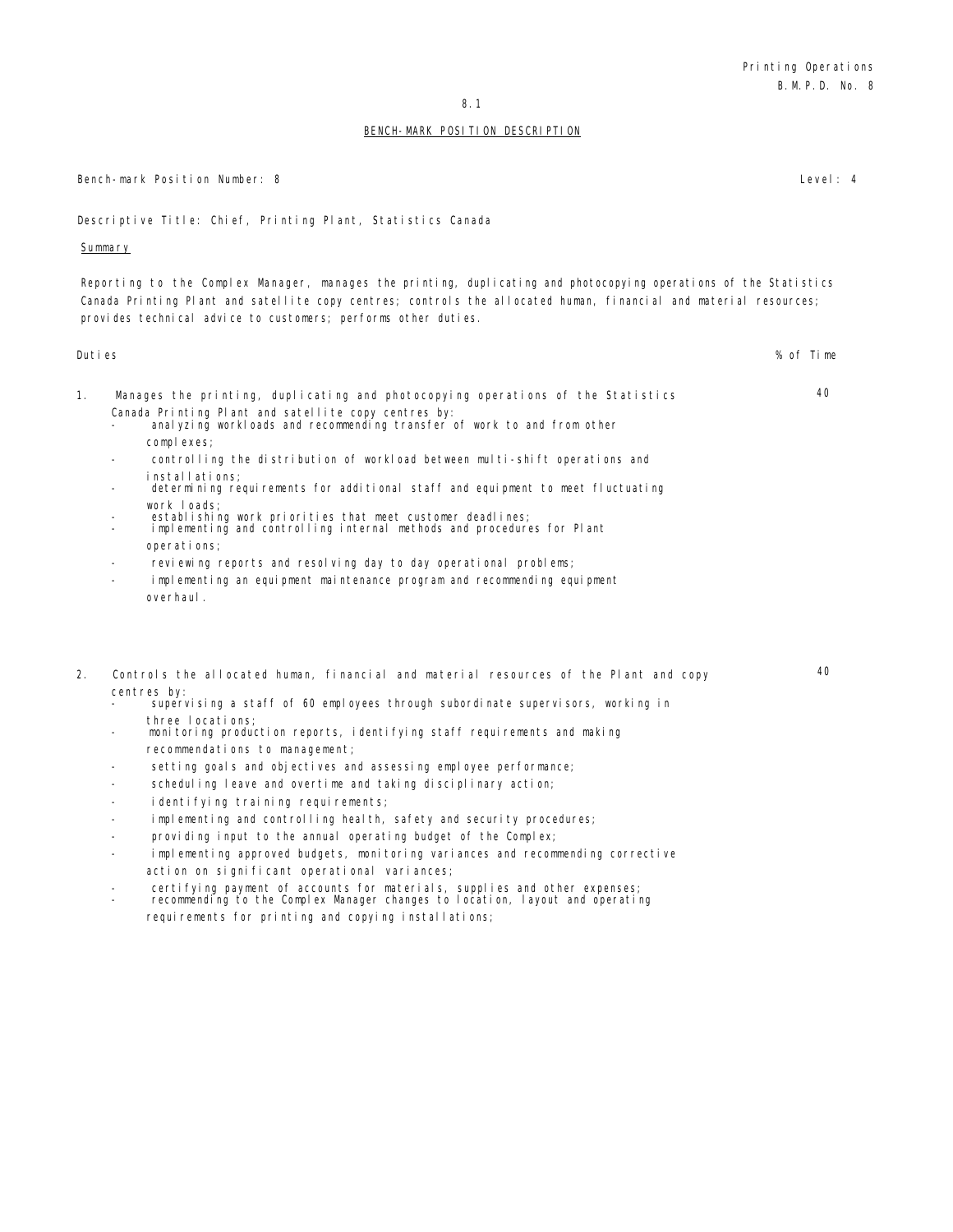20

- liaising with the Public Works Manager for building maintenance and repairs; providing technical advice to the Complex Manager related to the planning for, and acquisition of new equipment.
- 3. Provides technical advice to customers by:
	- advising customers on the most cost effective printing methods that satisfy their requirements;
	- providing guidance in layout, copy, artwork, materials, trim sizes and lead time required to meet delivery dates;
	- assisting customers to develop detailed work plans to meet long range printing requirements;
	- discussing problems with clients, proposing acceptable solutions and implementing corrective action.

#### Position Profile

The Statistics Canada Printing Plant is a multi-trade, multi-shift printing facility which includes camera, layout, press and bindery operations. This full service operation is designed to provide technically complex work within tight production schedules. Production capabilities include line and halftone film processing, colour printing, perfect binding and saddle stitching. Duplicating and photocopying services are also provided in the printing plant as well as in remote satellite centres.

| Number of Facilities:        | 1 printing plant<br>2 copy centres |
|------------------------------|------------------------------------|
| Number of Employees:         | 60                                 |
| Operating Budget:            | \$4M                               |
| Equipment Replacement Value: | \$3.5M                             |
| Business Volume:             |                                    |
| Manufactured:                | \$6M                               |
| <b>EQUI PMENT:</b>           |                                    |
| Number of presses:           | 5                                  |
| Number of duplicators:       | 13                                 |
| Number of photocopiers:      | 2                                  |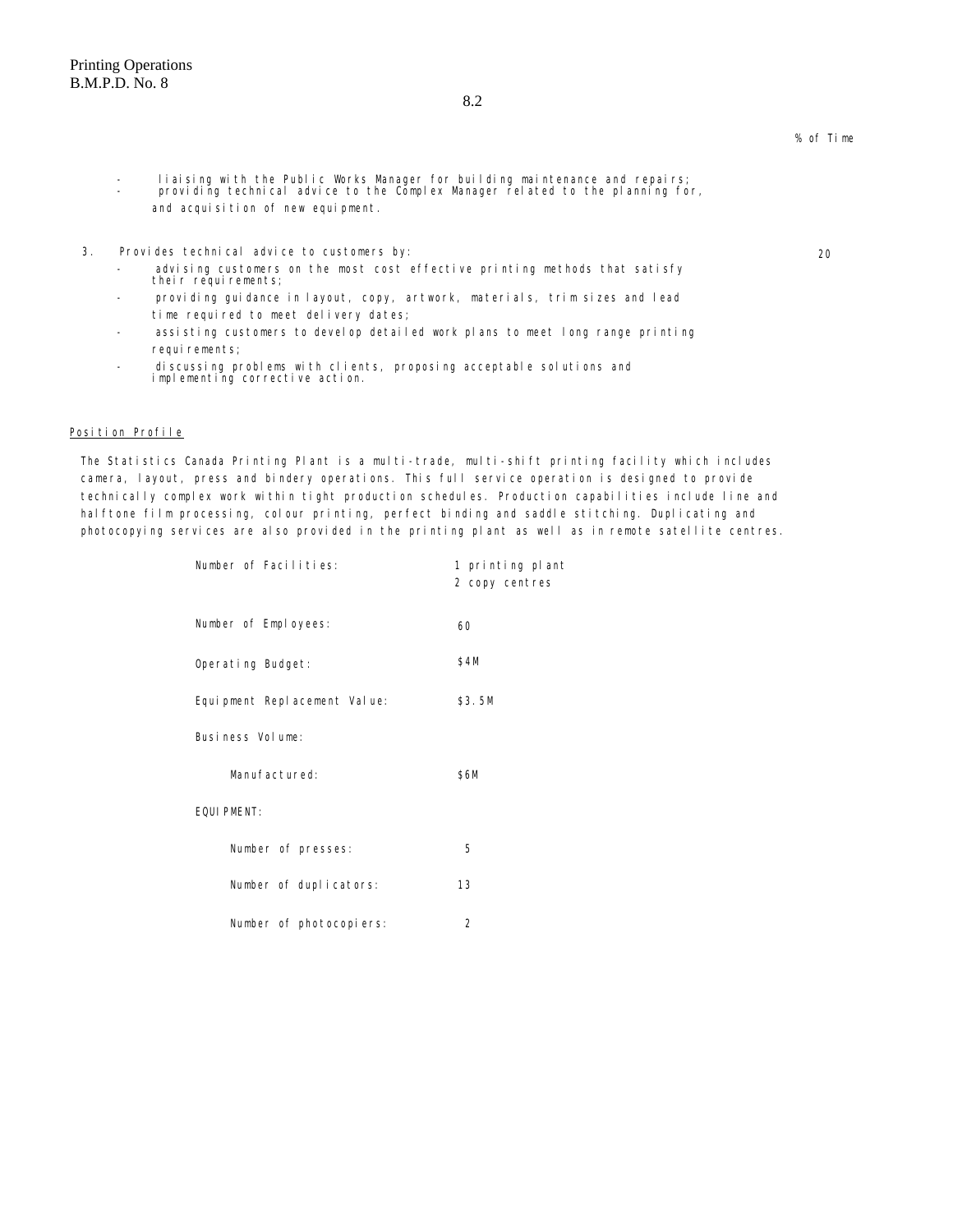#### BENCH-MARK POSITION DESCRIPTION

Bench-mark Position Number: 9 Level: 5

Descriptive Title: Manager, Portage Complex

#### Summary

Reporting to the Deputy Director, Outside Plants, manages the operations of the Portage Complex; controls the human, financial, material and capital equipment resources of the Complex; implements departmental contracting-out commitments; provides customer liaison services; performs other duties.

Duties % of Time

1. Manages the manufacturing operations of the Portage Complex by:

- participating as an Outside Plants Management Committee member in formulating operating policies and procedures;
- planning the workload distribution between installations;
- developing procedures for the control of labor, materials and supplies;
- arranging for the re-direction of work to other Complexes or the Main Plant; developing internal methods and procedures;
- 
- directing the printing of sensitive documents with critical deadlines;
- advising management on the location, layout and operating requirements of new printing installations;
- reviewing with Engineering and Technical Services and Public Works Canada, the physical aspects of allotted space such as access, air conditioning, maintenance and repairs;
- devel oping and maintaining a comprehensive maintenance program for the Complex, in consultation with Engineering and Technical Services.
- 2. Controls the human, financial, material and capital equipment resources of the Complex, by:
	- directing a staff of 80 employees, through subordinate supervisors at ten facilities located in the National Capital Region;
	- coordinating labor requirements for the workload assigned to each
	- installation, assigning personnel and approving overtime schedules; planning for a core of trained staff;
	-
	- reviewing and resolving labor relations issues and problems;
	- preparing the annual Complex operating budget;
	- anal yzing financial statements, identifying significant variances from budget and initiating corrective action;
	- exercising delegated signing authority for items such as the payment of accounts and the maintenance and repair of equipment;

40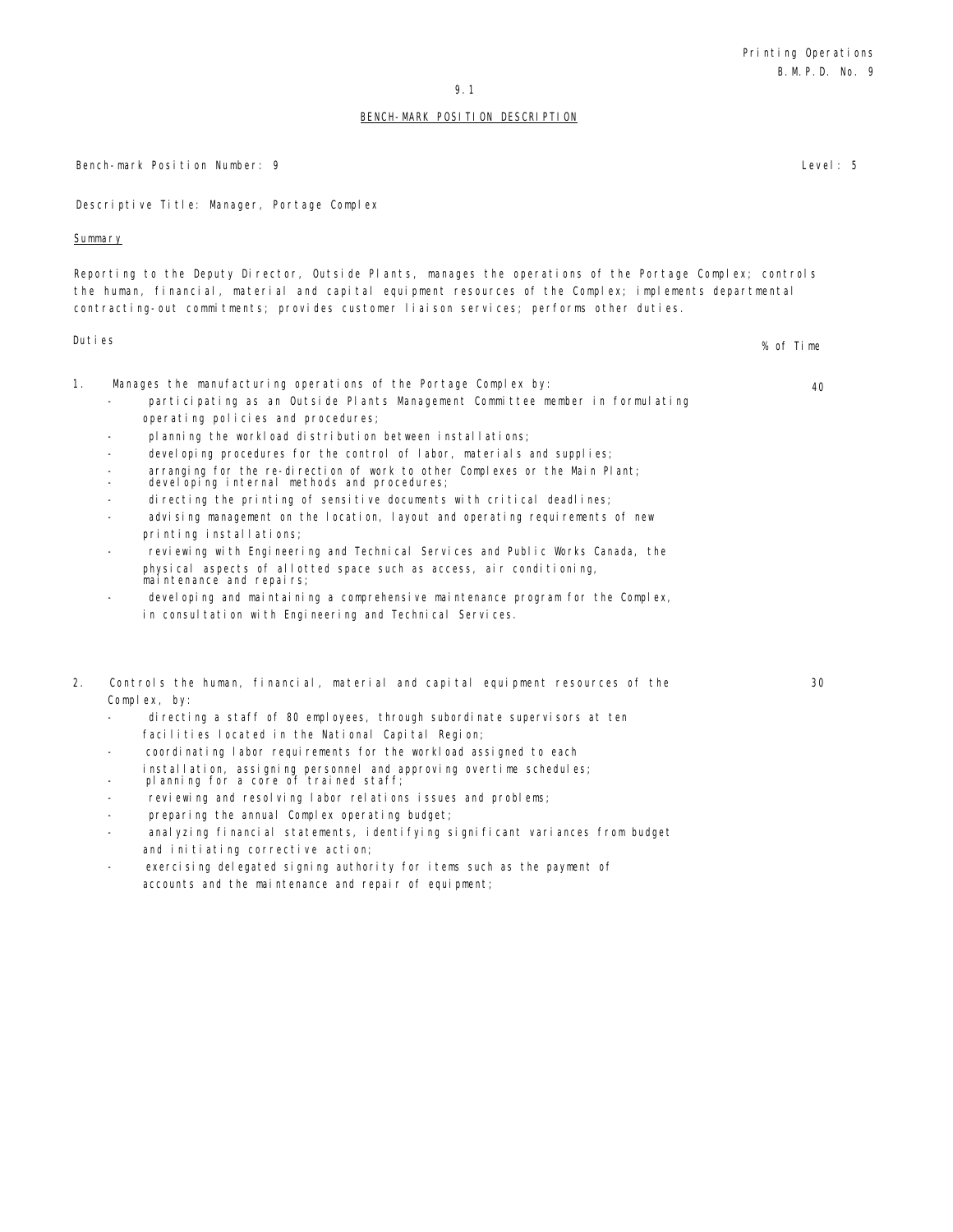15

15

- are understood and carried out.
- 3. Implements departmental contracting out commitments by:
	- applying make or buy guidelines to all requests for printing services;

recommending the acquisition or replacement of capital equipment;

interpreting safety and security regulations and practices and ensuring they

- determining, recommending and implementing alternate methods of supply for printing products and services;
- approving contract call-up documents, ensuring that best value for money is achieved and contracting policies are followed;
- maintaining a quality control system that meets established departmental and industry standards;
- resolving contractual difficulties with suppliers for issues such as poor
- quality and late delivery; initiating claim action against suppliers for non performance;
- recommending the delisting of suppliers who consistently fail to meet contractual specifications.
- 4. Provides customer liaison services by:
	- instituting a marketing program and making customers aware of the range of services available to them;
	- providing guidance in the full range of graphic arts services and advising on the optimum methods of satisfying printing requirements;
	- conducting surveys to determine customer needs for graphic arts services;
	- negotiating with clients to resolve major problems.

# Position Profile

The Portage Complex is a large organization comprised of a network of duplicating plants and copy centres co-located with client departments. Operating in a revenue dependent environment, the Complex manufactures and purchases printing services based on least-cost to the Crown.

Managerial responsibilities are complicated by the numerous locations, large staff, direct client and supplier contacts and the high number of transactions.

| Number of Facilities:        | 2 duplicating centres<br>8 copy centres |  |  |
|------------------------------|-----------------------------------------|--|--|
| Number of Employees:         | 80                                      |  |  |
| Operating Budget:            | \$6.8M                                  |  |  |
| Equipment Replacement Value: | \$2M                                    |  |  |
| Number of Customers:         | 1, 100 (consi gnees)                    |  |  |
| Business Volumes:            |                                         |  |  |
| Manufactured                 | \$7M sales<br>70,000 transactions       |  |  |
| Purchased                    | \$1.7M sales<br>2,000 transactions      |  |  |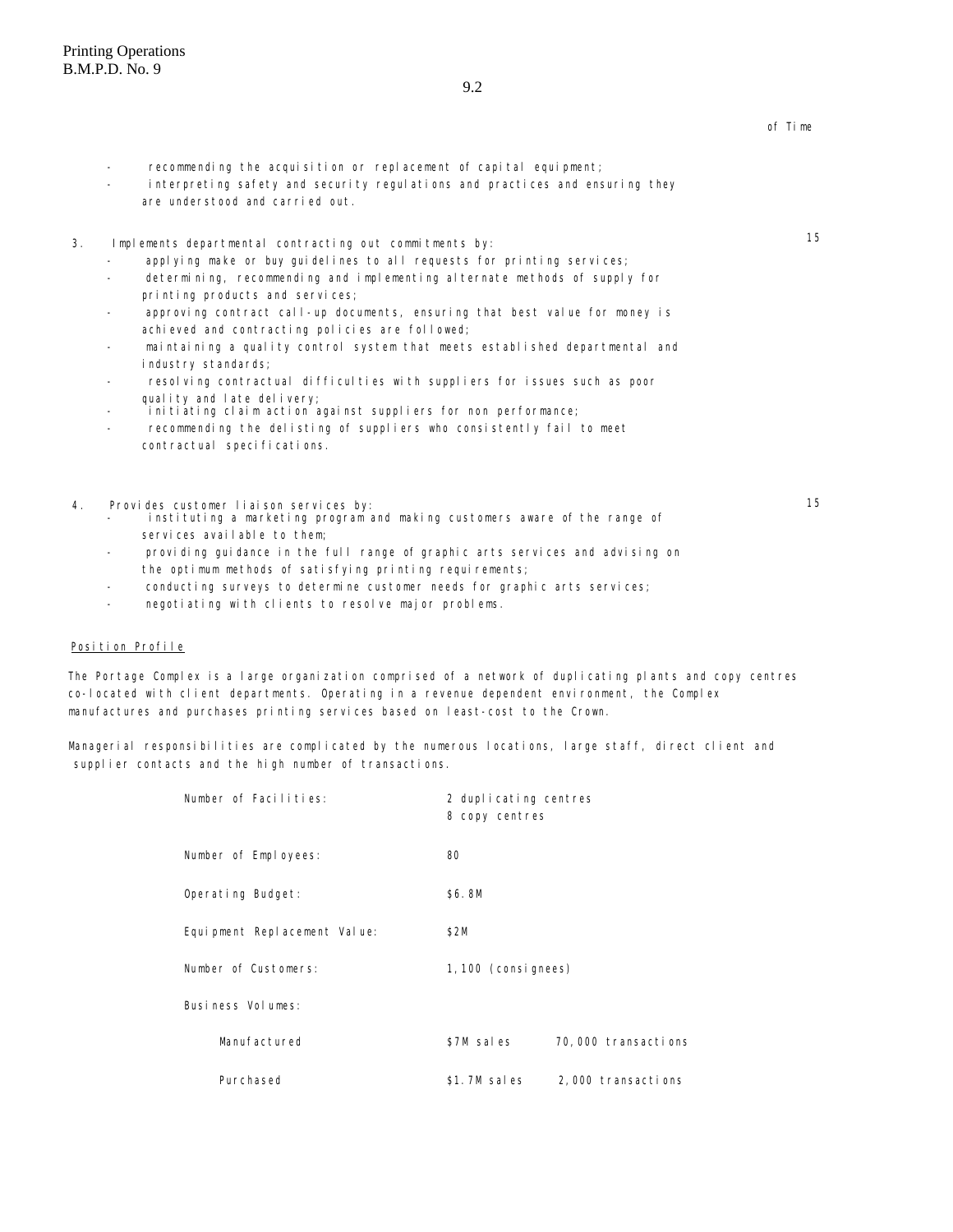Bench-mark Position Number: 10 Level: 5

Descriptive Title: Manager, Press Operations

#### Summary

Reporting to the Deputy Director, Main Plant, manages the pre-press and press operations to meet the printing needs of Parliament, government departments and agencies; controls the human, financial, material and capital equipment resources of the Press Operations; provides technical advice and guidance and performs other duties.

#### Duties % of Time

60

- 1. Manages the pre-press and press operations of the Main Plant, by:
	- participating as a Main Plant Management Committee member in formulating operating policies and procedures;
	- analyzing and determining labor and equipment requirements, authorizing overtime and coordinating the maintenance, material management, job planning and other service elements to optimize production capacity;
	- reallocating and arranging pre-press work with Outside Plants during peak peri ods;
	- reviewing management reports, detecting production variances and initiating corrective action;
	- devel oping internal methods and procedures, safeguarding against leaks of classified and sensitive printed material and ensuring that delivery dates are met;
- 2. Controls the human, financial, material and capital equipment resources of the Press Operations, by:
	- directing through subordinate supervisors, a staff of 70 tradespersons;
	- planning and scheduling a three-shift operation;
	- adjusting shifts to deal with workload variances or production emergencies;
	- planning for a core of trained staff;
	- reviewing and resolving labor relations issues and problems;
	-
	- preparing the annual Group operating budget; analyzing financial statements, identifying significant variances from budget and initiating corrective action;
	- exercising delegated signing authority for items such as payment of accounts, and maintenance and repair of equipment;
	- analyzing equipment performance and recommending the acquisition or replacement of capital equipment;
	- interpreting safety and security regulations and practices and ensuring they are understood and carried out.